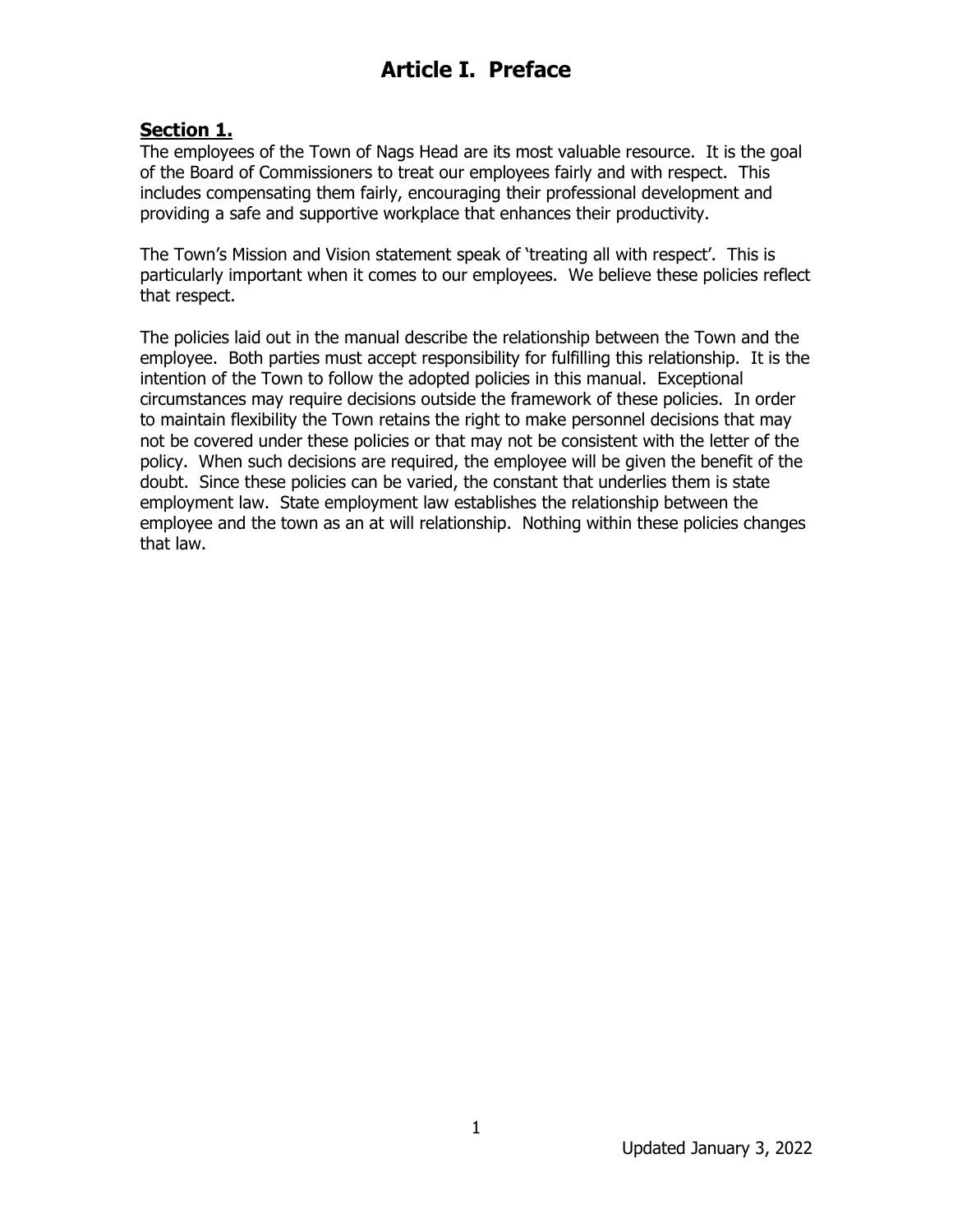### **Section 1. Guiding Principle/Purpose**

The purpose of this policy is to establish a personnel system which will recruit, select, develop and maintain an effective and responsible work force. All appointments and promotions of Town employees exercised by the town manager shall be made on the basis of ability, knowledge, skill, and performance. This policy is established under the authority of Chapter 160A-164 of the General Statues of North Carolina.

### **Section 2. Coverage**

The provisions of this policy shall be applicable to all regular and probationary employees except as provided below:

- A. The town manager, town attorney, and elected officials shall be exempt from the provisions of this policy except for Article V, section 1; Article VI, section 4, 7, 10, 11, 12, 14-16, Articles VII, X and XI.
- B. Temporary employees will be included only in the following articles and sections of this policy: Article I; Article II, Sections 1-3, 6-7, Article III; Article IV, Sections 1-9, 13, 14, and 17; Article V, Section 1-9, Article VI, Section 1,3-4, 5- 14, 16, Article VII, Section 10-12, Article X, Section 9 - 10, Article XI; and Article XII.
- C. Part-time officials appointed by the Board of Commissioners, and employees of advisory or special boards and commissions who work an irregular schedule, shall be exempt from all provisions of this policy except where specifically included.

### **Section 3. Definitions**

- A. Adverse Action A reprimand, demotion, dismissal, reduction in pay, layoff, suspension, or an undesirable transfer.
- B. Building As used in this policy, any building owned and occupied by the Town of Nags Head.
- C. Called Back When an employee is called out after his normal work day has ended and physically responds to the call.
- D. Class of Positions A position or group of positions which have the same generic title and class specification (e.g., Firefighter).
- E. Class Specification A statement of general duties, responsibilities, distinguishing features, illustrative examples of work, required knowledge, skills and abilities and training for a class of positions.
- F. Completed Month Any month in which an employee works at least half the workdays.
- G. Completed Year A period of twelve (12) months in which the employee is in active pay status or is receiving Workers' Compensation payments while on leave without pay.
- H. Demotion The reassignment of an employee to a position or classification having a lower salary range than the position or the classification from which the reassignment is made.
- I. Disciplinary probation  $-$  A component of progressive discipline that results from a disciplinary action for failure in performance of duties or personal conduct. This is a period of specific duration whereby the employee's work performance and personal conduct is subject to periodic review. The Employee has access to the appeal/grievance procedure with respect to the conduct or performance that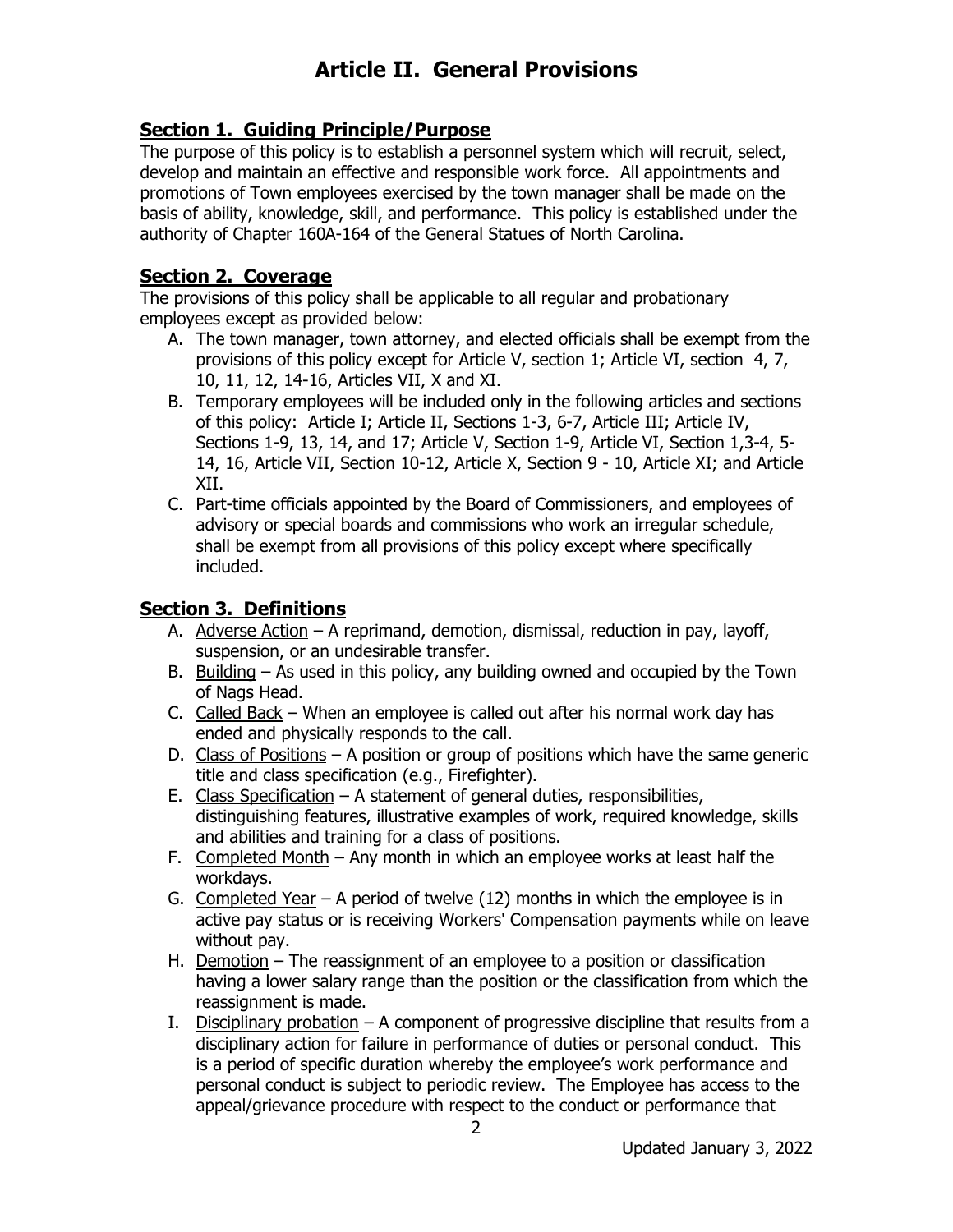resulted in the disciplinary probation. During this period of probation, this employee is not subject to the rights of grievance/appeal for any subsequent disciplinary action except for a termination for an offense unrelated to the action that resulted in the disciplinary probation. Merit review during disciplinary probation will be considered on a case by case basis.

- J. Full-time Employee An employee, either regular or temporary, who is regularly scheduled to work the number of hours per workweek designated by the Board of Commissioners as full-time.
- K. Grounds As used in this policy, any non-built upon area of Town owned property.
- L. Immediate Family Immediate family is defined for the purpose of this section as spouse, mother, father, guardian/ward, children, sister, brother, grandparents, grandchildren plus the various combinations of half, step, in-law and adopted relationships that can be derived from those named, or a significant other living as a part of the same household. Immediate family for sick leave purposes is defined under the Family and Medical Leave Act.
- M. Mediation The attempt to bring about a settlement or compromise.
- N. On-Call Status When an employee is required to be available for emergencies which may arise in his or her area of employment or to tend to the needs of the Town. Normally he or she will be required to be contacted by telephone and respond within a designated period of time.
- O. Part-time Employee An employee, either regular or temporary, who is regularly scheduled to work less than 30 hours per workweek.
- P. Pay Plan A schedule of pay ranges arranged by sequential rates for each class assigned to a salary range.
- Q. Probation A trial period of specific duration, due to initial employment, whereby the employee's work performance and personal conduct is subject to regular review. During this period of probation, the employee is not subject to rights of appeal/grievance or merit review.
- R. Probationary Employee A person appointed to a budgeted position who has not satisfactorily completed the probationary period.
- S. Promotion The reassignment of an employee to a position in classification having a higher salary range than the position or the classification from which the reassignment is made.
- T. Promotional/transfer period  $-$  Is a period of specific duration whereby the employee's work performance and personal conduct is subject to periodic review. The employee does not have access to the appeal/grievance procedure with respect to demotion to previously held position (or substantially similar position if original position is unavailable) nor is the employee eligible for merit.
- U. Public Safety Employees Police personnel with power of arrest and all fire/rescue personnel except administrative support.
- V. Reclassification. The reassignment of an existing position from one class to another based on changes in job content.
- W. Regular Employee. An employee who has successfully completed the prescribed probationary period(s) shall be considered regular. However, all Town positions are subject to budget review and approval each year by the Board of Commissioners, and all employees' work and conduct should not be construed as a contract or right to perpetual funding or employment.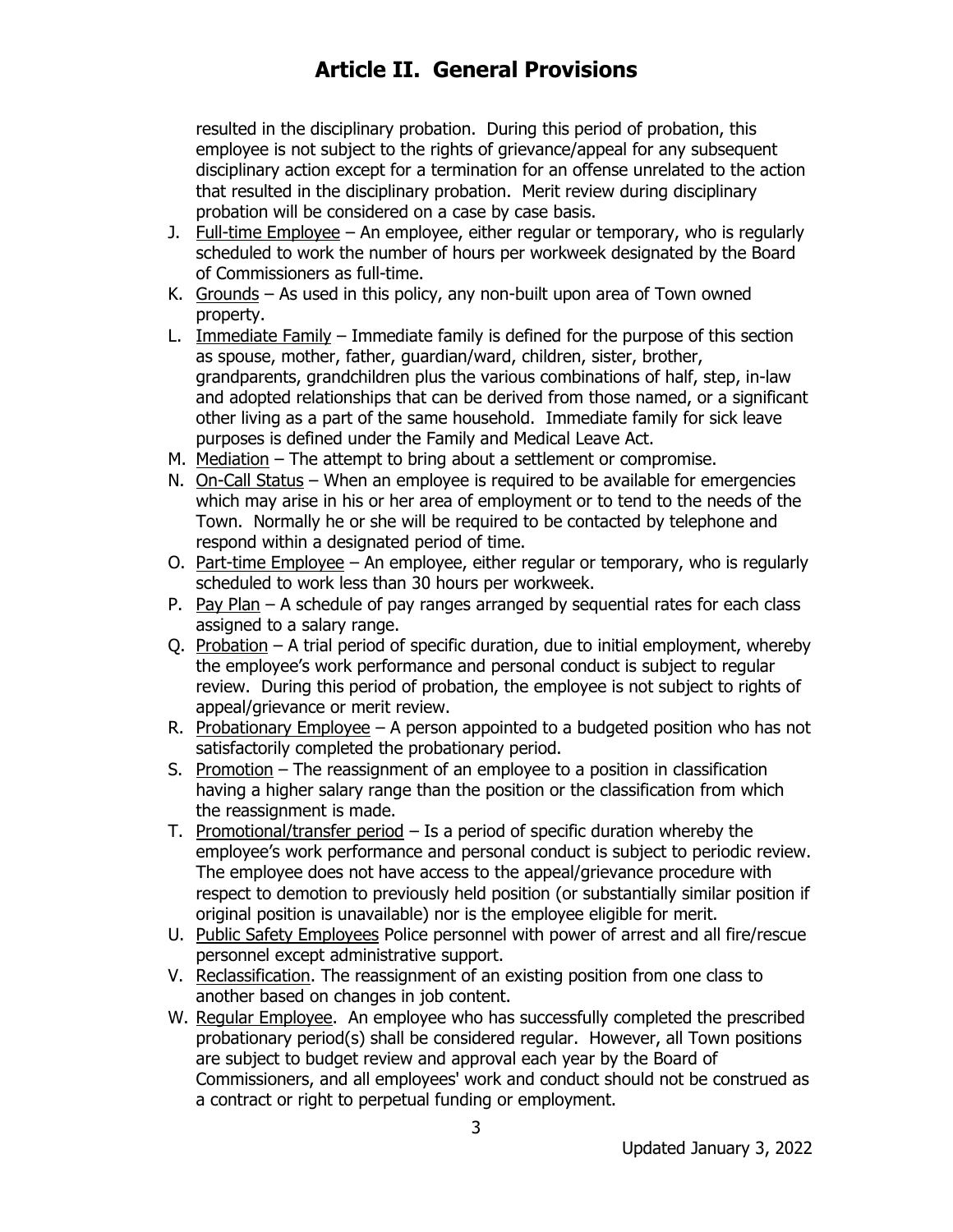- X. Salary Range. The minimum and maximum salary levels for a given classification for hiring purposes.
- Y. Significant Other. Any person with whom the employee cohabits and shares an intimate relationship regardless of marital status.
- Z. Smoking Shall mean any use of an e-cigarette, lighted cigarette, lighted cigar, lighted pipe, or any other lighted tobacco product.
- AA.Stand-by. When conditions are placed on the activities of non-exempt employees that are so restrictive that they cannot use the time effectively for personal pursuits. Normally the employee is required to remain on the employer's premises or so close to the employer's premises that the employee cannot use the time effectively for his or her own purposes.
- BB. Temporary Employee. A person appointed to serve in a position for a defined time period, usually less than one year.
- CC.Tobacco Product Any product containing, derived, or made from tobacco that is intended for human consumption, whether chewed, smoked, absorbed, dissolved, inhaled, snorted, sniffed, or ingested by any other means, or any component part or accessory of a tobacco product, including but not limited to cigarettes; cigars; electronic cigarettes; electronic hookahs; electronic pipes; vaping products; little cigars; cheroots; stogies; periques; granulated, plug cut, crimp cut, ready rub and other smoking tobacco; snuff; snuff flour; Cavendish; plug and twist tobacco; and other kinds and forms of tobacco. A tobacco product excludes any product that has been approved by the United States Food and Drug Administration for sale as a tobacco cessation product, as a tobacco dependence product, or for other medical purposes, and is being marketed and sold solely for such an approved purpose.
- DD. Transfer The reassignment of an employee from one position or department to another.
- EE. Vehicle As used in this policy, any vehicle owned and operated by the Town of Nags Head.

### **Section 4. Merit Principle**

The purpose of this resolution and the rules and regulations set forth is to establish a fair and effective system of modern personnel administration for all employees of the Town.

The Town shall embrace the following merit system principles in administering its personnel program:

- A. Applicants and employees shall be assured of fair treatment in all aspects of personnel administration without regard for political affiliation, religious creed, sex, national origin, color, race, age, or disabilities. Individuals shall likewise be treated with proper regard for their privacy and constitutional rights as citizens.
- B. Employees shall be recruited, selected, trained, and advanced on the basis of their ability, knowledge, skill, and performance.
- C. Employees shall be retained on the basis of the adequacy of their performance. They shall be guided in ways to correct inadequate performance and separated when inadequate performance cannot be corrected.
- D. Employees shall be protected against coercion for partisan political purposes.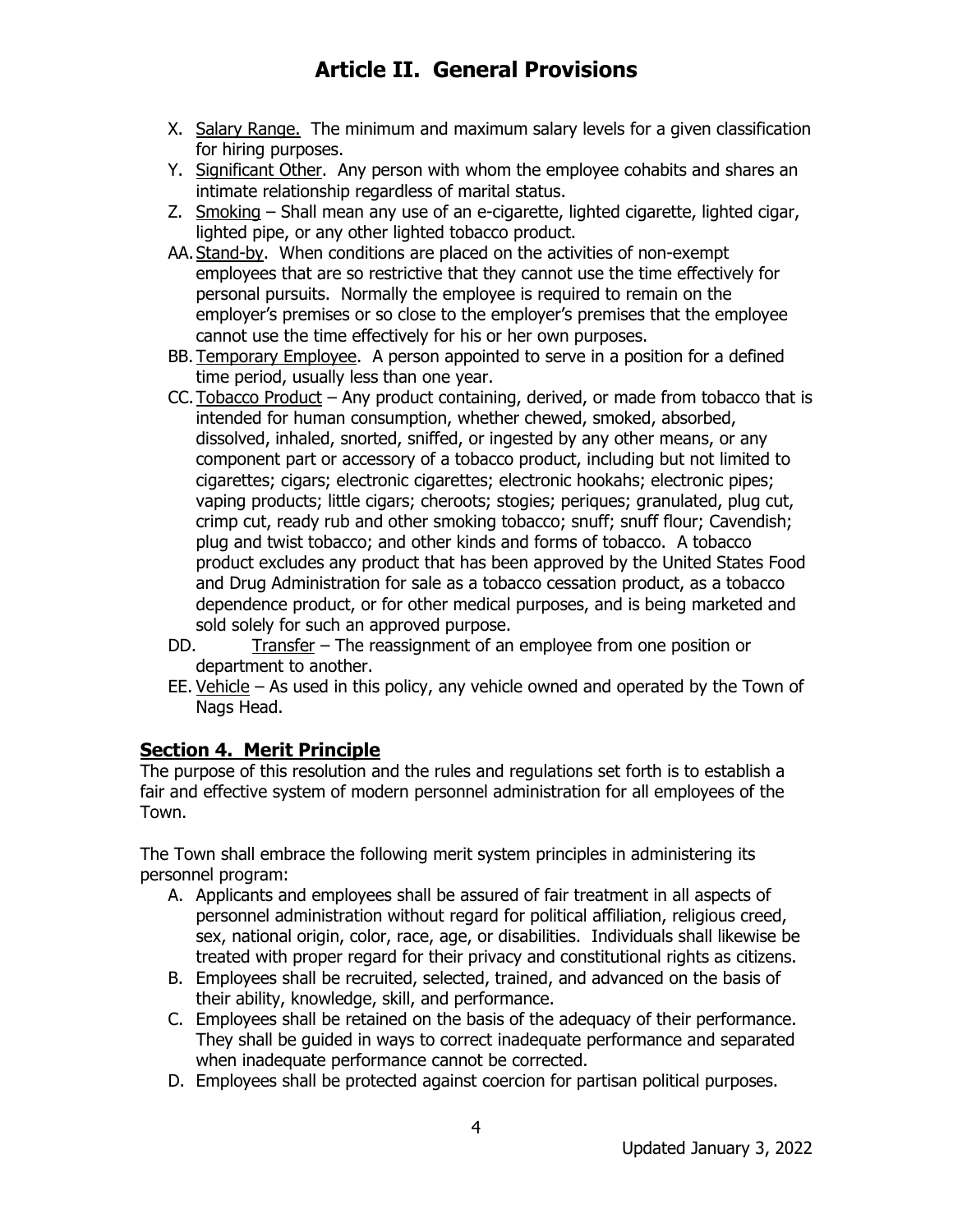E. Employees shall receive equitable and adequate pay and benefits and eligible employees shall receive merit pay increases based upon their performance subject to the availability of funds.

#### **Section 5. Responsibility of Board of Commissioners**

The Board of Commissioners shall establish personnel policies and benefit plans, including the classification and pay plan, and shall make and confirm appointments when required by law.

The Board of Commissioners shall adopt rules and regulations by, resolutions concerning personnel policies and other measures that promote the hiring and retention of capable, diligent, and honest employees under the authority of Chapter 160A-164 of the North Carolina General Statutes, to be administered by the town manager. The Board of Commissioners shall prescribe the office hours, workdays, and holidays to be observed by the various offices and departments of the Town.

#### **Section 6. Responsibility of the Town Manager**

The town manager shall be responsible to the Board of Commissioners for administration and technical direction of the personnel program; maintenance of the classification and pay plan; appoint, discipline, dismiss and suspend in accordance with the Town charter and perform such other duties in connection with a modern personnel program as is required by this policy. All matters dealing with personnel shall be routed through the town manager, who shall maintain a complete system of personnel files and records. (The town manager may perform any or all of these duties and responsibilities or assign them to a staff employee). The town manager shall:

- A. Recommend revisions of personnel policies and the personnel system to the Board of Commissioners for consideration.
- B. Recommend revisions of the position classification plan to the Board of Commissioners.
- C. Prepare and recommend revisions of the pay plan to the Board of Commissioners for approval.
- D. Determine administrative, professional, and managerial positions to be excluded from overtime compensation as provided for in Article IV Section 9.
- E. Establish and maintain a roster of all persons in municipal service, setting forth each officer and employee, class title of position, salary, any changes in class title and status, and such data as may be deemed desirable or useful.
- F. Develop and administer such recruiting programs as may be necessary to obtain an adequate supply of competent applicants to meet the needs of the Town.
- G. Develop and coordinate training and educational programs for Town employees.
- H. Investigate periodically the operation and effect of the provisions of this policy and report findings and recommendations to the Board of Commissioners, as necessary.
- I. Perform such other duties as may be assigned by the Board of Commissioners not inconsistent with this policy.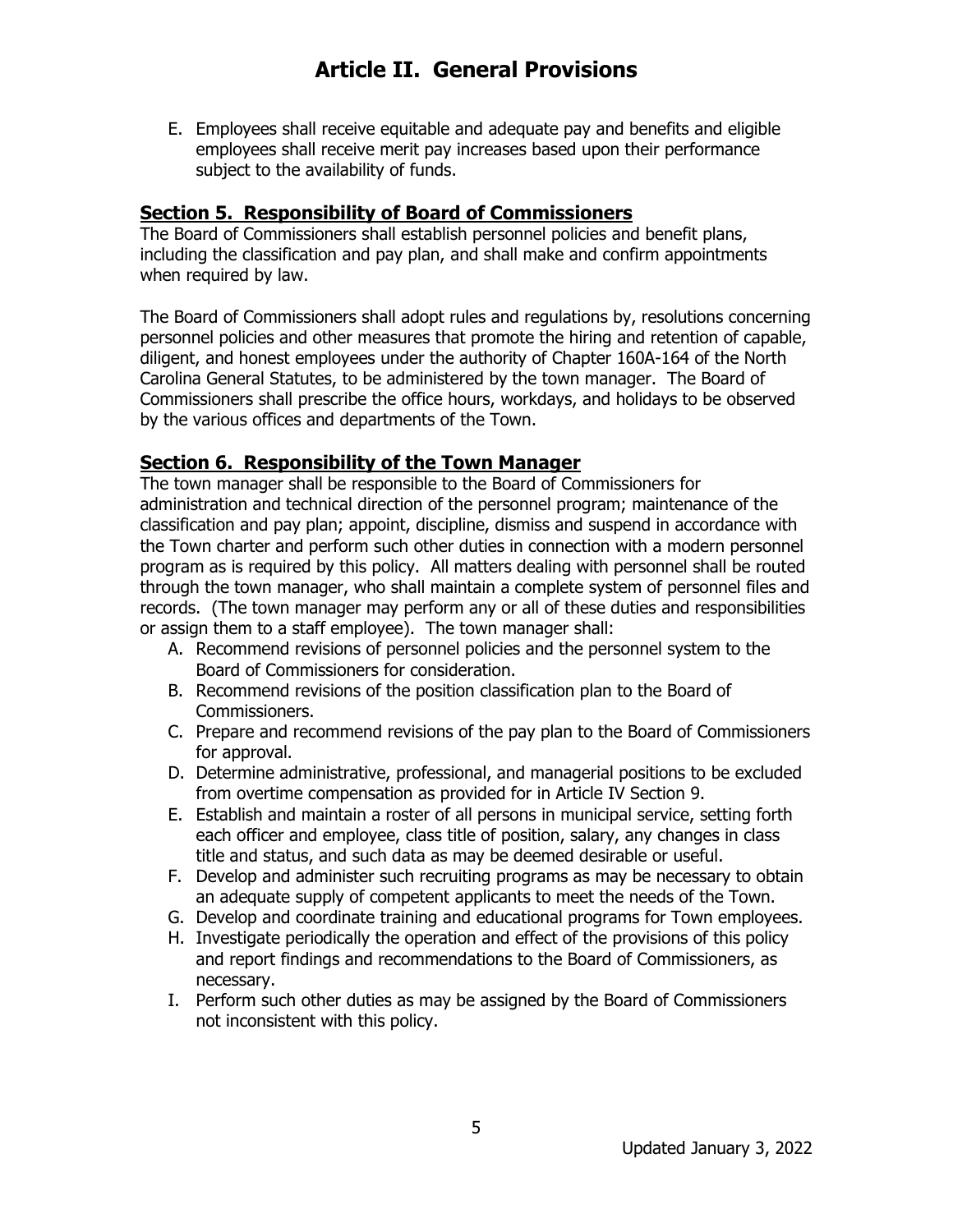### **Section 7. Responsibility of Department Heads**

The head of each Town department shall supervise the staff in their department and shall recommend to the town manager, the appointment, suspension and removal of Town employees assigned to the department or prescribed in Chapter 160A-155 of the North Carolina General Statutes.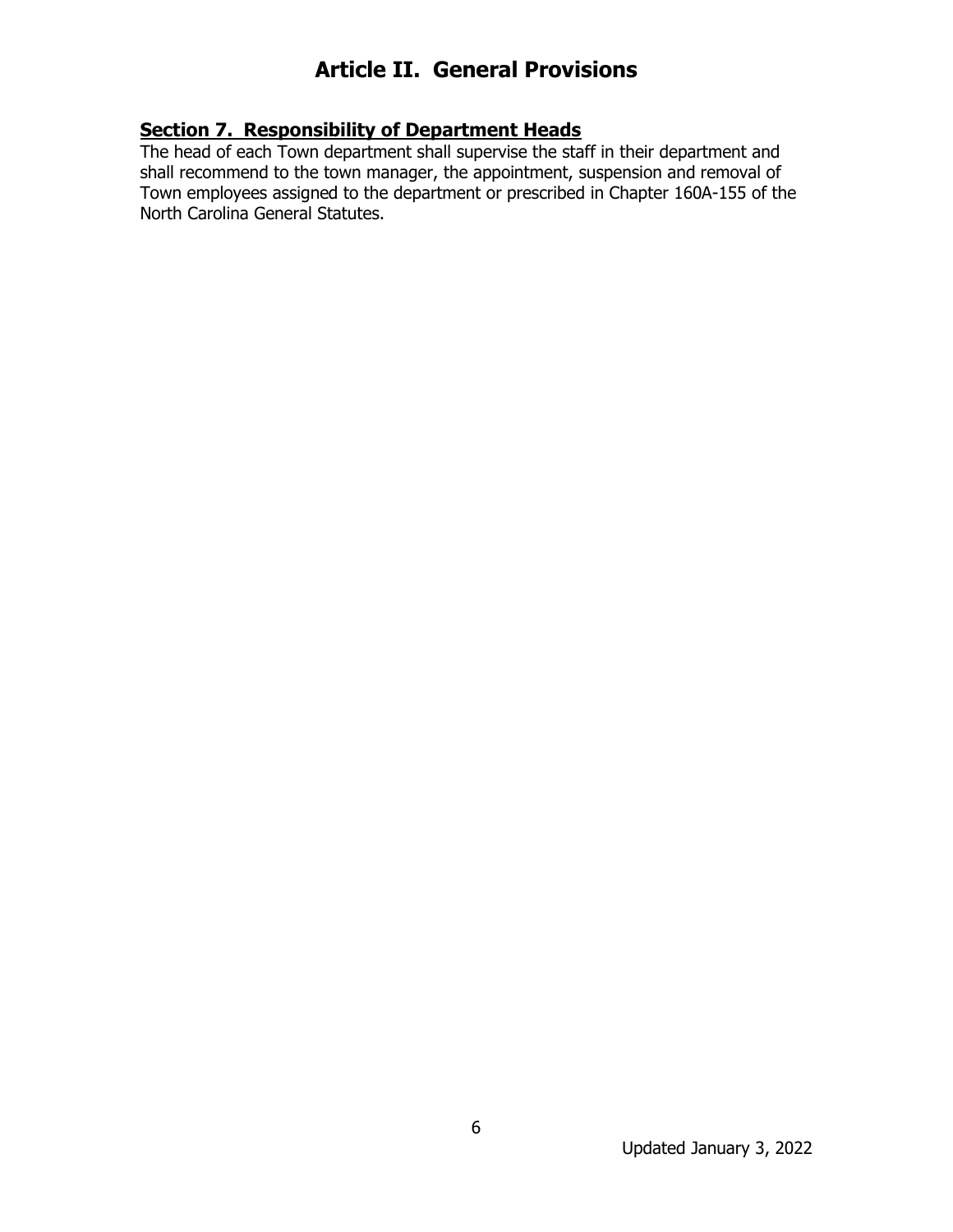# **Article III. The Position Classification Plan**

#### **Section 1. Adoption**

The position classification plan, as from time to time approved by the Board of Commissioners, is hereby adopted as the position classification plan for the Town.

#### **Section 2. Allocation of Positions to Salary Grade**

The Board of Commissioners shall assign each position covered by the classification plan to its appropriate grade in the Position Classification Plan.

#### **Section 3. Administration of the Position Classification Plan**

It is the policy of the Town of Nags Head to compensate its employees at a level sufficient to encourage excellence of performance and to maintain the labor market competitiveness necessary to recruit, retain, and develop a competent and diverse workforce. In order to meet this expectation the human resources director will review the pay plan every 2-3 years and present recommendations to the town manager. All final recommendations will be presented to the Board of Commissions.

Department heads shall be responsible for bringing to the attention of the town manager and human resources director (1) the need for new positions, and (2) material changes in the nature of duties, responsibilities, working conditions or other factors which may affect the classification of any existing positions.

When the town manager finds that a substantial change has occurred in the nature or level of duties and responsibilities of an existing position, the town manager shall recommend to the Board of Commissioners that the existing class specification be revised, reallocated to the appropriate class within the existing classification plan, or that the position classification plan be amended to establish a new class to which the position may be allocated. New positions shall be established only with the approval of the Board of Commissioners.

#### **Section 4. Amendment of Position Classification Plan**

Classes of positions shall be added and deleted from the position classification plan, upon the recommendation of the town manager, by the Board of Commissioners.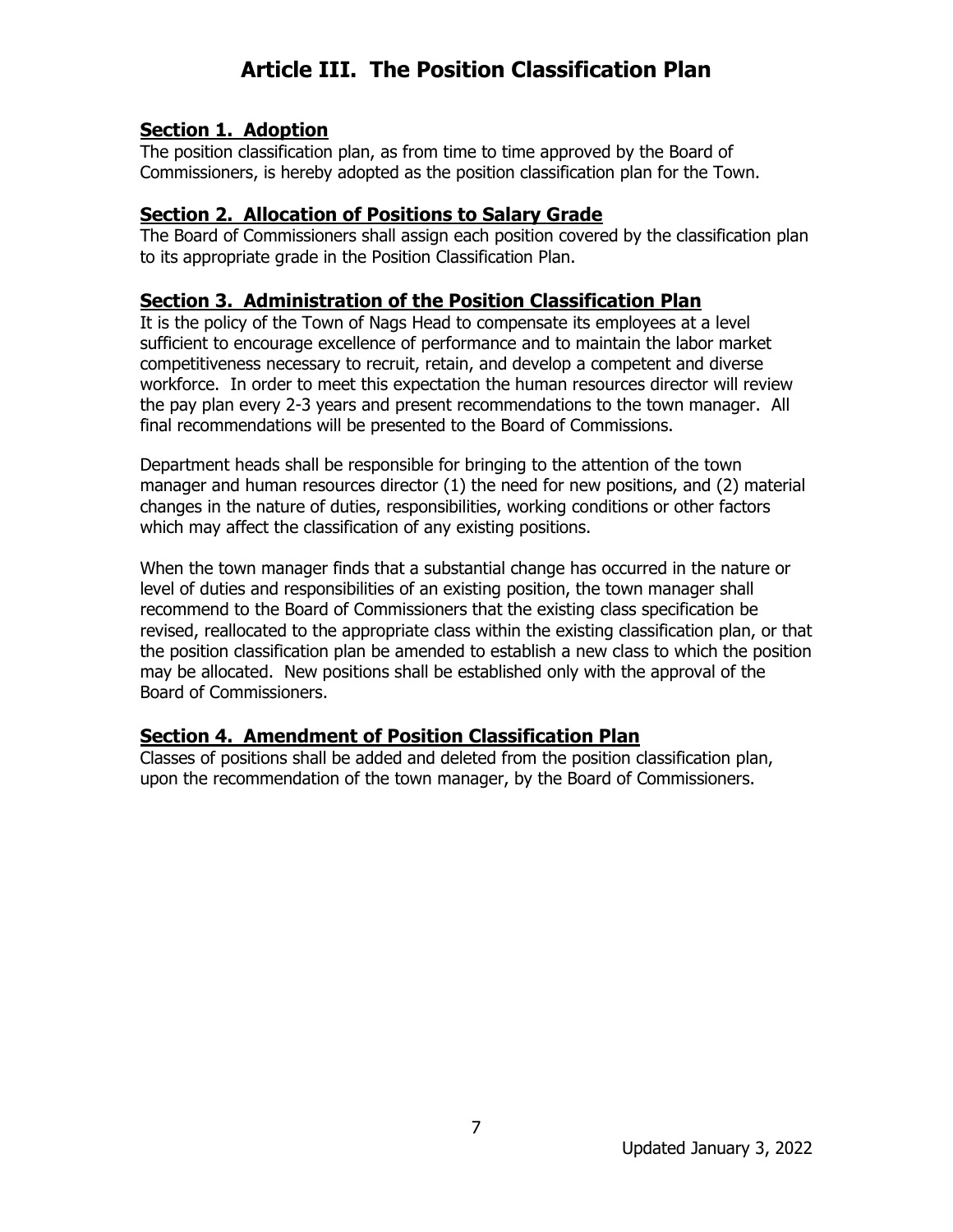#### **Section 1. Adoption**

The schedule of salary ranges and class titles, as periodically adjusted by the Board of Commissioners is hereby adopted as the pay plan for the Town. The Pay Plan shall include all regular classes of positions included in the Classification Plan.

#### **Section 2. Maintenance of the Pay Plan**

The town manager shall be responsible for the administration and maintenance of the pay plan. The pay plan is intended to provide equitable compensation for all positions, reflecting differences in duties and responsibilities, the comparable rates of pay for positions in private and public employment in the area, changes in the cost of living, the financial conditions of the Town, and other factors. To this end, the human resources director shall, from time to time, make comparative studies of all factors affecting the levels of salary ranges, including internal relationships between classes to reduce or eliminate any inequities, and shall recommend to the town manager such changes in salary ranges as appear to be warranted.

### **Section 3. Transition to Pay Plan**

The following principles shall govern the transition to a new pay plan:

- A. No employee shall receive a salary reduction as a result of the transition to a new pay plan.
- B. All employees being paid at a rate lower than the minimum rate established for their respective classes shall have their salaries raised to the new minimum for their classes.
- C. All employees being paid at a rate below the maximum rate established for their respective classes shall be paid at a rate listed in the salary schedule. All employees not at a listed rate in the salary schedule shall have their salaries raised to a listed rate within the grade for their class of position closest to their current rate.
- D. All employees being paid at a rate above the maximum rate established for their respective classes shall remain at their present salaries as long as the maximum rate is below the employees' present salaries (see also Section 7B of this Article).

### **Section 4. Use of Salary Ranges**

Salary ranges are intended to furnish administrative flexibility in recognizing individual performance among employees holding positions in the same class by rewarding employees for meritorious service. The following general provisions will govern the granting of increases within the pay range:

A. The minimum rate established for the class is the normal hiring rate, except in those cases where unusual circumstances appear to warrant appointment at a higher rate. Appointment above the minimum step salary range may be made with the approval of the town manager when deemed necessary and in the best interest of the Town. Above-the-minimum appointments will be based on such factors as the qualifications of the applicant being higher than the desirable education and experience for the class, a shortage of qualified applicants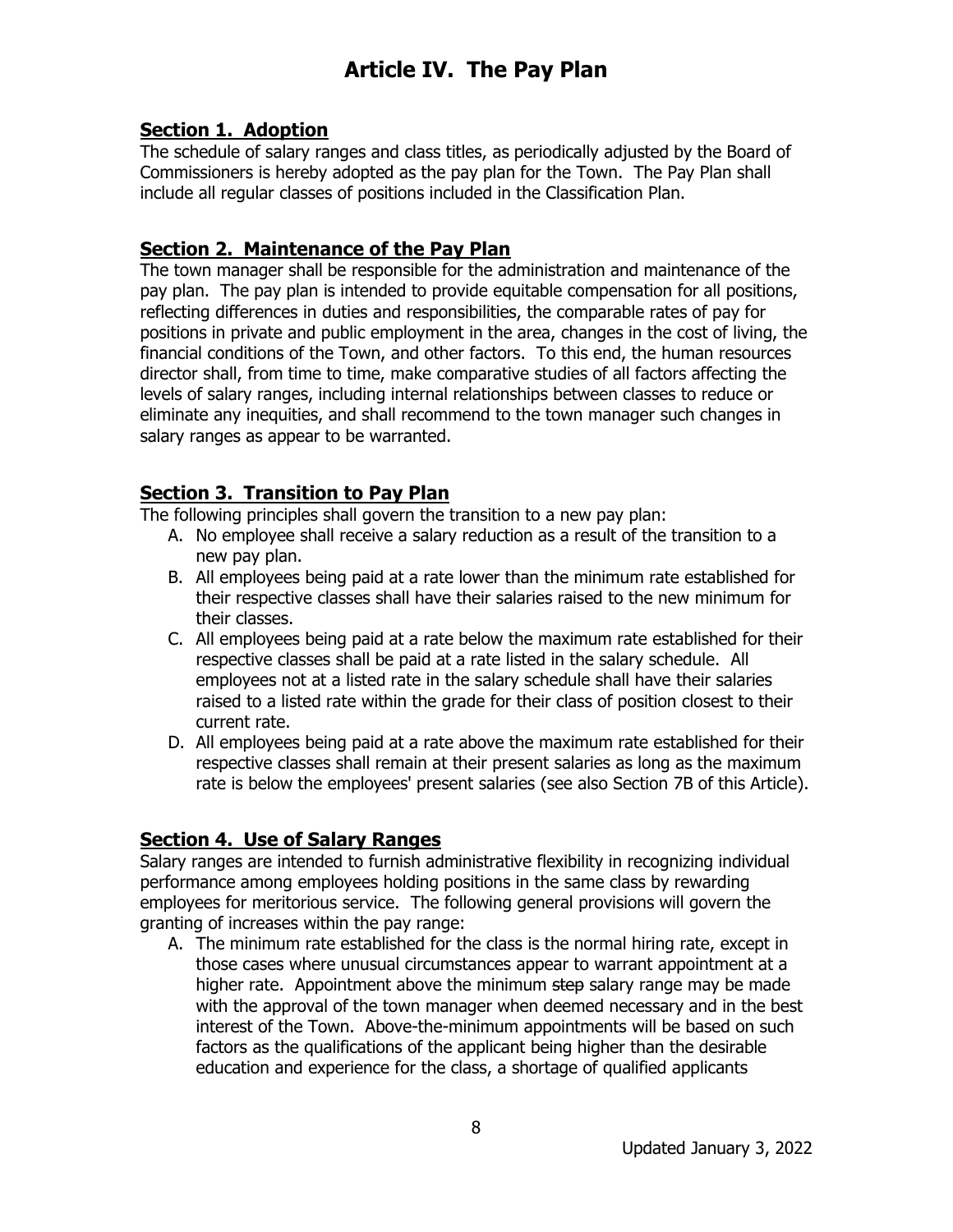available at the minimum range, the refusal of qualified applicants to accept employment at the minimum range, or other similar factors.

B. All increases to the salary range above the minimum are reserved to reward employees for meritorious service. Each year, the town manager may require department heads to consider the eligibility of employees to receive salary increases based on merit and to recommend such advancement or retention at the same rate. Department heads shall consider all factors affecting employee performance and shall submit their recommendations in writing, giving the reasons whether to advance or retain the employee at the same rate. All such advancements and retentions must be approved by the town manager.

### **Section 5. Payment at a Listed Rate**

All employees covered by the salary plan shall be paid at a listed rate within the salary range established for their respective job classes except for employees whose present salaries are above the established maximum rate following transition to a new pay plan (see also Section 3 of this Article).

#### **Section 6. Pay Rates in Promotion, Demotions, Transfer, and Reclassification**

When an employee is promoted, demoted, transferred, or reclassified, the rate of pay for the new position will be established in accordance with the following rules:

- A. Promotion: See Article V Section 11.
- B. Demotion: An employee who is demoted voluntarily will be offered a salary that is associated with the salary grade of the position and that the town manager finds to be internally equitable for the department. If the demotion is for cause, the employee's salary will be reduced to the salary grade that the town manager finds to correspond with the position and the employee's experience in the position, if any, as long as the reduced salary does not fall below the minimum salary rate of that range.
- C. Transfer: An employee transferring from a position in one class to a position in another class assigned the same pay range shall continue to receive the same salary.
- D. Reclassification: An employee whose position is reclassified to a class having a higher salary grade shall be assigned to the minimum salary in the new grade or maintain the same salary, whichever is higher. If the position is reclassified to a lower pay range, the affected employee will maintain the same salary until such time as the new classification's pay grade is increased above the employee's current salary.

### **Section 7 Pay Rates in Salary Range Revisions**

When the Board of Commissioners approves a change in salary range for a class of positions, the salaries of employees whose positions are allocated to that class shall be affected as follows: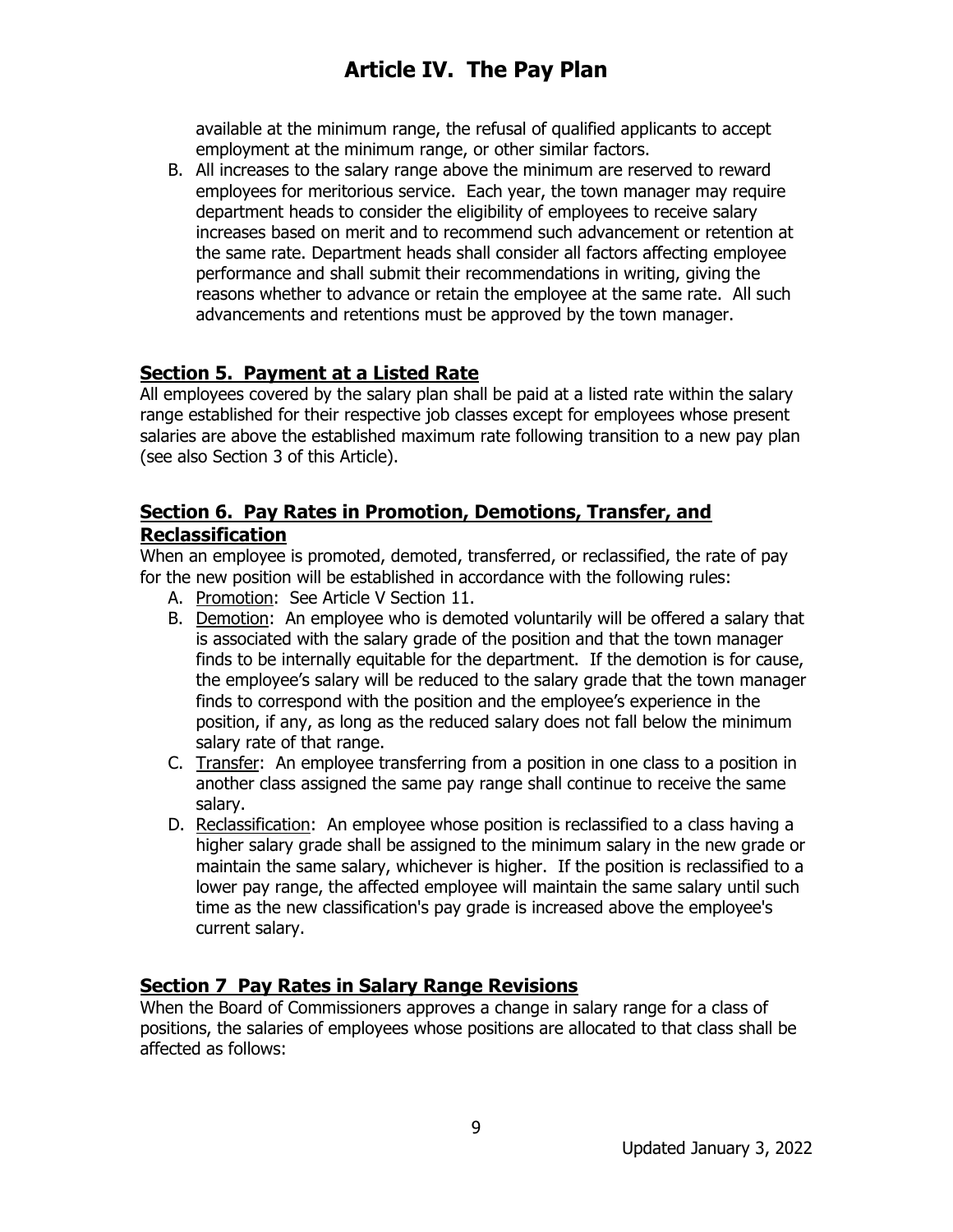- A. When a class of positions is assigned to a higher pay range, employees in that class shall receive the same salary or be assigned to the minimum of that range, whichever is higher.
- B. When a class of positions is assigned to a lower pay range, the salaries of employees in that class will remain unchanged. If this assignment to a lower pay range results in an employee being paid at a rate above the maximum salary range established for the new class, the salary of the employee shall be maintained at that level until such time as the classification's pay grade is increased above the employee's current salary or the employee is promoted into a classification with a pay range above their salary rate.

#### **Section 8. Pay for Temporary and Part-Time Work**

The pay plan established by this policy is for full-time employees. An employee appointed on a temporary basis will be paid a pro-rated amount determined by converting the established salary to an hourly rate.

Employees working in a part-time or Limited-Service capacity with the same duties as full-time employees will normally work at a rate in the same salary range as the full-time employees.

#### **Section 9. Overtime**

To the extent that local government jurisdictions are so required, the Town will comply with the Fair Labor Standards Act (FLSA).

The town manager shall determine which jobs are nonexempt, as specified in the Position Classification Plan, and are therefore subject to the FLSA in areas including hours of work and work periods, rates of overtime compensation, and other provisions. Hours worked beyond the FLSA statutory minimum will be compensated in the appropriate manner outlined below. In determining eligibility for overtime in a work period, only hours actually worked shall be considered.

Overtime work must be of an unusual, unscheduled, or emergency nature and be directed or authorized by the department head or authorized representative of the department head, in writing, in advance.

Whenever practicable, departments will schedule time off on an hour-by-hour basis within the applicable work week/period for nonexempt employees instead of paying overtime. When time off within the work week/period cannot be granted, overtime worked will either be paid at a rate of one and one-half times the employee's regular rate or as compensatory time at a rate of one and one-half hours for each hour of employment for which overtime compensation is required, in accordance with FLSA regulations.

#### Overtime Pay:

Unless otherwise agreed upon by the Town and the individual employee to receive compensatory time, the employee will be paid overtime at the rate of one and one-half times the employee's regular rate.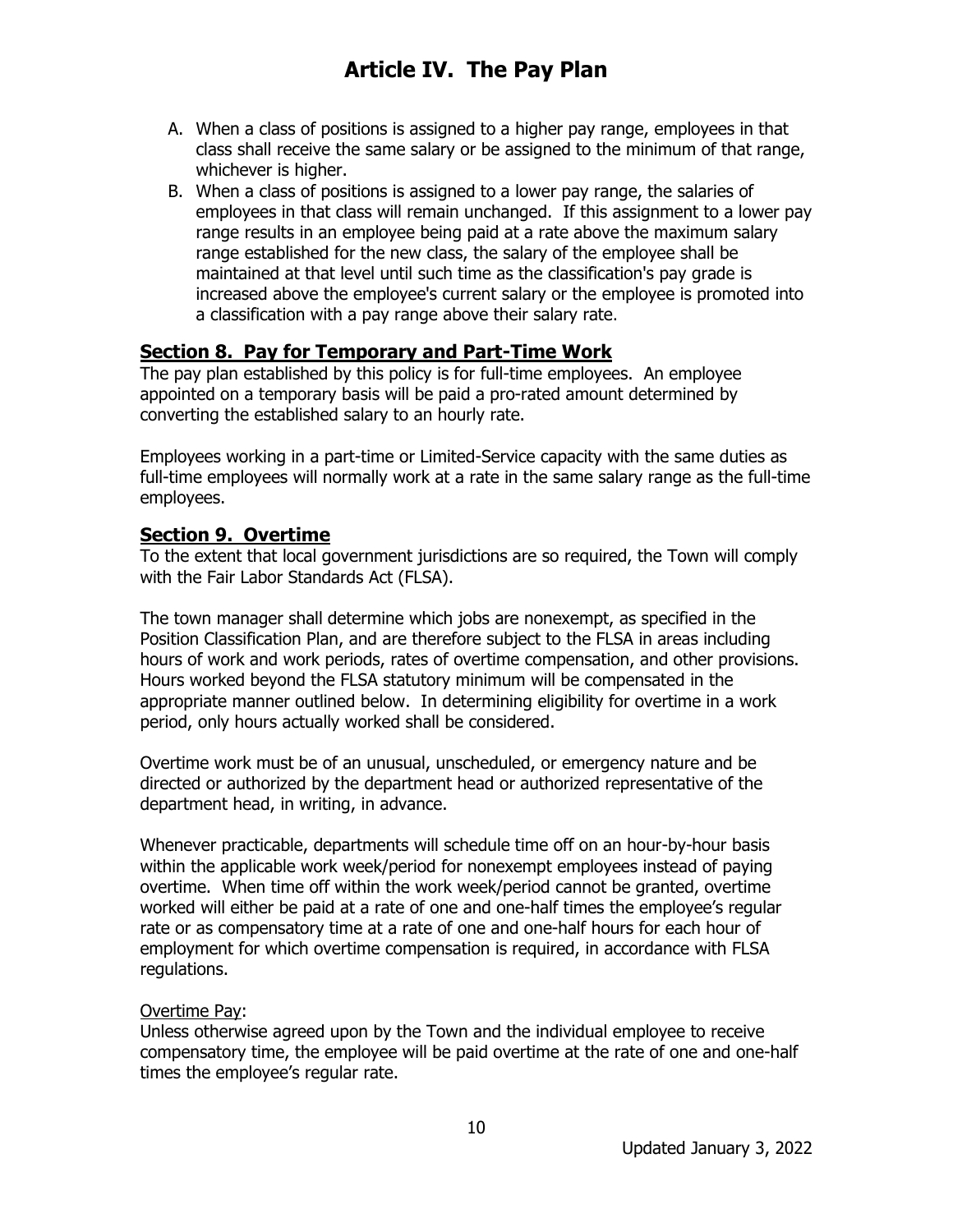#### Compensatory Time:

The Town may provide compensatory time for overtime work at a rate of one and onehalf hours for each hour of employment for which overtime compensation is required.

The Town may only provide compensatory time in lieu of overtime pay if there is an agreement between the Town and the employee that receives compensatory time for their overtime work. The agreement must occur prior to the performance of work. The Supervisor authorizing the overtime work is responsible for documenting the agreement substituting compensatory time.

The Town has a right to restrict compensatory time to certain hours of work only and the agreement may include provisions allowing the Town to pay overtime in cash instead of compensatory time, consistent with the FLSA. The Town is not required to adopt the same agreement with different employees or provide compensatory time to all employees.

The FLSA permits the Town to reduce accrued compensatory time hours by paying an employee cash compensation for unused compensatory time or the Town may halt the accrual of compensatory time by paying cash compensation for overtime work. Overtime payment in cash will not affect any future compensatory time off.

Nonexempt employees who work in public safety activities, emergency response activities, or seasonal activities must not accrue more than 480 hours of compensatory time for overtime hours. All other nonexempt employees must not accrue more than 240 hours of compensatory time for overtime hours. Upon exceeding the maximum hours allowed as stated above, any approved overtime earned must be paid in cash.

#### Use of Accrued Time:

Employees will be required to use accrued leave (i.e. "on call" time, compensatory time and administrative leave) in lieu of vacation if the employee has accrued more than the number of hours listed below. The accrued hours must be taken in lieu of sick leave until the hours are below the listed threshold. Once the total accrued hours are below the threshold, the employee will have the option to use sick time in lieu of accrued time.

Maximum Threshold of Accrued Hours: Regular Employee – 75 hours Police Officer – 85.5 hours Fire Fighter – 106 hours

The maximum threshold applies regardless of whether the employee: (1) takes leave with advance approval; or (2) is involuntarily placed on leave by the Town for any reason. The Town may also designate leave taken under FMLA as leave consistent with this policy. The order for designation of leave may not be varied without written approval from the town manager.

This policy is established in an effort to ensure that employees are able to use the paid leave available to them and to reduce the excessive accrued leave that is a financial liability to the Town.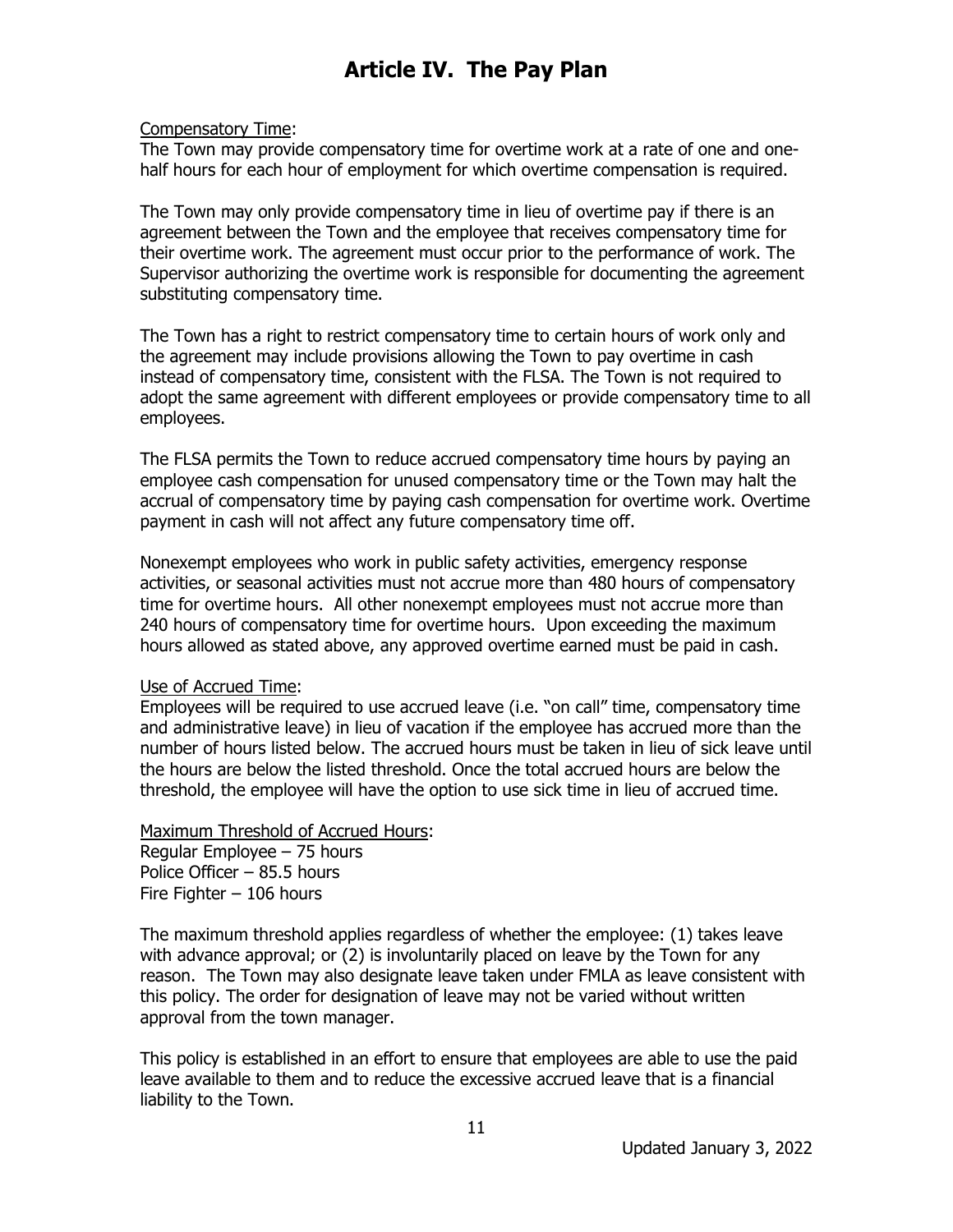Employees wishing to use accrued compensatory time must make a written request to their immediate supervisor. Use of such time will be allowed within a reasonable period following the request as long as the use does not unduly disrupt the operations of the Town. The Town reserves the right to schedule use of compensatory time.

Employees in positions determined to be exempt from FLSA—such as Executive, Administrative, or Professional staff—will not receive pay for hours worked in excess of their normal work periods. These employees may be granted occasional administrative leave by their department head or the town manager where the convenience of the department allows.

### **Section 10. Call-Back Pay**

Any non-exempt employee will be provided at least two (2) hours work credit for being called back to work outside of normal working hours or the actual hours worked whichever is greater.

#### **Section 11. Recognition of Employees**

The recognition of service awards for employees has six (6) separate categories of service time. Recognition of service awards shall be made on the employee's anniversary date in accordance with the following schedule:

| 5 Years of Service   | Cross ink pen with the Town Seal                                       |
|----------------------|------------------------------------------------------------------------|
| 10 Years of Service  | $$40$ Gift Card + one (1) day off with Pay                             |
| 15 Years of Service  | $$50$ Gift Card $+$ one (1) day off with Pay                           |
| 20 Years of Service  | $$100$ Gift Card + one (1) day off with Pay                            |
| 25 Years of Service  | Tie tack or pendant with the Town Seal<br>$+$ one (1) day off with Pay |
| 30+ Years of Service | \$250 Gift Card $+$ one (1) day off with Pay                           |

The employee would be required to take the one (1) day off with pay during their anniversary year. The years of service shall be based on the number of full years of regular full-time service completed during the twelve (12) month period prior to the employee's anniversary date of that year. Awards will only be made to those employees in regular employment on their anniversary date. Years of service must be continuous, except for extended leave approved by the Town.

#### **Section 12. Longevity Pay**

Longevity checks will be paid in a lump sum and are subject to all regular deductions and withholdings, including retirement.

Base salary does not include any overtime, bonus payments, expense reimbursements or anything beyond the amount stipulated in the pay schedule to the employee at the time of award.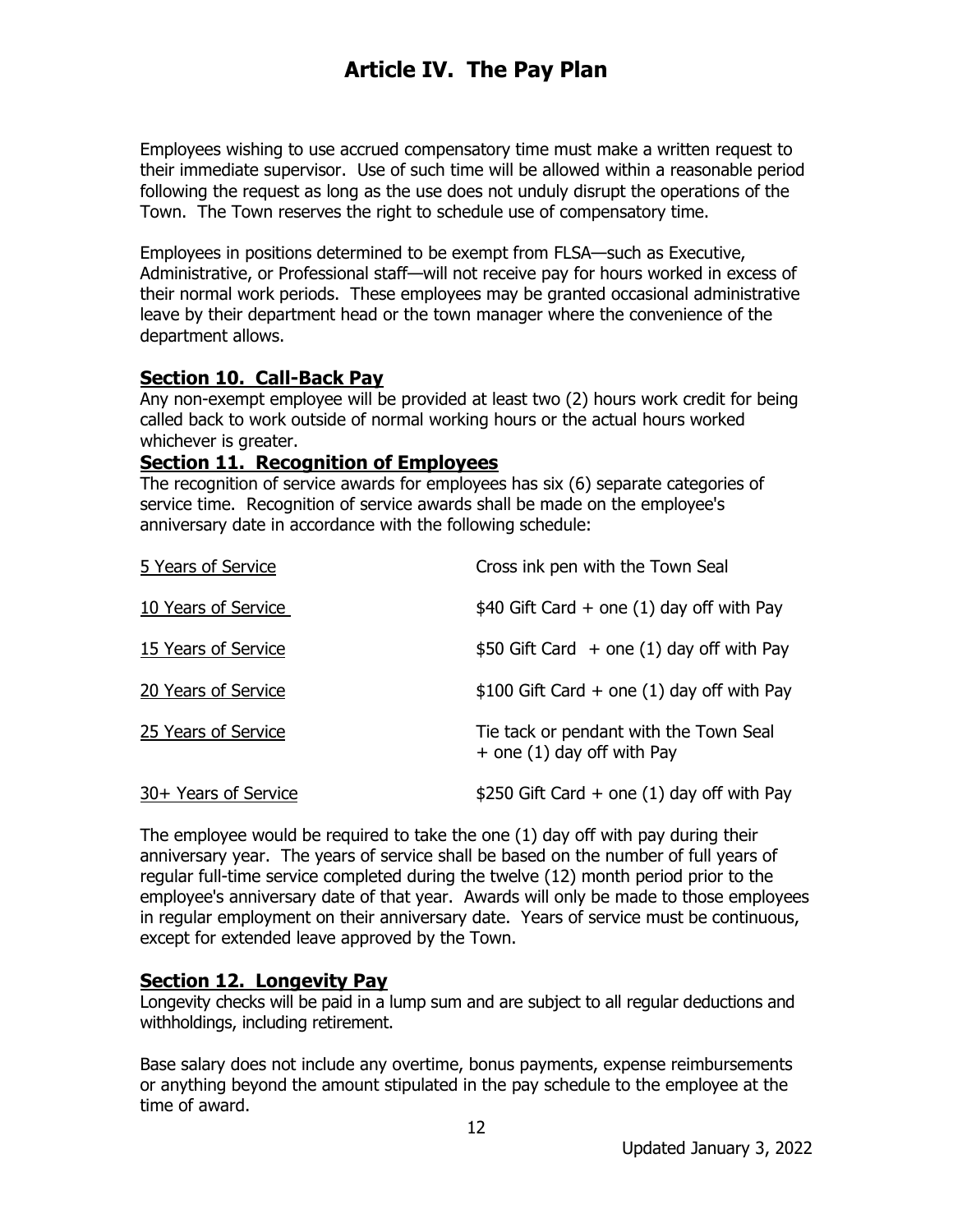The years of service shall be based on the number of full years of regular full-time service completed during the twelve (12) month period prior to the employee's anniversary date of that year. Payment will only be made to those employees in regular employment on their anniversary date. Longevity pay in proportion to the full months of service rendered prior to retirement or on approved extended leave shall be made to those retired or on leave during the twelve (12) months prior to the anniversary date.

Years of service must be continuous, except for leaves of absence approved by the Town. All longevity pay is made in one lump sum and is taxable and subject to all deductions including retirement.

#### **Employees hired on or prior to June 30, 2008 shall be covered under the following longevity pay plan:**

The longevity plan has four (4) separate categories of service time.Longevity will compensate employees for continuous service.

| Less than five (5) full years of service                                | No Payment |
|-------------------------------------------------------------------------|------------|
| Five (5) full years of service but less than ten (10) full years        | 2%         |
| Ten (10) full years of service but less than fifteen (15) full years    | 4%         |
| Fifteen (15) full years of service but less than twenty (20) full years | 6%         |
| Twenty (20) full years of service and over                              | 7%         |

#### **Employees hired on or after July 1, 2008 shall be covered under the following longevity pay plan:**

The longevity plan has five (5) separate categories of service time. Longevity will compensate employees for continuous service.

| Less than five (5) full years of service                                | No Payment |
|-------------------------------------------------------------------------|------------|
| Five (5) full years of service but less than ten (10) full years        | \$500.00   |
| Ten (10) full years of service but less than fifteen (15) full years    | \$1,000.00 |
| Fifteen (15) full years of service but less than twenty (20) full years | \$1,500.00 |
| Twenty (20) full years of service and over                              | \$2,000.00 |
| Twenty-Five (25) plus years of service                                  | \$2,500.00 |

#### **Section 13. Payroll Deductions**

Only payroll deductions specifically mandated or authorized by federal, state, or Town act may be deducted at each period from each employee's pay.

### **Section 14. Pay Periods**

All employees shall be paid on a bi-weekly basis with the pay day being every other Friday. The pay received on Friday will pay the employee for work performed from the Monday proceeding the last pay day through the Sunday proceeding the current pay day. Effective July 1, 2011, all employees will be required to use direct deposit as the sole method for receiving pay. The town's banking institution offers free limited checking accounts for employees that wish to open an account for direct deposit.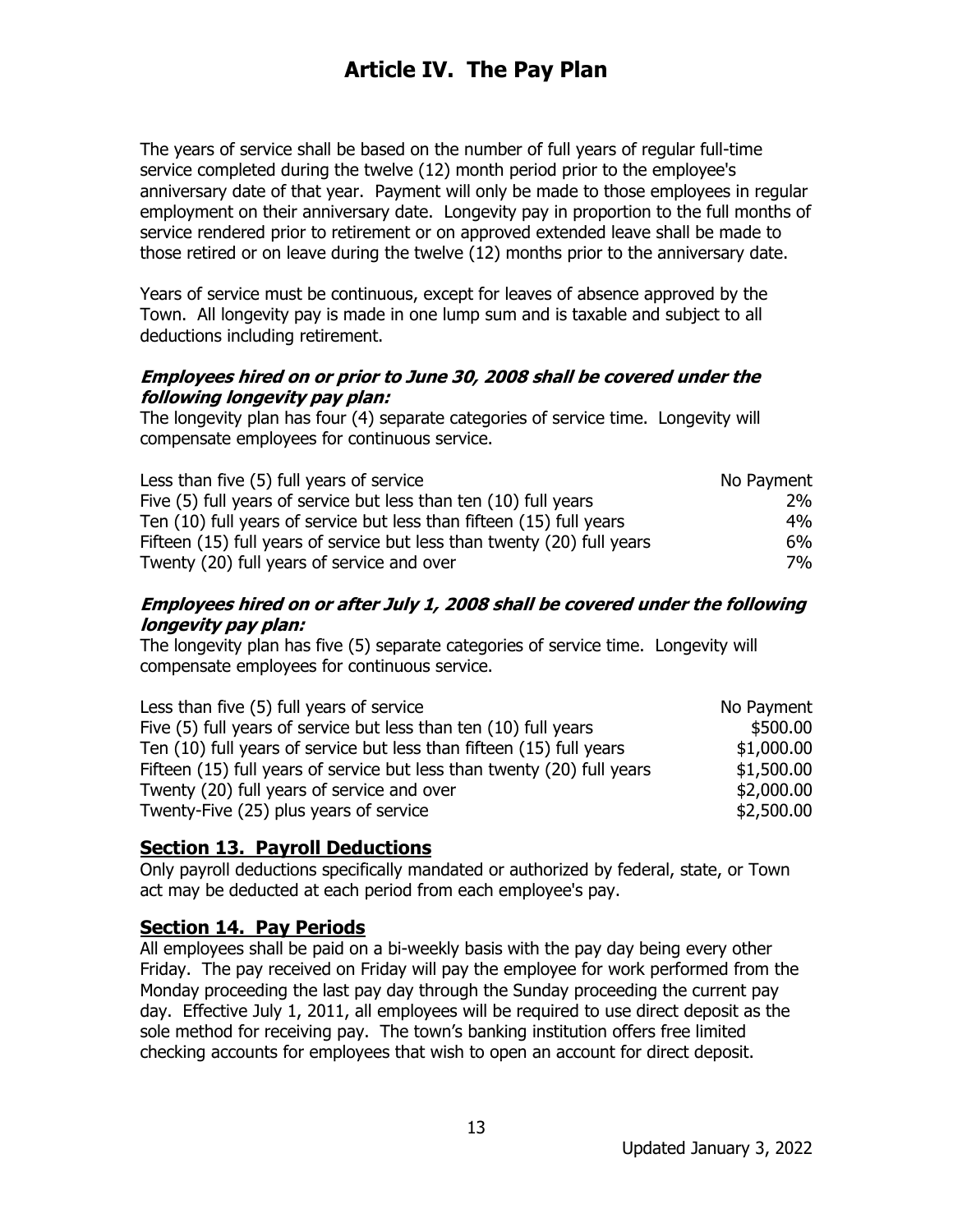### **Section 15. Effective Dates of Salary Adjustments**

Approved salary adjustments shall become effective at the beginning of the next pay period or at such a later date as may be provided.

#### **Section 16. Merit Award Policy**

Merit increases, defined as advancements in the salary range, are not automatic but may be awarded for the following reasons: (1) exceptional work achievements, (2) excellence in work performance, or (3) special contribution to productivity. Each employee may be considered annually for a merit increase after they have successfully completed one full year of service with the town or at the discretion of the town manager. Performance evaluations are to be completed and forwarded to the human resources director prior to the end of the fiscal year. Increases must be recommended by the department head and approved by the human resources director and town manager. Even though all eligible employees will be considered for merit increases, only those employees who exceed the standard and/or expected performance will receive a merit increase.

#### **Section 17. Employee Incentive Program**

The Employee Incentive Program was designed by the Nags Head Board of Commissioners to reward Town employees who develop ways of increasing productivity and cutting costs for the Town without sacrificing existing service levels. The program provides two types of awards which can be given to eligible employees in Town Government. First, a \$25.00 gift certificate given to the employee who submits the best cost-savings suggestion each month. Second, a "cash-back" award of 10% of net savings during the first year of adoption provided the Town's savings exceed \$1,000.00 per year.

A Reward Committee, consisting of the town manager, deputy manager/finance officer and Deputy Finance Officer will review all suggestions submitted to the Suggestion Box each month. Once a suggestion is submitted, it is eligible for one year. A \$25.00 gift certificate will be given by the Board of Commissioners each month to the employee who submits the best cost savings suggestion (as determined by the Rewards Committee). If the Committee feels that no suggestion was submitted which warranted a gift certificate award, the \$25.00 certificate will not be given that particular month.

Any suggestion implemented by the Town of Nags Head which results in a net savings of over \$1,000.00 will be eligible for an additional award. An eligible employee, who submits a significant (over \$1,000.00) savings suggestion which is implemented by the Town, will receive a "cash-back" award of 10% of the net savings during the first year of adoption. The "cash-back" award is a one-time reward covering the first year savings only.

#### Eligibility Requirements:

- A. All full-time, temporary or part-time employees of the Town of Nags Head may submit suggestions.
- B. Employees who have the authority or responsibility to implement the suggested change are not eligible for any award.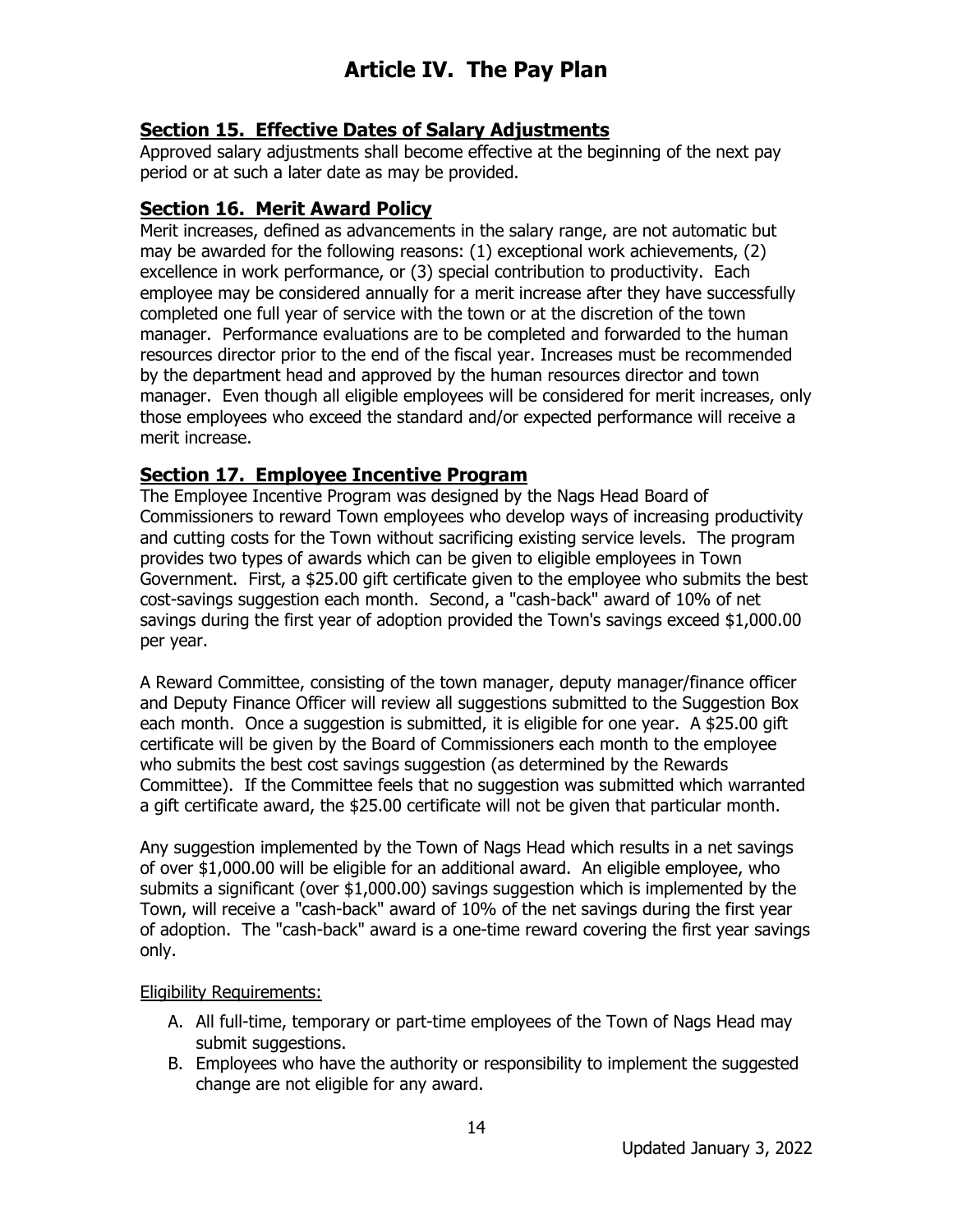- C. Suggestions already under consideration by the Board of Commissioners are not eligible for an award.
- D. If the same suggestion is submitted by two or more persons separately, the first one received is eligible. Others are considered duplicates and are not eligible.

Reward Rules:

- A. Suggestions must propose improvements in a specific way to Town government operations. It must be timely and practical and state how the improvement can be made and should be submitted on the Town's "Cost Savings Suggestion Form".
- B. Suggestions remain valid for one year only. Suggestions not implemented may be resubmitted by employees for consideration by the Reward Committee
- C. Decisions of the Reward Committee are final.
- D. The Board of Commissioners has the exclusive right to set award policy and structure and may change the program at any time.
- E. The use of any suggestions by the Town shall not be the basis of further claims of any kind by the suggester, suggester's heirs or assigns.
- F. "Cash-back" awards are paid after one year.
- G. All awards are subject to federal, state, local taxes and retirement deductions which will be withheld according to government regulations.
- H. The Town retains the right to terminate the Employee Incentive Program at any time.
- I. The maximum award under this program is \$1,000.00.

### **Section 18. Investigation Salary Differential**

Whenever a police officer is assigned to the investigative section for periods of one month or longer, such police officer's salary will be increased \$50 each bi-weekly pay period. The investigative salary differential will continue until such time as the officer is re-assigned from the investigative section. The effective rate for pay purposes, to start or stop the differential, will be the beginning of the next pay period following the date of re-assignment.

### **Section 19. Clothing Allowance**

Police Officers assigned to the Criminal Investigation Unit shall receive a clothing allowance in the amount of \$600.00 annually, or at a prorated amount based upon the months served in the Criminal Investigation Unit. Should the officer be reassigned from the unit or terminate employment, the officer shall reimburse the town at a rate of \$50.00 for each month remaining in the current Fiscal Year.

### **Section 20. Handler Compensation**

Police Officers assigned as canine handlers shall receive additional compensation of \$200.00 per pay period for a total of \$5,200.00 annually. This supplemental pay is to compensate a canine officer for his or her off duty time caring for their assigned partner. Care is defined as, but not limited to, bathing, brushing, exercising, the act of feeding, grooming, administering medication, training the dog at home, cleaning of the dog's kennel and vehicle. The handler compensation will continue until the officer is reassigned from the K-9 unit.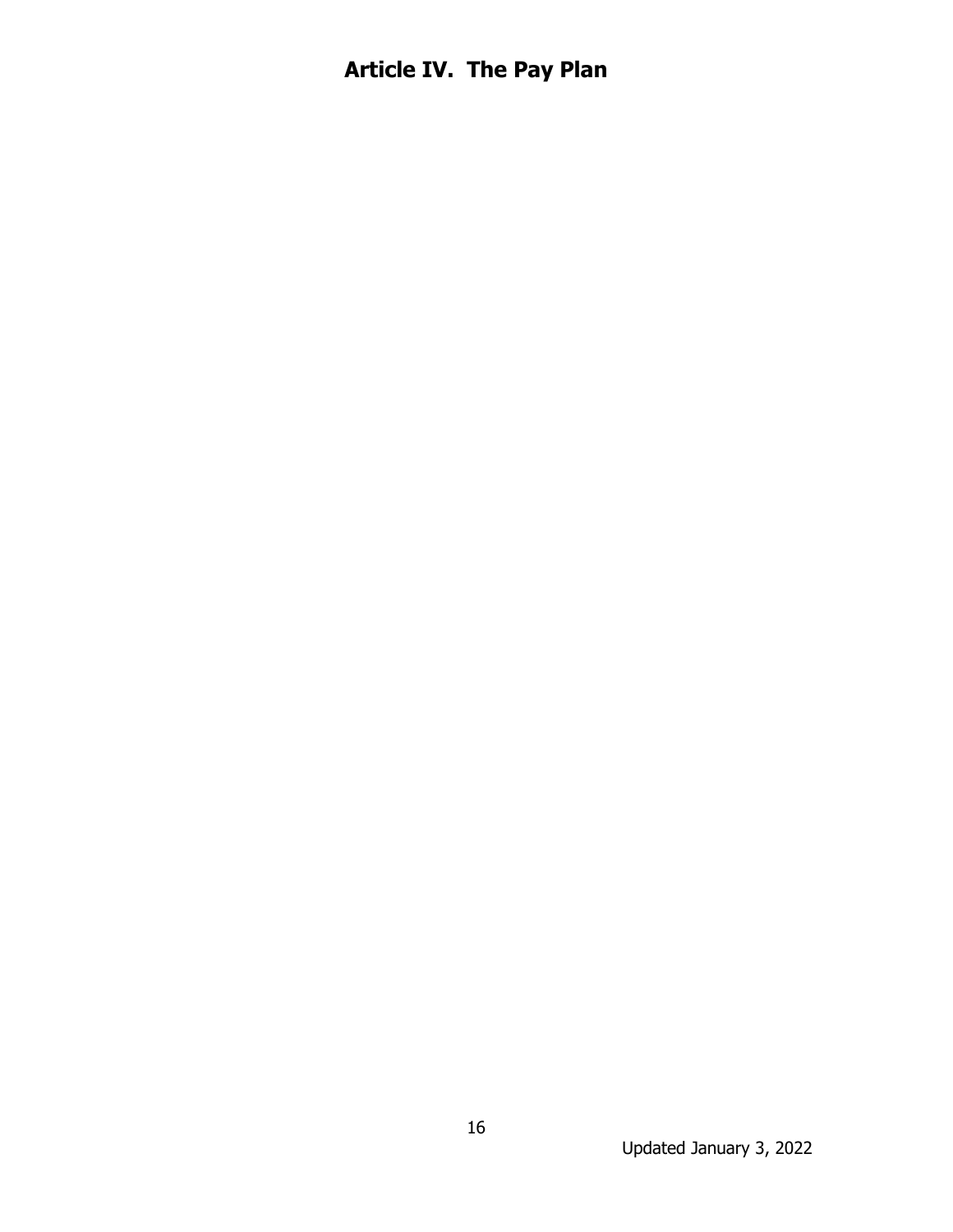#### **Section 1. Statement of Equal Employment Opportunity Policy**

It is the policy of the Town to foster, maintain, and promote equal employment opportunity. The Town shall select employees on the basis of the applicant's qualifications and without regard to age, sex, race, color, creed, religion, national origin, disability or genetic information. In addition, the Town will grant preference in employment for all veteran applicants that meet the minimum requirements of the job for which they have applied. The Town of Nags Head will make reasonable accommodations to the known physical or mental impairments of otherwise qualified individuals, unless the result would create an undue hardship on the Town.

As used in this policy, 'veteran' shall mean any person who qualifies as a 'veteran' as defined in 5 U.S.C. Section 2108 (1).

#### **Section 2. Implementation of EEO Policy**

All personnel responsible for recruitment and employment shall continue to review regularly the implementation of this personnel policy and relevant practices to assure that equal employment opportunity based on reasonable performance-related job requirements is being actively observed to the end that no employee or applicant for employment shall suffer discrimination because of age, sex, race, color, creed, religion, national origin, disability or genetic information. Notices with regard to equal employment matters shall be posted in conspicuous places on Town premises in places where notices are customarily posted.

#### **Section 3. Recruitment**

Each department head shall be responsible for assisting the human resources director in recruiting employees for vacancies in their respective departments. All opportunities for employment shall be posted, including applicable salary ranges and employment qualifications. Notice of vacancies shall be communicated via email and posted at designated conspicuous sites within Town buildings. Individuals shall be recruited from a geographic area as wide as is necessary to insure that well qualified applicants are obtained for Town service. The Town shall make every effort to ensure that communications with applicants with disabilities are as effective as communications with other applicants.

It is the policy of the Town to employ according to merit and fitness. To that end, the Town shall use all available means to attract qualified candidates for employment and make such investigations and have conducted such examinations as deemed appropriate to assess fairly the aptitude, education and experience, knowledge and skills, character, physical fitness, and other qualifications required for positions in the service of the Town. These examinations may consist of medical, skills based, job knowledge and/or physical strength and agility tests. All selection criteria/devices administered by the Town or by persons or agencies for the Town shall be valid measures of bona fide occupational qualifications.

It is the Town's policy to create career opportunities for its employees when possible. Therefore, when a current employee applying for a vacant position possesses the best qualifications of all applicants, that applicant shall be considered for that position. However, if other applicants possess comparable qualifications the Town must carefully consider the qualifications of other applicants in filling this position.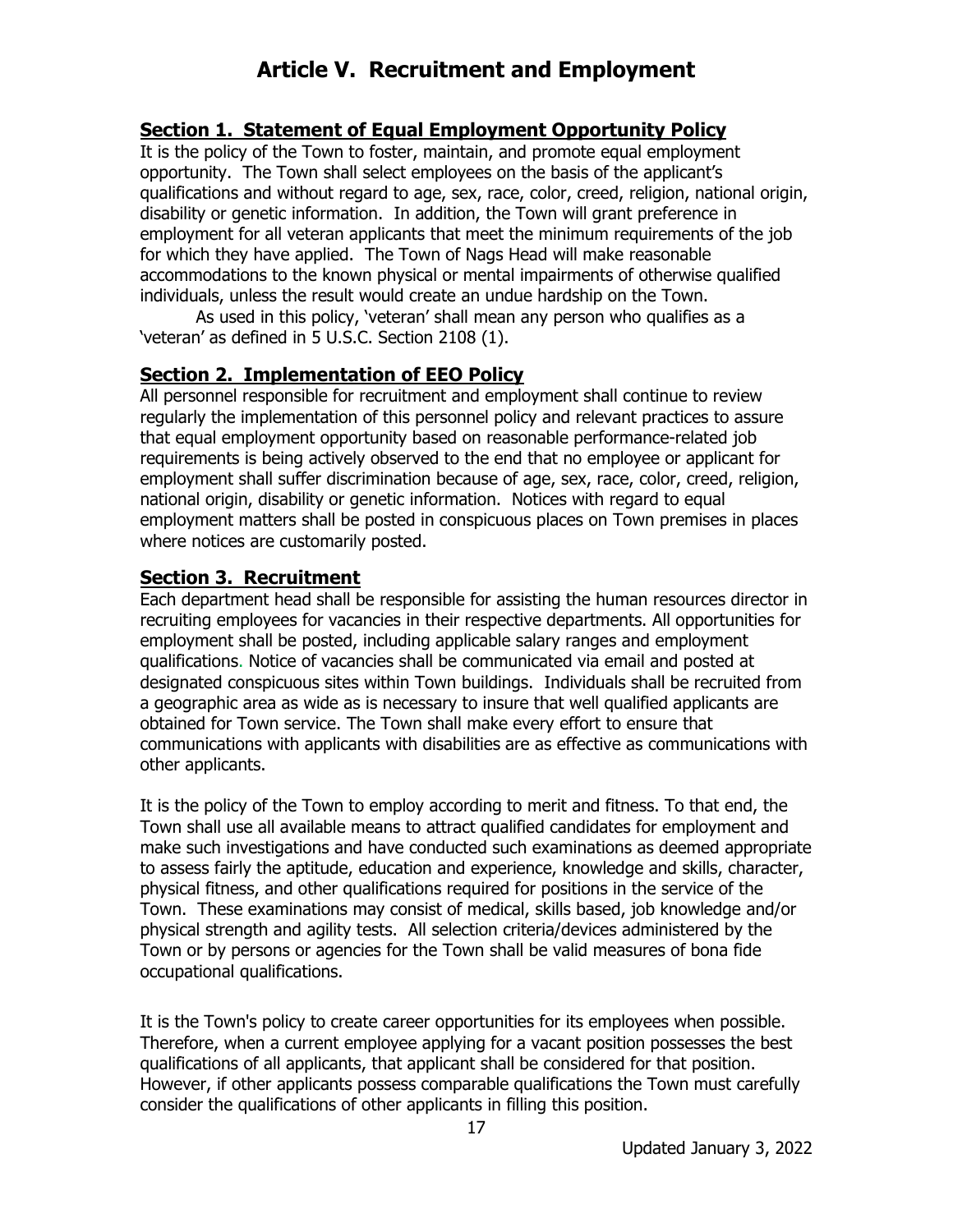When positions are to be filled, department heads shall notify the town manager concerning the number and classifications of positions which are to be filled. The Town shall publicize opportunities as outlined in this policy. If selections cannot be made from current employees wishing to be considered for the vacant position(s), or available lists of qualified applicants and/or applicants responding to media advertisements, the human resources director shall assist department heads with recruitment of qualified applicants.

Each department head shall be responsible for recommending for hire such employees as are authorized by the budget for their department. Before any commitment is made to an applicant or employee, the department head shall submit a completed application form to the town manager with a written recommendation as to the position to be filled, the salary to be paid, a description of the selection process, and the reasons for selecting the particular applicant over others. After a thorough review, the town manager shall act on the recommendation of the department head.

#### **Section 4. Job Announcements**

Employment announcements shall contain assurances of equal employment opportunity and shall comply with federal and state statutes regarding discrimination in employment matters.

#### **Section 5. Applications for Employment**

All persons expressing interest in employment with the Town shall be given the opportunity to file an application for employment when a position is vacant or when the Town is attempting to fill such positions.

#### **Section 6. Applicant Tracking**

The Human Resources Department shall be responsible for maintenance of permanent records of all position vacancy announcements, including posting and closing dates, all optional referral sources used in the recruitment process, and the pool of applicants considered for each vacancy.

The applicant pool data for each position shall include an alphabetized listing of all applications, and test scores, when applicable, for each position vacancy announcement. In addition, EEO-4 forms, providing data on race and sex of applicants, shall be maintained by the Human Resources Department.

#### **Section 7. Qualification Standards**

A. Applicants shall meet the employment standards established by the position classification plan and such other reasonable, job-related minimum standards of character, aptitude, knowledge, skills, abilities, and physical condition as may be established by the town manager with the advice and recommendation(s) of department heads.

The Town may condition an offer of employment on the result of a medical examination required post-offer and before the applicant begins employment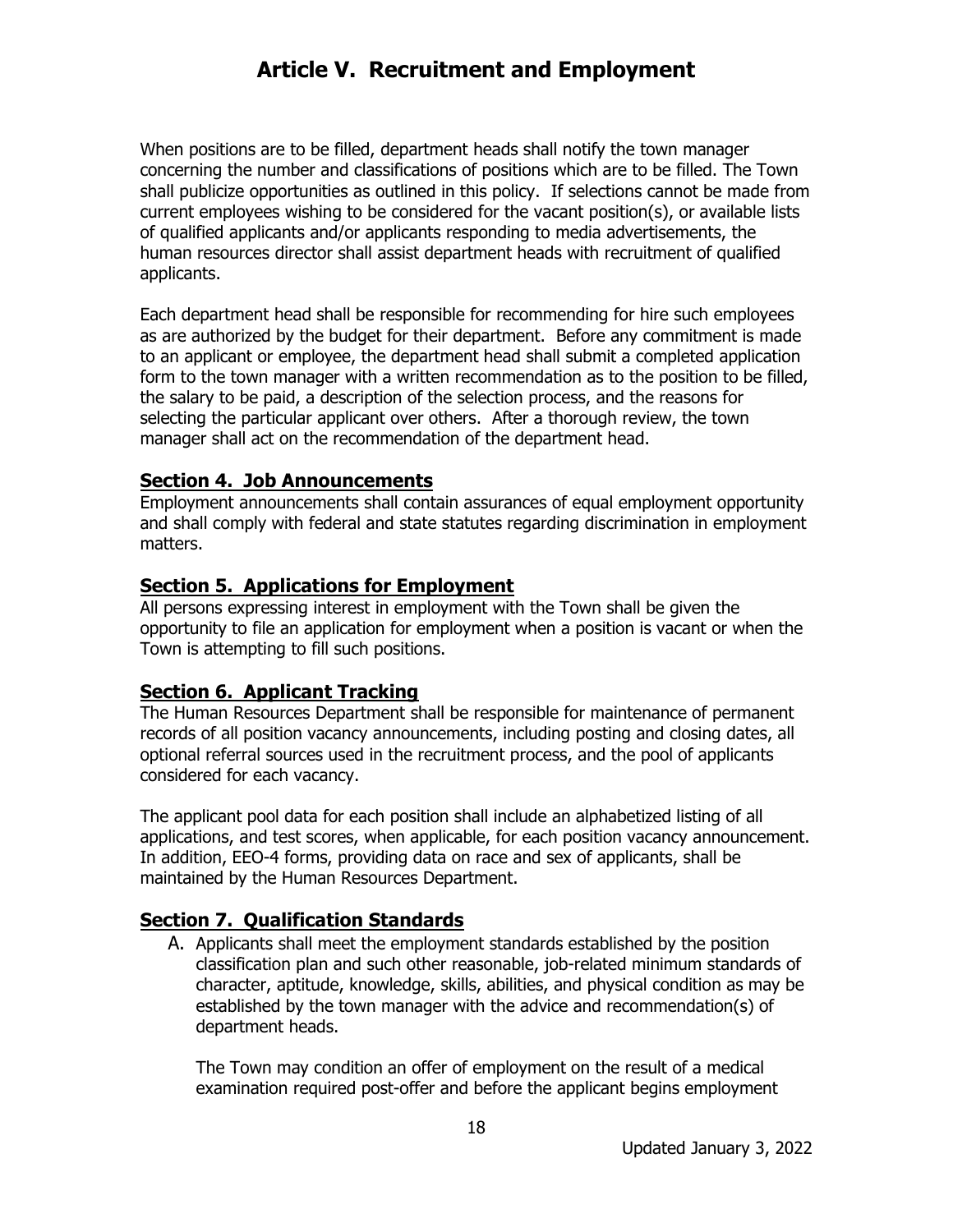duties if all entering employees in the same job category are subjected to the same such examination. However, if the applicant's medical examination reveals a disability, the Town may not refuse to hire the applicant if the disability can be reasonably accommodated.

B. The Town's policy includes the provision for insuring that qualifications for both entry level and promotional level jobs shall be reviewed periodically to assure that requirements are fair, will be fairly administered and conforms to the actual job performance requirements.

#### **Section 8. Testing**

- A. Tests administered by the Town or by the North Carolina Employment Security Commission for the Town will conform to applicable legal requirements.
- B. All tests given to applicants shall be administered and evaluated by qualified employees, or by Employment Security Commission personnel who are fully acquainted with the Town's policy on equal employment opportunity.
- C. Upon becoming aware of the need of accommodation, disabled applicant(s) shall inform the Town's ADA coordinator (Deputy Manager) before testing begins. The Town shall ensure that the testing site is accessible to and reasonably accommodates those disabled applicants who notify the ADA coordinator.

### **Section 9. Limitation of Employment of Relatives**

- A. The members of an immediate family shall not be employed in the same department at the same time. Neither shall two (2) members of an immediate family be employed at the same time if such employment would result in an employee directly or indirectly supervising a member of the immediate family.
- B. Immediate family is defined for the purpose of this section as spouse, mother, father, guardian/ward, children, sister, brother, grandparents, grandchildren plus the various combinations of half, step, in-law and adopted relationships that can be derived from those named, or a significant other living as a part of the same household.

### **Section 10. Probationary Period of Employment**

An employee hired into a regular position shall serve a probationary period of not less than twelve (12) months. This time period is to be considered a continuation of the selection process. It is a time when the employee determines if this is the career that they want and the employer determines if the employee is right for the position.

An employee serving a probationary period may be dismissed at any time during the probationary period.

Probationary employee(s) will have no vested rights to any benefits except the group hospitalization health plans which shall be subject to the terms of the policy. All probationary employees may accumulate vacation and sick leave but shall not be permitted to take vacation or sick leave during the first six (6) months of the probationary period unless the denial of such leave will create an unusual hardship. Vacation leave or sick leave may be taken during this period only with prior approval of the town manager.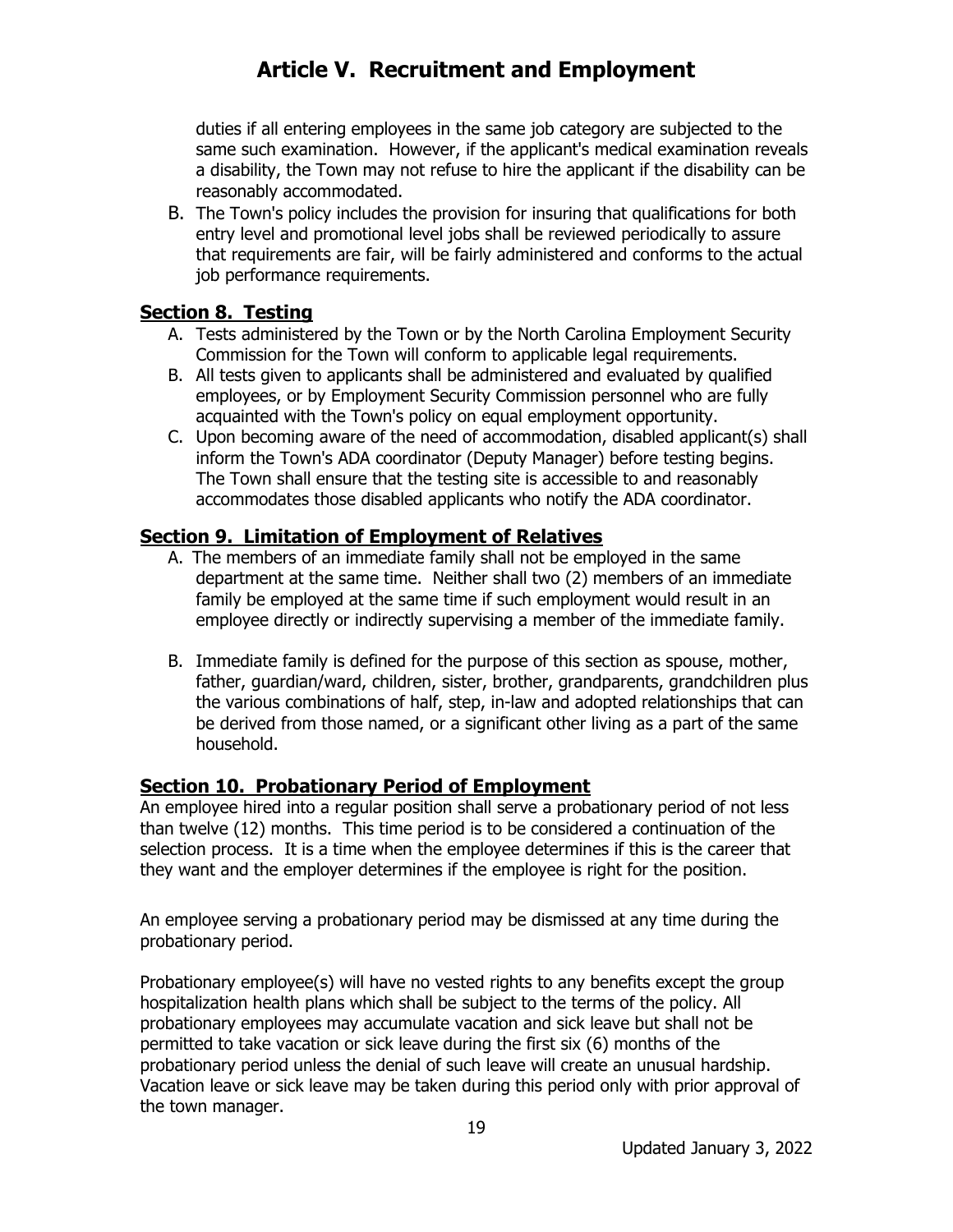In unusual cases, for specific reasons approved by the town manager, the probationary period may be extended for a maximum of an additional six (6) months. In such cases, the employee must be notified of the purpose of the extension, the conditions and performance expectations, and the length of time of the extension.

Before the completion of the probationary period, the department head shall indicate in writing to the town manager:

- A. That he has discussed the new employee's progress, accomplishments, strengths, failures, and weaknesses with the new employee, and
- B. whether the new employee is performing satisfactory work,
- C. whether the employee should have the probation extended,
- D. whether the employee should be retained in the present position, transferred, demoted or discharged.

The town manager shall be bound by these same requirements in evaluating department heads.

Probationary employees will receive a 5% salary increase, not to exceed the mid-point of their pay range, upon six months of satisfactory service.

#### **Section 11. Promotion**

- A. Candidates for promotion shall be chosen on the basis of existing or anticipated job openings, on their qualifications and on their work records. Performance appraisals and work records of all personnel shall be carefully examined when openings for positions in higher classifications occur.
- B. Vacancies in positions shall be filled as far as practicable by the promotion of employees in the service of the Town, subject to the limitations of Article V, Section 3.
- C. When a vacancy occurs, the supervisor in whose department the vacancy occurs shall review all applications referred by the human resources director, including those from current Town employees wishing to be promoted into the position. If a current Town employee is chosen for promotion, the supervisor shall forward the employee's name to the town manager with recommendations for classification and salary and the reasons for selecting the employee over other applicants. After receiving the supervisor's comments, the town manager shall make an appointment if appropriate and determine the starting salary.
- D. An employee that is promoted will fall under the promotional period as described in Article II, Section 3S.
- E. The purpose of the promotion pay increase is to recognize and compensate the employee for taking on increased responsibility. When an employee is promoted, the employee's salary shall normally be advanced to the hiring rate of the new position, or to a salary which provides an increase of at least 5% over the employee's salary before the promotion, whichever is greater. In the event of highly skilled and qualified employees, shortage of qualified applicants, or other reasons related to the merit principle of employment, the Town Manager may set the salary at an appropriate rate in the range of the position to which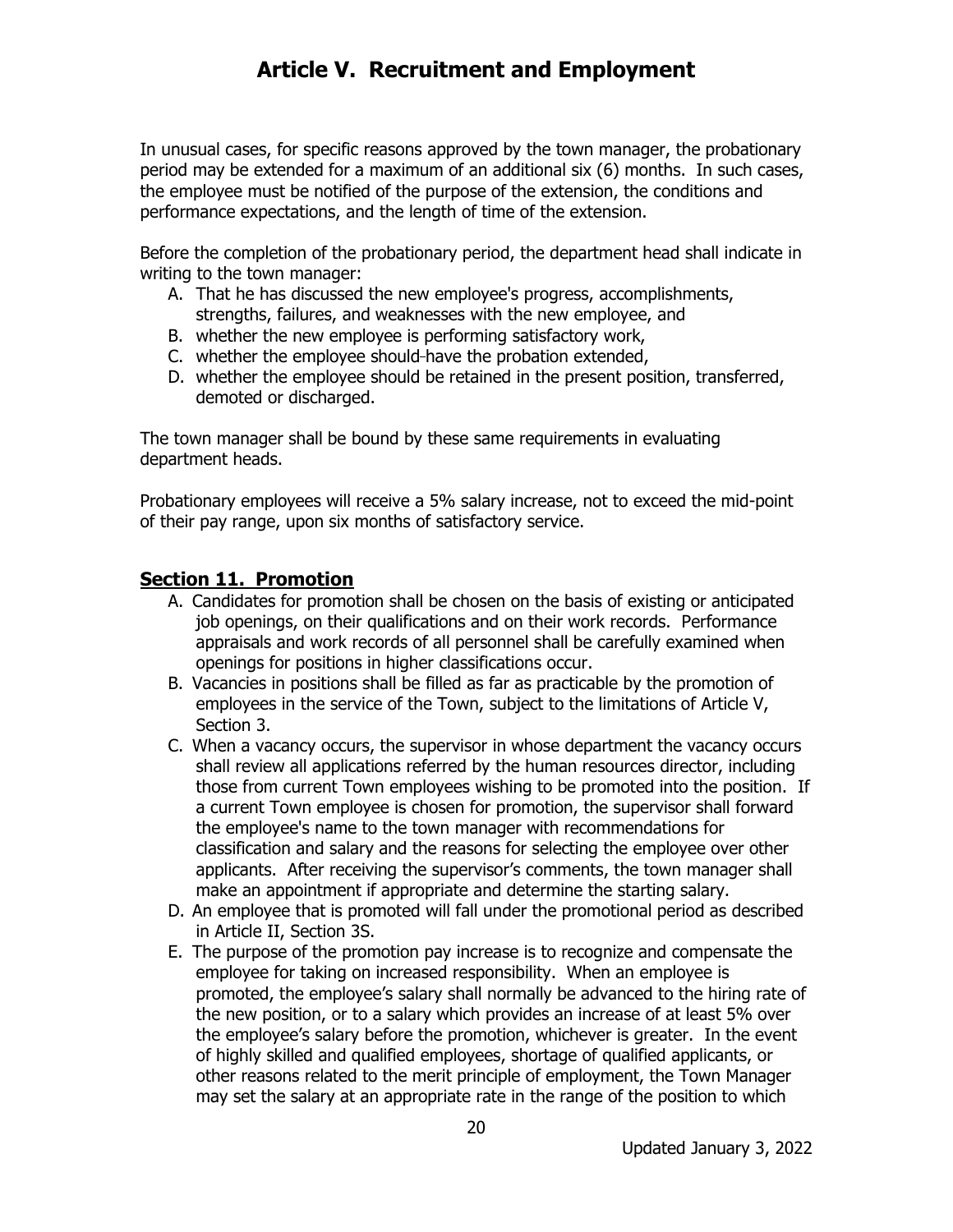the employee is promoted that best reflects the employee's qualifications for the job and relative worth to the Town, taking into account the range of the position and relative qualifications of other employees in the same classification. In no event, however, shall the new salary exceed the maximum rate of the new salary range. In setting the promotion salary, the Town shall consider internal comparisons with other employees in the same or similar jobs.

#### **Section 12. Demotion**

Any employee whose work in his or her present position is unsatisfactory or whose personal conduct is unsatisfactory may be demoted provided the employee shows promise of becoming a satisfactory employee in another position. Such a demotion shall be preceded by the warning procedures outlined in Article VIII, Section 2A or 2B of this policy, whichever is applicable.

Representative causes for demotion because of failure in performance of duties and failure in personal conduct are listed in Article VIII, Sections 2A and 2B of this policy. If the demotion is for failure in performance of duties or failure in personal conduct, the employee shall be provided with written notice citing the recommended effective date and reasons for demotion and appeal rights available to the employee.

An employee who wishes to accept a position with less complex duties and responsibility may be demoted for reasons other than failure in performance of duties or failure in personal conduct. Employees voluntarily demoted will be paid as outlined in Article IV, Section 6B.

### **Section 13. Transfer**

If a vacancy occurs and an employee in another department is eligible for a transfer, the employee should make the request in writing to the receiving department head (or in the case of department heads, to the Manager). If selected, the department head wishing to hire the employee shall request the transfer, subject to the approval of the town manager.

An employee who has successfully completed a probationary period may be transferred to the same or similar class in a different department without serving another probationary period.

### **Section 14. Reinstatement**

An employee who resigns while in good standing or who is dismissed because of a reduction in force may be reinstated within one calendar year of the date of separation, with the approval of the town manager. This employee will be credited with all previously accrued benefits, excluding longevity, and any additional benefits that have not been paid to them. The longevity benefit will remain in regards to years of service but upon the employees return will be prorated for the months the employee was absent. The salary offered to a reinstated employee shall be as close as reasonably possible to their previous salary, within their previous salary range for the class of work, plus any across the board pay increases.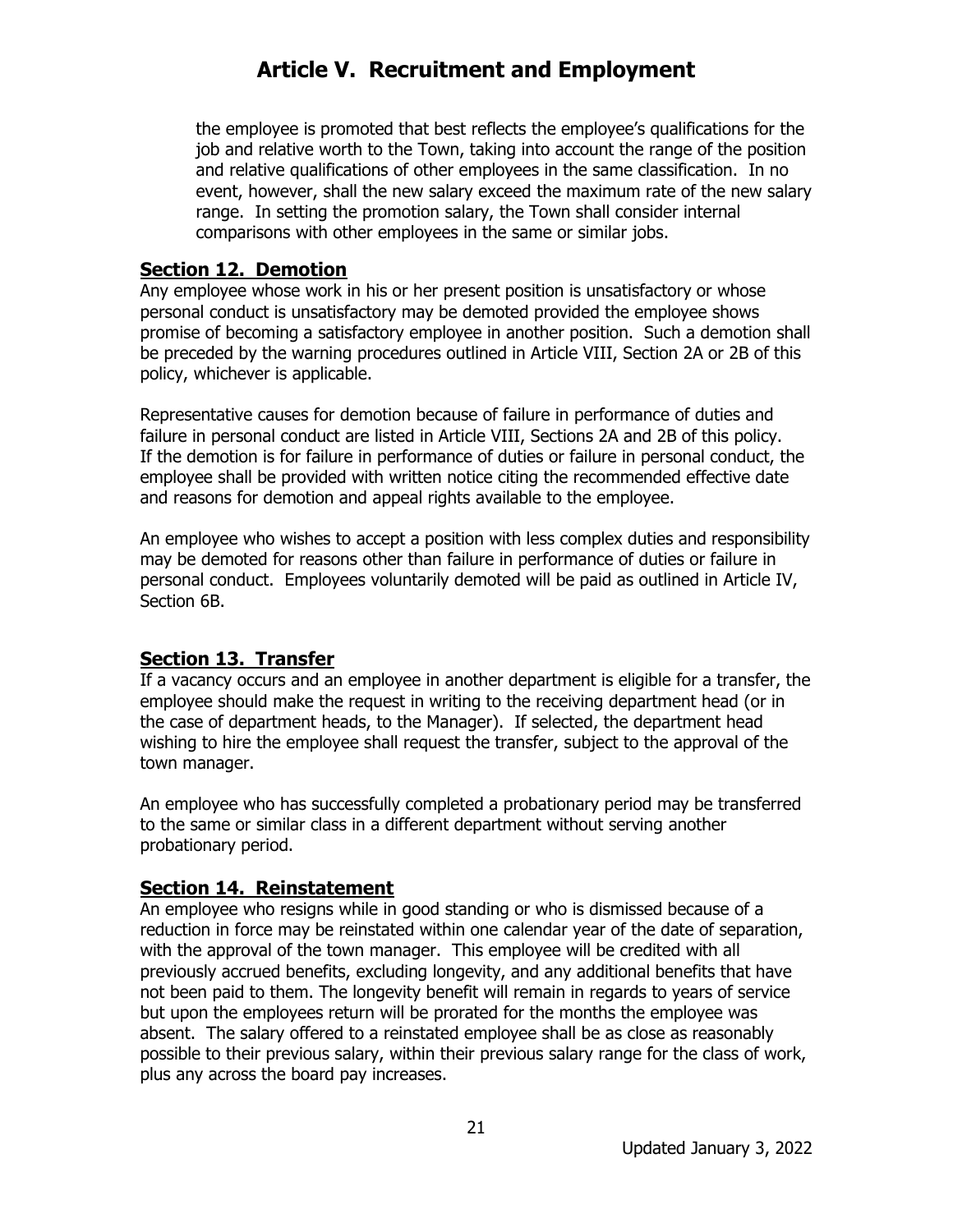An employee who has been suspended for cause may be reinstated at the end of the suspension period at the same or lower pay grade at the time of the suspension.

An employee who enters extended active duty with the Armed Forces of the United States, the Public Health Service or with a Reserve component of the Armed Forces will be granted reinstatement rights commensurate with Chapter 43 of Public Law 93-508.

Employees who return to employment with the Town more than one calendar year from the end of a prior period of employment will be considered as new hires.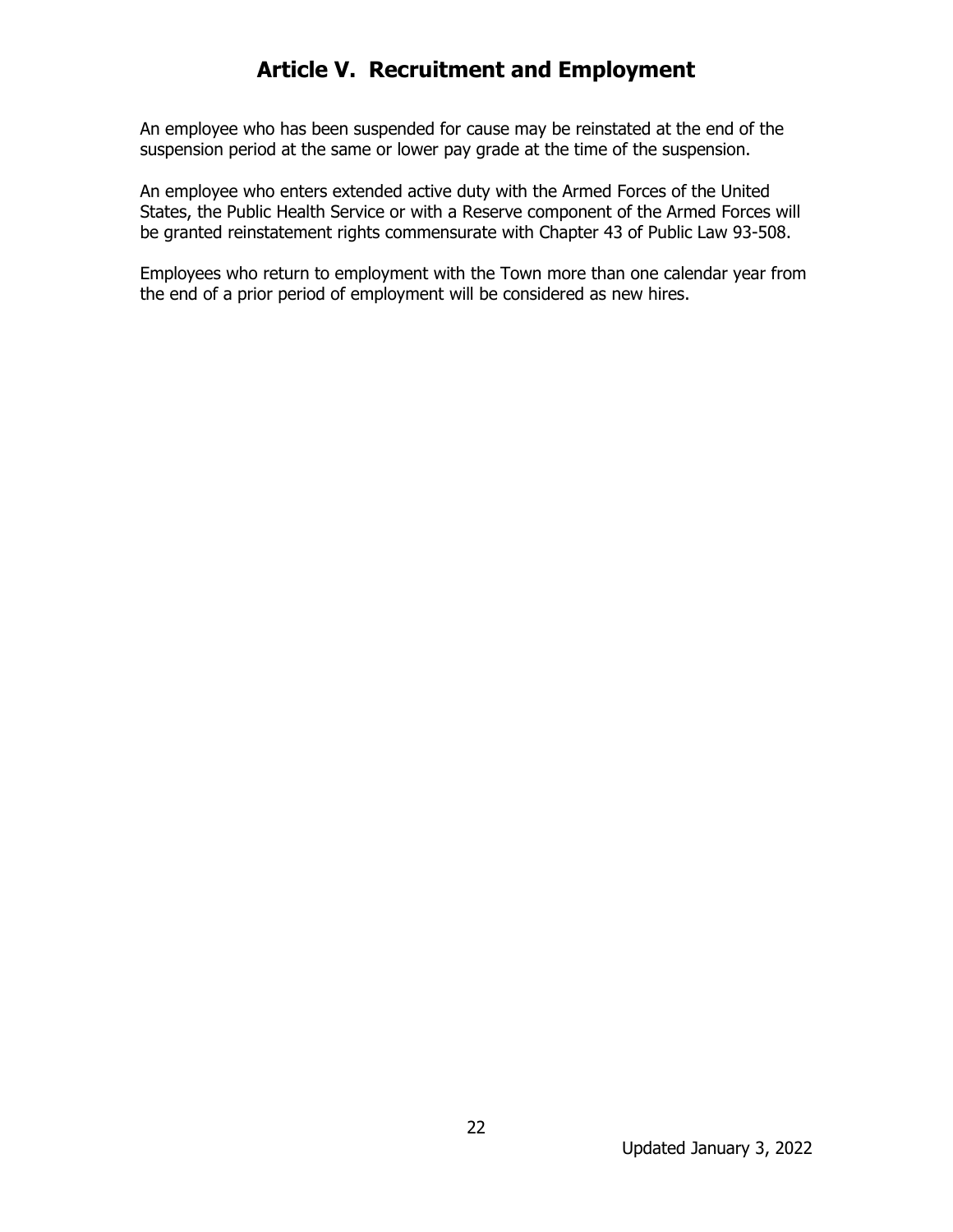#### **Section 1. Work Period and Schedule**

The work period and schedule for all divisions will be determined by the town manager after considering the activities required to meet work needs of particular departments. The work week is defined as seven consecutive days.

Full-time, non-exempt, employees are subject to the overtime provisions set forth in Article IV, Section 9 of this policy. Public safety employee's work schedule(s) will be established and maintained in accordance with Title 29 Code of Federal Regulations, Part 500 through 899.

Exempt employees in administrative, professional or managerial positions shall work schedules and the number of hours necessary to assure the satisfactory performance of their duties.

When the activities of a particular department require some other schedule to meet work needs, the town manager or department head may authorize a deviation from the normal schedule.

#### **Section 2. Call-Back, On-Call, Stand-By Policy**

The Town provides a continuous twenty-four hours a day, seven days a week service to its customers. Therefore, it is necessary for certain employees to respond to any reasonable request for duty at any hour of the day or night. One of the conditions of employment with the Town is the acceptance of a share of the responsibility for continuous service, in accordance with the nature of each job position. If an employee fails to respond to reasonable calls for emergency service, either special or routine, the employee shall be subject to disciplinary actions up to and including dismissal.

**Call-Back** as defined in Article II, Section 3, C. Non-exempt employees will be guaranteed a minimum payment of two hours of wages for being called back to work outside of normal working hours. Non-exempt employees will be paid at the established hourly rate of pay for hours worked outside their normal schedule if they are required to return to work and will receive overtime compensation for eligible overtime hours. The minimum of two hours pay is guaranteed for non-exempt employees who are called back or for the actual hours worked, whichever is greater. Call-back provisions do not apply to previously scheduled overtime work (scheduled one or more days in advance). If more than one call-back occurs within a given shift, total call-back time cannot exceed two hours unless the work time exceeds two hours.

**On-Call** as defined in Article II, Section 3, N. Non-exempt employees required to be on-call will be paid for seven hours for each full week of on-call time they serve. On-call compensation for less than one full week shall be determined by the ratio of 0.042 hours of pay per one hour of on-call time. Hours worked while on-call are calculated beginning when the employee is in route to the work site and are added to the regular total of hours worked for the week. This does not apply to employees who are subject of being called back but are not officially designated to respond during a specific time. The Town Manager will approve the on-call rotation for each department.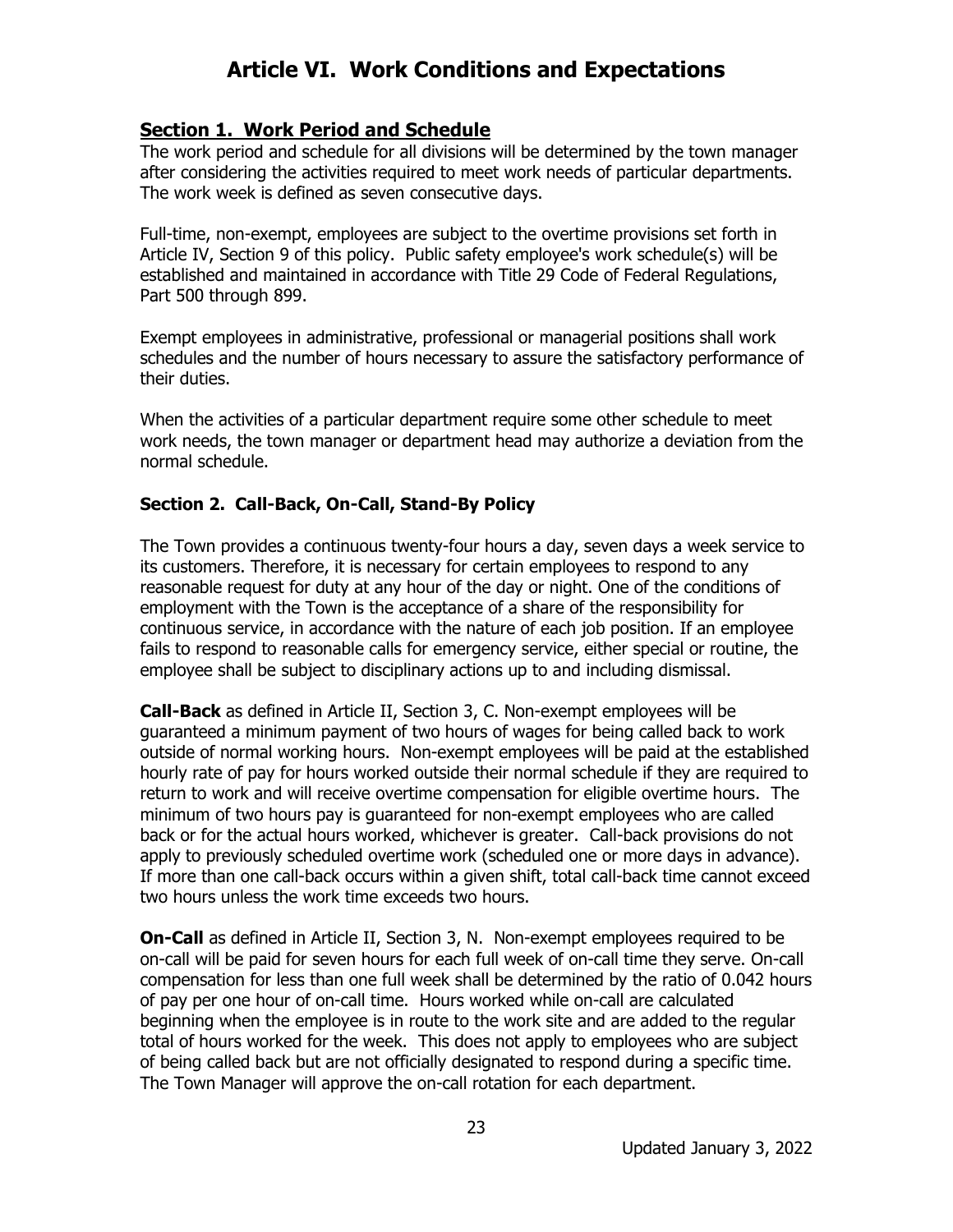**Stand-By** as defined in Article II, Section 3, AA is considered work time under the provision of the FLSA.

The following applies to Non-Exempt employees who serve on-call:

- A. Water, Public Works Fleet Maintenance, Facilities Maintenance, and Police Officers (while assigned to CID duties) may serve on-call duty on a rotating basis as required.
- B. Employees should respond within a maximum of 30 minutes of receiving a call. Response time is measured as the time between when a call is received to when the employee begins to travel to the site of the call. Employees should make their best efforts to report to the call scene as promptly as possible after responding.
- C. If, for any reason, the on-call employee is unable to meet the response requirements, or the callout is of an immediate emergency nature, the on-call employee will call other members of the Department, Division or Unit as applicable. Calling should start with the immediate Supervisor and follow the chain-of-command up to the Department Head until someone is reached.
- D. Employees must carry either/or a Town provided communication device or a personal cell phone at all times when on-call. The employee is responsible for Town provided equipment until it is transferred to the next on-call employee.
- E. The employee who is on-call will respond to all emergencies with no regard to date, time or extent of emergency.
- F. To be considered a legitimate call-back for purposes of the compensation provided under this policy, an employee must be called back after his normal workday has ended. To be considered a call-back, the employee must physically report to the scene of the call.
- G. Changes in the on-call schedule are subject to prior approval by the appropriate Supervisor.
- H. An employee who is on-call must remain in a physical, mental and emotional condition that allows them to respond to a call within the time frames required by this policy. For example, the use of impairing substances is prohibited while an employee is on-call. Otherwise, the employee's activities are not restricted (29 CFR 785.17).
- I. Where an employee has worked less than 40 hours in the workweek before being on-call, any time actually spent responding to a call will be considered as working hours until the employee has met the 40 hour mark for the week. The time spent in responding to the call for hours over 40 will be subject to FLSA overtime guidelines.
- J. Only hours worked are counted in determining whether the employee has worked 40 or more hours. As such, hours not worked due to vacation leave, sick leave, holidays or otherwise during the week are not counted as hours worked.

### **Section 3. Gifts and Favors**

A. No official or employee of the Town shall accept any gift, whether in the form of service, loan, thing of value or promise from any person who to the employee's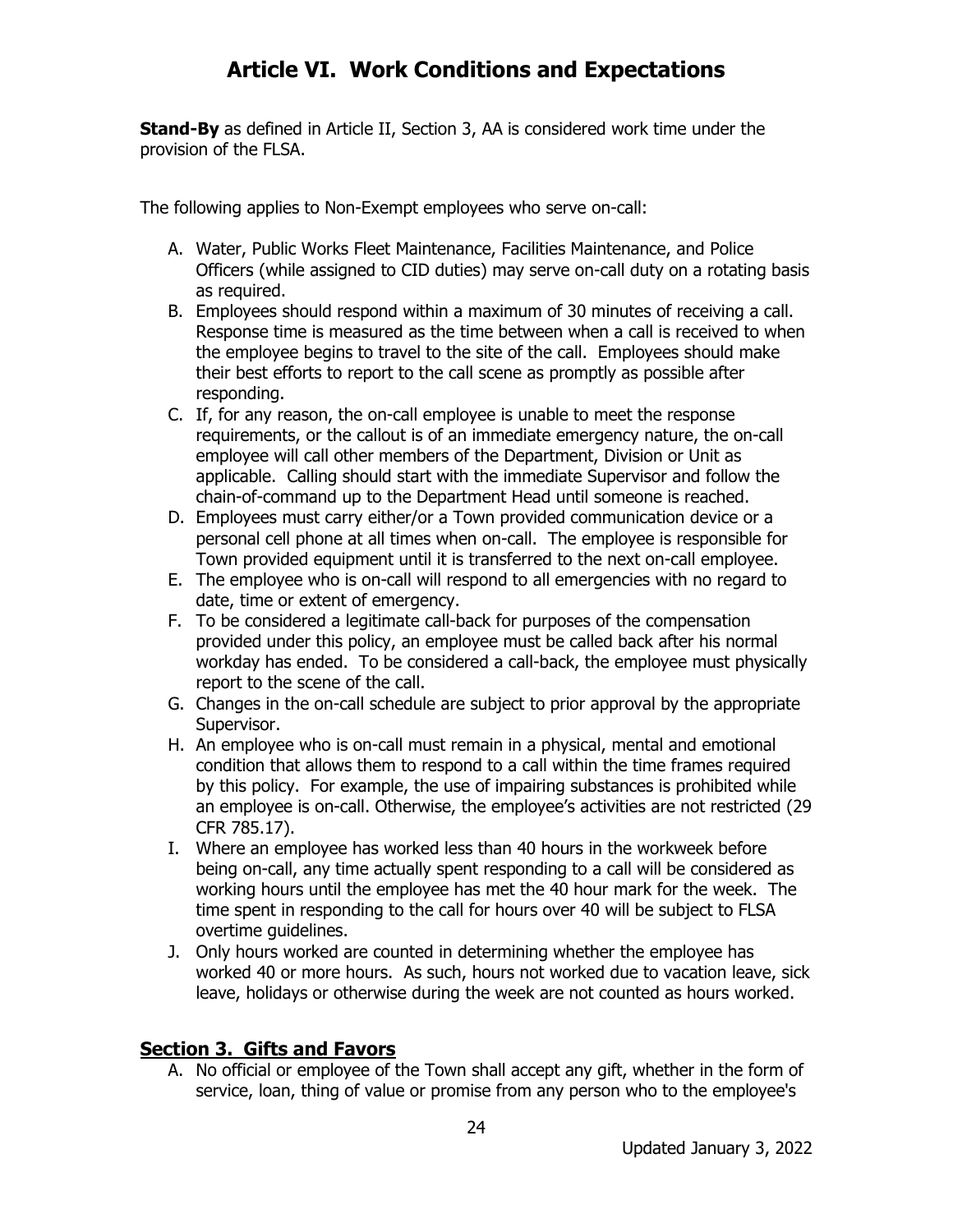knowledge is interested directly or indirectly in any manner whatsoever in business dealings with the Town.

- B. No official or employee shall accept any gift, favor or thing of value that may tend to influence that employee in the discharge of duties.
- C. No official or employee shall grant in the discharge of duties any improper favor, service, or thing of value. Any violation of this section shall subject such employee to disciplinary action up to and including dismissal.

### **Section 4. Political Activity Restricted**

Each employee has a civic responsibility to support good government by every available means and in every appropriate manner. Each employee may join or affiliate with civic organizations of a partisan or political nature, may attend political meetings, may advocate and support the principles or policies of civic, social, fraternal, or political organizations in accordance with the Constitution and laws of the State of North Carolina and in accordance with the Constitution and laws of the United States of America. However, no employee shall:

- A. Engage in any political or partisan activity while on duty;
- B. Use official authority or influence for the purpose of interfering with or affecting the result of an election or nomination for office;
- C. Be required as a duty of employment or as a condition for employment, promotion, or tenure of office to contribute to, solicit for, or act as custodian of funds for political or partisan purposes;
- D. Coerce, solicit or compel contributions, while on duty, for political or partisan purposes by another employee of the Town;
- E. Use funds, supplies or equipment of the Town for political or partisan purposes; or
- F. Display any political advertisement in or on Town property.

Town employees in certain federally aided programs may be subject to the Hatch Act as amended. This federal act may prescribe further limits on political action.

Any Town of Nags Head employee who takes an oath of office for an elected position in the Town of Nags Head shall be deemed to have resigned from the Town's employ.

Any violation of this section shall subject such employee to disciplinary action up to and including dismissal.

### **Section 5. Outside Employment**

The work of the Town will take precedence over other occupational interests of employees. All outside employment for salaries, wages, or commission and all selfemployment must be approved by the department head and recommended to the town manager for his final approval. Conflicting outside employment will be grounds for disciplinary action up to and including dismissal.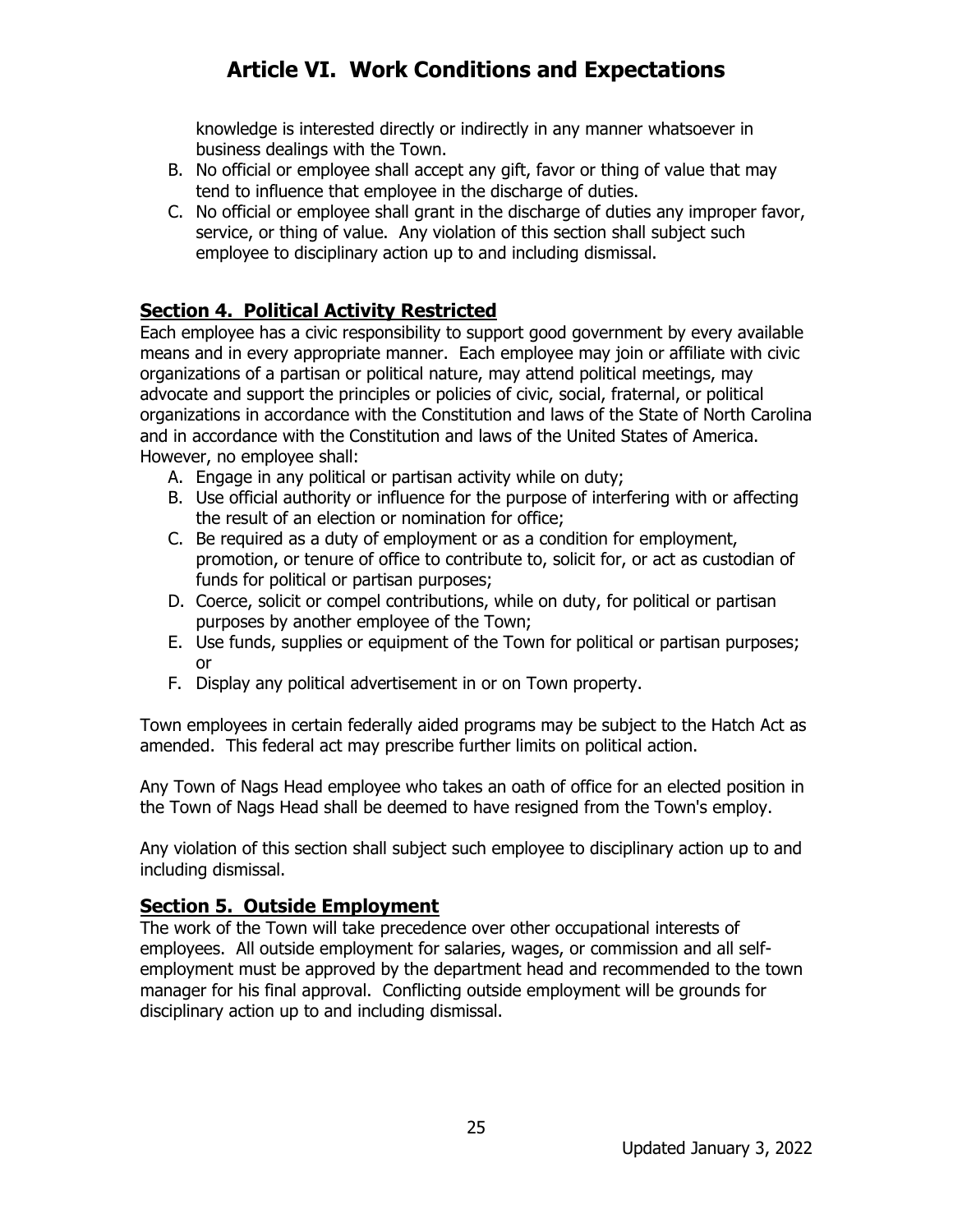### **Section 6. Conformance to Immigration Law & Selective Service Requirement**

All employees are required to furnish proof of citizenship or other required documents indicating a legal right to work in the United States. A completed form I-9 shall be a permanent part of their personnel record.

All male employees and applicants for employment over the age of 18 must furnish proof that they are registered for selective service and a copy of such proof shall be a permanent part of their personnel file. In the event there is a finding of ineligibility for employment, the employee or applicant should be given not more than 30 days to provide the issuing official with information that he is in compliance with the registration requirements of this statute.

### **Section 7. Substance Abuse and Controlled Substances**

#### Purpose

It is the policy of the Town to provide a safe work environment for the Town employees and to protect the public by establishing and maintaining an alcohol and drug-free workplace. Drug and alcohol abuse is a problem of serious concern and one which affects all segments of the community, including the workplace.

Through its Substance Abuse Policy, the Town hopes to identify and help current employees and prospective employees with substance abuse problems and to encourage them to seek help on their own.

#### **Applicability**

All employees are covered under the Substance and Abuse Policy. All applicants who have been offered employment must undergo a drug screen test as part of the hiring process. All employees are subject to post-accident or post-incident testing. In addition, all employees who must hold a Commercial Driver's License are subject to random and "follow-up" testing as required by the United States Department of Transportation.

### Prohibited Conduct for All Town Applicants and Employees

The following conduct is expressly prohibited and violations will result in disciplinary action up to and including termination:

- A. Possession, consumption, manufacturing, distribution, dispensation or being under the influence of an unauthorized controlled substance, an illegal drug, drug paraphernalia or alcohol while on duty, on Town premises, in Town supplied vehicles, or in any Town work area. Law enforcement officials shall be notified, as appropriate, where criminal activity is suspected.
- B. Sale, use or possession of illegal drugs; or possession with intent to sell illegal drugs.
- C. Off-premises or off duty abuse of alcohol or controlled substances when these activities adversely affect job performance, job safety or the public's confidence in an employee's ability to perform their duties in an adequate and effective manner.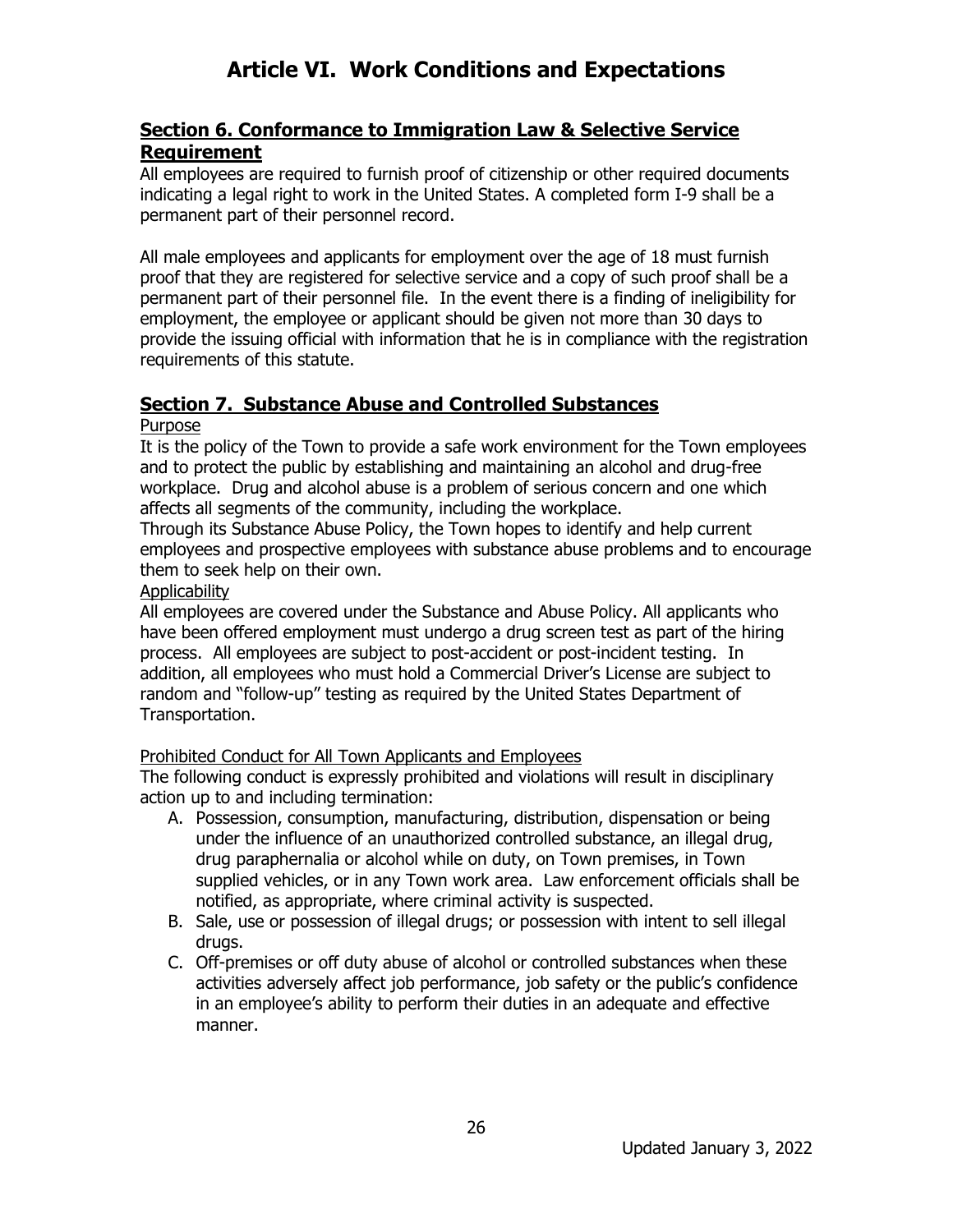#### Drug Screening Criteria

The Town of Nags Head will consider an employee for a drug screening test under the following circumstances:

- A. Pre-employment All applicants who have been offered employment with the Town of Nags Head will be required to undergo a drug screening test as part of the hiring process. The Town will withdraw an offer of employment made to any applicant whose drug screen test reveals the presence of illegal drugs or prescription drugs without a valid prescription.
- B. Post-Accident/Incident All full time and part time employees will be tested for the presence of both controlled substances AND alcohol following an on-the-job accident/incident that involves any of the following:
	- 1. A fatality;
	- 2. Bodily injury requiring immediate medical attention or professional medical treatment away from the scene of the accident/incident. The employee is tested only if circumstances indicate that such bodily injury (whether to an employee or citizen or both) may have been caused, at least in part, by the employee; or
	- 3. Property damage and/or disabling damage to any motor vehicle requiring tow away.
	- 4. Where there is reasonable suspicion that the accident/incident was caused by impairment from alcohol or drug use as defined in Article VI, Section 7, Drug Screening Criteria, C. Reasonable Suspicion Testing.

Post-accident/incident drug AND alcohol test, both will be administered as soon as possible, but not more than eight hours following the time of the accident/incident. Refusal to testing could result in disciplinary action including termination unless the employee is seriously injured.

- C. Reasonable Suspicion Testing When there is reasonable suspicion that any employee on duty has alcohol or drugs in his or her system, the employee will be tested. Reasonable suspicion must be based on specific, objective facts or reasonable inferences drawn from facts that would cause a reasonable person to suspect that the employee is or has been using drugs or alcohol. Facts supporting a reasonable suspicion determination include, but are not limited to, any one or more of the following:
	- 1. direct observation of prohibited drug or alcohol use
	- 2. slurred speech
	- 3. odor or visible signs of a controlled substance or alcohol about the person
	- 4. inability to walk a straight line
	- 5. physical altercation
	- 6. verbal altercation
	- 7. behavior that is so unusual that it warrants summoning a supervisor or anyone else in authority (i.e. confusion, disorientation, lack of coordination, marked personality changes irrational behavior)
	- 8. possession of drugs or alcohol
	- 9. a report of prohibited drug or alcohol use provided by a reliable and credible source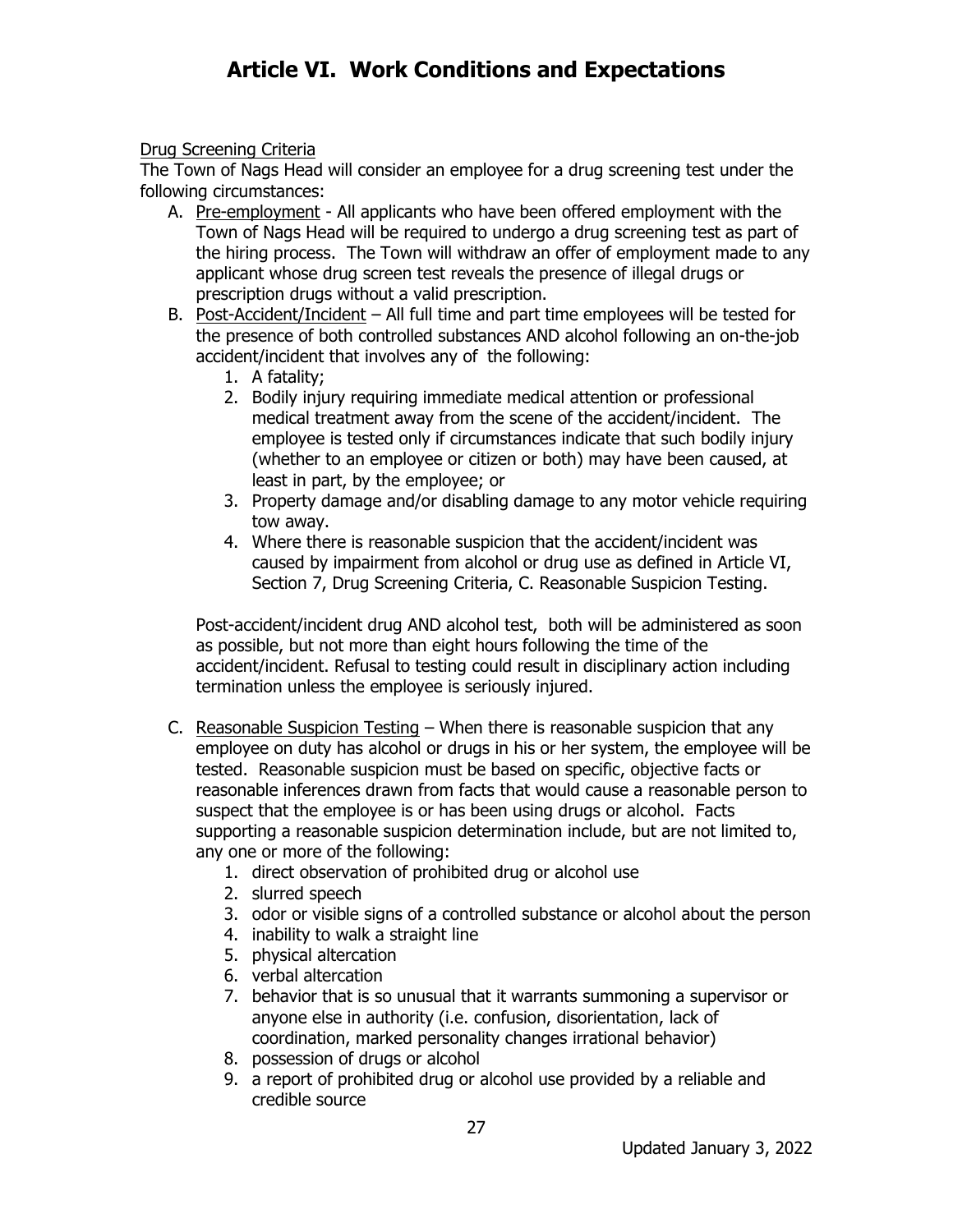- 10. arrests, citations, and deferred prosecutions associated with drugs or alcohol.
- D. Federal or State Mandated Substance Abuse Testing Town employees who are subject to federal or state mandated substance abuse testing, including but not limited to Department of Transportation regulations, will be tested pursuant to such testing requirements notwithstanding this Substance Abuse Policy.
- E. Relief from Duty An Employee may be placed on administrative leave for the balance of the work shift when tested under Section B, Post-Accident or Incident. When tested under Section C, Reasonable Suspicion, an employee may be placed on administrative leave pending the outcome of the test results.

#### Testing Procedures

A. Consent – Before a drug or alcohol test is administered, employees and iob applicants will be asked to sign a consent form authorizing the test and permitting release of test results to those town officials with a need to know. Employees will sign an acknowledgment complying with this policy when hired and understand the process.

The consent form shall also set forth the following information:

- 1. the procedure for confirming an initial positive test result
- 2. the consequences of a confirmed positive test result;
- 3. the right to explain a confirmed positive test result and the appeal procedures available; and
- 4. the consequences of refusing to undergo a drug and/or alcohol test.
- B. Refusal to Consent Any employee who refuses to consent to a drug and/or alcohol test is subject to disciplinary action up to and including termination. Any final applicant who refuses to consent to a drug and/or alcohol test will have the offer of employment withdrawn.
- C. Confidentiality All information from an employee's or applicant's drug and/or alcohol test is confidential and only those with a need to know are informed of the test results. Disclosure of test results to any other person, agency, or organization is prohibited unless written authorization is obtained from the employee or applicant. The results of a positive drug test shall not be released until the results are confirmed.
- D. Testing Requirements All drug and/or alcohol testing of employees and applicants shall be conducted in compliance with the Controlled Substance Examination Act, Article 20 of Chapter 95 of the North Carolina General Statutes. Such testing shall be conducted at medical facilities or laboratories selected by the Town. To be considered a testing site, a medical facility or lab should have the following factors:
	- 1. testing procedures which ensure privacy to employees and applicants consistent with the prevention of tampering;
	- 2. methods of analysis which ensure reliable test results, including the use of gas chromatography/mass spectrometry to confirm positive test results;
	- 3. chain of custody procedures which ensure proper identification, labeling, and handling of test samples;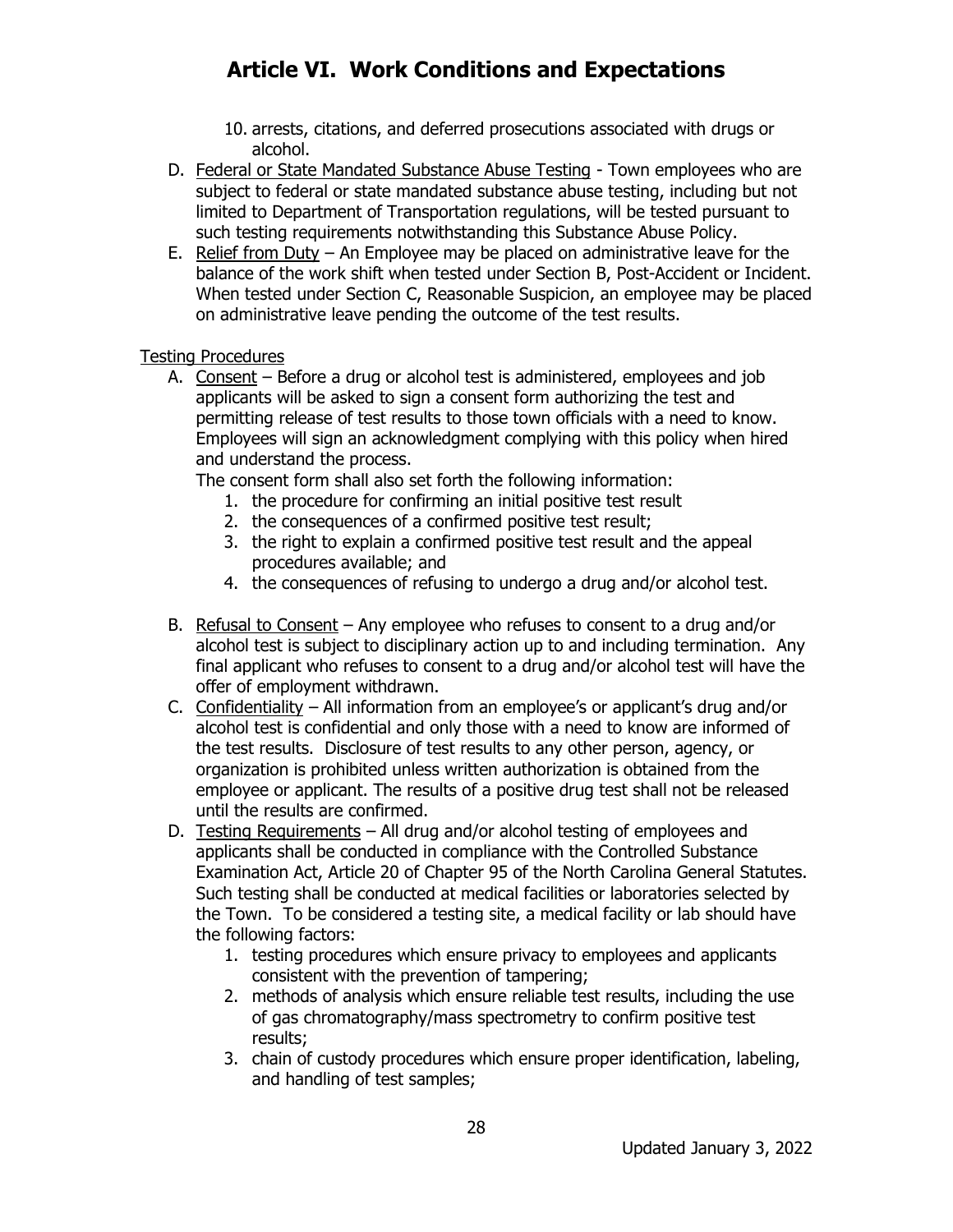- 4. retention and storage procedures which ensure reliable results on confirmatory test of original samples; and
- 5. alcohol testing of employees shall be conducted by law enforcement with appropriate jurisdiction, or Nags Head Law enforcement. If test conducted by Nags Head Law enforcement it is to be performed at an appropriate private setting with a department head or supervisor as a witness and administered by duly certified Law Enforcement with results reported in verbal format to the employee and the witnessing department head/supervisor.
- E. Positive Test Results An employee whose drug test yields a positive result shall be given a second or "confirmation" test using a gas chromatography/mass spectrometry test. The second test shall use a portion of the same test sample withdrawn from the employee or applicant for use in the first test. If the confirmation test results are positive, then the employee will be notified of the positive test results and will have an opportunity to rebut verbally or explain in writing the tests results. The Town may, in its discretion, take this explanation into account in making any employment decision.

An employee may request a retest of the original urine sample at his or her expense after notice of a confirmed positive test. Within five working days after the receipt of the confirmed positive test results, the employee shall notify the Town in writing of his or her intention to obtain such a retest. The retest shall be conducted of the original sample and the same criteria as used in the original test shall be used in this retest. If the retest does not confirm the original positive test result, then no adverse personnel action based upon the original test will be taken.

#### Communication of Test Results:

Negative Test Results – If the drug screening test result is negative, the laboratory will so advise the designated town official who will inform the employee or job applicant.

Positive Test Results - In the event of a positive test result the following action shall be taken:

- A. The employee shall be informed of the positive test results verbally by the human resources director or town manager followed by a written notice of the test results.
- B. The town manager will schedule and attend a meeting between the employee, the department head and human resources director. At this meeting, the positive test result will be discussed and a decision will be rendered as to whether the employee could benefit from the Employee Assistance Program, or whether suspension from work and/or termination from employment would be appropriate. The Town encourages the use of the Employee Assistance Program whenever possible. The Employee Assistance Program may be found in the Personnel Policy under Article VI, Section 15. Employees who hold a CDL will be subject to the Department of Transportation regulations for positive test results.
- C. If suspension and/or termination from employment is recommended by the town manager, the employee shall be notified in writing. The employee has a right to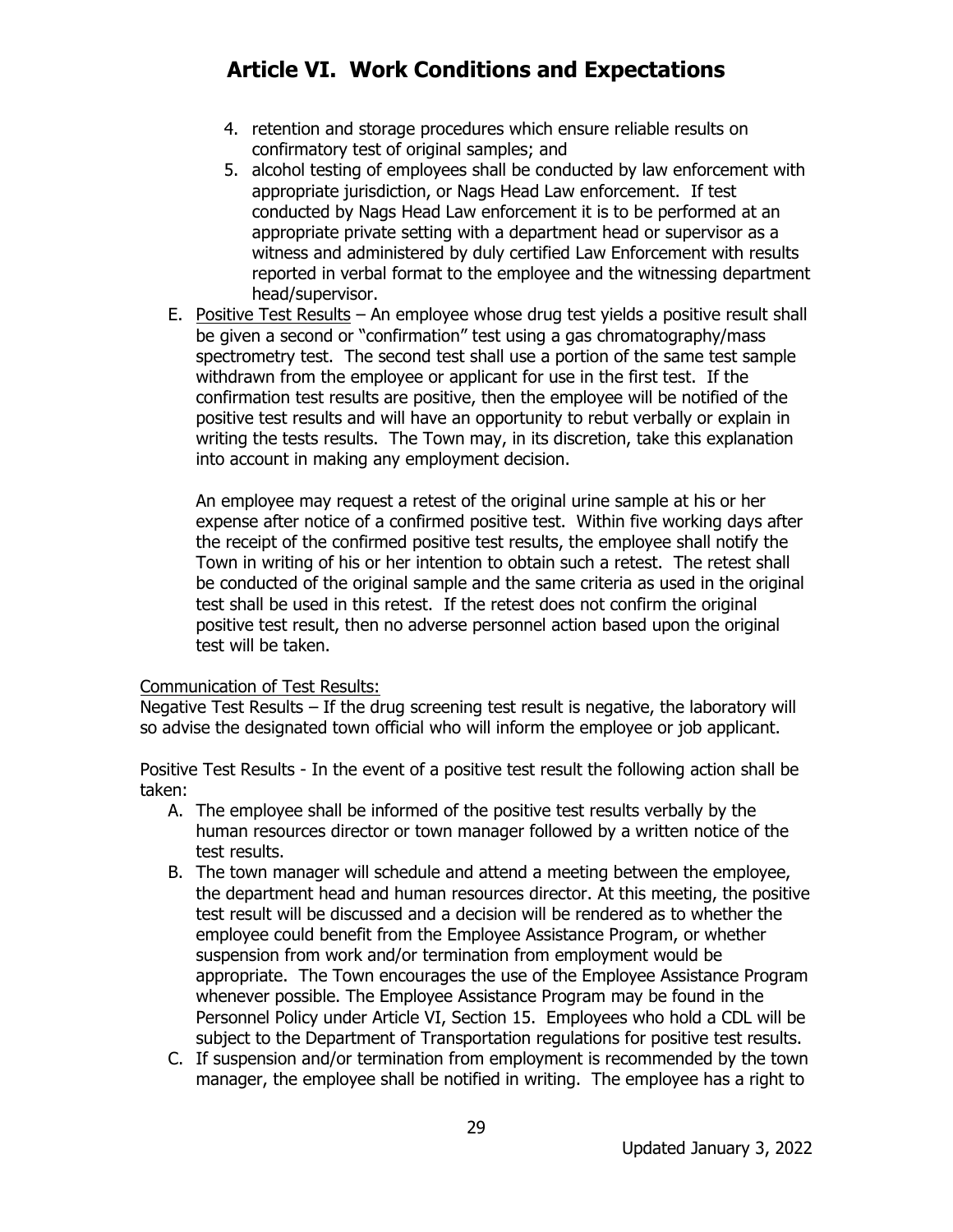appeal the decision per the Personnel Policy, Article IX, Section 2, Grievance Procedure.

#### Exemptions:

The town manager or his designee, may exempt certain classes of employees from all or part of the testing requirements of the policy.

#### Failure of an Employee to Cooperate

Employee compliance with the Town of Nags Head's Substance Abuse Policy is mandatory. Failure or refusal of any employee to fully cooperate and participate in the program, sign any required document or submit to a drug and/or alcohol screening test will be grounds for termination of employment, unless a compelling, satisfactory reason is provided. Employees who continue employment while undergoing counseling or rehabilitation will be required to meet all established standards of conduct and job performance. Employees who have been referred for counseling or rehabilitation under this policy shall be required to fully cooperate and participate in their rehabilitation program and adhere the recommendations of the town manager. Employees who have been referred to counseling or rehabilitation as a result of a positive drug or alcohol test may be required to undergo drug screening tests at any time for a period of up to two years. If an employee receives a subsequent positive drug test after counseling and/or rehabilitation they are subject to immediate termination.

#### **Summary**

Employees are encouraged to voluntarily request counseling or rehabilitation before their Substance Abuse leads to disciplinary or other work-related problems. No employee will have their job security jeopardized by such a good faith request.

No part of this policy, nor any of its procedures, is intended nor shall be construed to affect the Town of Nags Head's right to manage its workplace, to discipline its employees or to change the "at will" nature of employment with the Town. Since it is impossible to anticipate every situation which may arise under this policy, the town manager should be contacted to resolve any situation not addressed herein. This contact should be made before action is initiated, if at all practicable.

#### **Section 8. MVR Checks**

#### Introduction

Operation of a Town vehicle is both a privilege and a responsibility. The purpose of this policy is to identify and monitor drivers who because of their driving practices, attitude, and/or driving history pose a risk to the Town, themselves and the general public. This policy applies to all Town employee whose duties require them to possess a valid North Carolina Driver's License, including employees who receive authorization from their department head to operate a vehicle (personal and/or Town issued) on Town business.

- A. New Employee Qualifications Motor Vehicle Records (MVR's) will be examined prior to the start of employment. Any conditional employment offer made for a position with driving duties shall be contingent
	- upon an MVR meeting the required minimum standards set forth in this policy. B. Motor Vehicle Record Grading Criteria

The standards for MVRs are as follows: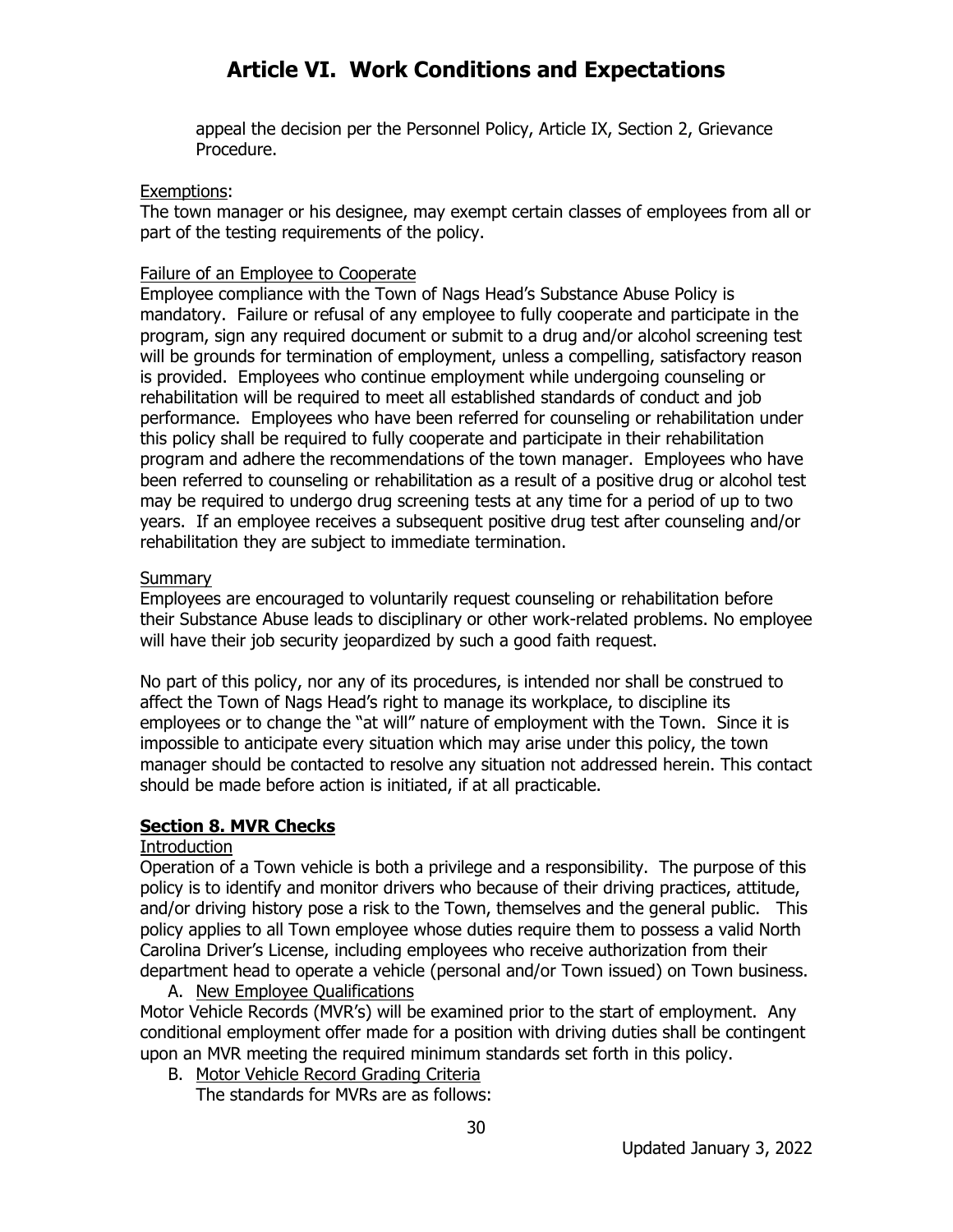- All operators must have a valid driver's license.
- New drivers will *not* be hired with a "borderline" or "poor" MVR rating. MVRs will be graded based on the table below, as minimum requirements.

Any exceptions to these guidelines must be referred to the town manager for written approval.

Motor Vehicle Record Grading Criteria (last three years)

| Number of Minor<br><b>Violations</b> | Number of at-fault accidents |            |                   |      |
|--------------------------------------|------------------------------|------------|-------------------|------|
|                                      | $\mathbf 0$                  |            | $\overline{2}$    | 3    |
| $\overline{0}$                       | Clear                        | Acceptable | <b>Borderline</b> | Poor |
| 1                                    | Acceptable                   | Acceptable | <b>Borderline</b> | Poor |
| $\overline{2}$                       | Acceptable                   | Acceptable | Poor              | Poor |
| 3                                    | <b>Borderline</b>            | Poor       | Poor              | Poor |
| $\overline{4}$                       | Poor                         | Poor       | Poor              | Poor |
| 5                                    | Poor                         | Poor       | Poor              | Poor |
| Any major<br>Violation               | Poor                         | Poor       | Poor              | Poor |

| <b>Minor Violations:</b><br>Any minor violation other than a major<br>except:                                                                                                                                                                                          | <b>Major Violations</b>                                                                                                                                                                                                                                                                                                                                                 |
|------------------------------------------------------------------------------------------------------------------------------------------------------------------------------------------------------------------------------------------------------------------------|-------------------------------------------------------------------------------------------------------------------------------------------------------------------------------------------------------------------------------------------------------------------------------------------------------------------------------------------------------------------------|
| Motor vehicle equipment, load or size<br>$\bullet$<br>requirement<br>Improper/failure to display license<br>$\bullet$<br>plates<br>Failure to sign or display registration<br>$\bullet$<br>Failure to have driver's license in<br>possession (if valid license exists) | DWI within the last 3 years<br>$\bullet$<br>Failure to stop/report an accident<br>Reckless driving/speeding contest<br>Making a false accident report<br>Homicide, manslaughter or assault<br>arising out of the use of a vehicle<br>Driving while license is<br>suspended/revoked<br>Attempting to elude a police officer<br>$\bullet$<br>Passing a stopped school bus |

#### C. Continuing Driver Qualifications

It is the employee's responsibility to inform his/her supervisor of any incidents that could potentially change his/her status as an employee who is authorized to operate a vehicle on Town business. Any employee who fails to report incidents that affect driving status will be removed from a driving position and will be subject to disciplinary actions up to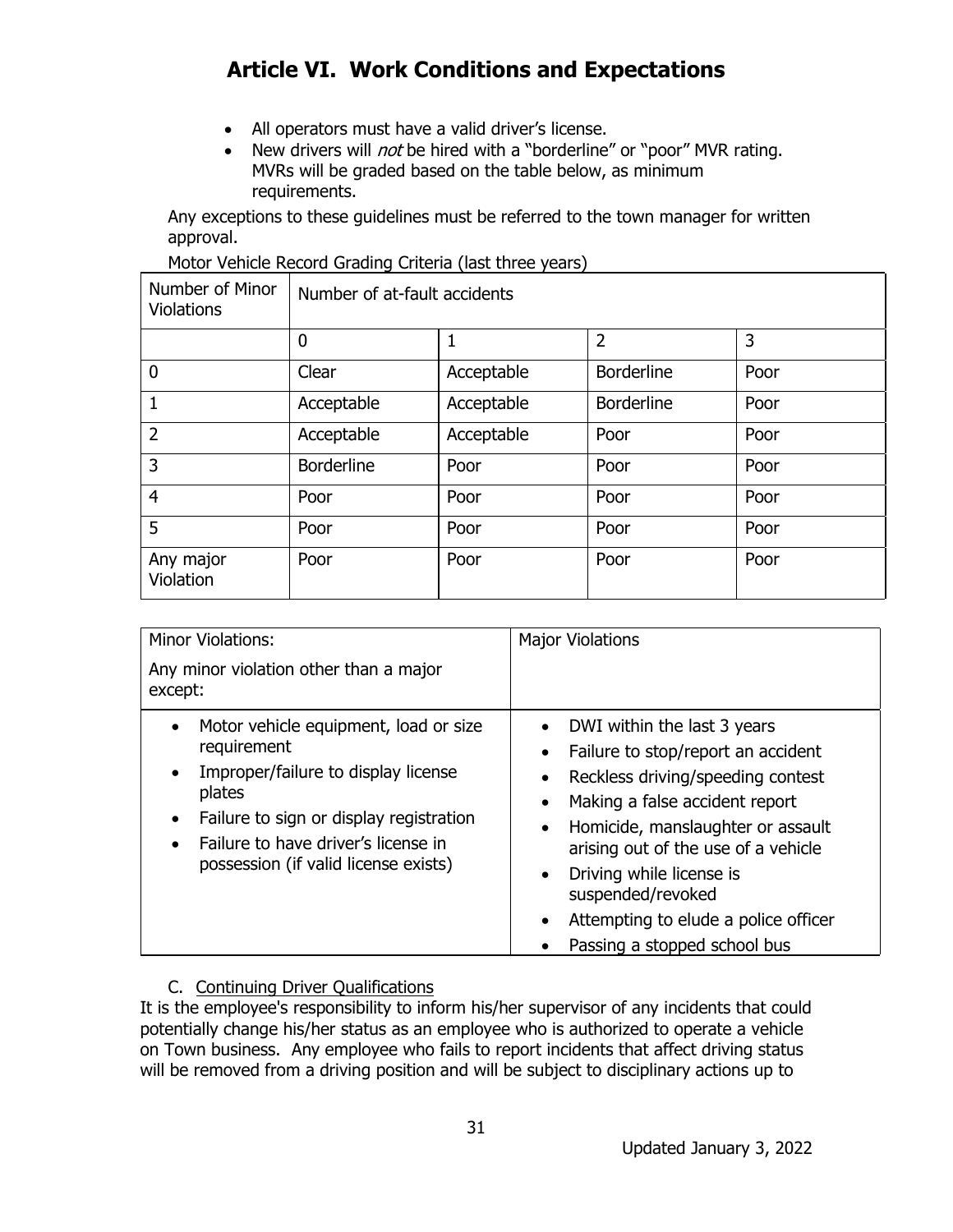and including termination. The following items must be reported as soon as possible after an incident and BEFORE operating a vehicle on Town business:

- Failing a breath test, blood test, urine test or any other objective measure of intoxication/impairment conducted by a law enforcement official.
- Refusing to submit to any test of intoxication/impairment conducted by law enforcement officials.
- Suspension of a driver's license as a result of a moving violation or operation of a motor vehicle without a valid driver's license.
- Charge or conviction of driving while intoxicated (DWI) or under the influence (DUI) involving any drug or alcohol use.
- Charge or conviction of failing to stop and report when involved in an accident.
- Charge or conviction of homicide or assault from the operation of a motor vehicle.
- Charge or conviction of reckless or dangerous driving.
- Attempting to elude a law enforcement official
- Any moving offense committed while operating a town vehicle
- Passing a stopped school bus
- Any other Major Violation

#### D. Motor Vehicle Records

All Town Employees who are authorized to operate a vehicle on Town business will be subject to random driving record checks, conducted by the Nags Head Police Department, to ensure the safety of employees and the community.

### **Section 9. Use of Town Owned Equipment**

The Board of Commissioners specifically forbids the personal use of any Town owned equipment or supplies by any employee, official or individual unless authorized by the town manager. Should authorization be granted, use will be limited to the use specified in the authorization.

Use of Town owned vehicles are governed by the Town Policy and summarized in paragraphs (a) and (b) below. Further clarifications are covered in paragraphs (c) through (f).

- A. Vehicles Owned by the Town may be provided to one or more employees in connection with Town business and shall be used only on Town business. Town vehicles are not to be used to transport personal property such as an employee's dog, weekly groceries and other similar items or use. When the vehicle is not used in the Town's business, it is kept on the Town's business premises unless approved otherwise by the town manager. Individuals required to drive Town vehicles home who are on vacation or other extended leaves shall see that the vehicle is available for Town use during that leave. The Board of Commissioners reasonably believes, based on Town policy and state law, that no employee or any individual use these vehicles for personal use.
- B. For bona fide non-compensatory business reasons, the Town may require certain employees to commute to and from work in Town vehicles that are not exempted by IRS regulations. In accord with federal and state law, an employee may not use the Town owned vehicle for personal use other than commuting.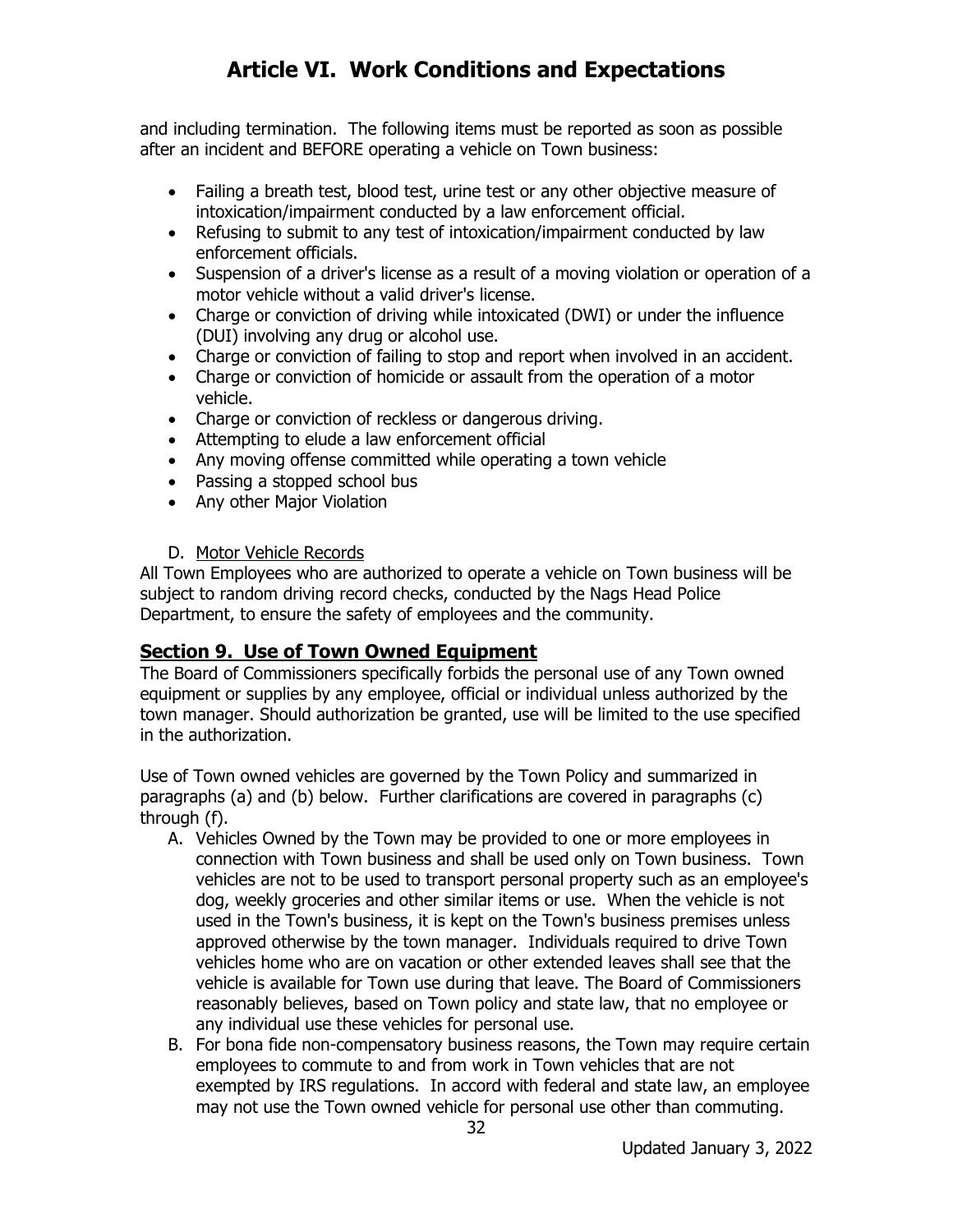The Town has a written policy forbidding personal use of any Town vehicle and the employee using the vehicle is not an elected or appointed official. Under these conditions the Town will account for commuting use by including an appropriate amount in the employee's gross income, as specified in IRS regulations.

- C. Certain vehicles may be used to commute without any income being added to the employee's gross income. For example a qualified specialized utility repair truck used to commute to enable the employee to respond in emergency situations to restore or maintain water or sewer services and not used for personal reasons is exempt from having an adjustment made to the employee's gross income.
- D. Use of clearly marked police vehicles to commute, and not used for personal use, are also exempt from the requirement to adjust the employee's gross income. Under certain conditions an unmarked police vehicle used to commute and not for personal use may also qualify for this exemption.
- E. Only Town employees are authorized to operate Town vehicles. The only exception is that members of the Nags Head Volunteer Fire Department may do so in training and emergency situations only.
- F. Only authorized persons are to be transported in Town vehicles. The only exceptions are emergency situations.
- G. No one under the age of eighteen may operate a town vehicle.
- H. During times of Town authorized special activities such as parades, when vehicles would not be responding in an emergency situation, non-Town employees may be a passenger.

#### **Section 10. Reimbursement for use of Personal Vehicle**

The Town will reimburse an employee for use of his personal vehicle for Town business when authorized by the town manager. The rate of reimbursement will be equal to the amount allowed for tax deduction purposes by the IRS at the time of use.

#### **Section 11. Employee Travel Policy**

Purpose

It is the intent of this policy to provide Town departments and agencies a comprehensive reference for uniform interpretation of payment or reimbursement for travel expenses pertaining to official travel and subsistence. All employees of the Town are subject to this policy.

#### Employee Responsibility

An employee traveling on official business is expected to exercise the same care in incurring expenses that a prudent person would exercise if traveling on personal business and expending personal funds. Excess costs, circuitous routes, luxury accommodations, extravagant meals and services unnecessary or unjustified in the performance of official business are not acceptable under this standard. Employees will be responsible for unauthorized costs and any additional expenses incurred for personal preference and/or convenience. Good judgment should be used when incurring expenses. Willful violations of this policy may result in disciplinary action up to and including dismissal.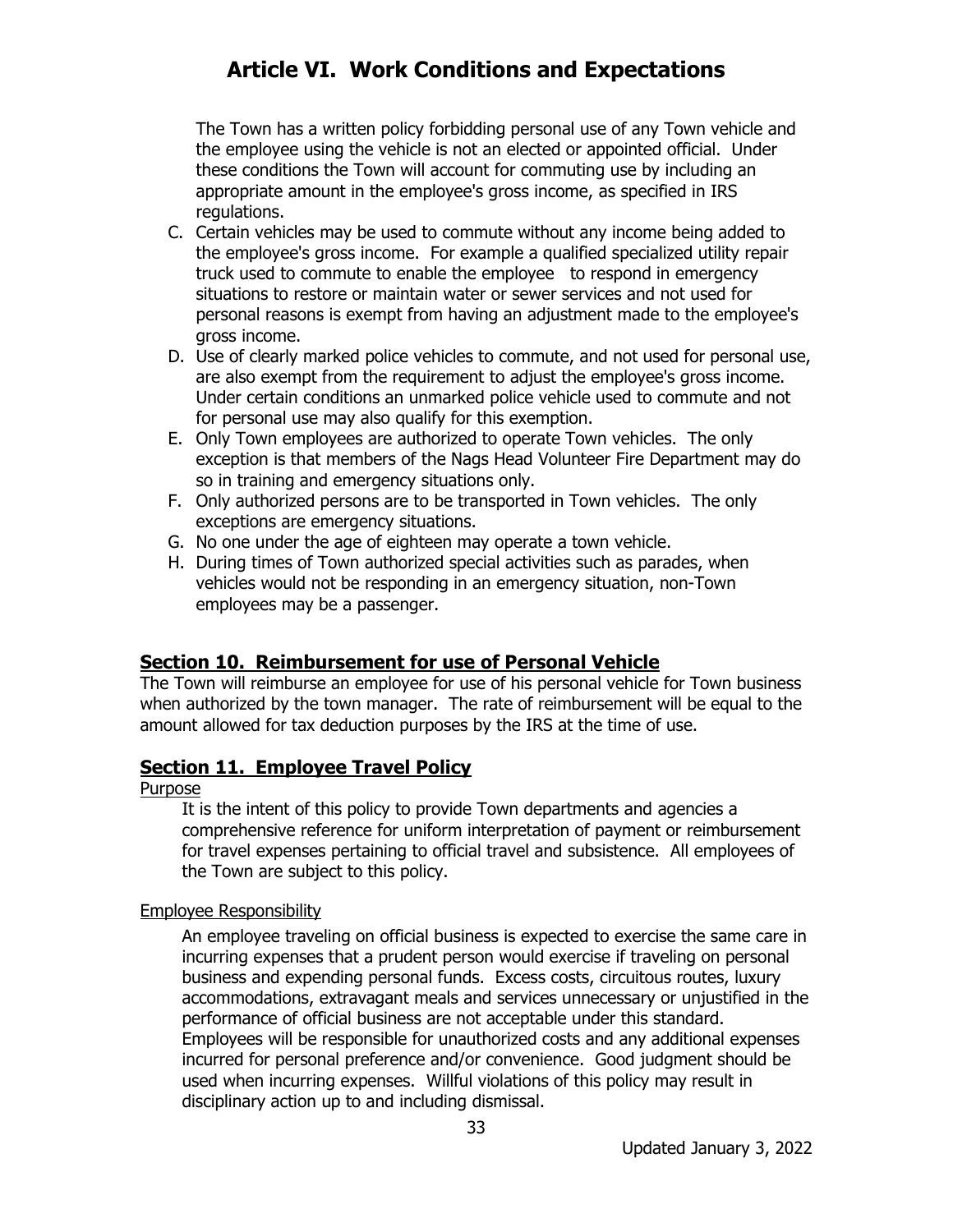Definitions and General Guidelines

A. Authorizing Party

An individual authorized by this policy to approve or disapprove requests for travel, cash advances, travel reimbursements, etc.

B. Distant Travel

When travel requires any employee or official to travel, the traveler should consider whether to travel by air from Norfolk or Newport News. In the event of air travel, reimbursement will also be given for the mileage to and from the airport. Reimbursement will be provided based on the more economical method of travel regardless of whether travel is actually by air or automobile.

#### C. Employee's Duty Station

"Duty Station" is defined as the job location at which the employee spends the majority of his or her working hours. For an employee in travel status, the duty station should be the point where traveling begins the majority of the time (home or office). The designation of an employee's home as the duty station by a department head requires prior approval from the town manager or his designee.

D. Non-Town Employees

Non-Town employees traveling on official business whose expenses are paid by the Town are subject to these regulations, including subsistence allowances, to the same extent as Town employees. Travel expenses for members of a non-Town employee's family are not eligible to be paid by the Town. No travel advances will be made to non-Town employees.

E. Preauthorization

Travel plans and estimated costs should be included on the travel preauthorization so the individual(s) authorized to approve the request can weigh the estimated costs of the travel against the benefits of the travel. Any significant change (greater than 10%) in the estimated costs should be communicated to the individual(s) approving the travel request.

#### F. Registration Fees

The Town allows for registration fees to be reimbursed at the actual amount as shown by a valid receipt or invoice. They may be paid by the employee and then reimbursed or prepaid by the department. These fees are charged to "travel and training expense". The department must require itemization and documentation of expenses.

G. Reimbursements

All expense reports, reimbursement requests shall be filed for approval and payment within 10 working days after the travel period ends for which the reimbursement is being requested.

#### H. Requesting Party

The person who will be reimbursed for travel costs incurred while conducting Town business.

- I. Subsistence (Meals & Lodging) Subsistence is an allowance related to lodging, meal costs, and gratuities thereon.
- J. Town Credit Card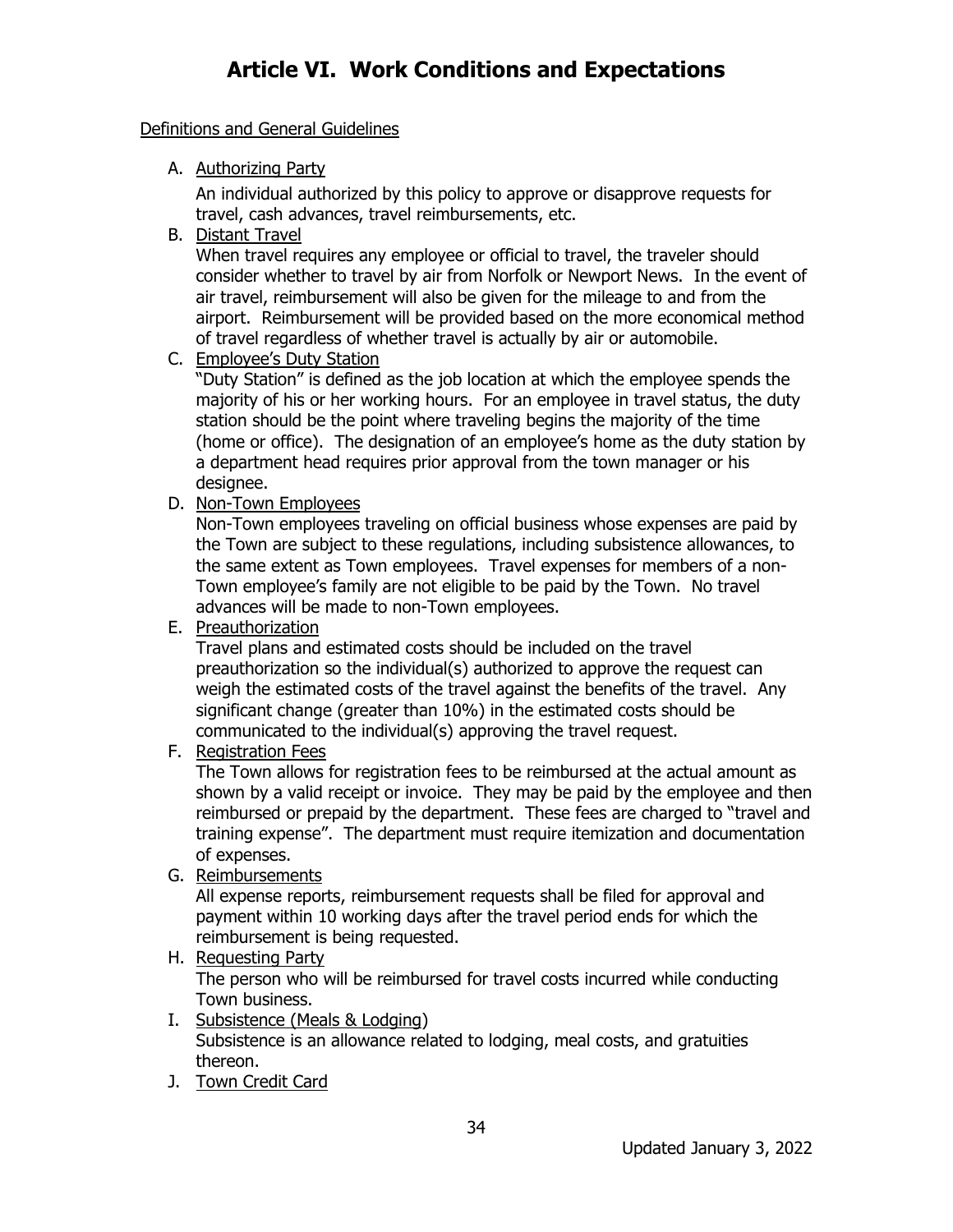Where practical, Town credit cards will be issued to a responsible Town employee as a tool to help minimize the personal financial impact of conducting Town business. Detailed documentation, including line item purchases and sales tax is required of all Town credit card use. Inappropriate, unauthorized or unreported use of Town credit cards will be grounds for disciplinary action up to and including dismissal.

K. Transportation

Transportation expenses include personal automobile, taxi, bus, train, airplane, motor pool charges, auto rentals, tolls and parking fees. All travel expenses must be incurred by and for employees or other eligible travelers while conducting official Town business or visiting for employee interviews in order to be eligible for reimbursement.

L. Travel

Travel is defined as going to and from the normal job location to a site located more than 35 miles from the normal job location to conduct Town business for more than twelve (12) hours. Authorization of travel requests will be based upon need and cost/benefit of travel as determined by the authorizing party. The requesting party is also encouraged to share transportation with other employees of the Town and representatives of other government units when possible. The requesting party will be reimbursed for actual costs incurred only, subject to the limitations established in this policy.

#### M. Out-of-Town Travel & Travel Advances

For all out of town travel, other than travel by the town manager, the department head is responsible for determining that a sufficient unexpended appropriation remains in the department travel budget to reimburse all expected costs of travel. A travel preauthorization form will be submitted by the requesting party to the department head for authorization of travel at least two weeks prior to the date upon which travel will commence, unless there are extenuating circumstances. The amount of travel advance may not exceed the estimated travel cost. The finance director will not issue a travel advance unless it has been approved by the department head. If the department head is the requesting party, the preauthorization form should be submitted to the town manager or deputy town manager. Excess travel advances will be repaid no later than five working days after the completion of the approved travel.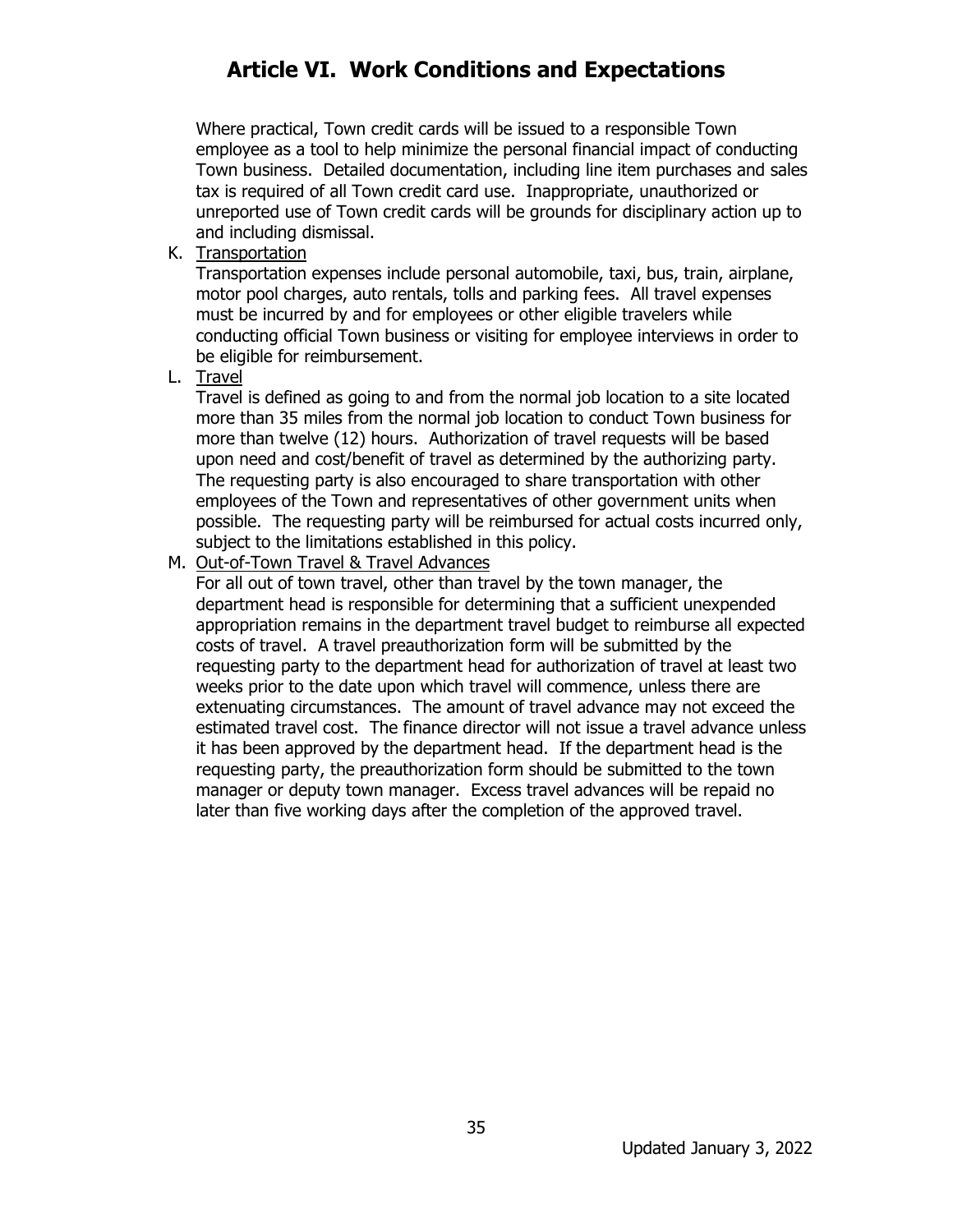#### Specific Guidelines Relating to Transportation, Subsistence, and Other Costs

- A. Transportation
	- 1. Town Vehicles

Town vehicles may be provided for any authorized travel. The use of Town vehicles is restricted to the specific Requesting Party given permission for such use. The Requesting Party must obey all laws of the jurisdiction in which the vehicle is being operated and attend the town defensive driving class. The vehicle will be used in conducting Town business only. A de minims amount of personal use incidental to or reasonably associated with the travel, such as driving the vehicle to and from dinner, may be allowed. Non-town employees may accompany Town employees in Town vehicles only if they have a business interest in the travel.

2. Personal Vehicles

Town vehicles are made available for out of town travel and personal vehicle use is discouraged. However, a department head may authorize the use of a personal vehicle. In such a case, the following will apply:

- a. The use of personal vehicle must be approved in advance.
- b. The Requesting Party waives any and all claims for any property damage against the Town, and releases the Town for any claims for reimbursement other than as specifically authorized by this policy.
- c. Parking fees, tolls, and storage fees are reimbursable. Receipts are required for fees in excess of \$3.00 per day. Reimbursement of expense for airport parking is limited to ninety-six hours, with a receipt required.
- d. If a Town vehicle is available, however the employee chooses and is authorized to use their personal vehicle, reimbursement will be calculated for the actual round trip mileage, as determined by MapQuest.com, at the privately owned vehicle (POV) IRS rate per mile. Reimbursement will be either based on actual mileage or available airfare, whichever is less. Mileage is measured from the closer of the duty station or the point of departure to the destination (and return). No other costs associated with vehicle use or maintenance (e.g. fuel, oil, repairs or supplies) will be reimbursed.
- e. If a Town vehicle is not available and a personal vehicle must be used, the employee will be reimbursed for the actual round trip mileage at the standard IRS rate per mile.
- 3. Rental Vehicles

Rental vehicles are to be used as a last resort. Use of a rental vehicle must be approved in advance by the town manager or his designee. A receipt is necessary for reimbursement.

4. Common Carrier Actual coach fare (substantiated by receipt) will be reimbursed. First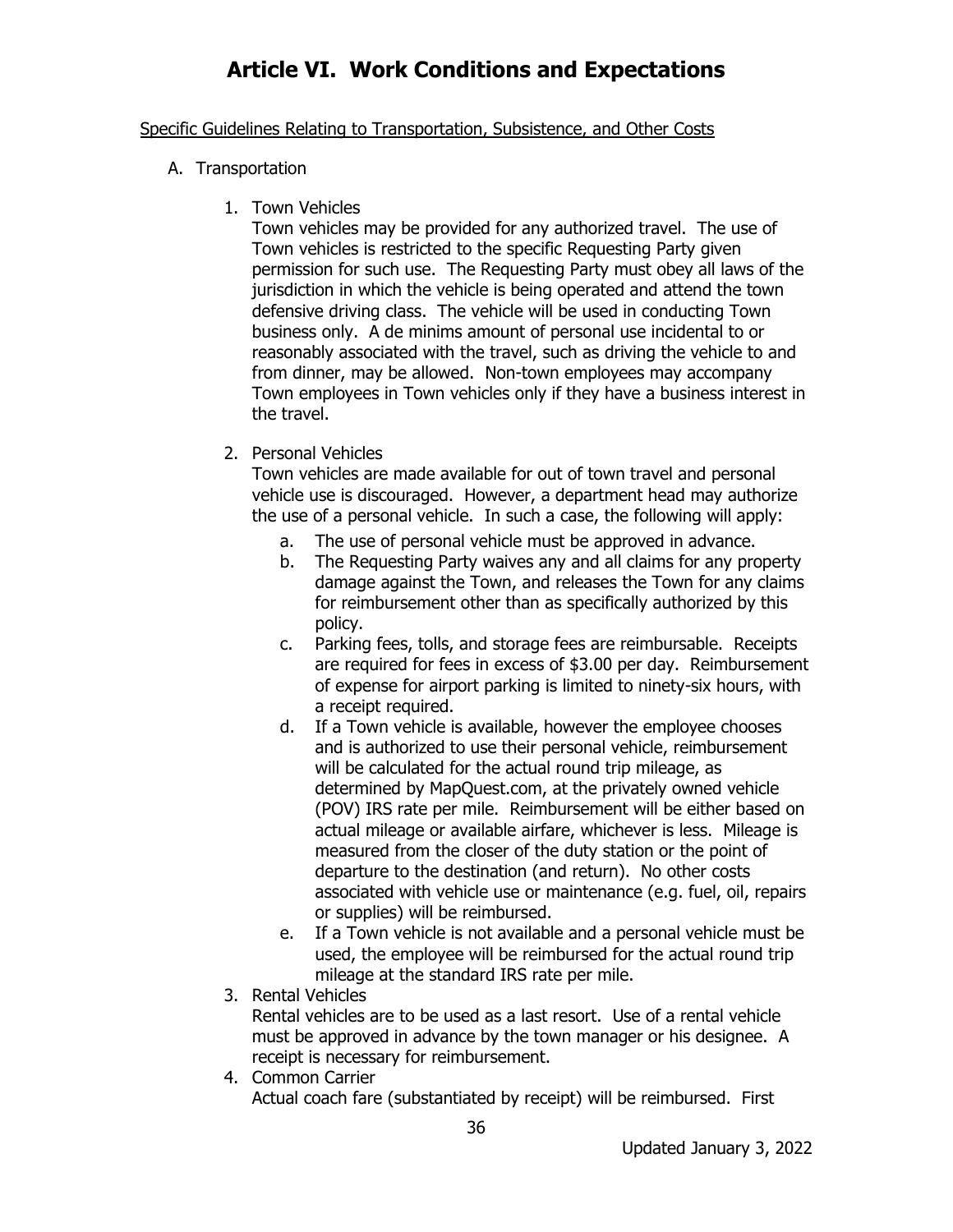Class travel should be used only in extraordinary circumstances. Penalties and charges resulting from the cancellation of airline reservations (or other travel reservations) shall be the Town's obligation if the employee's travel has been approved in advance and the cancellation or change is made at the direction of and for the convenience of the Town. If the cancellation or change is made for the personal benefit of the employee, it shall be the employee's obligation to pay the penalties and charges. However, in the event of accidents, serious illness or death within the employee's immediate family, or other critical circumstances beyond the control of the employee, the Town will be obligated to pay the penalties and charges.

a. Super Saver Rates

When traveling by common carrier to conduct official Town business, employees traveling to their destination earlier than necessary and/or delaying their return in order to avail the Town of reduced transportation rates may be reimbursed subsistence for additional travel days if, in the opinion of the department head, the amount saved in transportation costs due to the early and/or delayed travel is greater than the amount expended in salary and additional subsistence. Prior written approval of the department head is required.

- 5. Commuting
	- a. No reimbursement shall be made for the use of a personal vehicle in commuting from an employee's home to his/her duty station.
	- b. Travel to/from airport (at employee's duty station): Reimbursement for travel between the employee's duty station and the nearest airline terminal and for appropriate parking may be made under the following circumstances. For travel by:
		- Airport limousine One round-trip limousine fare;
		- Taxi Limited to reimbursement for actual costs (receipt required);
		- Private vehicle The IRS rate per mile for a maximum of two round trips with parking charges for a maximum of 96 hours. Receipts are required for airport parking claims.
	- c. Travel to/from airport (at employee's destination) Reimbursement for travel to and from the airline terminal at the employee's destination may be made where available as listed below (receipts are required):
		- Airport limousine One round-trip limousine fare;
		- Bus One round-trip bus fare;
		- Taxi When limousine service is not available, actual fare to and from airline terminal;
		- Rental vehicles May be used as a last resort.
		- Taxis and limousines other than trips to and from the airport The actual cost of taxi and limousine fares is reimbursable when required for travel on official Town business.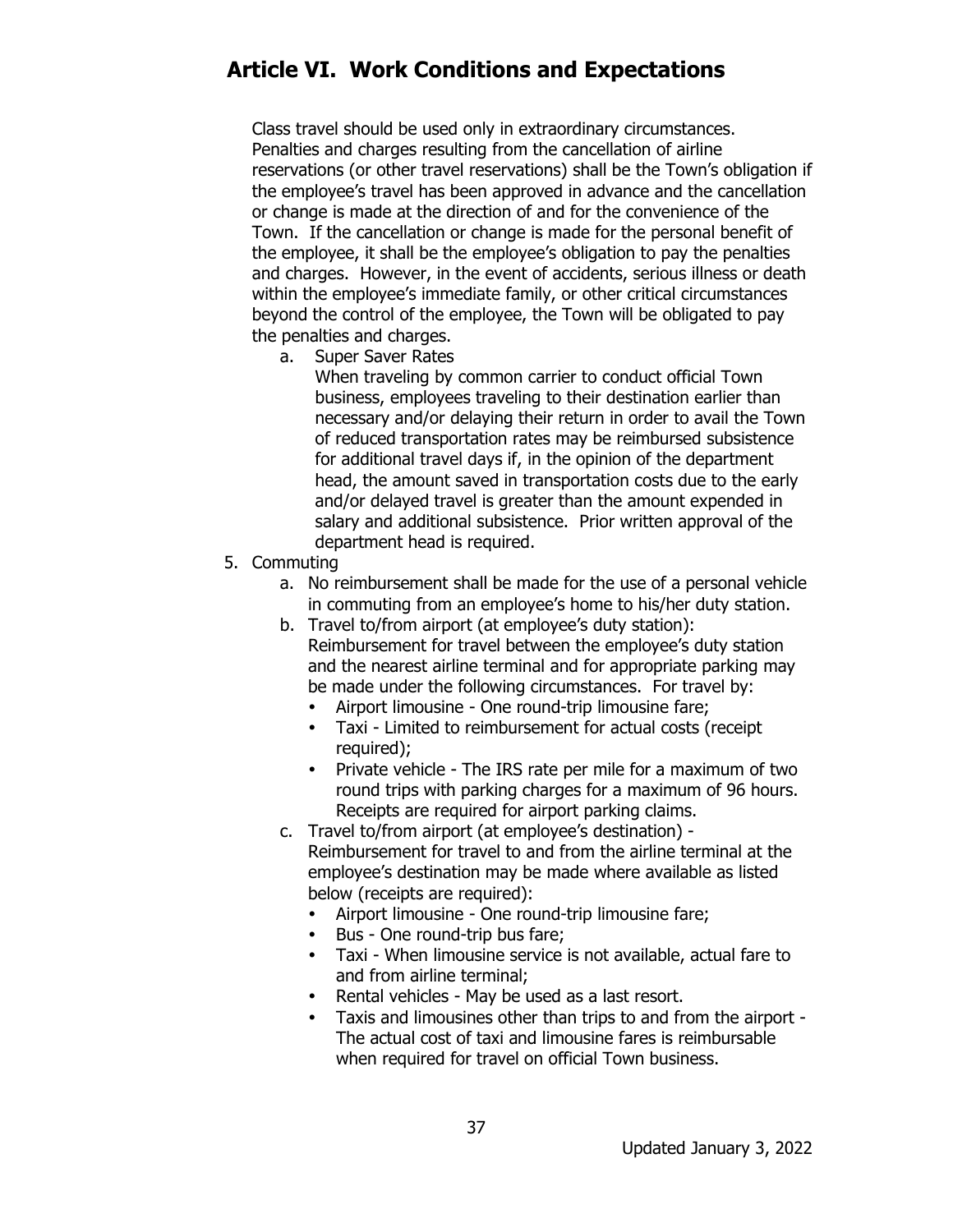- 6. Subsistence
	- a. Travel Advance Schedule Travel advances may be issued for traveling on official Town business based on the subsistence schedule set forth by the U.S. General Services Administration.
	- b. Lodging
		- (1) Authorization

Written approval by a department official designated by the department head must be obtained in order to qualify for reimbursement for overnight stays. Supervisory personnel certifying the reimbursement request as necessary and proper must require documentation from the traveler to substantiate that the overnight lodging was necessary.

(2) Reimbursement

Each employee is responsible for his or her own request for reimbursement. Requests for reimbursement must be filed within 10 working days after the travel period ends for which the reimbursement is being requested. Specific dates of lodging must be listed on the reimbursement request, and substantiated by a receipt from a commercial lodging establishment. Other entertainment expenses, such as the cost of movies, that are included with the bill for lodging will not be reimbursed. A reimbursement request submitted more than 10 working days after the travel period may be denied.

- B. Meals and Other Expenses
	- 1. Meals
		- a. Reimbursement

Travel meal reimbursements are only available for travel to a destination located at least 35 miles from the employee's regularly assigned duty station when more than twelve (12) hours of travel have been incurred. Each employee is responsible for preparing and submitting his or her own request for reimbursement. All requests for meals reimbursement must be reasonable and may be disallowed if determined to be otherwise. The amount of reimbursement will be based on the schedule published by the U.S. General Services Administration at [www.GSA.gov.](http://www.gsa.gov/) Filing procedures are the same as for lodging (see: VI, A, 6b(2) above). Each meal reimbursement must be listed on the reimbursement request. Time of departure and arrival must be listed on the reimbursement request. Use of the travel advance per diem rate shall be used for meal reimbursements. The travel advance per diem rate includes gratuities.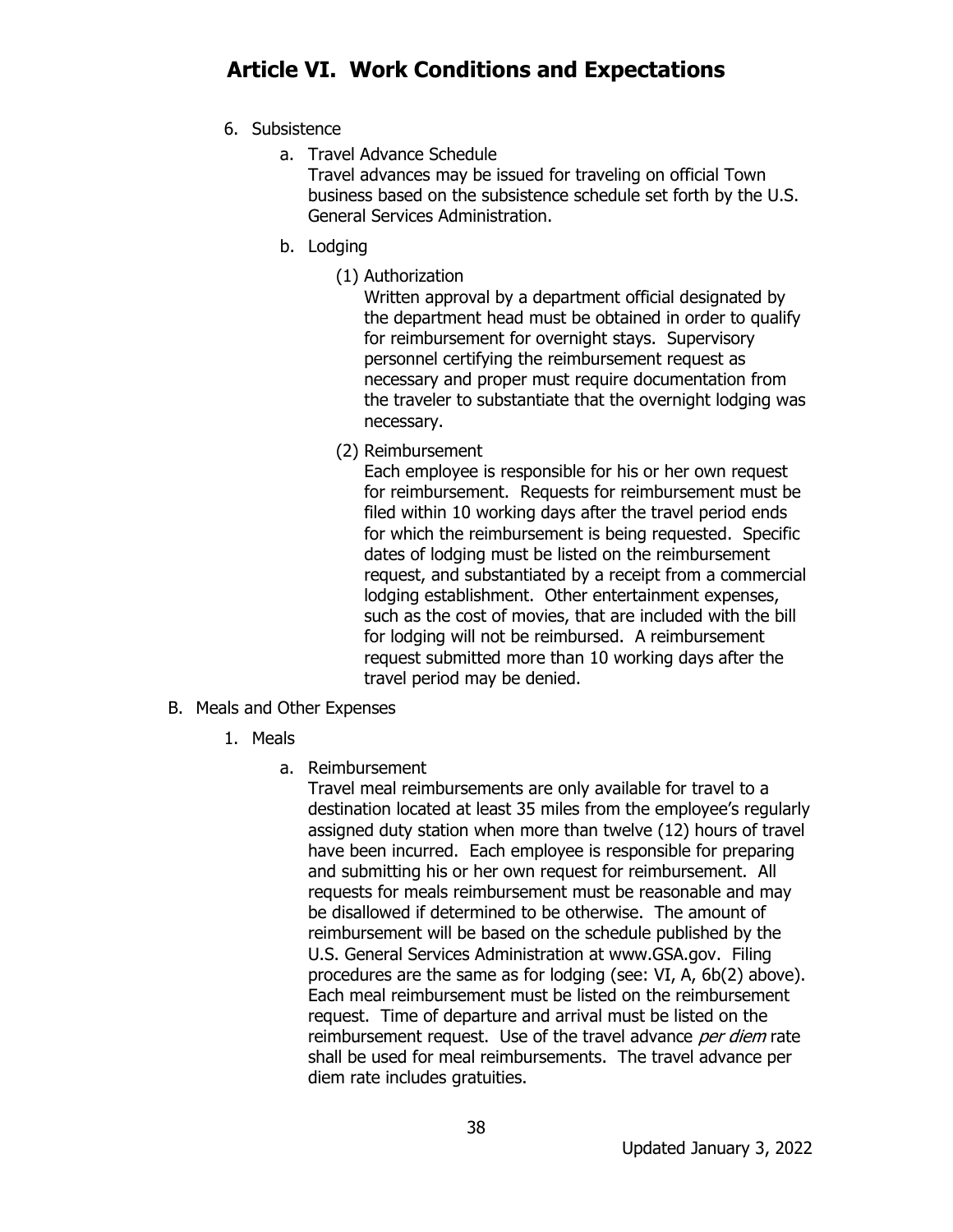2. Daily Travel (Overnight)

Employees may receive allowances for meals for partial days of travel when the partial day is the day of departure or the day of return. For partial days, to be eligible for a meal allowance, travel must equal or exceed twelve (12) hours;

Breakfast- Depart duty station prior to 6:00 a.m.

Lunch- Depart duty station prior to 10:00 a.m. (day of departure). Return to duty station after 2:00 p.m. (day of return).

Dinner- Depart duty station after 2:00 p.m. (day of departure). Return to duty station after 8:00 p.m. (day of return). If stopping for dinner would cause the employee to return after 8:00 p.m., when he/she would otherwise have returned before 8:00 p.m., dinner will not be reimbursed.

3. Daily Travel (not overnight)

Except as listed in "4" below, allowances shall not be paid to employees for any meal if travel does not occur for more than twelve (12) hours or involve an overnight stay.

4. Reimbursement for Meals – required employee attendance IRS guidelines do not allow a non-taxable lunch allowance when travel is not overnight. However, an employee may elect to receive a taxable allowance for lunch as based on the schedule published by the U.S. General Services Administration at [www.GSA.gov](http://www.gsa.gov/) for the location of the training. Such allowance will be processed through the employee's pay check and subject to Federal and State Tax withholdings.

A Town employee may be reimbursed for their out of pocket meal cost when the job requires his/her attendance at the meeting of a Board, Commission, Committee, or Council in his/her official capacity and the meal is preplanned as part of the meeting for the entire Board, Commission, Committee or Council.

A Town employee may be reimbursed for their out of pocket meal costs when the meal is included as an integral part of a congress, conference, assembly, convocation, etc. Such congress must involve the active participation of persons other than the employees of the Town; the employee's attendance is required for the performance of his/her duties, but must not be part of the employee's normal day-today business activities; the congress must be planned in advance with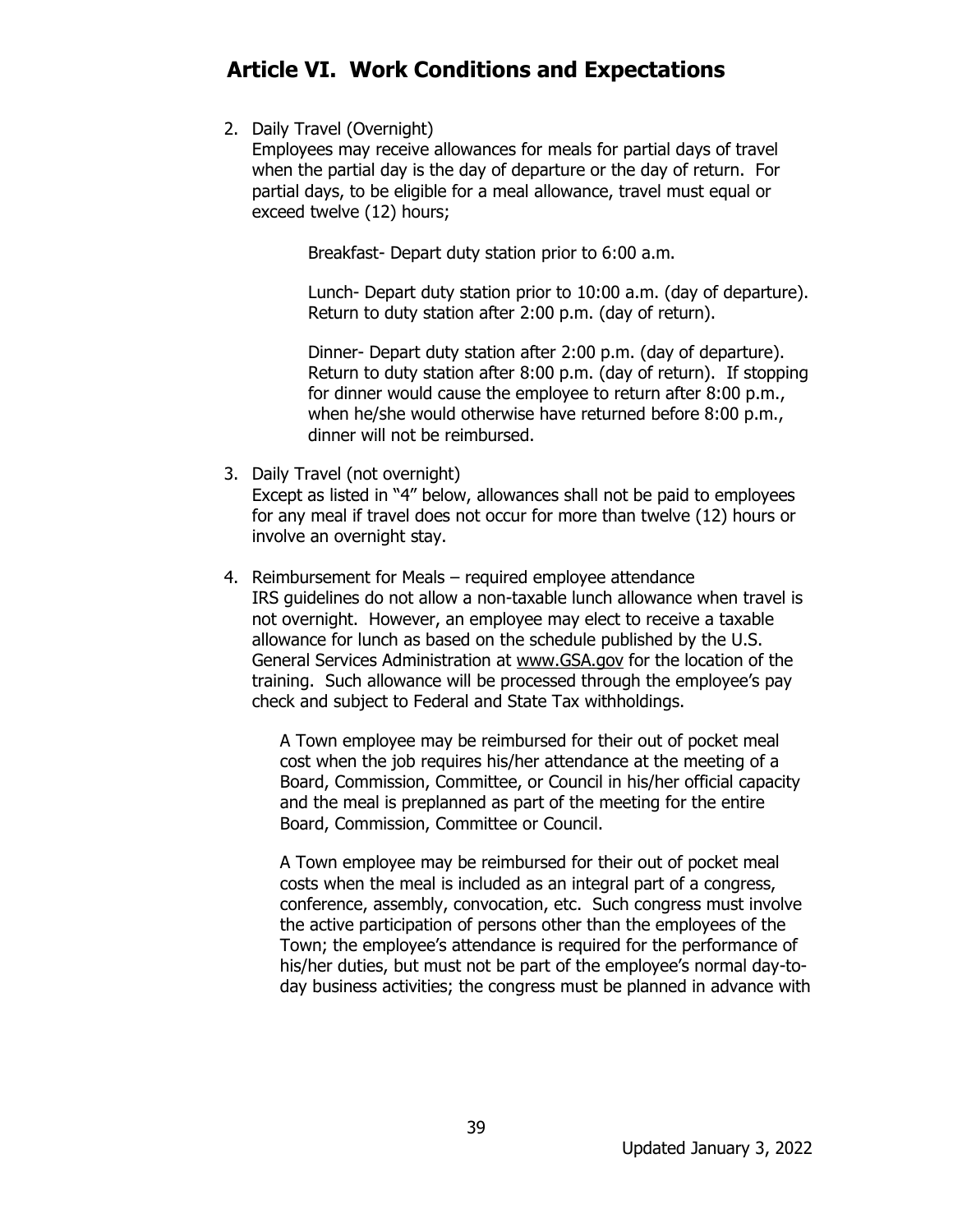a formal agenda; and the congress must provide written notice or an invitation to participants.

In no case will any employee be reimbursed for any alcohol purchased or consumed, whether as part of a meal or any other activity.

#### C. Other Costs

- 1. Conventions and Conferences
	- a. Limitations

Attendance at conventions and conferences will be normally limited to two requesting parties, in addition to any requesting parties involved in the convention or conference program. Management may waive this limit as appropriate.

- 2. Telephone Calls
	- a. Long Distance

One reasonable personal long distance phone call (not to exceed \$5.00) is allowed for every three nights away on business.

b. Reimbursement

Official phone calls are reimbursable under "other expenses". Individual calls over \$5.00 must be identified as to point of origin and destination.

- D. Authorization for Reimbursement Procedures
	- 1. Submitting expense reports

A requesting party will complete a reimbursement form, attach receipts for expenses requiring them, and submit it to the authorizing party no later than ten working days after returning from travel. Advances will be deducted from reimbursable costs. A requesting party submitting a falsified reimbursement form will be subject to disciplinary action and/or criminal prosecution. An authorizing party or Finance Officer who knowingly approves a falsified reimbursement form will be subject to disciplinary action and/or criminal prosecution. Violations of the Town's travel policy may result in dismissal from Town employment.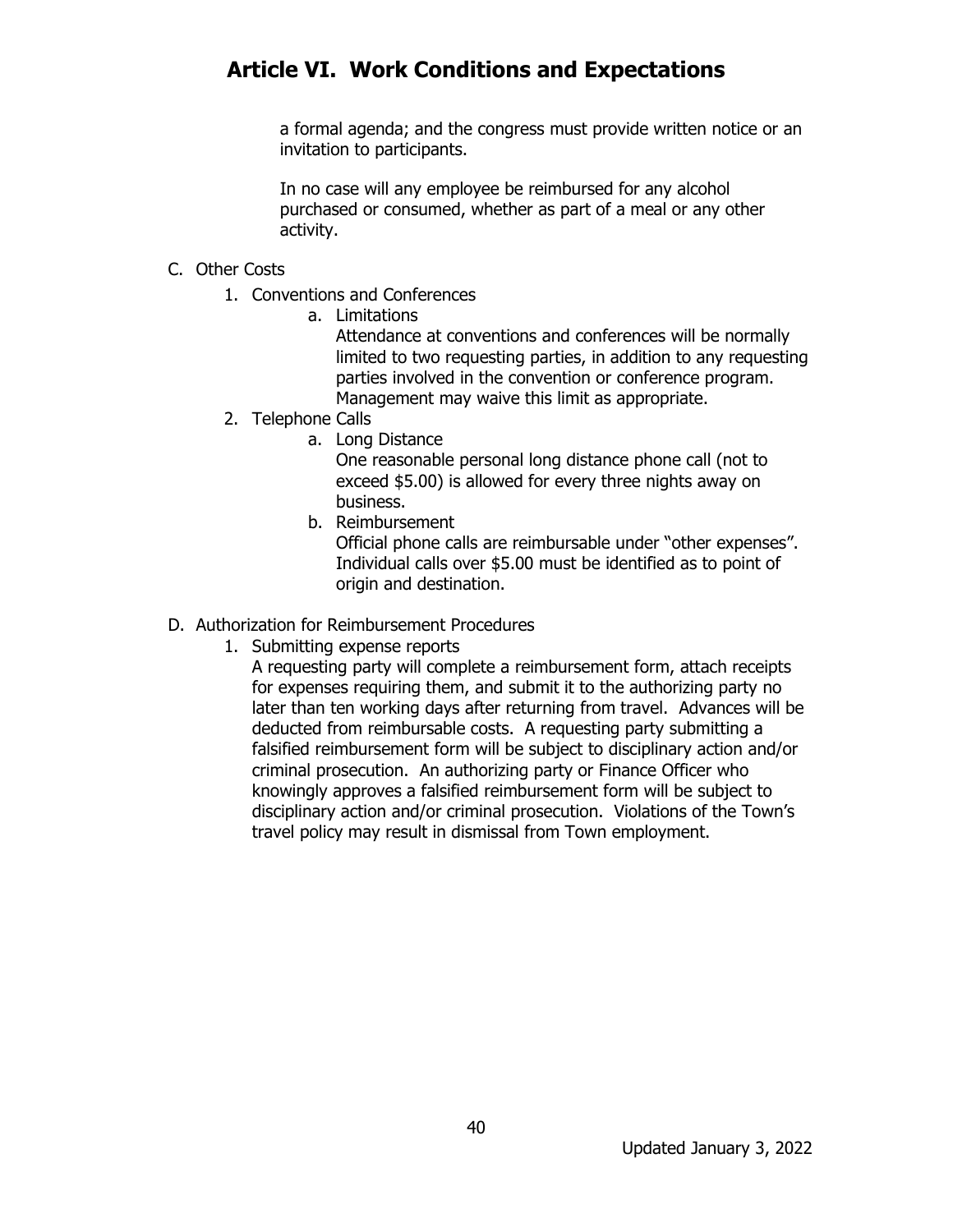- E. Approval and Processing of Reimbursement Requests
	- 1. Reimbursement requests will be submitted to the authorizing party for approval. After approval by the authorizing party, the form should be forwarded to the Finance Officer. The Finance Officer will determine that the reimbursement form has been properly approved, that it is mathematically correct, and that requested reimbursements agree to submitted receipts and are within the limits set by this policy. If an error in the reimbursement request is found, the requesting party will be informed and the error will be corrected before payment is made. Before the reimbursement is made, the Finance Officer will determine that an amount sufficient to pay the request has been encumbered for payment, or that there is a sufficient unexpended appropriation in the expenditure item. The Finance Officer will immediately inform the authorizing party and requesting party if payment cannot be made. Reimbursement will not be made from petty cash.

### **Section 12. Harassment Policy**

Purpose:

- A. To affirm the Town's commitment to providing a work environment free of sexual and other unlawful harassment.
- B. To state the Town's commitment to providing a work environment that shows respect for the individual.
- C. To inform all employees of their right to be free of unlawful harassment in the work place.

Policy Statement:

- A. The Town will not tolerate or condone acts of sexual or other unlawful harassment.
- B. It shall be against the Town's policy for any worker, employee, volunteer, board member or other person, to unlawfully harass a Town employee.
- C. All employees, no matter what their position, must not engage in offensive and inappropriate behavior at work and are responsible for ensuring that the workplace is free from such harassment.
- D. Town employees and supervisors will make every effort to prevent and avoid unlawful harassment in the work place. The Town believes that such efforts are necessary for productive working relationships within the organization.
- E. Retaliation against any person who, in good faith, complains of unlawful harassment as prohibited by this policy or who is called upon to participate in any grievance hearing concerning or investigation of such complaint, is prohibited.

#### Scope:

This policy covers all employees of the Town of Nags Head.

#### "Unlawful Harassment" - Definition:

"Unlawful harassment" refers to conduct which is considered unlawful harassment or discrimination prohibited by Title VII of the Civil Rights Act of 1964, as amended. It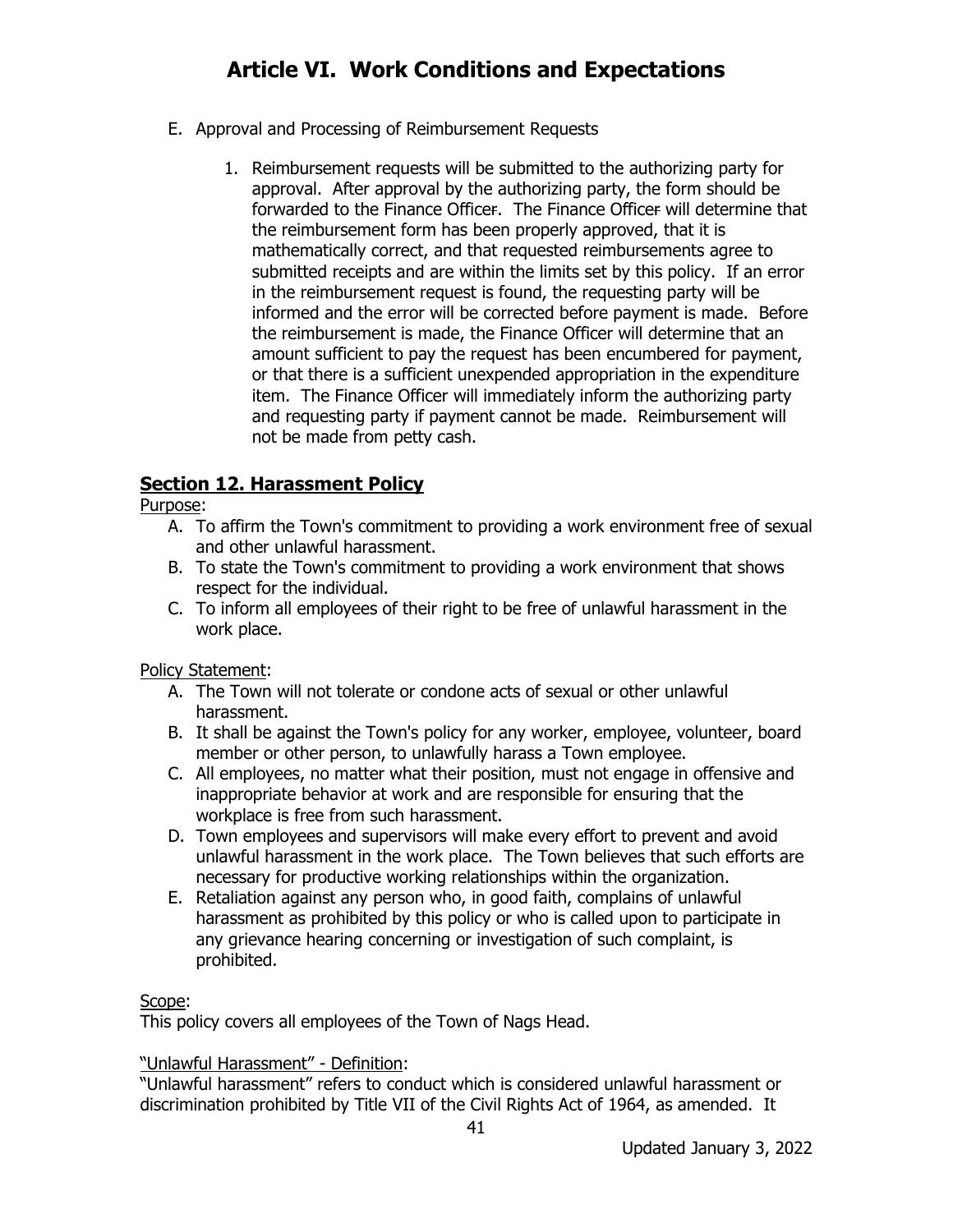includes but is not limited to sexual harassment, which is defined by 29 C.F.R. Part 1604.11 per the Equal Employment Opportunity Commission (EEOC) Guidelines on discrimination because of Sex, as follows:

"Unwelcome advances, requests for sexual favors, and other verbal or physical conduct of a sexual nature when:

- A. submission to such conduct is made either explicitly or implicitly a term or condition of an individual's employment.
- B. submission to or rejection of such conduct by an individual is used as a basis for employment decisions affecting such individuals, or
- C. such conduct has the purpose or effect of unreasonably interfering with an individual's work performance or creating an intimidating, hostile, or offensive working environment."

Examples of sexual harassment include, but are not limited to deliberate, unwelcome touching; suggestions or demands for sexual involvement accompanied by implied or overt promises of preferential treatment or threats; pressure of sexual activity; continued or repeated offensive sexual flirtations, advances or propositions; continued or repeated verbal remarks about an individual's body or physical characteristics; sexually degrading words used towards an individual or to describe an individual; or the display in the workplace of sexually suggestive objects or pictures. Sexual harassment does not include personal compliments welcomed by the recipient or social interactions or relations freely entered into by employees or prospective employees.

"Unlawful harassment" also includes any other act that is demeaning to another person or group of persons relating to their race, color, ethnicity, national origin, religion, gender, disabling physical or mental condition or age. Such conduct may undermine the integrity of the employment relationship, or create a hostile or offensive working environment. Therefore, such conduct is strictly prohibited.

How Complaints are Handled:

- A. All complaints of unlawful harassment will be treated seriously and with respect. Employees who feel victimized by unlawful harassment should report the harassment immediately.
- B. All complaints of unlawful harassment shall be investigated promptly and thoroughly to determine whether there is evidence substantiating the complaint. Each situation will be evaluated individually.

Where to Lodge a Complaint:

All complaints of unlawful harassment shall be filed with either:

The town manager, human resources director or assistant town manager.

#### How to Lodge a Complaint:

Complainants are not required to provide a written statement in order to file a complaint, but may do so if they wish. Complainants may convey their complaint orally to the appropriate contact person. The contact person will then document the complaint and have the complainant review the document. The complainant should sign the documentation when it reasonably represents the situation.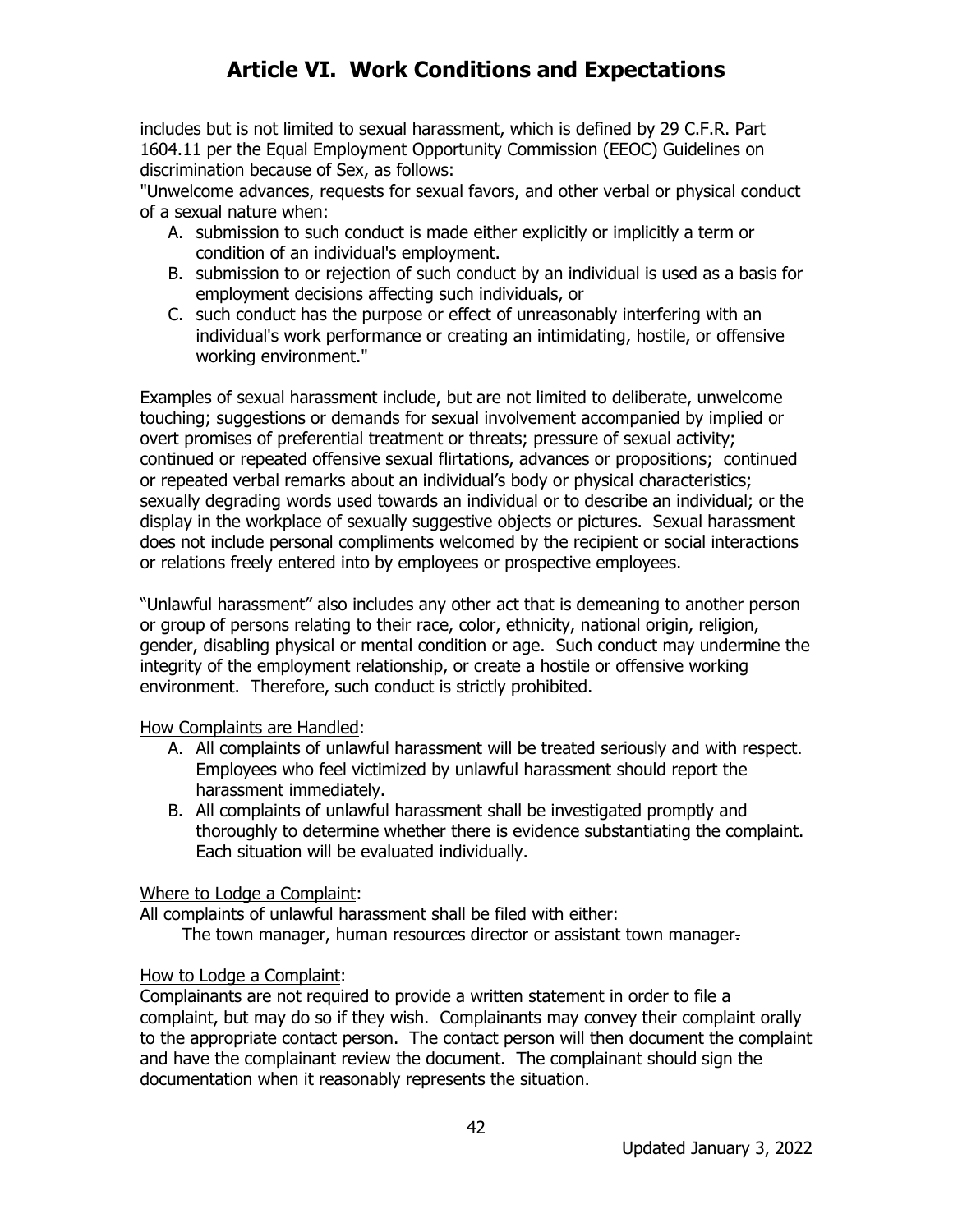#### Investigation of a Complaint:

All complaints will be investigated to include, but are not limited to, interviews with the complainant, the accused, and the supervisor of the accused. A written report of the investigation will be generated.

#### Disciplinary Action:

- A. If the investigation reveals that the complaint is valid, prompt attention and disciplinary action designed to stop the harassment immediately and to prevent its recurrence shall be taken. All disciplinary action is subject to Article VIII – Separation and Disciplinary Actions of the Town of Nags Head Personnel Policy.
- B. Complaints of unlawful harassment which are found to be malicious, willful attempts to misrepresent or tarnish the reputation of any individual will be dealt with through appropriate disciplinary action. All disciplinary action is subject to Article VIII – Separation and Disciplinary Actions of the Town of Nags Head Personnel Policy.
- C. Any person who retaliates against a person making a valid or good faith complaint or participating in an investigation or grievance hearing as provided for in this policy will be subject to disciplinary action subject to Article VIII – Separation and Disciplinary Actions of the Town of Nags Head Personnel Policy.

In addition to disciplinary action against the harasser, action will be taken to correct or remedy any tangible effects of the harassment. Such may include reinstatement without loss of pay, benefits, seniority, etc. Other action necessary to correct any intangible effects of the harassment will also be considered and, if appropriate, taken.

If either the complainant or the accused is not satisfied by the investigation held internally, either party may initiate a Formal Grievance Procedure in accordance with Article IX. Mediation Policy and Grievance Procedure of the Town of Nags Head Personnel Policy.

### **Section 13. Personal Indebtedness**

It is expected that each employee of the Town will keep his/her financial affairs arranged in such a way that the Town will not be embarrassed by excessive personal indebtedness.

### **Section 14. Surrender of Property**

Records will be kept of all issued equipment, supplies and uniforms. An employee who is suspended, discharged, retires, or resigns will be required to return all town owned equipment, supplies and uniforms. Final pay will be held and or docked for failing to return all issued equipment, supplies and uniforms in appropriate condition.

### **Section 15. Employee Assistance Program (EAP)**

#### Purpose

Most employees at one time or another will face personal problems and in some cases the personal problems will affect the employee's job performance as well as his or her personal well-being. Marriage problems, legal problems, emotional disturbances, financial problems, substance abuse or other stress related disorders may contribute to the personal problems that an employee may be experiencing.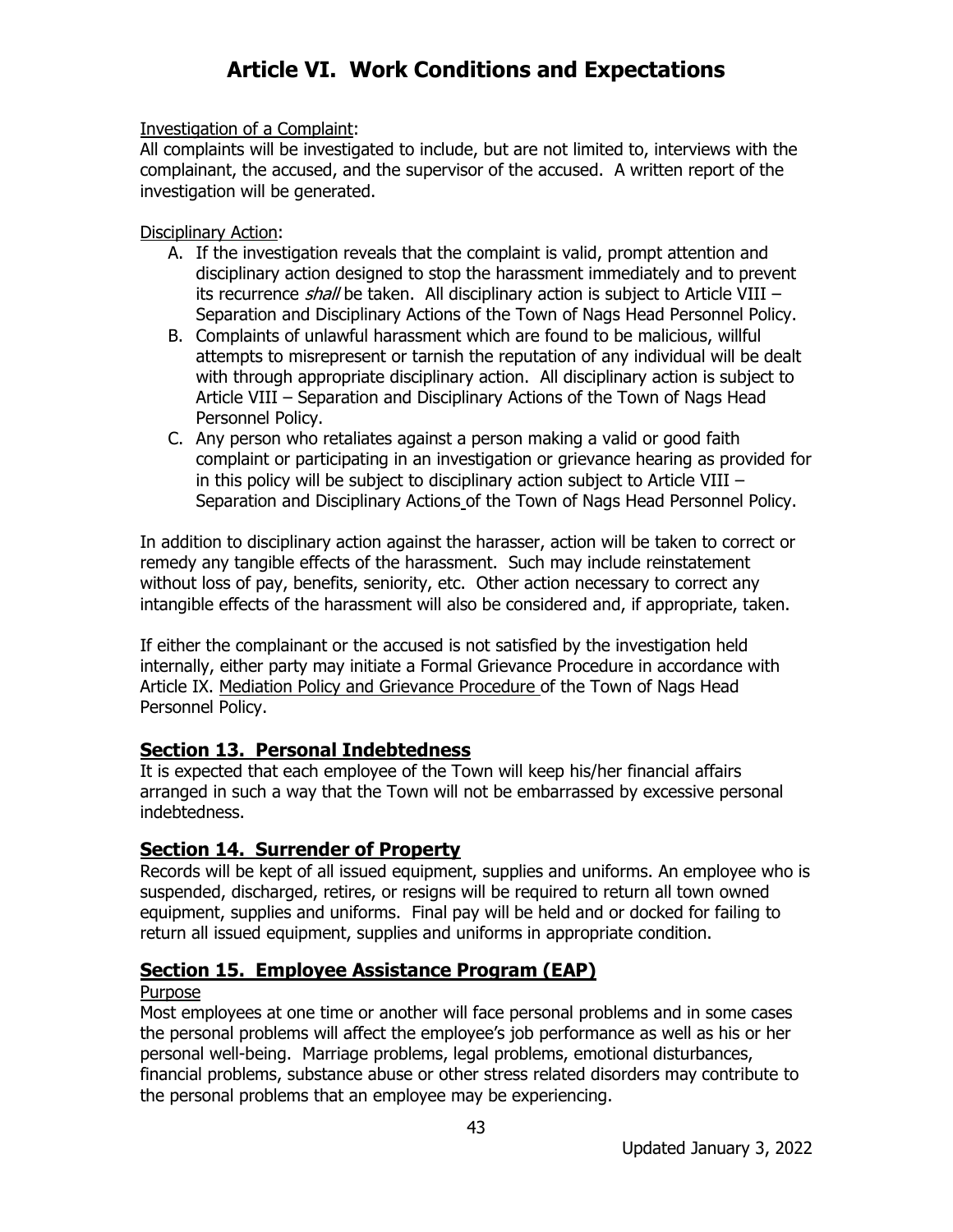Implementation of the Employee Assistance Program reflects the concern at the Town of Nags Head for employees who may be facing personal problems. We believe our employees are our greatest asset and represent our greatest investment. The Town of Nags Head is not interested in intruding into any employee's personal life. We are interested in offering a program that will assist the employee in overcoming their problem and restoring the employee's well-being and overall job performance. Early intervention may help alleviate the problems and cause the employee to be a better worker and in many cases actually prevent the loss of a good employee.

#### **Eligibility**

All regular full time employees as well as their immediate family members (spouse and dependents) are eligible to participate in the program.

#### Referral Procedures

Employees may access the program by contacting the Human Resources Department, or a supervisor may refer the employee to the Human Resources Department for assistance if the problems appear to be the cause of unsatisfactory job performance. Once contact has been made, the Human Resources Department will provide the employee with a list of service providers from specific agencies, groups and organizations, approved and recognized as being competent in providing assistance to employee needs. If requested by the employee, the Human Resources Department will contact the employee's choice of service provider and set up the first visit, or the employee may make direct contact with a service provider to set up a visit.

#### **Confidentiality**

Use of this program is confidential and the service provider does not report to anyone at the Town except with the employee's knowledge or under circumstances where the safety of the employee, coworkers or the public may be at direct risk. If a referral is made by a supervisor, no documentation thereof is placed in the personnel file of the employee unless the referral is the result of disciplinary action or is otherwise relevant to a job-related objective or requirement. Even then, the referral is confidential between the employee, the supervisor and the Human Resources Department. No summary of findings prepared by the EAP provider is forwarded to the Town unless it is the result of a disciplinary action. No employee will have his or her job security or promotional opportunities jeopardized by participating in the program.

#### Implementation

Implementation of this policy will not detract from the normal supervisory function of monitoring attendance and performance, and taking corrective action when job performance or behavior begins to deteriorate or become unacceptable. EAP procedures do not differ from the standard procedures required of supervision whenever performance declines or substandard performance is observed, whatever the presumed cause may be.

Supervisory personnel should avoid attempts to identify and/or label employees as having marriage problems, legal problems, emotional disturbances, financial problems, drug or alcohol dependence or stress related disorders. This is a case-finding and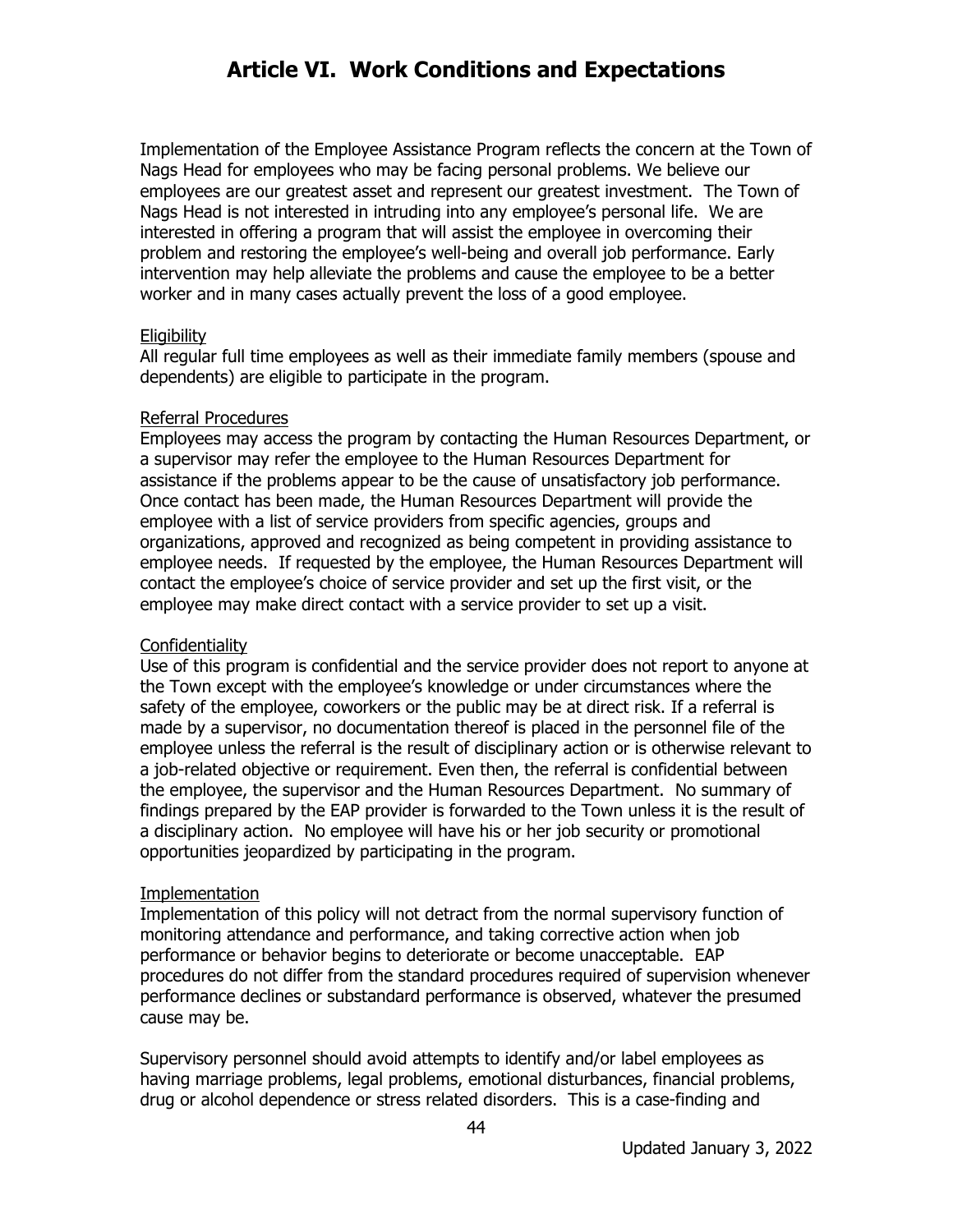diagnostic function which is not proper to the role of supervisor. That is the function and responsibility of the EAP provider.

#### Funding

The participating employee is responsible for the cost of the services rendered by the EAP referral. The Town's health insurance may pay some or all of the cost for a covered employee (or a covered dependent) if the services are rendered by a licensed doctor, psychiatrist or PHD. The first visit to the appropriate provider will not be charged to the leave account of the employee.

In circumstances where the referral is mandatory or as part of a disciplinary action, the Town bears the cost of the service as well as providing the leave time to attend. After satisfaction of the mandatory or disciplinary referral, any fees for subsequent visits are the obligation of the employee and any leave time will be charged to the employees leave account.

#### Summary

The Town of Nags Head offers the above EAP as a means to communicate concern and offer assistance for its employees. Through the use of the EAP it is our hope to enhance the health, happiness and stability of employee. The Town believes that early intervention may help alleviate the problem(s) and cause the employee to be a better worker.

### **Section 16. Tobacco Free Campus**

It is the policy of the Town of Nags Head to maintain a smoke and tobacco free campus. No smoking or other use of tobacco products is permitted at any time in any part of the building, property or vehicles owned, leased, or rented or by any employee while performing work duties.

A. Prohibited Conduct for all town employees

Smoking and the use of tobacco products are prohibited as follows:

- 1. Smoking or using tobacco products in any Town of Nags Head Building.
- 2. Smoking or using tobacco products in any Vehicle owned, leased, or operated by the Town of Nags head.
- 3. Smoking or using tobacco products while on any grounds that are owned, leased, occupied, or operated by the Town of Nags Head.
- 4. Smoking or using tobacco products while performing work duties.

Violations of any of these prohibitions will result in disciplinary action up to and including termination consistent with Article VIII, Section 2 of the Town's personnel policy.

- B. Implementation
	- 1. The person in charge of a Building, Vehicle and grounds or his or her designee shall post signs that meet all the requirements in Section 16, C of this policy.
	- 2. The person in charge of a Building and grounds or his or her designee shall remove all ashtrays and other smoking receptacles.
- C. Signage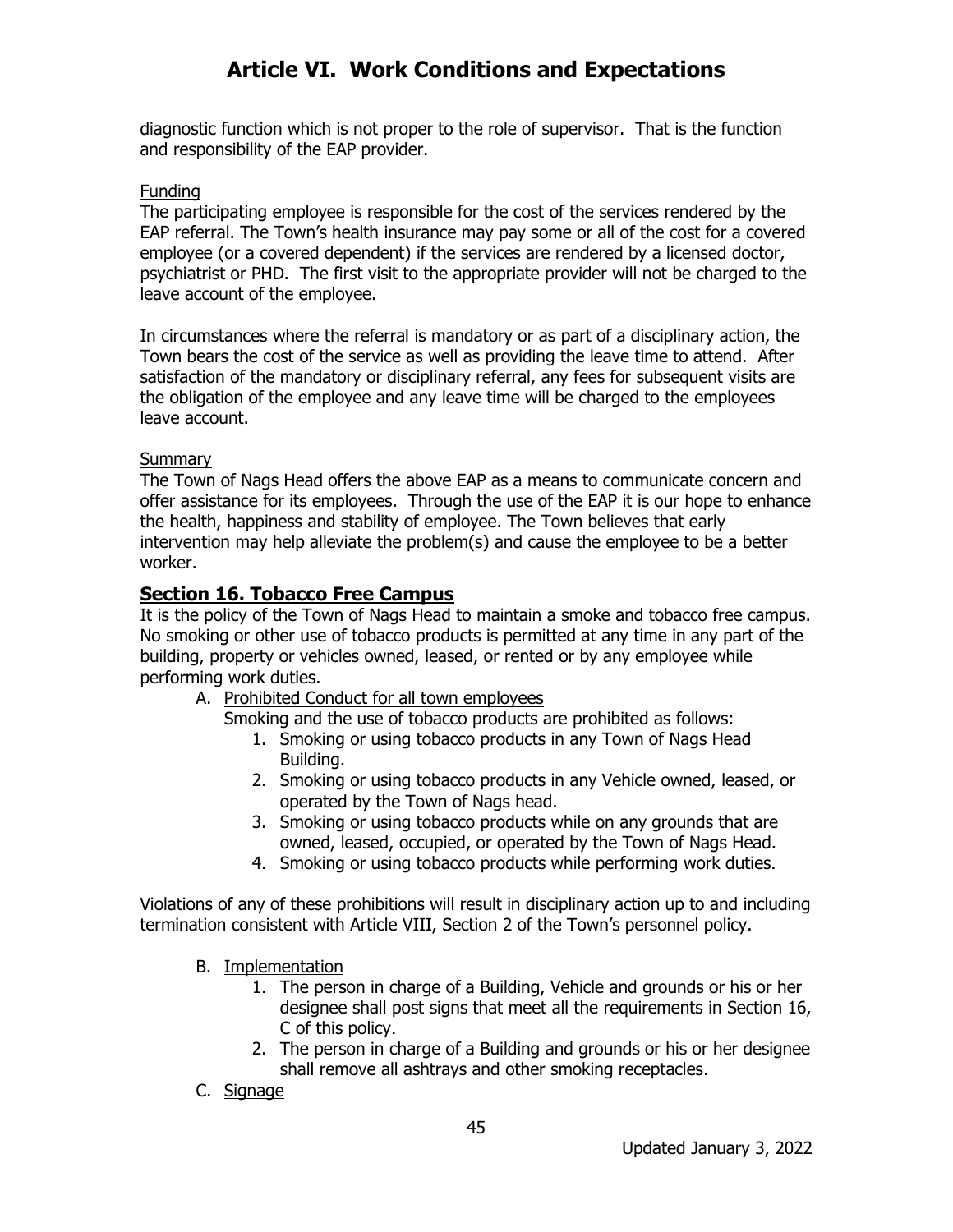- 1. Signs will include an express reference to, "smoke free" or "tobacco free" and may include the international "No Smoking and Smokeless Tobacco" symbol (which consists of a pictorial representation of a burning cigarette and smokeless tobacco product enclosed in a red circle with a red bar across it),
- 2. Signs will be posted at each Building entrance and on the grounds at a height and location easily seen,
- 3. Signs will be in legible font type.
- 4. Persons in charge of Vehicles identified in Section 16, A or his or her designee shall post signs in the Vehicles explaining the prohibition. The signs must be displayed in areas where passengers will be able to see the signs but the placement of the signs must not interfere with the safe operations of the Vehicle.
- 5. Nothing in this policy prohibits a person in charge of Buildings, grounds and Vehicles from posting additional signs in areas where smoking is prohibited. For example, signs may be posted in other areas where people are likely to want to use tobacco products, such as in bathrooms or in dining areas.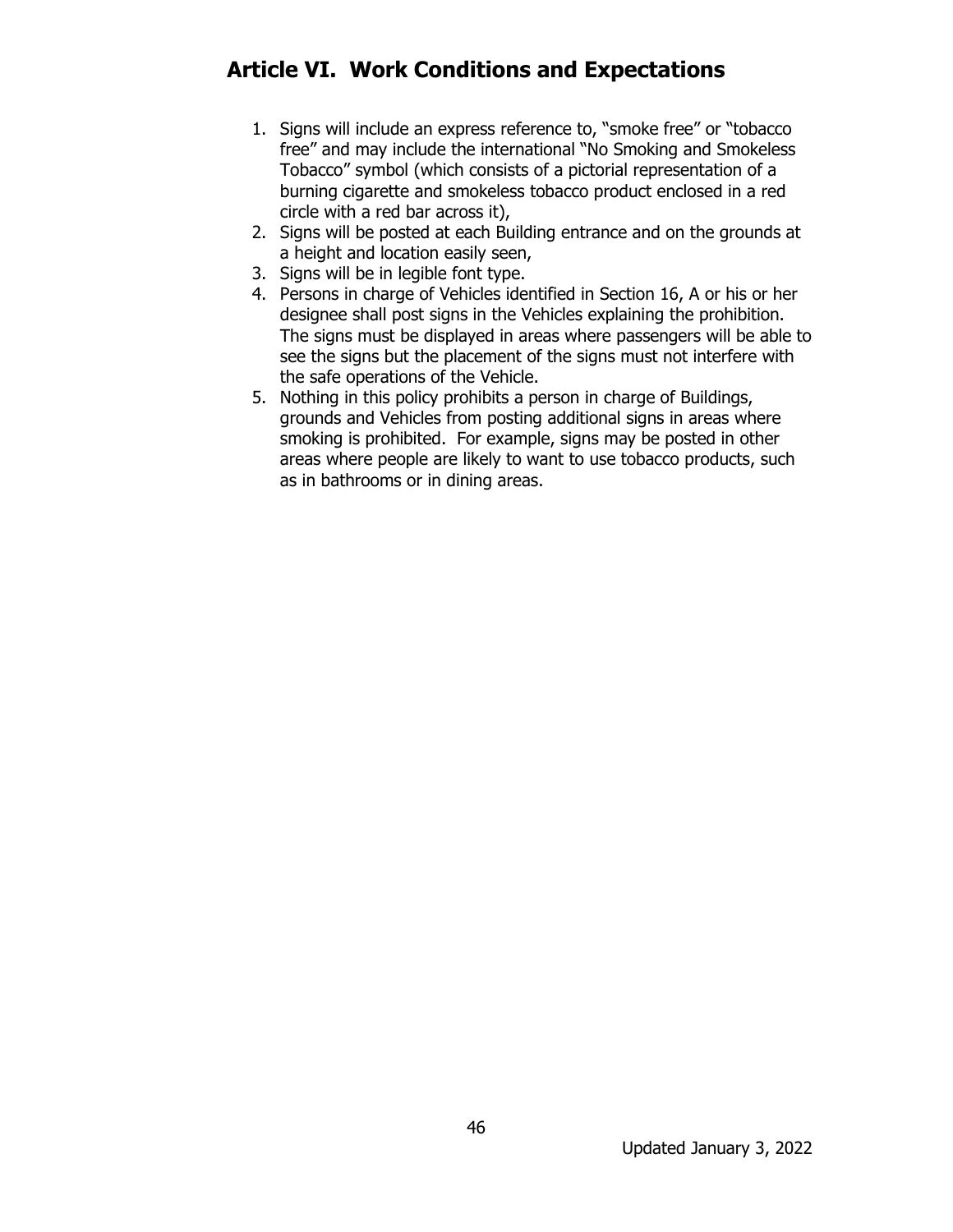### **Section 1. Holidays**

The following days are Town observed holidays.

| Holiday*                   |
|----------------------------|
| New Year's Day**           |
| Martin Luther King Jr. Day |
| Good Friday                |
| <b>Memorial Day</b>        |
| Independence Day**         |
| Labor Day                  |
| Veterans Day**             |
| Thanksgiving (2 days)      |
| Christmas (3 days)**       |

\*The Town of Nags Head will follow the NC State holiday calendar.

\*\*Employees that work in the Fire and Police Departments will observe the following Holidays: New Year's Day on January  $1<sup>st</sup>$ , Independence Day on July  $4<sup>th</sup>$ , Veterans Day on November 11<sup>th</sup> and Christmas on December 24<sup>th</sup>, 25<sup>th</sup> and 26<sup>th</sup>.

For regular full time employees required to work a minimum base with greater or fewer hours than 2080, holiday leave shall be granted as described in Section 3 of this Article.

### **Section 2. Effect of Holidays on Other Types of Leave**

Regular holidays which occur during a vacation, sick or other authorized paid leave period of any officer or employee of the Town shall not be charged as vacation, sick or other paid leave. An employee being compensated by the Town's Workers' Compensation is deemed to be fully compensated for the holidays that fall during such period of inability to perform duties due to injury.

#### **Section 3. Holiday Pay**

Calculating holiday pay when work is not required is described below; Category of Employee Maximum Holiday Hours Non-Exempt Employee 7.5 hours Exempt Employee 8 hours Police (except Support Staff) 8.56 hours Fire (except Support Staff) 10 hours

Employees required to perform work on regularly scheduled holidays will be granted a bonus for each hour worked equal to their overtime rate of pay.

#### **Section 4. Vacation Leave**

Vacation leave shall be used for rest and relaxation and may be used for medical appointments and absences due to adverse weather conditions. It shall be used at the discretion of the employee and at the convenience of the appropriate supervisor. Such leave is subject to the restrictions in paragraph (d) of this section.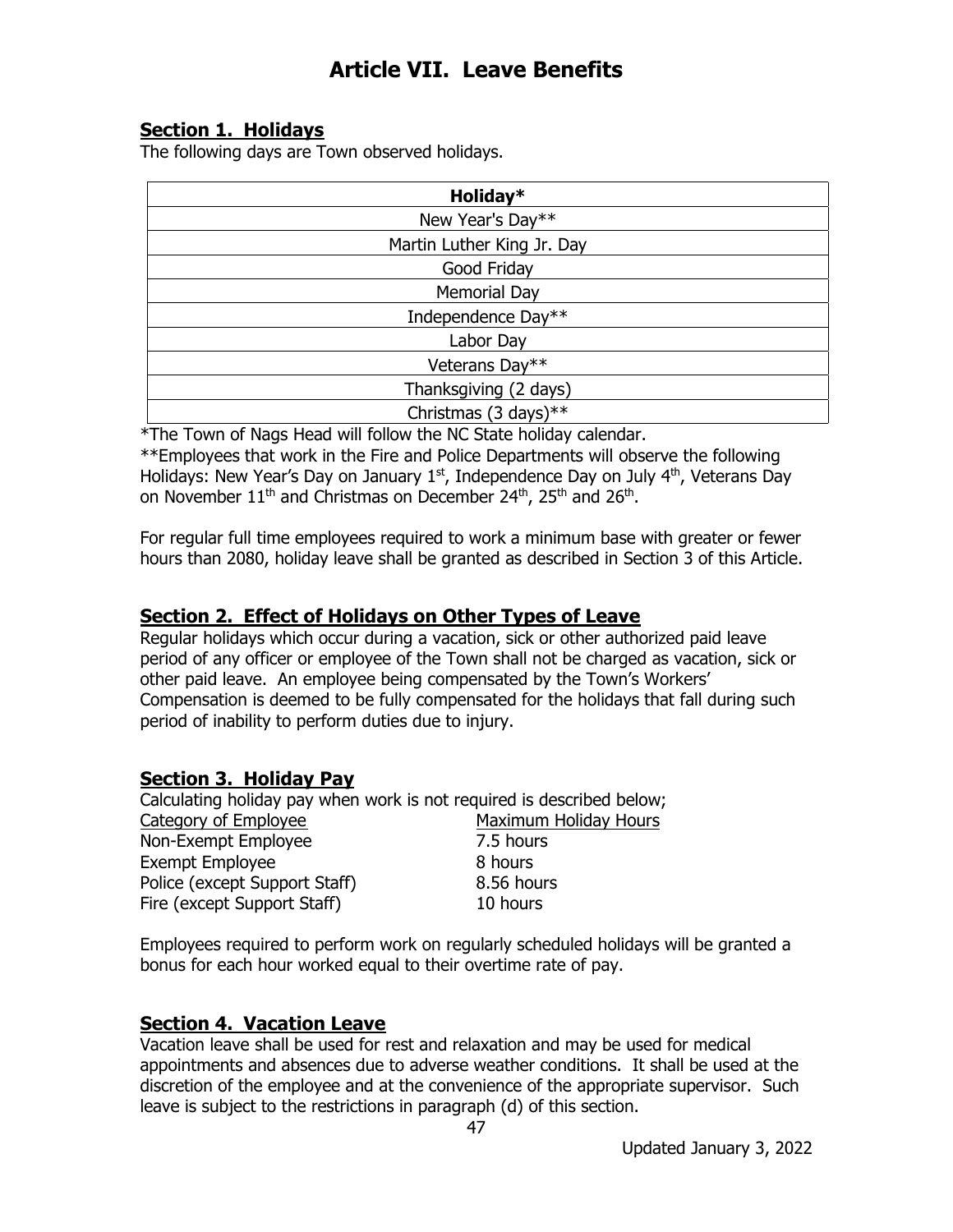A. New Hires

Probationary Employees may accumulate vacation leave but shall not be permitted to take vacation leave during the first six months of the probationary period unless the denial of such leave will create an unusual hardship as provided in Article V., Section 10.

B. Vacation Leave - Accrual For the purpose of this calculation please reference the chart below.

| <b>Total Years</b> | Accrued              | Non-Exempt 7.5              | Exempt 8 hrs. | Police 8.56 hrs. | Fire 10 hrs. |  |
|--------------------|----------------------|-----------------------------|---------------|------------------|--------------|--|
| of Service         | <b>Vacation Days</b> | hrs.                        |               |                  |              |  |
|                    |                      | Hours Earned Per Pay Period |               |                  |              |  |
| 0 to 4 yrs.        | 12                   | 3.46                        | 3.69          | 3.95             | 4.62         |  |
| 5 to 9 yrs         | 15                   | 4.33                        | 4.62          | 4.94             | 5.77         |  |
| 10 to 14 yrs       | 18                   | 5.19                        | 5.54          | 5.93             | 6.92         |  |
| 15 to 19 yrs       | 21                   | 6.06                        | 6.46          | 6.91             | 8.08         |  |
| 20 to 24 yrs       | 24                   | 6.92                        | 7.38          | 7.90             | 9.23         |  |
| 25 to 29 yrs       | 27                   | 7.79                        | 8.31          | 8.89             | 10.38        |  |
| 30 plus            | 30                   | 8.65                        | 9.23          | 9.88             | 11.54        |  |

Example: A non-exempt employee, who is required to work a minimum of 1950 hours annually and has 5 years of service with the town, will accrue vacation at the rate of 4.33 hrs per pay period. This employee would accrue 15 days per year using the following formula:

4.33 x 26 pay periods =  $112.58$  hrs divided by 7.5 hrs = 15 days

#### C. Vacation Leave - Maximum Accumulation

Employees will not exceed a maximum accrual of 36 earned days. The chart below illustrates the maximum accumulation of vacation leave.

| <b>Category of Employee</b>   | Minimum Annual | Maximum      |
|-------------------------------|----------------|--------------|
|                               | Hrs.           | Accumulation |
| Non-Exempt Employee           | 1950 hrs.      | 270 hrs.     |
| <b>Exempt Employees</b>       | 2080 hrs.      | 288 hrs.     |
| Police (except Support Staff) | 2223 hrs.      | 308.16 hrs.  |
| Fire (except Support Staff)   | 2756 hrs.      | 360 hrs.     |

D. Vacation Leave - Manner of Taking Leave

Vacation leave may be taken as earned by a regular employee subject to the approval of the supervisor, who may not grant leave if it is in the Town's best interest not to grant the leave. One week notice may be required by the supervisor in granting vacation leave. All department heads and other employees so designated by the town manager must take at least five (5) consecutive work days of accrued vacation per calendar year. Employees who exceed the maximum accumulation of vacation hours per calendar year will have all excess hours rolled into sick time.

E. Vacation Leave - Terminal Pay of Vacation Leave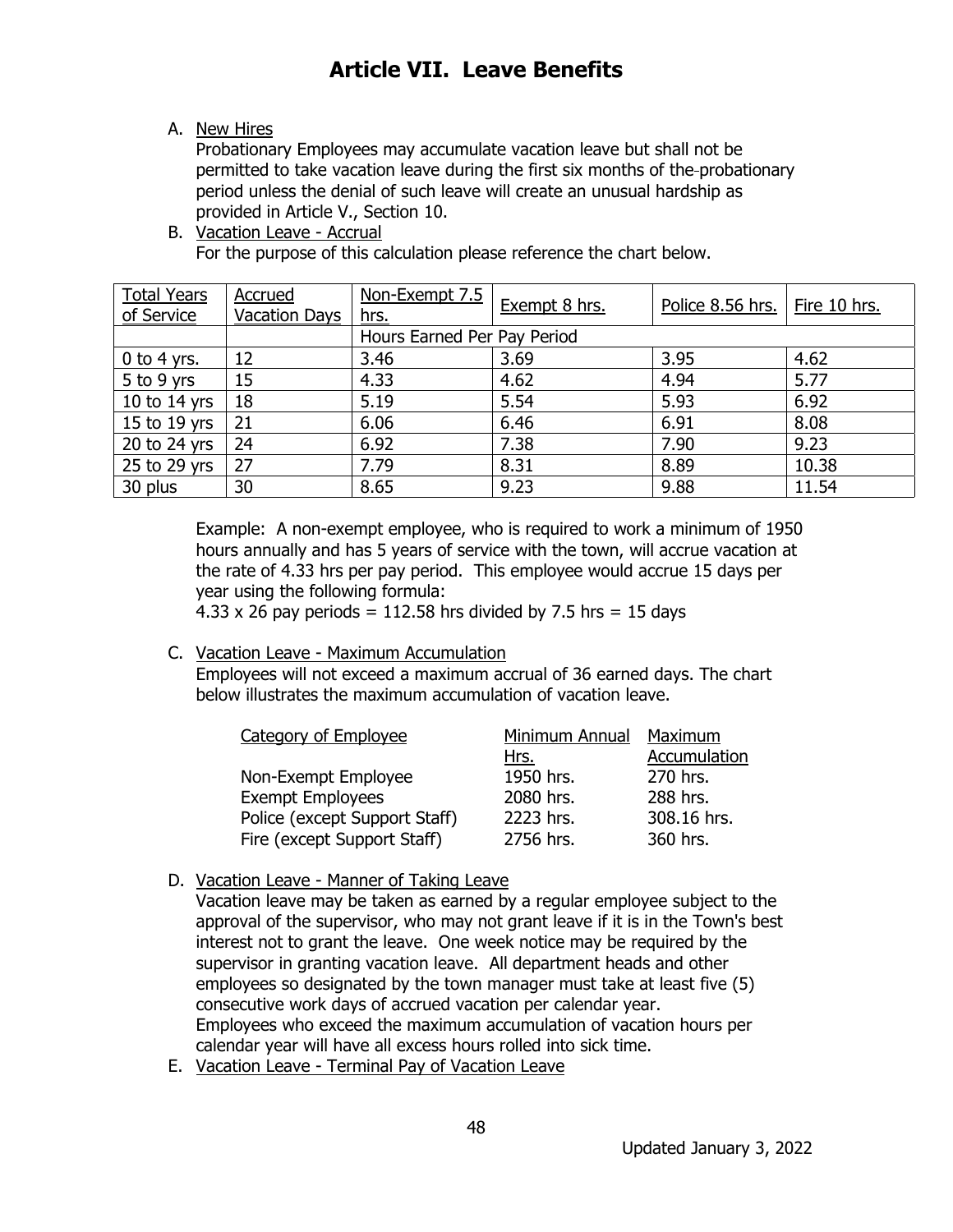An employee who is separated without failure in performance of duties or personal conduct, shall be paid for vacation leave accumulated to the date of separation not to exceed a maximum of 36 days, (or as described in Section 4C of this Article) provided completion of six months or more of continuous service has occurred and provided that written notice has been submitted to their immediate supervisor at least two weeks in advance of the effective date of separation. For involuntary separation due to failure in personal conduct as outlined in Article VIII, Section 2B of this policy, accumulated vacation leave may be withheld at the discretion of the town manager at the time of an employee's separation. In exercising this discretion, the manager shall consider the nature of the employee's misconduct, their years of service, the decision made in prior situations, and other legitimate and non-discriminatory criteria. Employees who do not give proper notice (2 weeks for most employees, 30 days for department heads) will not be paid for their accumulated vacation upon termination.

F. Vacation Leave - Payment for Accumulated Vacation Upon Death

The designated beneficiary of an employee who dies while employed by the Town shall be entitled to payment for all of the accumulated vacation leave credited to the employee's account not to exceed a maximum of 36 days (or as described in Section 4C of this Article).

#### **Section 5. Sick Leave**

Sick leave with pay is not a right which an employee may demand but is a privilege granted by the Board of Commissioners for the benefit of an employee when unable to work because of illness. Sick leave shall be granted to an employee absent from work for any of the following reasons: sickness, sickness in the immediate family, as defined by the Family and Medical Leave Act, bodily injury, quarantine, medical or dental examinations or treatment, or exposure to a contagious disease, when continuing work might jeopardize the health of others.

Notification of the desire to take sick leave should be submitted to the employee's supervisor prior to the leave, when possible, or not later than two (2) hours after the beginning of a scheduled work day or as otherwise required by the department head. Un-excused absences constitute failure in personal conduct and must be avoided and are subject to disciplinary action up to and including dismissal.

A. Sick Leave –Accrual

The manner in which employees accrue sick leave is illustrated in the chart below.

|                          | <u>Non-Exempt 7.5   Exempt 8 hrs.</u> |      | Police 8.56 hrs.   Fire 10 hrs. |      |  |  |
|--------------------------|---------------------------------------|------|---------------------------------|------|--|--|
| <b>Accrued Sick Days</b> | hrs.                                  |      |                                 |      |  |  |
|                          | Hours Earned Per Payroll              |      |                                 |      |  |  |
|                          | 3.46                                  | 3.69 | 3.95                            | 4.62 |  |  |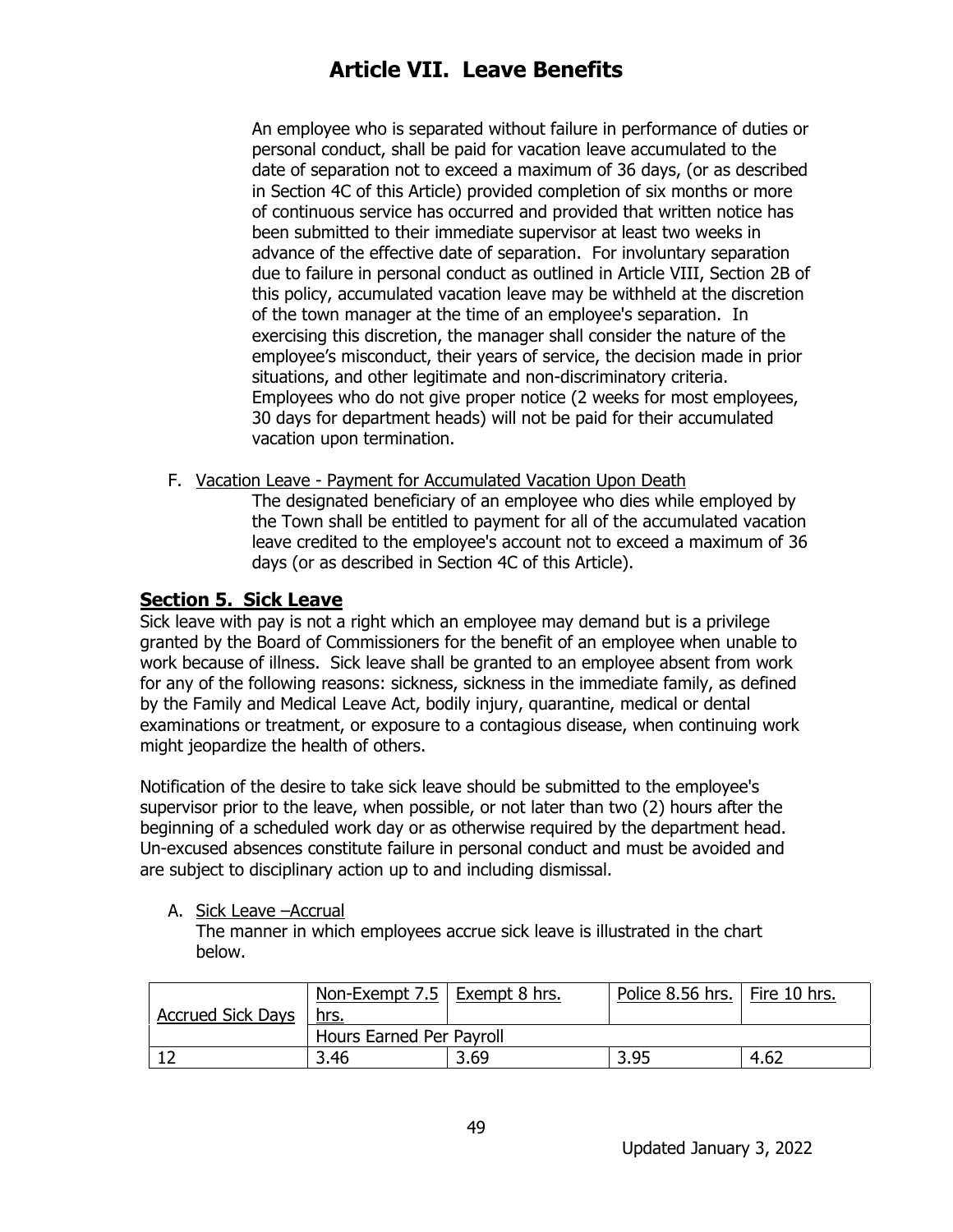Example: A non-exempt employee who is required to work a minimum of 1950 hours annually will accrue sick leave at the rate of 3.46 hrs per pay period. This employee would accrue 12 days per year using the following formula: 3.46 hrs  $x$  26 pay periods = 89.96 hrs divided by 7.5 hors = 12 days.

The town manager may advance sick leave to an employee who has exhausted sick leave because of a major operation or illness. Vacation leave need not be exhausted. This advanced sick leave may not exceed the amount an employee may earn during a twelve (12) month period.

- B. Sick Leave Maximum Accrual Sick leave shall accumulate without limit.
- C. Sick Leave Physician's Certificate

The employee's supervisor or department head may require a physician's certificate concerning the nature of the illness and the employee's physical capacity to resume duties for each occasion on which an employee uses sick leave of two (2) or more consecutive work days, for the third absence of any length in any calendar month or whenever the employee's outstanding sick leave balance is below 45 hours. The department head shall be responsible for the enforcement of this provision to the end that (1) employees shall not be on duty when their presence may endanger their health or the health of other employees, and (2) there will be no abuse of sick leave privileges.

Under Family and Medical Leave Act guidelines, the Town may require that a request for leave because of a serious illness of the employee or the employee's child, spouse or parent, be supported by a doctor's certification, which shall include the following:

- 1. The date on which the serious health condition began;
- 2. The probable duration of the condition;
- 3. Appropriate medical facts regarding the condition;
- 4. A statement that the leave is needed to care for a child, spouse or parent and an estimate of the amount of time that is needed; or,
- 5. That the employee is unable to perform the functions of the position, whichever applies.

Where certification is necessary for intermittent leave for planned medical treatment, the dates on which the treatment is expected to be given and the duration of the treatment, shall be provided.

If the Town has reason to doubt the validity of medical certification, the Town may require the employee to get a second opinion from a doctor designated by and paid for by the Town. If the second opinion differs from the original medical opinion, the Town may require the employee to get a third opinion from a doctor jointly approved by the Town and the employee, but paid for by the Town. The Third opinion is final and binding on both the Town and the employee. The Town may require and pay for the employee to obtain periodic re-certification on a reasonable basis, usually no more frequently than every thirty (30) days.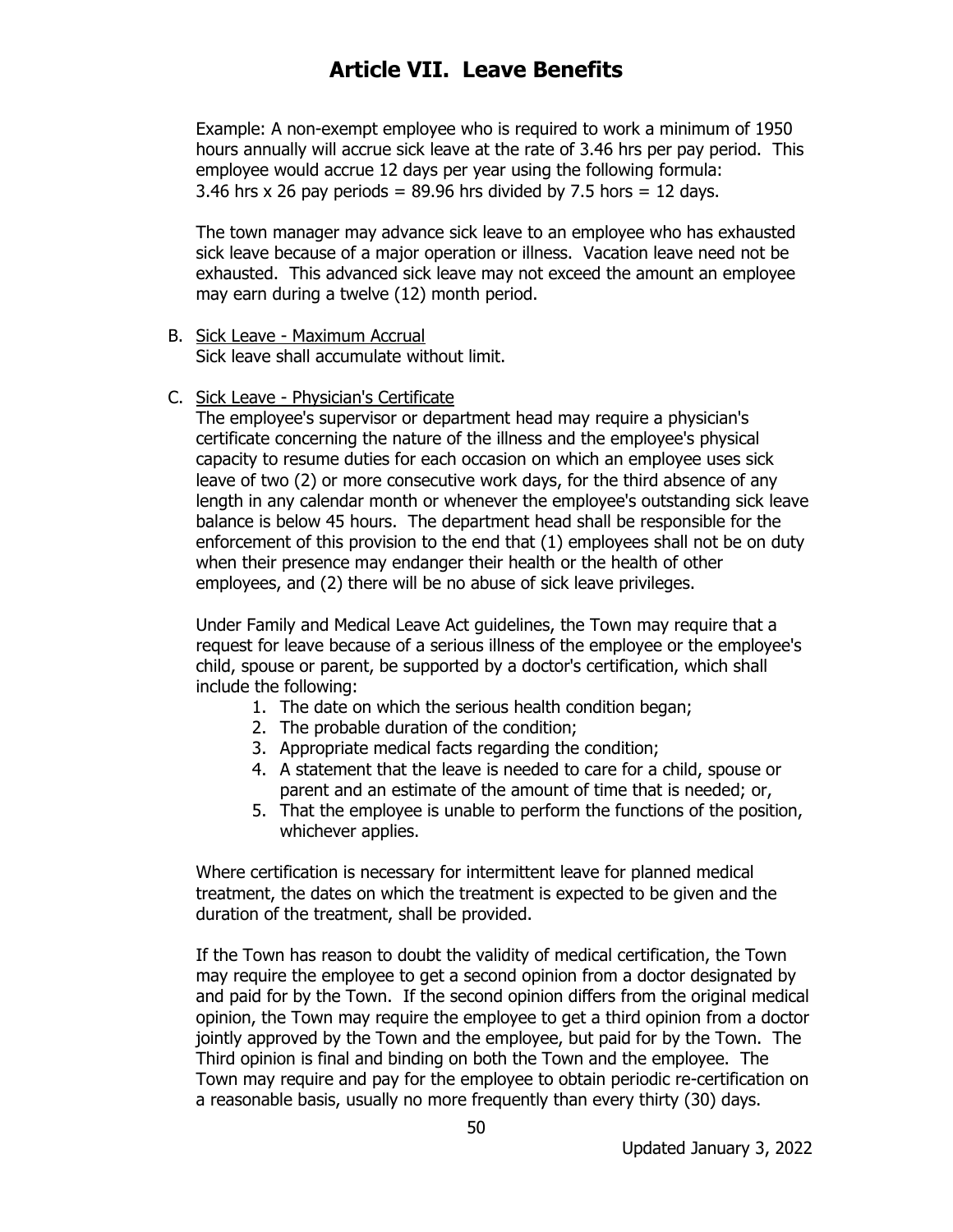D. Sick Leave - Separation

Sick leave shall be reinstated when an employee returns from authorized leave without pay or when reinstated within five (5) years from any type of separation. No employee shall be paid for any accrued sick leave.

E. Sick Leave - Retirement Credit

The North Carolina Local Government Employee's Retirement System may allow credit for days accrued in a member employee's sick leave account at time of retirement.

F. Sick Leave – Roll over

Employees who successfully complete their probationary period may be credited sick leave balance from a state agency or other municipalities or counties that participates in the State of North Carolina Retirement System or Local government Employee's Retirement System. Such balance to be transferred must be submitted in writing from the transferring agency.

### **Section 6. Extended Leave Policy**

Upon the recommendation of the department head and with the approval of the town manager, an employee may be granted a leave of absence without pay for a period not to exceed one (1) year for reasons of personal disability, personal or family illness. Accumulated leave may be used/exhausted during the leave. Leave without pay may also be granted for completion of education, or special work which will permit the Town to profit by the experience gained or the work performed, or for other reasons deemed justified by the town manager. The use of accumulated sick leave or vacation leave is not a condition of such uses of leave without pay (education, special work, etc.).

For personal disability or personal or family illness, the employee shall apply in writing to the department head for leave and will provide a statement from the attending physician indicating the approximate period which the employee will be physically or otherwise unable to work. If the purpose of the leave is for other reasons, appropriate documentation shall be provided by the employee making the request.

An employee shall retain all available unused accumulated vacation and sick leave while on leave without pay. An employee ceases to earn vacation and sick leave on the date leave without pay begins.

The employee is obligated to return to duty within or at the end of the extended leave. Upon returning to duty after being on extended leave, the employee shall be entitled to return to the same position held at the time leave was granted or to one of like classification, seniority and pay. If the employee decides not to return to work, the department head shall be notified immediately. Failure to report at the expiration of a leave shall be considered a resignation.

If the leave is covered by the Family Medical Leave Act, the Town will continue to pay its portion of medical and life insurance premiums for up to twelve weeks; if leave without pay is granted for a longer period, the employee is responsible for the full cost of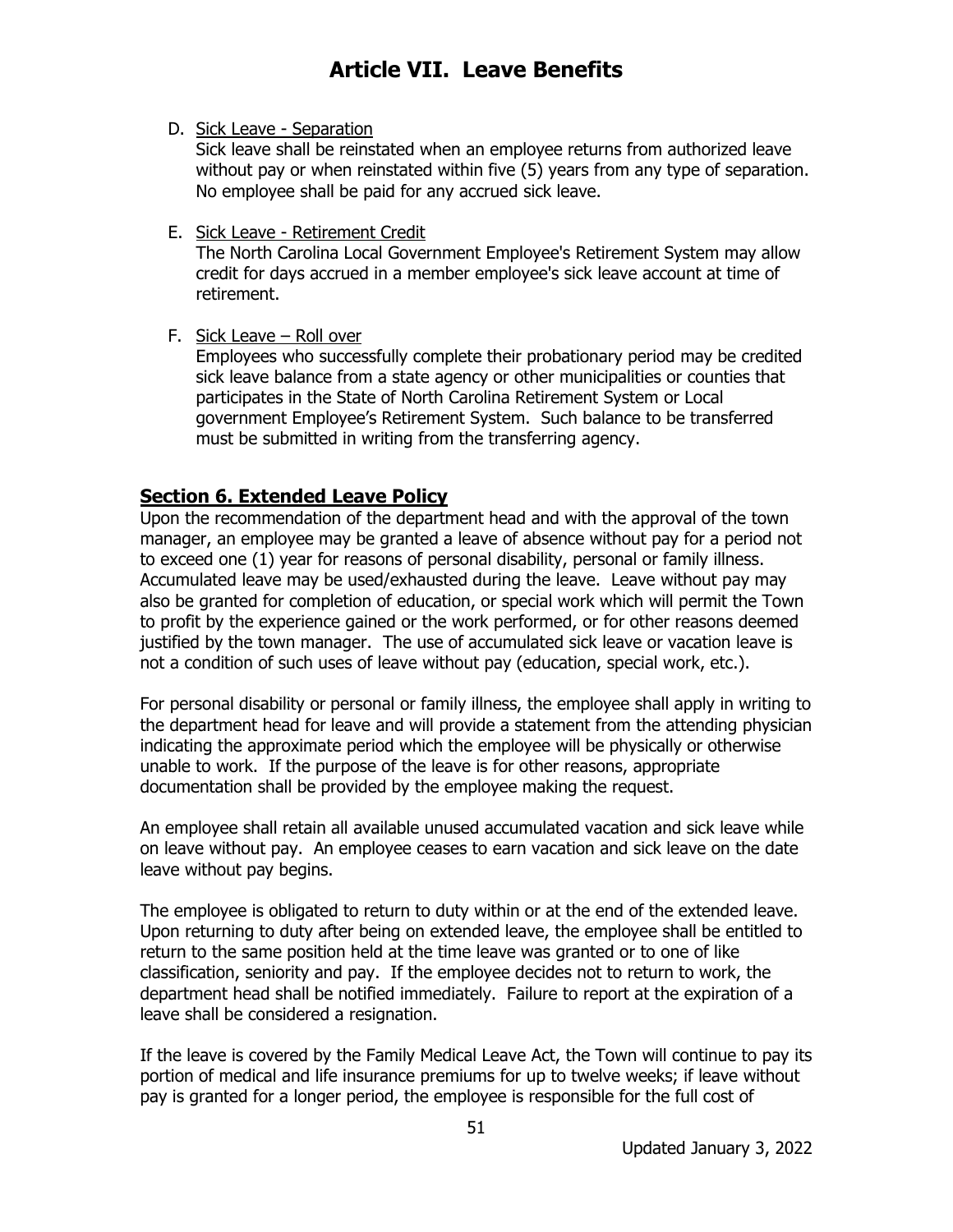insurance. If leave is granted for other reasons, such as education, the employee shall be responsible for paying all of the costs for medical and life insurance beginning with the thirty-first  $(31<sup>st</sup>)$  day of approved leave.

Payment of the health insurance premiums will be auto drafted each month. That is, payments for July coverage will be drafted in the month of July. Failure to pay the required premium within 30 days will result in loss of coverage; once coverage has been discontinued, it cannot be reinstated.

#### **Section 7. Family and Medical Leave**

The Town will comply with all applicable requirements of the Family and Medical Leave Act of 1993 (FMLA). The Town will allow eligible employees to take leave for up to a total of 12 weeks in any 12 months for family or medical leave in accordance with the FMLA. The Town may require an employee to substitute accrued paid leave for unpaid FMLA leave. This pay will run concurrently with the unpaid leave. Paid leave shall be applied in the following order: accrued sick leave, compensatory leave, vacation leave, and any other accrued paid leave. Job protected, unpaid leave in compliance with the FMLA will be granted only when the employee has exhausted all appropriate types of paid leave. Additional time away from the job beyond the 12-week period may be approved in accordance with the Town's Leave without Pay policy.

Family and medical leave can be used for the following reasons:

- A. The birth of a child and to care for the newborn child; within one year.
- B. The placement of a child with the employee for adoption or foster care; within one year.
- C. To care for a spouse, child, or parent with a serious health condition;
- D. The employee suffers a serious health condition that makes the employee unable to perform the functions of his or her job; or
- E. A qualifying military exigency for an employee's spouse, child, or parent.

To qualify for FMLA coverage, the employee must have worked for the Town at least 12 months or 52 weeks by the date on which any FMLA leave is to begin. These do not have to be consecutive months, provided any break in service is not more than seven years. However, the employee must have worked 1,250 hours of work during the twelve-month period immediately before the date when the FMLA time begins.

An employee who takes leave under this policy generally has the right to return to the same position or a position with equivalent pay, benefits, and working conditions. Taking FMLA leave cannot result in the loss of any benefit that accrued prior to the start of the leave, unless the employee is unable to return to work at the end of the 12 week period of leave.

An employee should provide the Town at least thirty (30) days advance written notice before FMLA leave is to begin. The written notification must include the nature of the condition, the anticipated dates and duration of the requested leave, and the types of leave requested. The supervisor shall forward the request to the town manager or the human resources director for approval. If leave is not foreseeable, notice is required as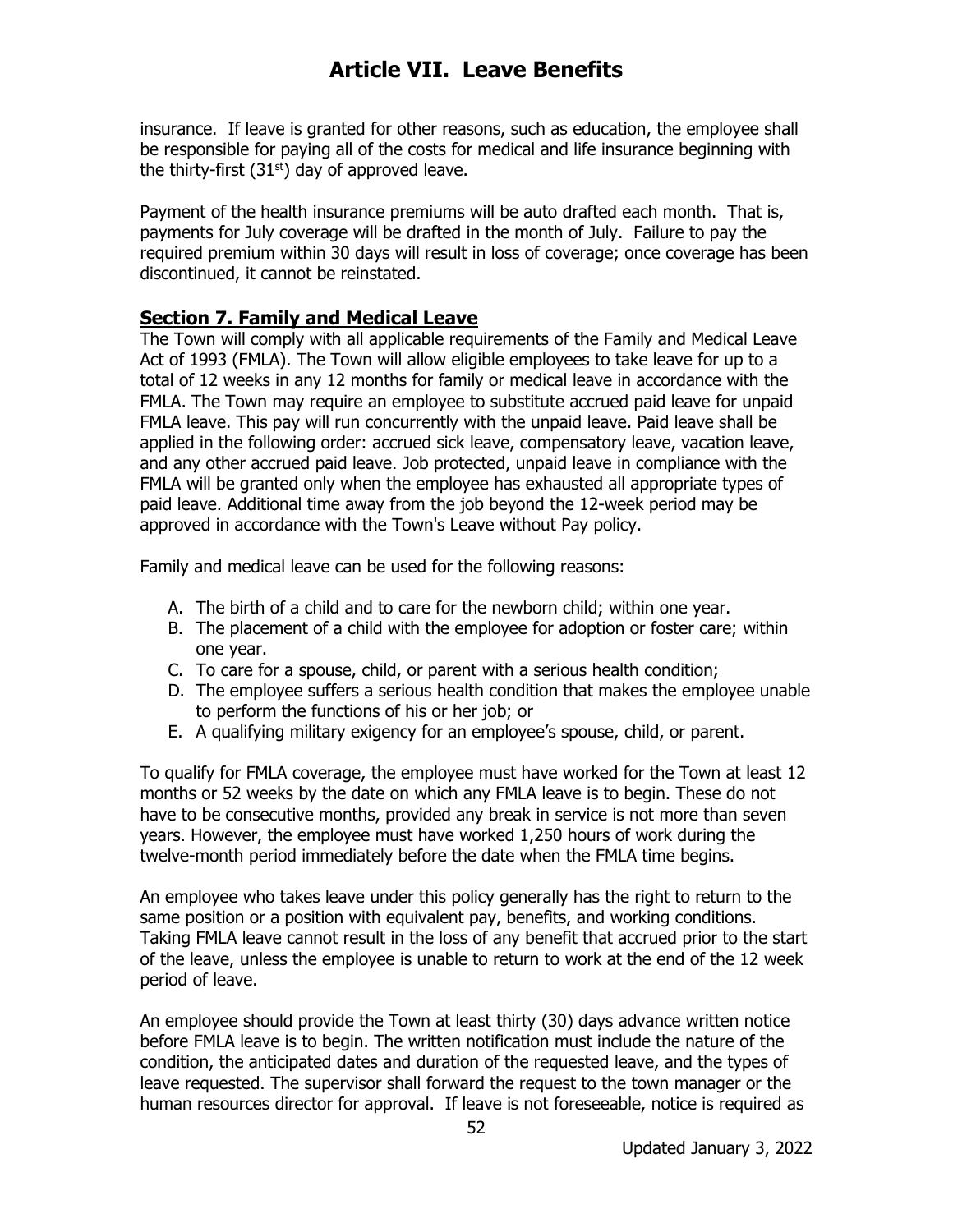soon as practicable under the circumstances. The employee is obligated to return to duty by the end of the time specified. After the period of leave, pursuant to this policy, if the employee does not intend to return to work, the Town should be notified immediately. Failure to Report at the expiration of the leave, unless an extension has been requested and approved, shall be considered a resignation.

For family or medical leave pursuant to this policy, the Town may require certification or proof of leave for employee's serious health condition or serious health condition of a family member, qualifying exigency, or to care for a covered service member. The Town must give an employee notice of a requirement for certification each time a certification is required. The employee must provide the requested certification to the Town within 15 calendar days after the request, unless it not practicable under the circumstances, despite the employee's diligent and good faith effort to provide the certification.

The Town reserves the right to require a second opinion for a medical certification involving an employee's serious health condition by the Town's designated health care provider at the Town's expense. If the opinions of the employee and the Town's designated health care providers differ, the Town may require the employee to obtain certification from a third health care provider, pursuant to the FMLA.

The Town requires a fitness-for-duty certification to return to work following leave due to the employee's particular health condition that caused the need for FMLA leave. The certification from the employee's health care provider must certify that the employee is able to resume work and must specifically address the employee's ability to perform the essential functions of their job. The Town will provide the employee a list of the essential functions of their job in compliance with the FMLA and provide in the designation notice that the certification must include their ability to perform those essential functions. Second or third opinions are not required on a fitness-for-duty certification.

Serious Health Condition: A serious health condition is defined as an illness, injury, impairment or physical or mental condition that requires inpatient care at a hospital, hospice, or residential medical care facility, or a condition which requires continuing care by a licensed health care provider. This policy covers illness of a serious and long-term nature resulting in recurring or lengthy absences. Generally, a chronic or long term health condition which results in a period of incapacity or more than three days would be considered a serious health condition.

Military Exigency: Qualifying exigency arising out of the fact that the employee's spouse, son, daughter, or parent is a military service member under a call or order to federal active duty in support of a contingency operation. Qualifying events are:

- A. Deployment of service member with seven or fewer days' notice;
- B. Military ceremonies and events such as family-assistance or informational programs related to the family member's active duty or call to active duty;
- C. Urgent, immediate childcare or arranging for alternative childcare for the children of service members;
- D. Attending school or daycare meetings relating to the child of service member;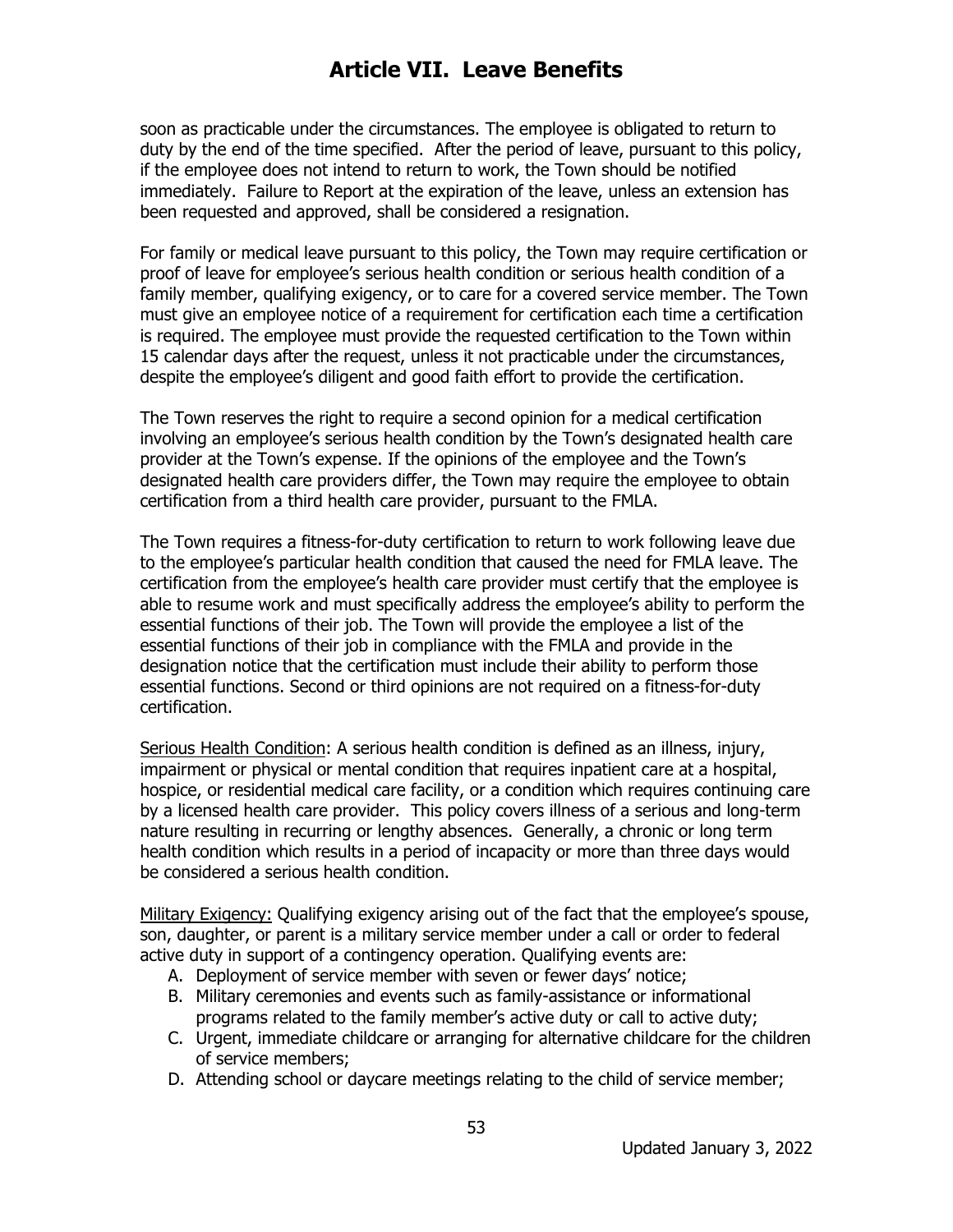- E. Making financial or legal arrangements related to a family member's active duty status or call to active duty; or
- F. Post-deployment activities for a period of ninety days after the termination of the service member's active duty status.

Military Caregiver Leave: An employee whose spouse, son, daughter, parent or next of kin is a current service member who is undergoing treatment, therapy, recuperation or outpatient treatment or has temporary disability retirement for injury or illness sustained in the line of duty, is eligible for 26 weeks of leave in a single 12 month period. During a single 12 month period, the employee is eligible for a total of 26 weeks of all types of FMLA leave to care for a covered service member with a serious injury or illness.

Providing False Information: Any employee that knowingly provides false information for the purpose of obtaining such leave or uses FMLA leave for purposes other than listed in this policy may be subject to having said leave withdrawn, losing all benefits accrued during said leave period and disciplinary action.

#### **Section 8. Family and Medical - Use of Leave**

- A. An employee is prohibited from working in any outside employment while on FMLA leave from the Town. Any outside employment while on FMLA leave will result in the loss of leave benefits.
- B. Circumstances may require that FMLA leave begin before the actual date of birth of a child. An expectant mother may use FMLA leave before the actual date of birth of a child for prenatal care or if her condition makes her unable to work.
- C. If an employee requests leave on an intermittent or reduced schedule basis for pregnancy, which may result in unforeseeable episodes of incapacity, information sufficient to establish the medical necessity for intermittent or reduced scheduled leave and an estimate of the frequency and duration of episodes of incapacity are required.
- D. Intermittent leave or leave on a reduced leave schedule may be taken because of the employee's serious health condition, to care for a spouse, parent, or child with a serious health condition, or to care for a covered service member with a serious injury. The Town will only permit intermittent leave or leave on a reduced schedule if there is a medical certification providing the need for leave and such medical leave can be best accommodated through an intermittent or reduced leave schedule, and an estimate of the dates and duration of such leave.
- E. If an employee needs leave intermittently or on a reduced leave schedule for planned medical treatment, the employee must make a reasonable effort to schedule treatment as not to unduly disrupt the Town's operations.
- F. An employee taking leave for the birth of a child may use paid sick leave for the period of actual disability, based on medical certification. The employee shall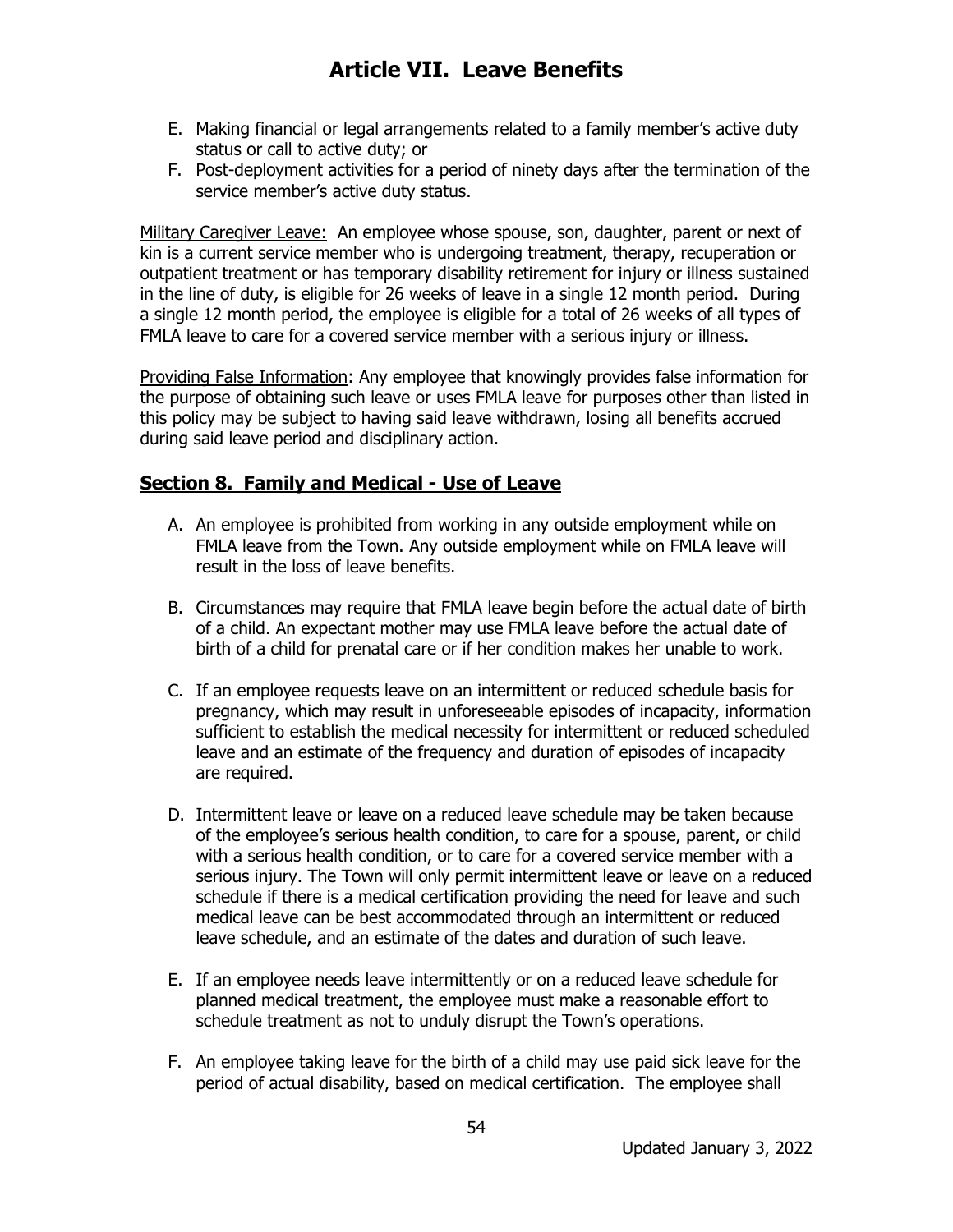then use all paid vacation and accrued compensatory time for the remainder of the 12-week period.

- G. If a husband and wife both work for the Town and each wishes to take leave for the birth of a child, for placement for adoption or foster care of a child, or to care for a parent (not parent in-law) with a serious health condition, the husband and wife together may only take a combined total of 12 weeks leave under FMLA. However, each employee is entitled to up to 12 total weeks of FMLA leave if needed because of the employee's own serious health condition, to care for their own spouse or to care for a child who has a serious health condition. All such leave remains subject to the applicable limit for each employee during the applicable 12 month FMLA leave period.
- H. If the Town does not designate leave in a timely manner, in accordance with the FMLA, the Town may retroactively designate leave as FMLA leave with appropriate notice to the employee. The employee and the Town can mutually agree that the leave be retroactively designated as FMLA leave.
- I. If an employee does not give the Town proper notice, an employee's FMLA leave may be delayed due to lack of required notice. If certification is required, certification must be provided within 15 calendar days after the request. If an employee fails to provide the Town with a complete and sufficient certification, the Town may deny FMLA coverage until the required certification is provided or treat the leave as not qualifying and unauthorized. For example, if an employee has 15 days to provide certification and does not provide it for 45 days without sufficient reason for delay, the Town can treat leave as beyond the protections of the FMLA.

#### **Section 9. Leave for Parent Involvement in Schools**

Employees will be allowed up to four (4) hours per calendar year to attend or otherwise be involved at their child's school subject to the following conditions:

- A. The leave shall be at a mutually agreed upon time between the employer and the employee.
- B. The employee must provide the employer with a request for the leave at least 48 hours before the time desired for the leave.
- C. The employer may require that the employee furnish written verification from the child's school that the employee attended or was otherwise involved at the school during the time of the leave.
- D. The employee may take the leave without pay or use accumulated vacation or comp.

#### **Section 10. Workers' Compensation Leave**

An employee absent from duty because of sickness or disability covered by the North Carolina Workers' Compensation Act may receive benefits and elect to use accumulated vacation and sick leave as a supplemental payment for the difference between his regular net salary and the net payments received under the Workers' Compensation Act. Upon reinstatement, an employee's salary will be computed on the basis of the last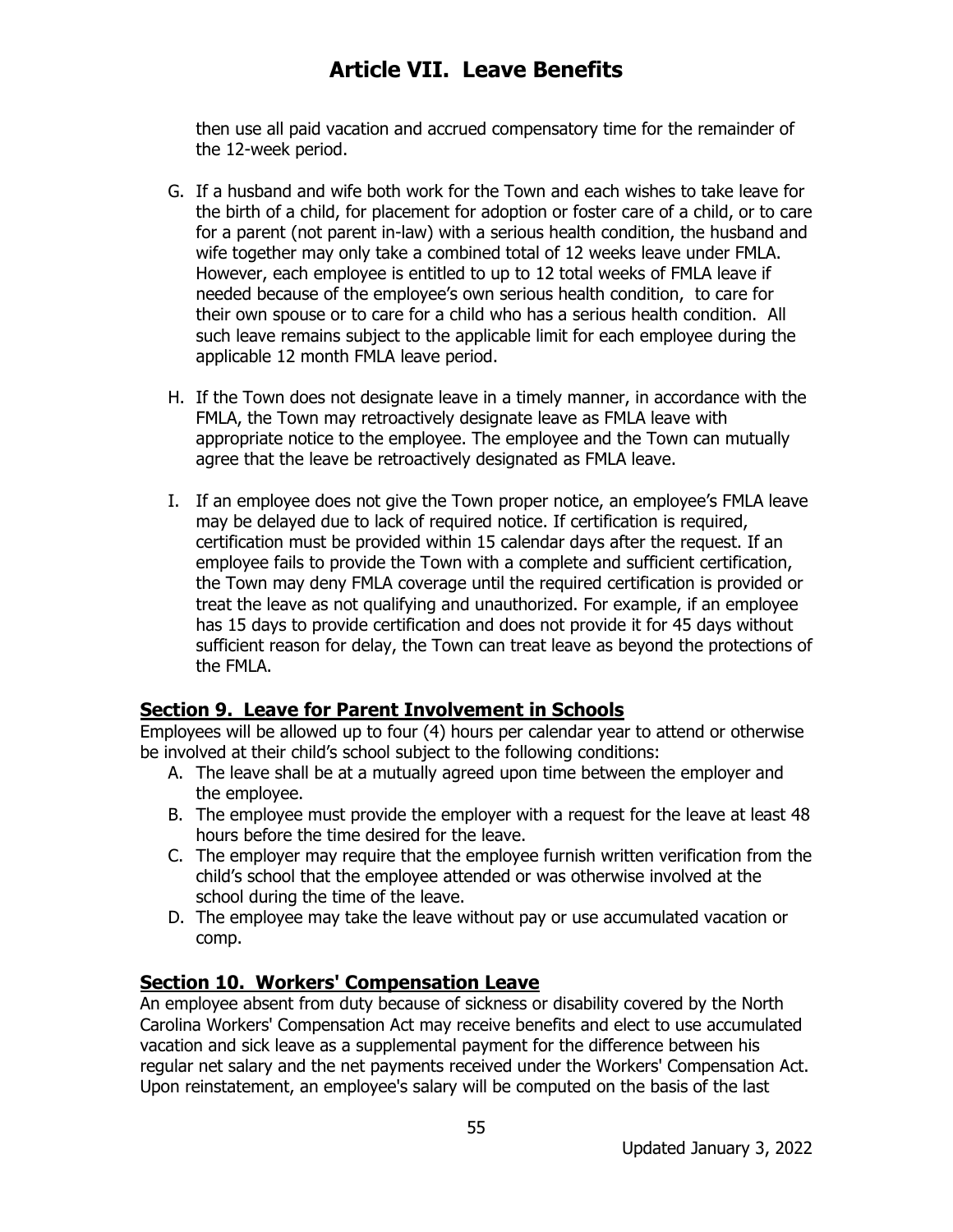salary earned plus any increment or other salary increase to which the employee would have been entitled during the disability covered by Workers' Compensation.

Temporary employees will be placed in a leave without pay status and will receive all benefits for which they may be adjudged eligible under the Workers' Compensation Act.

### **Section 11. Light Duty**

#### Purpose

Ordinarily, the Town will not provide temporary job modifications to allow an employee to perform less than the usual or essential functions of their job. However, in order to serve as a cost-saving measure, to facilitate an employee's continued employment following a job related accident or occupational disease, and to minimize an employee's lost income during a temporary disability resulting from Town service, the Town may provide light duty in accordance with this policy.

A. Light Duty Defined

"Light duty" is non-strenuous work or work which requires minimal physical activity. Such duties will only be provided if approved by the employee's physician and of benefit to the Town.

B. Eligibility for Light-Duty Status

An employee is eligible for light-duty status when the following conditions are met:

- 1. The employee suffers from a job-related injury or illness and their claim is accepted by the worker's compensation administrator for the Town.
- 2. The injury or disease temporarily restricts the employee's ability to perform the essential functions of his or her job. The employee must provide the Town with the certification of a licensed physician knowledgeable about the employee's condition(s) and the requirements of the job, which sets out a definite time after which the employee should be able to return to full duty. The physician must also certify that in the interim the employee can safely perform light duty as described.
- 3. Work beneficial to the Town must exist with duties which can safely be performed by a person with in the restrictions indicated by the physician.

If all of these conditions are met, the Town may request and require the employee to return to light duty work. An employee eligible for FMLA under the Town's FMLA policy may accept, but may not be compelled to accept, a light duty position during their FMLA leave. An employee who elects not to accept a light duty assignment while on FMLA leave will not be terminated for such election during their FMLA leave, but could be subject to a suspension or decrease in their worker's compensation benefits as determined by the worker's compensation administration.

The Town is under no obligation to create a position in order to offer any employee light duty.

- C. Approval Process for Light Duty Status
	- 1. Light duty status will only be approved if the proposed duties are needed by the Town.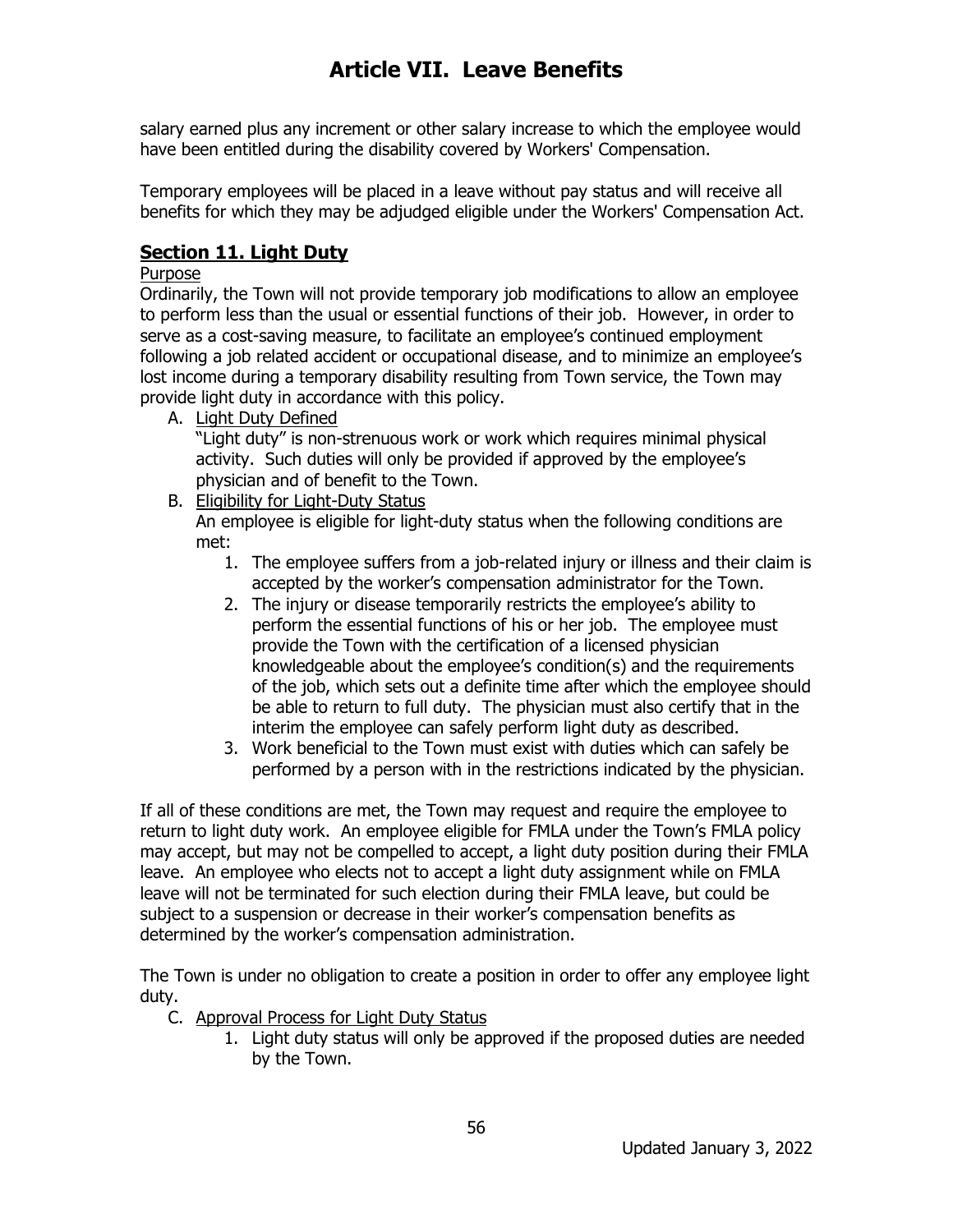- 2. Light duty status must be approved by the town manager following consideration of recommendations by the department head, safety/risk management officer and the director of human resources.
- 3. Light duty status should not extend for more than thirty days without review, an updated medical certification and approval by the town manager, following consideration of recommendations by the department head, safety/risk management officer and the director of human resources. If extended, similar reviews must occur every thirty days.
- 4. Current employees in existing positions may not be replaced solely for purposes of making a light duty position available.

#### D. Options Available for Light-Duty Status

Light duty status may deviate from an employee's normal position, including, but not limited to as follows:

- 1. The employee's schedule may provide for fewer working hours and/or different working hours.
- 2. Duties may be different and/or the same as required in the employee's normal position.
- 3. Light duty may be performed in a different department or under different supervision than the employee's normal position.
- 4. Light-duty responsibilities may be adjusted as the employee's recovery progresses.
- E. Return from Light Duty Status to Regular Duty

An employee will be returned to regular duty as soon as the employee's conditions permit. However, before an employee placed on light duty status may be transferred back to regular duty, the employee must provide a physician's certification that he or she can return to work without restrictions. Return to regular duty must be approved by the town manager, following consideration of recommendations by the department head, safety/risk management officer and the director of human resources. Once approved, the employee must immediately return to regular duty. Failure to comply with any requirements during a light duty assignment or to perform adequately while on light duty is grounds for discipline, including dismissal.

In no event will an employee be allowed to remain on light duty for longer than 12 months. Employees who are unable to return to duty on their usual schedule and perform the essential functions of their usual position with or without a reasonable accommodation for a period of 12 consecutive months will be terminated except in those situations where additional leave is required by the ADA.

### **Section 12. Outside Employment during Sick, Disability or Workers' Compensation Leave**

Outside employment while on any type of personal sick leave within a 24 hour period of the start of the work shift, or without written release from a physician is prohibited. Outside employment while on leave due to disability (including but not limited to or Workers' Compensation leave) is prohibited except to the extent of the physician's release for limited duty and with the town manager's approval. This prohibition applies regardless of whether the employee's leave is subject to the Town's FMLA policy.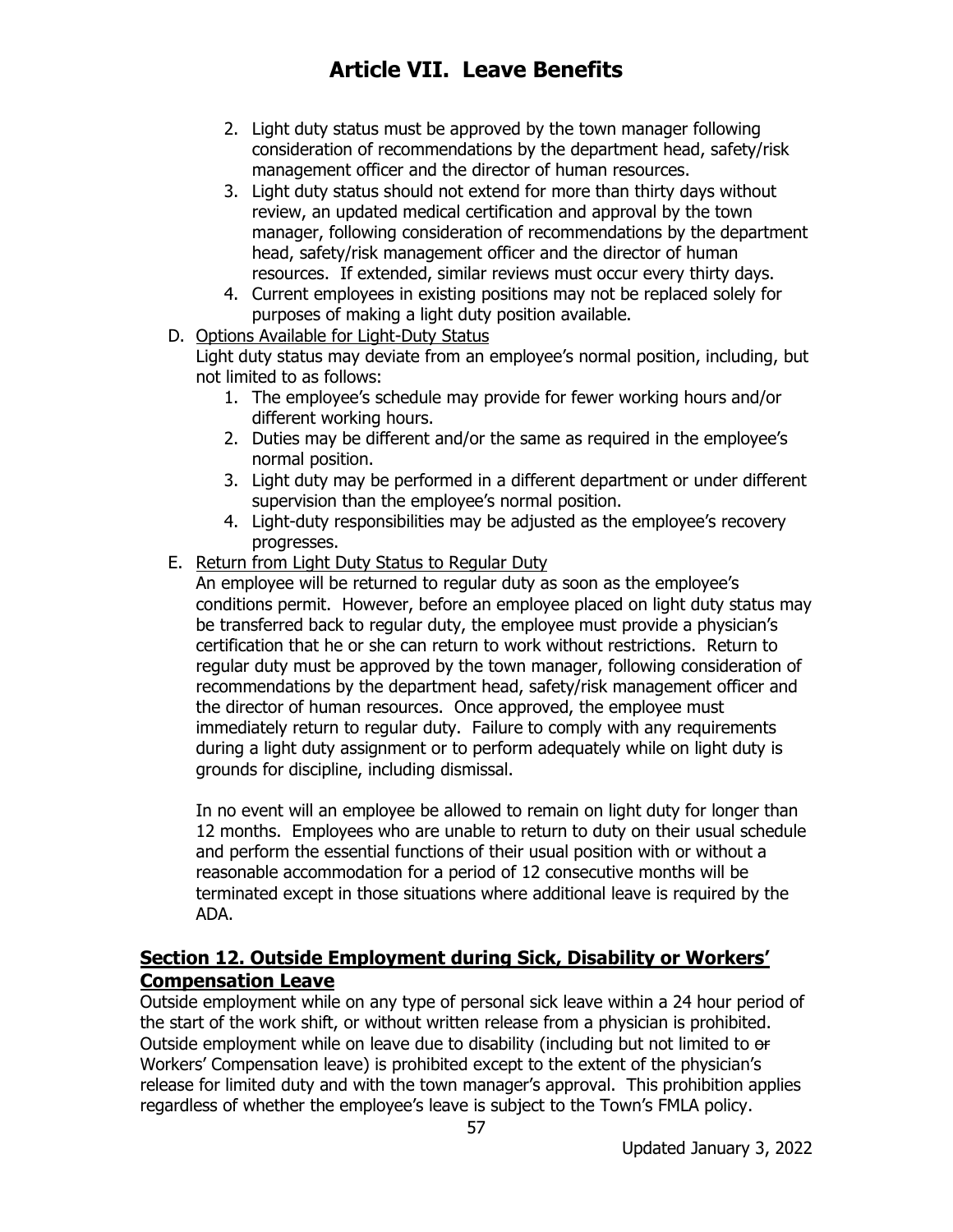Employees found to be in violation of this policy may be subject to disciplinary action up to and including suspension, demotion or dismissal.

### **Section 13. Smallpox Vaccination Policy**

Sick leave and salary continuation is available to first responders that experience an adverse medical reaction to smallpox vaccinations administered in accordance with the Homeland Security Act. Sick leave and salary continuation for a reaction to a smallpox vaccination will follow the same procedures and will carry the same such benefits that apply for any other incident subject to workers' compensation.

NC General Assembly, Session Law 2003-169, House Bill 273: Sections 2 and 5.

#### **Section 14. Bereavement Leave**

An employee may have up to three days leave per occurrence at full pay when dealing with the death of an immediate family member as defined in Article V., Section 9B of this policy. See chart below for additional information.

| Category of Employee                     |  |
|------------------------------------------|--|
| Administrative and Support Staff         |  |
| <b>Public Works and Water Operations</b> |  |
| <b>Department Heads</b>                  |  |
| Police (except Support Staff)            |  |
| Fire (except Support Staff)              |  |

A "day" defined in hours 7.5 hours **7.5 hours** 8 hours  $8.56$  hours 10 hours

Additional time to settle affairs of the family may be taken with the approval of the department head and should be charged to vacation leave. Leave to attend funerals of other than the immediate family member may be granted by the department head and charged to vacation leave.

#### **Section 15. Sick Leave Bank**

Establish a voluntary Sick Leave Bank which will provide disability income for an employee who experiences a "medical emergency", is caring for a spouse or child in the event of a medical emergency, or needs extended time off following the death of a parent, spouse or child. Medical emergency is defined as a major illness or other medical condition (i.e. heart attack, cancer etc.) that requires a prolonged absence from work, including intermittent absences that are related to the same illness or condition.

- A. Eligibility for Participation
	- 1. All regular full-time employees, who meet the FMLA requirements as described in Article VII, Section 7 in the personnel policy, and who have a sick leave balance of at least one day will be eligible to participate in the Sick Leave Bank. Employees who do not elect to participate in the Sick Leave Bank must wait until the next open enrollment date to join and will then be required to have accumulated a minimum of ten leave days before joining. The open enrollment period-will be annually on July  $1<sup>st</sup>$ .
	- 2. Any employee who is terminating employment with the Town may elect to donate accrued sick leave to the bank.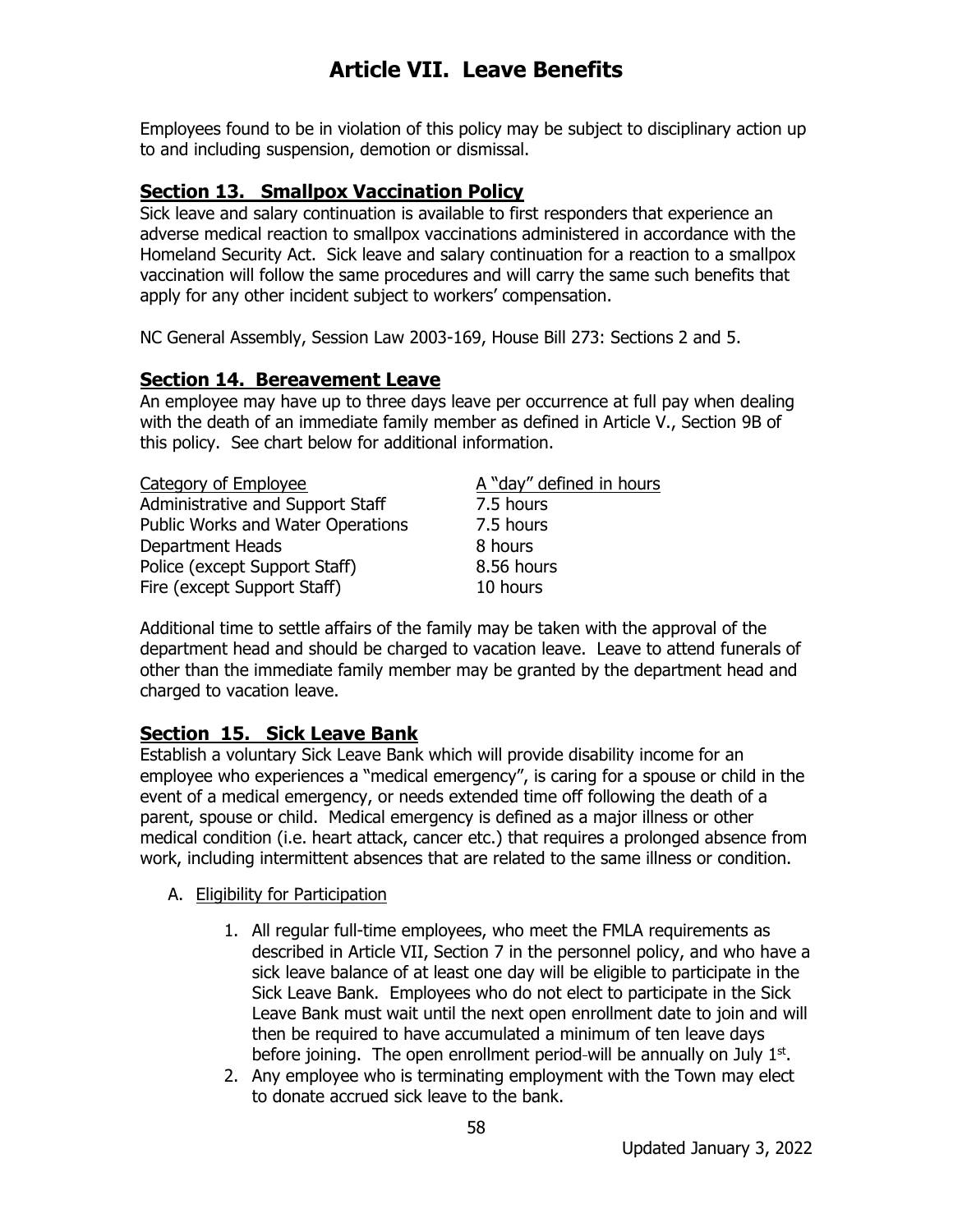- B. Requirements for Participation
	- 1. Participation in the Sick Leave Bank is voluntary. Participation does not guarantee an employee's approval of requests to withdraw leave from the Bank.
	- 2. Each employee will be required to contribute one day of accumulated sick leave to the Bank. Participation will begin as of the date of contribution. Sick leave contributions to the Bank are irrevocable and cannot be returned if the employee cancels their participation in the Bank.
	- 3. Each open enrollment, participating employees will be required to contribute one additional day of sick leave to the bank. The human resources director will determine the need and extent of additional contributions.

If the bank has a minimum of 2,000 hours, current participants will not be required to donate one additional day of sick leave at open enrollment.

- 4. The human resources director reserves the right to hold an additional open enrollment when all available Sick Leave Bank hours are exhausted. At that time the current participants will be required to donate one sick day to the Sick Leave Bank, or opt out of the sick leave bank.
- C. Eligibility for Benefits
	- 1. Provided the employee is an active participant in the Sick Leave Bank and has been employed for at least 90 days, they, or someone on their behalf, must submit the appropriate request in writing, for a Sick Leave Bank withdrawal to the human resources director. Included with the request will be a physician's certification of disability as described in Section F, 4, below.
	- 2. Eligibility for approved Sick Leave Bank benefits is contingent upon the exhaustion of all individually accrued vacation and sick leave days, and all compensatory leave days (i.e. vacation, comp time and admin leave).
	- 3. Employees currently eligible for, or currently receiving worker's compensation, or have applied for retirement benefits through the NC Local Government Employee's Retirement System, are not eligible for the Sick Leave Bank.
	- 4. The human resources director and town manager may request a certification from a second physician of his/her choice at any time and at the employee's expense. Certification from a physician, chosen by the human resources director may be required after 15 Sick Leave Bank days are used in any one continuous period of disability. This physician would make their report directly to the human resources director. The report is to include the nature, extent, and anticipated duration of the disability. Additional physician certification may be required by the human resources director, as necessary.
	- 5. Failure to submit any requested physician's certification of disability may result in denial of Sick Leave Bank benefits.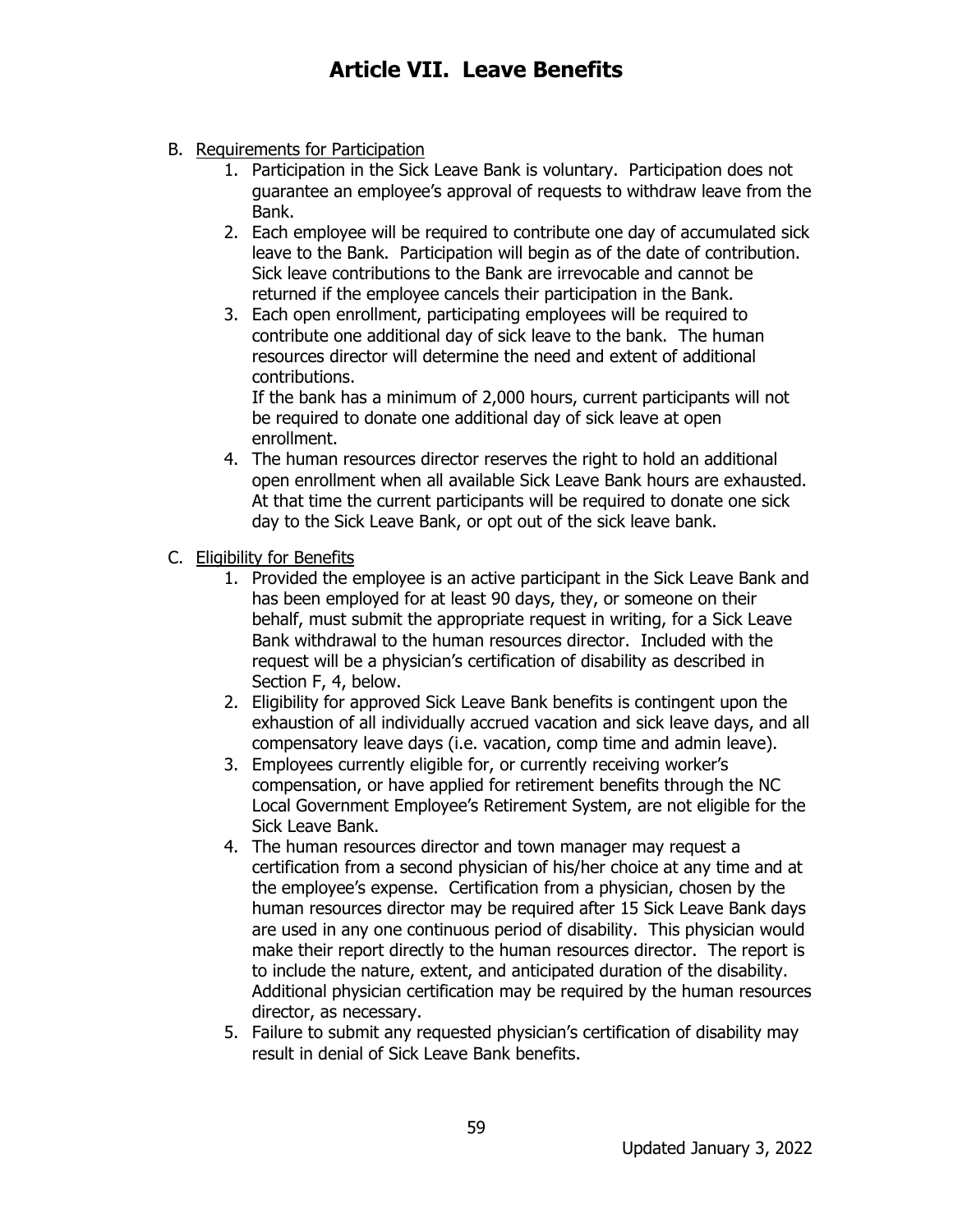- D. Use of Benefits
	- 1. A participating employee will be allowed to withdraw up to 90 days per 12 months from the commencing of receiving the Sick Leave Bank benefit.
- E. Exclusions, Limitations, and Termination of Benefits
	- 1. Disabilities resulting from the following will be excluded from eligibility for Sick Leave Bank benefits:
		- a. Any occupationally related accident or illness for which Workers' Compensation benefits are payable.
		- b. Horseplay or intoxication by alcohol or drugs while at work, or a failure to obey instructions or use a safety device while at work. c. Intentionally self-inflicted injuries.
		- d. Injury occurring in the course of committing a felony or assault.
		- e. Service in the Armed Forces Reserve or National Guard.
		- f. War, insurrection, rebellion, or active and illegal participation in a riot.
		- g. Cosmetic surgery or treatment, or surgery or treatment deemed medically unnecessary by a physician.

Employees currently eligible for, or currently receiving worker's compensation, or have applied for retirement benefits through the NC Local Government Employee's Retirement System, are not eligible for the Sick Leave Bank.

- 2. No Sick Leave Bank benefits will be payable for that portion of any period of disability when the disabled employee is confined in a penal or correctional institution as a result of conviction for a criminal or other public offense.
- 3. A participating employee will immediately lose the right to use Sick Leave Bank benefits because of the following:
	- a. Termination of employment with the Town.
	- b. During a suspension without pay.
	- c. Voluntary cancellation of participation in the Bank.
	- d. Failure to make required contribution (except for a person receiving Sick Leave Bank benefits at which time employees are required to contribute during open enrollment).
	- e. Failure to provide required physician certification.
	- f. Any abuse or misuse of the Sick Leave Bank
	- g. Exhaustion of maximum Sick Leave Bank days as described in Article VII, Section 15, D, 1.
	- h. Fraud or misrepresentation in requesting or use of Sick Leave Bank benefits.
- F. Administration
	- 1. The Sick Leave Bank will be administered by the human resources director. The human resources director will recommend such rules and policies, notwithstanding those provided herein, considered appropriate for the operation of the Sick Leave Bank.
	- 2. The human resources director and town manager shall have the responsibility of reviewing all requests from eligible participants verifying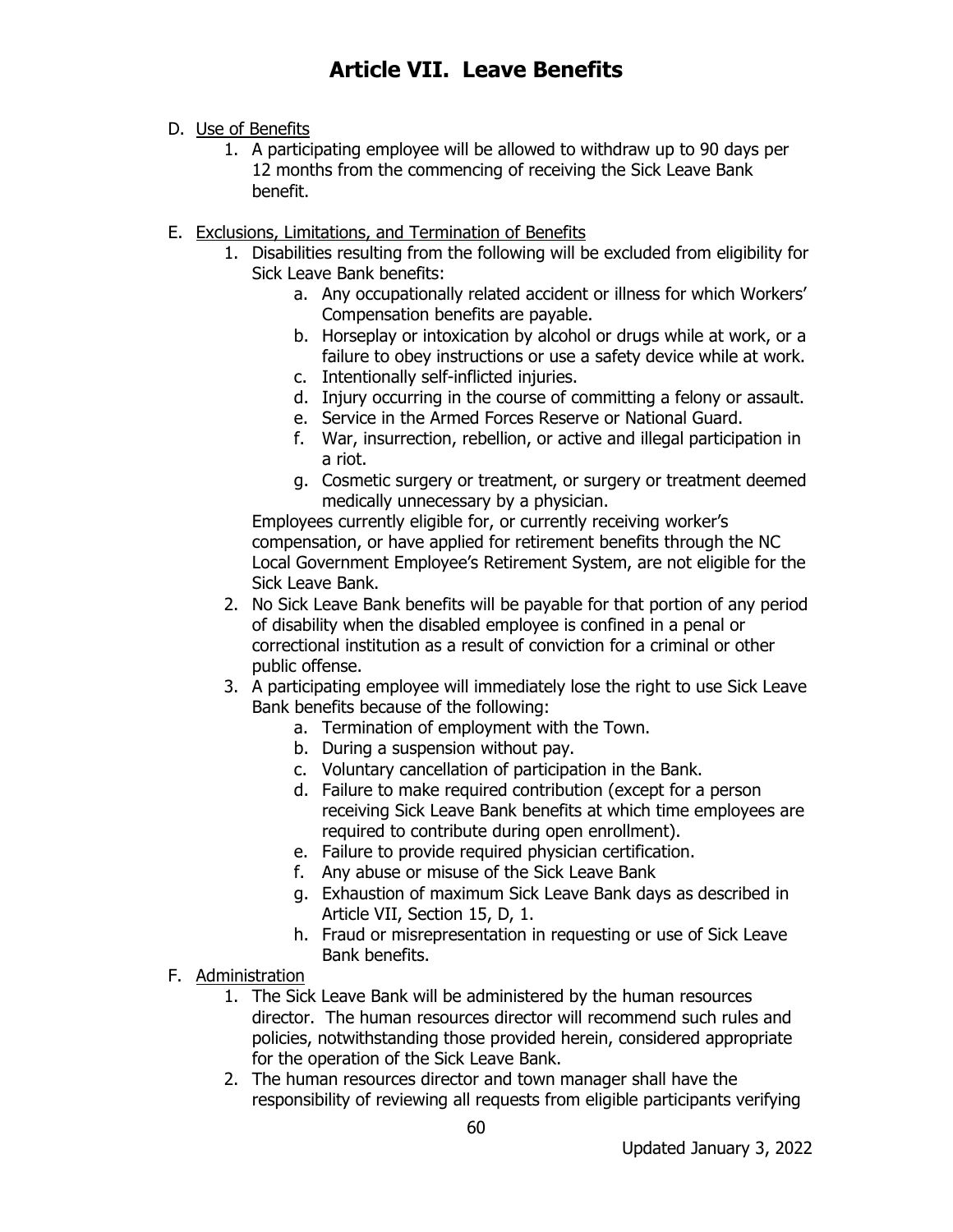the validity of the requests, and approving or denying the requests. The decision from the human resources director and town manager is final, subject to the provisions of subsection D, below. The human resources director will notify the employee of the final decision.

- 3. Sick Leave Bank benefits are payable commencing on the first pay period once eligibility requirements have been met (Section 4(B)).
- 4. Each request for Sick Leave Bank benefits shall include a signed physician certification confirming the cause of the illness or injury, certifying the existence of a disability which prevents the participating employee from performing assigned duties, and stating the anticipated duration of the disability.
- 5. All participation forms and cancellation of participation in the Sick Leave Bank will be available from the human resources director.
- 6. The human resources director shall maintain records of all participating employee contributions, withdrawals, and the status of the Sick Leave Bank.
- 7. The human resources director shall report the status of the Sick Leave Bank at any time, upon the request of the town manager, and shall provide information to the town manager with respect to any participating employee's contribution status or prior use of Sick Leave Bank benefits.
- G. Termination or Modification of the Sick Leave Bank

The Town has every intent to continue the Sick Leave Bank but it reserves the right to institute a termination or modification thereof unilaterally and without prior notice. However, all existing and pending disability withdrawals will be honored by the Sick Leave Bank to the extent Sick Leave Bank days remain available. Should the Sick Leave Bank be terminated, all unused sick leave days will be distributed to the then current participating employees based on the number of years each has participated in the Bank.

H. Financing

The participating employees will bear the entire benefit cost of the Sick Leave Bank through their annual contribution of sick leave days provided to them at no cost by the Town under the current sick leave accrual plan. The Town will bear only the necessary administrative cost of the Sick Leave Bank.

#### **Section 16. Military Leave**

The Town shall comply with all leave and reinstatement requirements for members of the Armed Forces Reserve or National Guard. Regular employees who are members of the National Guard or Armed Forces Reserve will be allowed two (2) calendar weeks military training leave annually with pay. If such military duty is required beyond this two (2) calendar weeks period, the employee shall be eligible to take accumulated vacation leave or be placed in a leave without pay status. While taking military leave with pay or without pay, the employee's leave credits and other benefits shall continue to accrue as if the employee was physically working for the Town during this period. Regular employees who are guardspersons and reservists have all job rights specified in the Veterans Readjustment Assistance Act and the Uniformed Services Employment and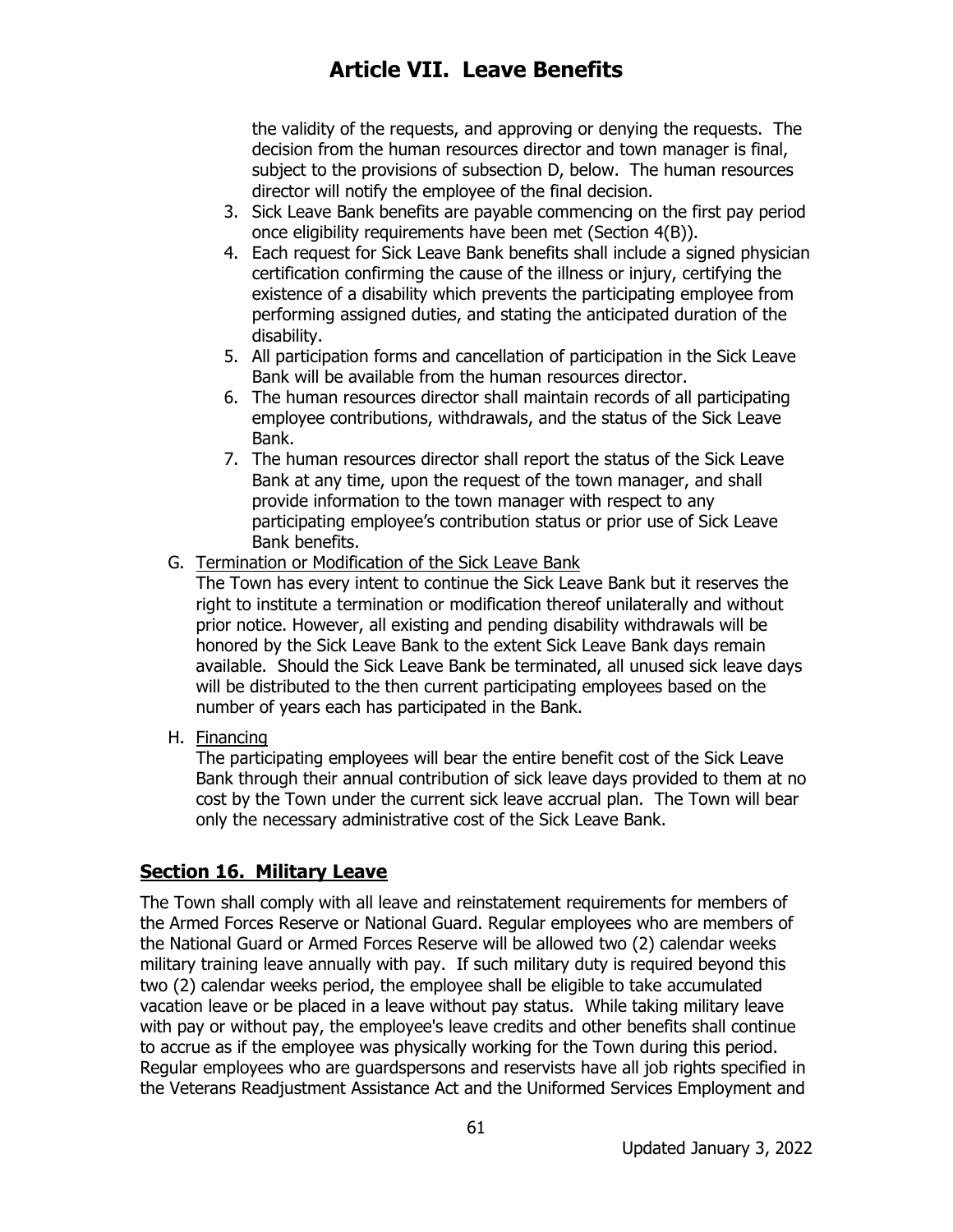Re-Employment Rights Act.

### **Section 17. Civil Leave**

A Town employee called for jury duty or as a court witness for the federal or state governments or a subdivision thereof, on regularly scheduled work days receive leave with pay for such duty during the required absence without charge to accumulated vacation or sick leave. Law enforcement officers may not receive any witness fees for appearing in court in connection with their official duties. While on civil leave, benefits and leave shall accrue as though on regular duty. Employees are not required to submit to the Town any jury fees paid by the court.

### **Section 18. Administrative Leave**

Administrative Leave is leave granted to an employee by the town for any reason when a determination has been made that it is in the town's best interest to not have the employee report to work. Leave may be granted with or without pay as determined by the town manager.

### **Section 19. Evacuations**

A. Mandatory Evacuation

If a mandatory evacuation is declared by the Mayor of the Town of Nags Head, the town manager may grant non-essential personnel administrative leave within the time frames of the State of Emergency proclamation. All non-essential personnel would be expected to start back to work at the conclusion/rescission of the State of Emergency with liberal leave policy in effect. Essential personnel may be required to stay as part of their job responsibilities.

B. Essential Personnel Refer to the Emergency Operations Plan (EOP) for a list of positions classified as essential personnel.

Announcements concerning mandatory evacuations by the Town of Nags Head will be issued to all local and area media.

C. Cancellation of Previously Planned Activities

The town manager will review on a case by case basis, situations where an employee classified as Essential Personnel, or personnel requested in writing by their department head, is required to remain available to the Town during a State of Emergency, and said employee must cancel previously planned activities that may result in the forfeiture of refunds, deposits, or cancellation fees. The employee must demonstrate that every possible avenue has been exhausted to seek reimbursement, receive a credit, or reschedule the activity. If necessary the Town will assist the employee in their endeavors. After all avenues have been exhausted, the employee may apply in writing to the town manager for a reimbursement of forfeited funds.

### **Section 20. Storm Related Compensation Leave**

The Board of Commissioners or town manager may, at their discretion, award straight time to employees that work during storm related events granted by the town manager or mandatory evacuations declared by the Mayor of the Town of Nags Head. Such leave must be used in accordance with Article IV, Section 10, Use of Accrued Time.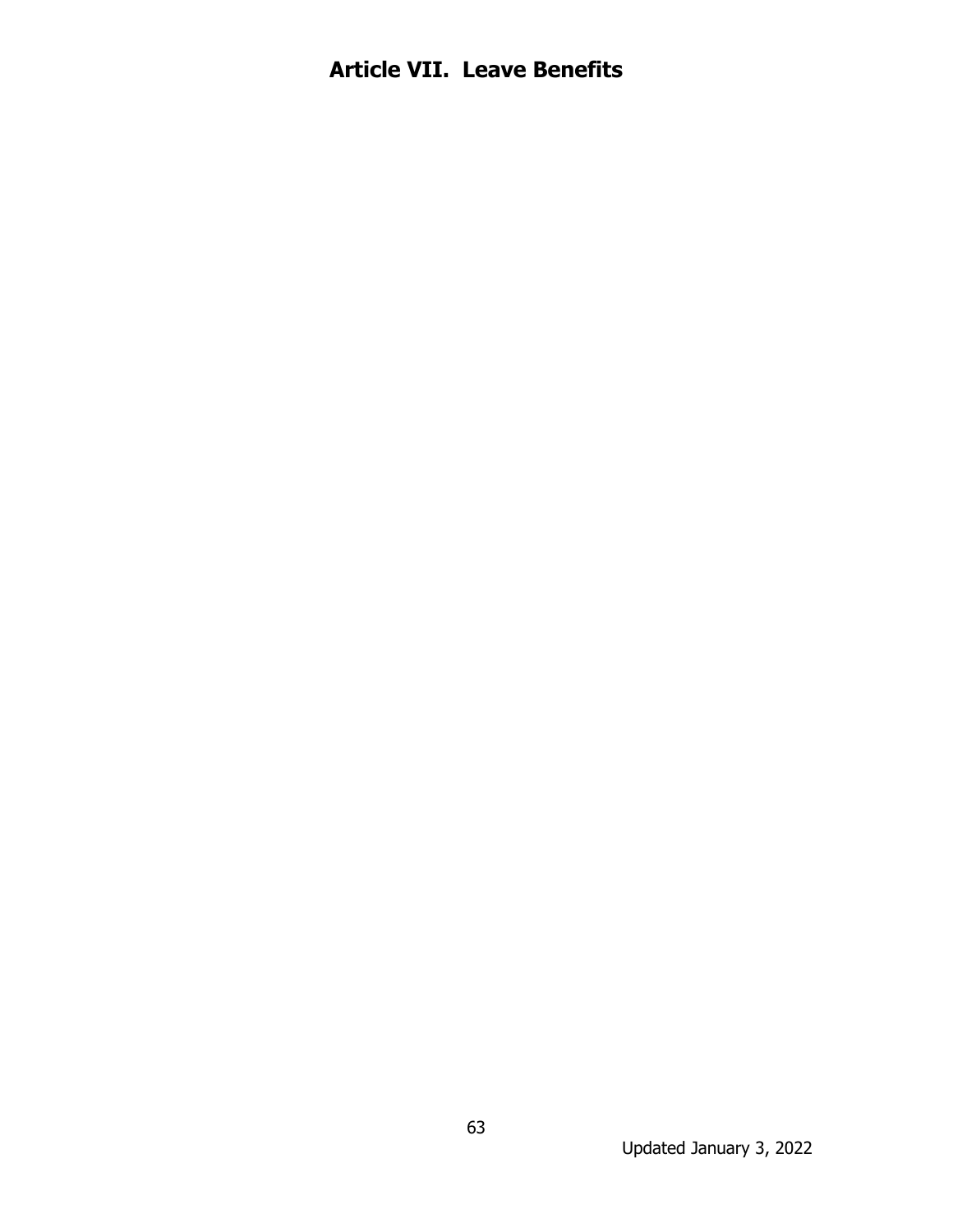### **Section 1. Types of Separation**

All separations of employees from positions in the service of the Town shall be designated as one of the following types and shall be accomplished in the manner indicated: resignation, reduction in force, disability, retirement, dismissal, death or demotion.

A. Resignation: A minimum of two weeks' notice for employees, and 30 days for department heads, is expected of all resigning personnel. Such notice should be given to the department head (or in the case of department heads, to the town manager) and must be in writing.

Employees who do not give proper notice (two weeks for employees, 30 days for department heads) shall be deemed a resignation without notice and will not be paid for their accumulated vacation leave balance upon termination. Three consecutive days or shifts without reporting to work or contacting the immediate supervisor or their designee, shall be considered a resignation.

- B. Reduction in Force: In the event that a reduction in force becomes necessary, consideration shall be given to the quality of each employee's past performance, organizational needs, relative employee qualifications, and seniority, in that order, in determining those employees to be retained. Employees who are laid off because of reduction in force shall be given at least two weeks' notice of anticipated layoff. No regular employee shall be separated while there are temporary employees serving in the same class in the department, unless the regular employee is not willing to transfer to the position held by the temporary employee.
- C. Disability: An employee who is injured on or off the job, who becomes ill, or suffers any other condition that meets the American With Disabilities Act ("ADA") definition of disability, is protected by the ADA, if they can perform the essential functions of their job, or any other vacant position for which they qualify with or without reasonable accommodations.

The Town shall make a reasonable accommodation to the known physical or mental impairment of an otherwise qualified employee with a disability, unless the Town can demonstrate that the accommodation would impose an undue hardship on its operations.

An employee may be separated for disability when the employee cannot perform the required duties of their position or any other vacant position for which they qualify because of a physical or mental impairment and reasonable accommodations, as required by the American with Disabilities Act (ADA), cannot be made. Action may be initiated by the employee or the Town, but in all cases it shall be supported by medical evidence as certified by a competent physician. The Town may require an examination at its expense and performed by a physician of its choice. Before an employee is separated for disability, a reasonable effort shall be made to locate alternative positions within the Town's service for which the employee may be suited.

D. Death: All compensation due in accordance with Article VII, Section 4F of this policy will be paid to the designated beneficiary of a deceased employee. The date of death shall be recorded as the separation date for computing compensation due.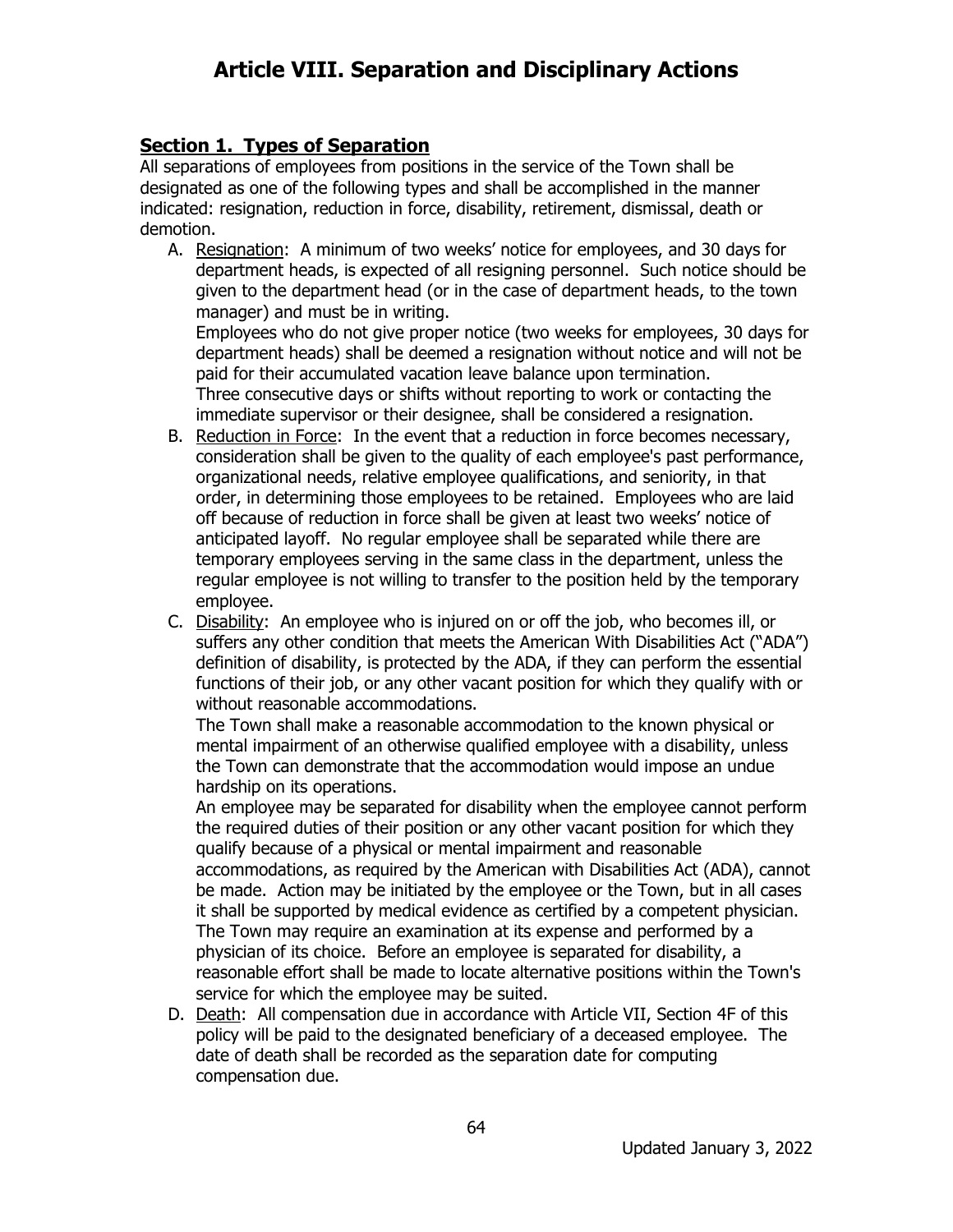- E. Demotion: Any regular employee whose performance of duties is unsatisfactory over a period of time shall be notified in writing by the supervisor or department head how their performance is deficient and what must be done for their performance to be satisfactory. The employee will be given up to three months to improve their performance to a satisfactory level. If at the end of the three months the appraising official determines that the performance is still unsatisfactory, a recommendation to demote to a position for which the employee is more suited or to dismiss shall be made to the town manager by the appraising official.
- F. Dismissal: All employment with the Town is terminable at will; as such, the town manager may dismiss an employee at any time and with or without notice or cause. Before dismissing an employee, the town manager may conduct any review or investigation he considers reasonable and appropriate under the circumstances, and may decide whether to provide an opportunity to explain their side of the situation.
- G. Retirement: Retirement benefits for employees retiring from Town employment shall be determined and administered by the appropriate agency as noted in Article X., Section 5.

#### **Section 2. Disciplinary Actions**

The Town generally employs the theory and practice of progressive discipline. Progressive discipline includes but is not limited to the following components: documented oral warning, written warning, suspension, dismissal. Additional components may include disciplinary probation, remedial training and final written warning where and when appropriate. Depending on the severity of an offense, one or more of the components can be omitted with pertinent documented explanation or as provided elsewhere within this personnel policy.

An employee may be warned, suspended, demoted, placed on disciplinary probation or dismissed in the discretion of the town manager because of failure in performance of duties or failure in personal conduct. The supervisor shall initiate the disciplinary action form to include all prior discipline related to the present situation, a situational summary and a current recommended disciplinary action. The disciplinary action form is reviewed by the department head and finalized by the town manager. The department head shall provide the employee with a written notice from the town manager including the recommended effective date, reasons for the action, and appeal rights available to the employee.

A. Failure in Performance of Duties

Failure in the performance of duties includes any aspects of the employee's job which are not performed as required to meet the standards set by the town manager.

The following causes relating to failure in the performance of duties are representative, but not all inclusive, of those considered to be adequate grounds for suspension, demotion or dismissal:

- 1. Inefficiency, negligence or incompetence in the performance of duties;
- 2. Careless, negligent or improper use of Town property or equipment;
- 3. Incapacity or inability to perform duties; or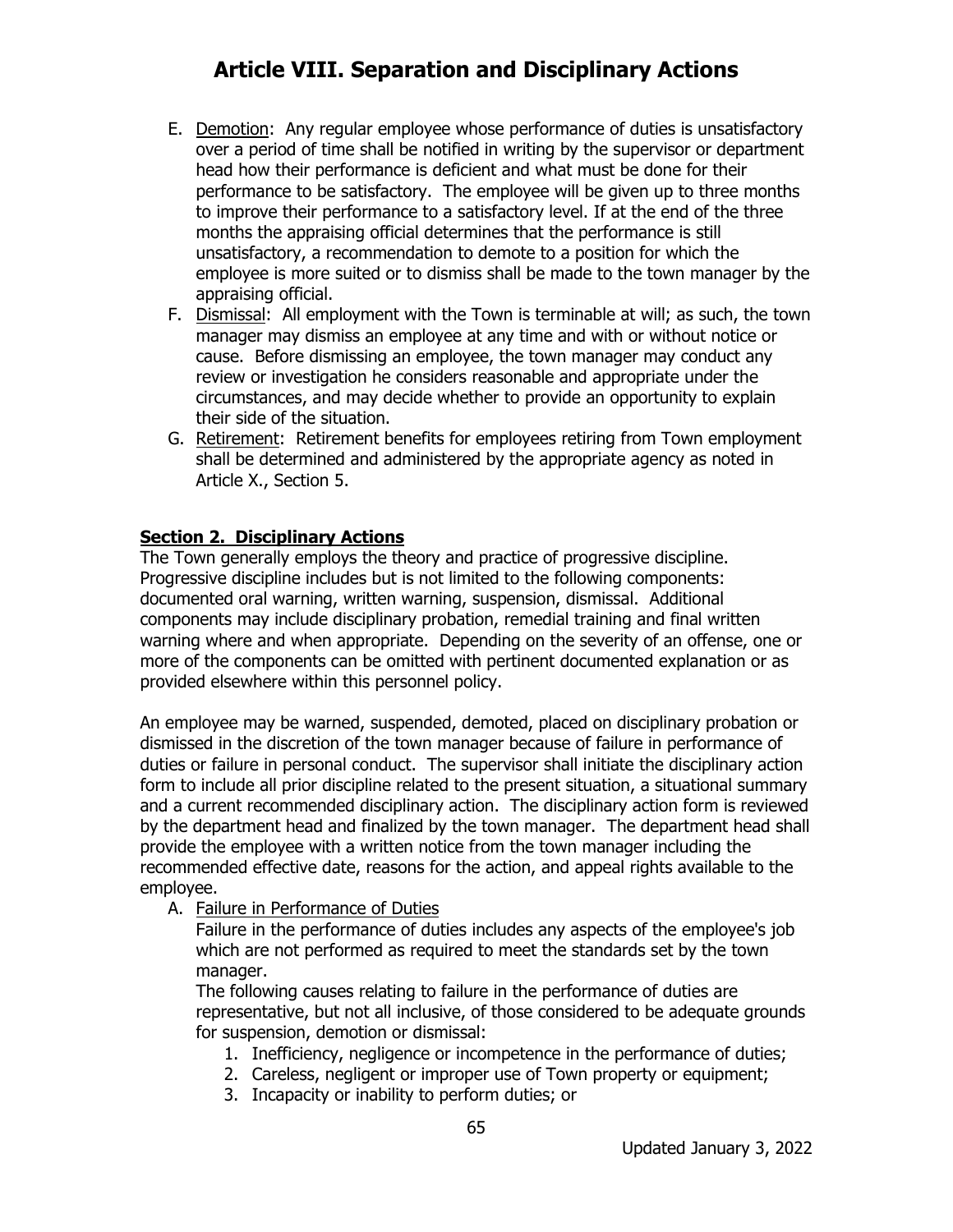4. Unwarranted refusal or failure to perform duties as assigned or as required by the employee's job description.

Prior to making a decision to terminate employment, the employee will have the opportunity to discuss the dismissal and the reasons for the dismissal recommendation with the supervisor, department head, and town manager.

B. Failure in Personal Conduct

An employee may be suspended, demoted or dismissed for causes relating to personal conduct detrimental to Town service without warning in order to avoid undue disruption of work, to protect the safety of persons or property, or for other serious reasons.

The following causes relating to failure in personal conduct are representative, but not all inclusive, of those considered to be adequate grounds for suspension, demotion, or dismissal:

- 1. Fraud in securing appointment;
- 2. Conduct unbecoming a public officer or employee;
- 3. Conviction of a felony or of a misdemeanor which would adversely affect performance of duties, or the entry of a plea of no contest to either;
- 4. Misappropriation of Town funds or property;
- 5. Falsification of Town records for personal profit or to grant special privileges;
- 6. Reporting to work under the influence of alcohol or controlled substances or partaking of such while on duty or while on public property, except that prescribed medication may be taken within the limits set by a physician so long as medically necessary with notice given to the appropriate supervisor;
- 7. Willful damage or destruction of property;
- 8. Willful acts that would endanger the lives and property of others;
- 9. Acceptance of gifts in exchange for "favors or influences";
- 10. Incompatible outside employment or conflict of interest;
- 11. Violation of political activity restrictions;
- 12. Insubordination;
- 13. Discourteous treatment of the public or other employees;
- 14. Absence without approved leave;
- 15. Habitual improper use of leave privileges; or
- 16. Habitual pattern of failure to report for duty at the assigned time and place.
- C. Disciplinary Suspension: An employee who is suspended for disciplinary reasons shall be relieved temporarily of all duties and responsibilities and shall receive no compensation for the period of suspension.
- D. Immediate Disciplinary Suspension: An employee may be suspended, without pay and without notice by the town manager for causes related to personal conduct in order to avoid undue disruption of work, to protect the safety of persons or property, or for other serious reasons. Upon suspension of an employee, the town manager may require the employee to relinquish assigned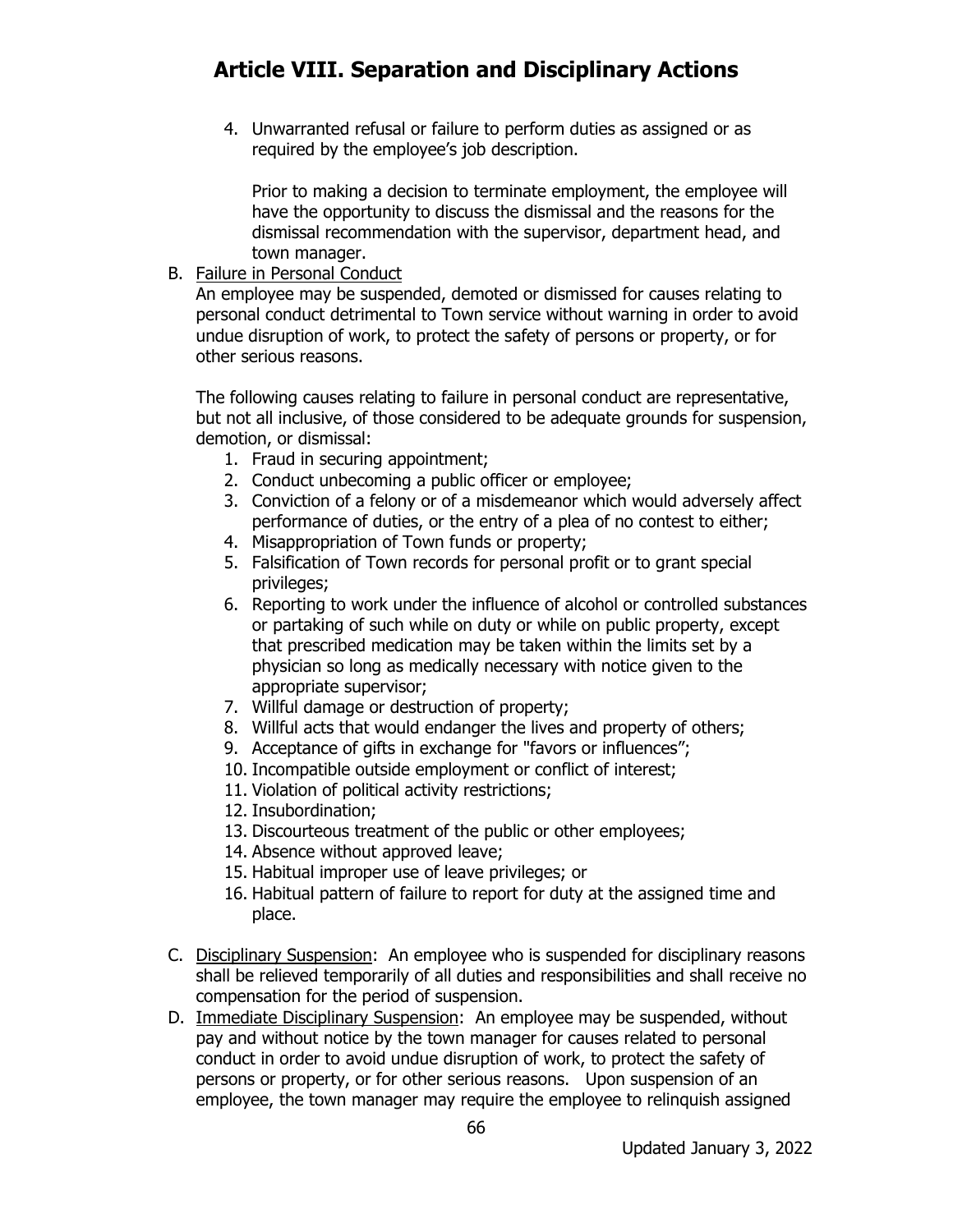Town equipment or stay off of designated Town property. A written summary giving the circumstances and facts leading to the suspension shall be prepared with one copy being sent to the employee by certified mail and a copy shall be filed in the employee's personnel folder.

E. Non-Disciplinary Suspension: During a personnel investigation, or a hearing or trial of an employee on any criminal charge or during the course of any civil action involving an employee, the town manager may suspend the employee without pay for the duration of the proceedings as a non-disciplinary action. However, the investigation, hearing, trial, or civil action must involve matters that could lead to a disciplinary suspension, demotion or dismissal in order for the non-disciplinary suspension to be allowed.

Full recovery of pay and benefits for the period of non-disciplinary suspension may be authorized by the town manager, if the suspension is terminated with full reinstatement of the employee.

Whenever the town manager decides to dismiss an employee for disciplinary reasons, the town manager shall ensure that a written summary is prepared giving the circumstances and facts leading to the dismissal. Before an employee is demoted or dismissed for causes relating to personal conduct they should be informed of the charges of improper personal conduct, be allowed to respond in writing or in a conference with the town manager, and be given a prompt decision from the town manager. A copy of the statement shall be delivered to the employee by regular or certified mail or by personal delivery and one (1) copy shall be filed in the employee's personnel file.

#### **Section 3. Employee Appeal**

A regular employee wishing to appeal a demotion, suspension or dismissal may present the matter in accordance with the provisions of the grievance procedure prescribed in Article IX of this policy.

#### **Section 4. Notice to Board of Commissioners**

The town manager shall provide oral or written notice of every suspension, demotion, dismissal or disciplinary probation, to the Board of Commissioners in a timely manner.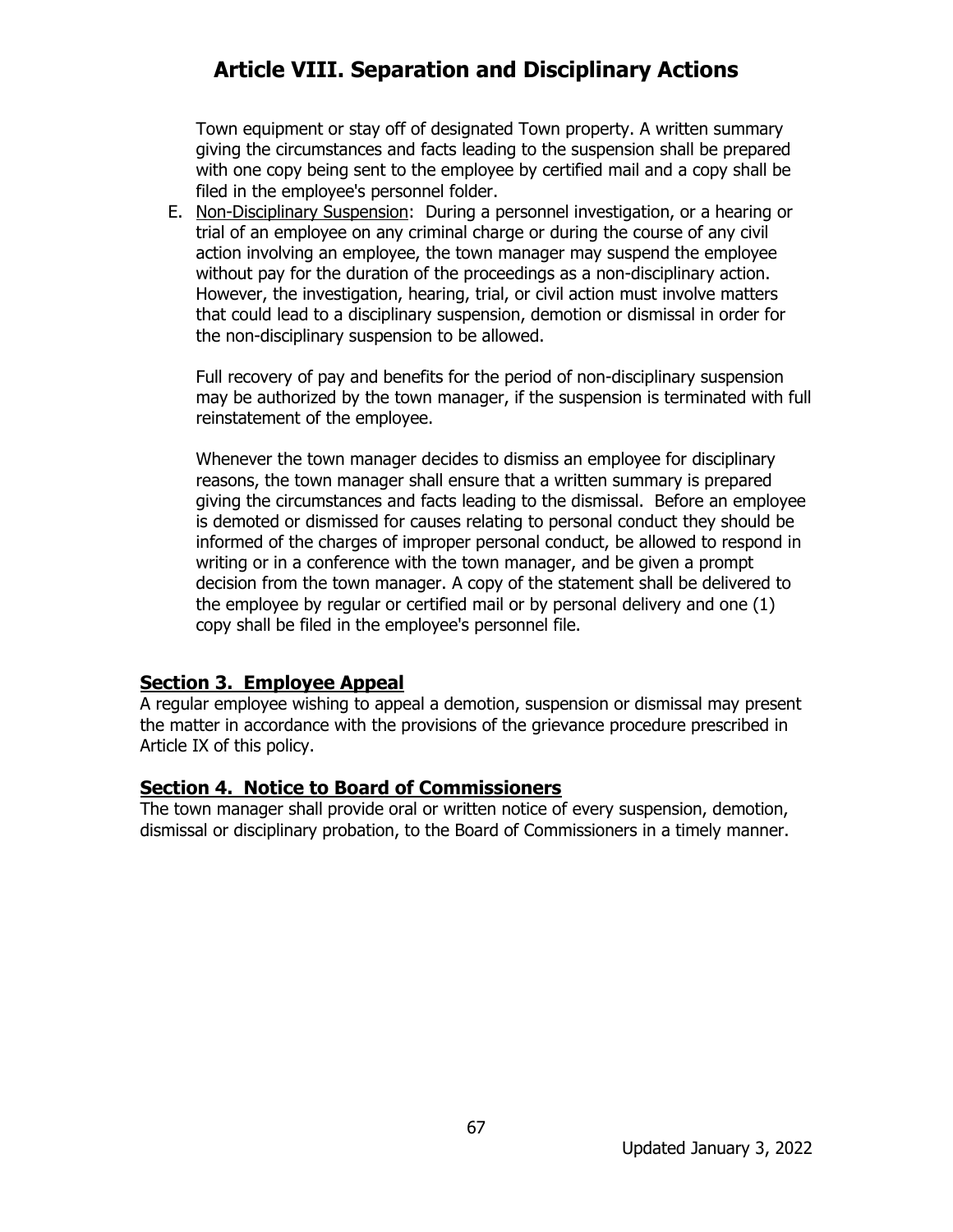### **Section 1. Mediation Policy**

A. Policy Background

Mediation is a dispute resolution process that is a separate alternative to Town of Nags Head's standard employee grievance procedure. Mediation is a voluntary, neutral process whereby a chosen, trained mediator(s) will assist in the employee(s) dispute resolution process. Mediation is designed to resolve workrelated conflicts between two or more employees and is conducted in an open, honest and confidential meeting. Participation in mediation is voluntary and may be stopped at any point within the process. Mediation does not preclude an employee's choice for the grievance process.

The benefit to mediation is that certain work-related issues may be resolved more effectively and efficiently because they are not appropriate for an established grievance process. Mediation allows employees another avenue to solve defined informal work-related problems between staff that are not really grievance issues. Examples of issues that are not appropriate for mediation are, but are not limited to, promotion, termination of employment, or payroll.

B. The Mediation Process

To begin the mediation process an employee will submit a request via email or letter to the immediate supervisor who will forward it to the Human Resources Department. The document will outline the parties involved and a short summary of the work-related issue(s). The Human Resources Department will contact the other party(s) named by the employee who has initiated the request for mediation. The Human Resources Department will review the document to determine if the dispute is suitable for mediation or if a grievance process is required.

C. The Mediators

The Town will use the human resources director or some other independently operated facility, to provide the mediation service. The assigned mediator will guide the parties through a process that will allow each employee to tell his/her side of the story. The mediator will help the parties to explore alternatives, to reach a mutually agreed upon resolution of the conflict, and to draft a written agreement in their own words.

D. Mediation or Grievance

An employee may request mediation at any time. Certain issues are defined as more appropriate under the grievance process, but this does not prevent an employee from requesting mediation. The employee, at any time, may end the mediation, and initiate the grievance process in accordance with Town policy.

If the mediation process is selected, the employee may agree that the written grievance will not be initiated or will be concluded based on the satisfactory conclusion of the mediation.

E. Mediation Schedule

After the document is submitted, the issue is determined appropriate for mediation, and the parties have all agreed, the human resources director will schedule the mediation or call upon an independent facility. For mediation to go forward, all parties must be acting in good faith.

68

F. The Mediation Agreement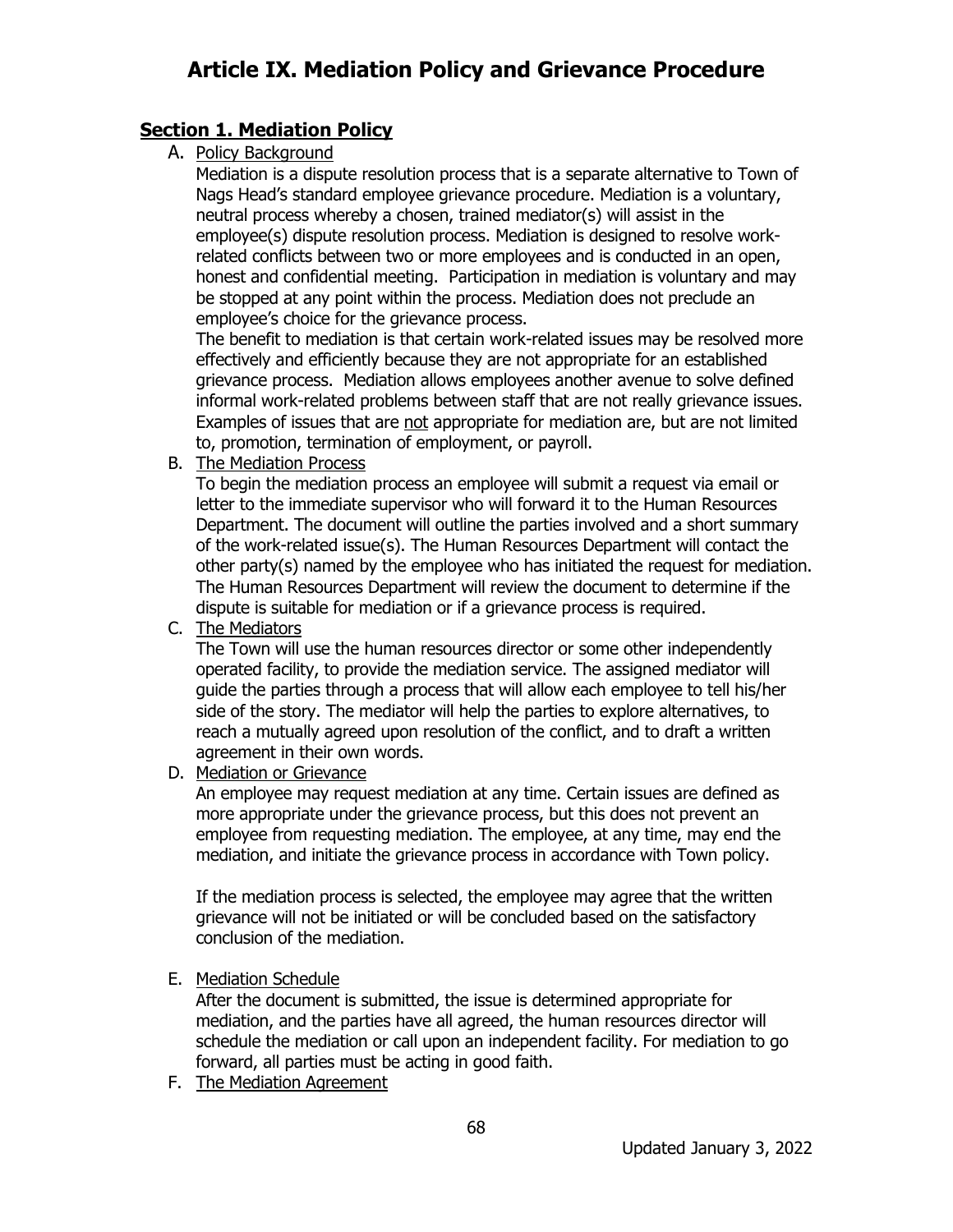Once the parties have reached mediation, a Mediation Agreement is drawn up accurately summarizing the decisions reached by all involved. All participants will sign the Agreement. The signed Agreement is given to the human resources director to ensure that no provision in it is contrary to Town policy or federal or state law. After the review by the Human Resources Department, each participant will receive a signed copy.

G. Breach of Mediation Agreement

If any of the participants feel the Mediation Agreement has been violated, a meeting between the participants must be conducted to try and resolve the differences. If this meeting is not successful, the participants may request the mediator(s) to assist in the resolution of the issue which may have contributed to the violation. If not resolved, a part of or the entire Agreement could be voided, in which case the participants would be able to exercise any rights or prerogatives available.

H. Mediation is Confidential

All information that is shared in the mediation process is to remain confidential. At the beginning of the meeting, the mediator will explain the scope of the confidentiality.

Sharing information that took place within the mediation may be considered a breach of the Mediation Agreement. However, simply sharing that one took part in a mediation process is not considered a breach of the Agreement.

### **Section 2: Grievance Procedure**

In an effort to establish and maintain a high degree of morale, effective communications, and efficient working relations among employees of the Town, a continuing system for settling employee grievances, complaints, and problems is hereby established. When an employee feels conditions affecting his/her employment are unjust, inequitable, discriminatory, or creates a problem, the employee will use the following procedures for resolution of such condition(s) or problem(s) without fear of recrimination. This procedure is administrative in nature and not a judicial proceeding.

Any employee filing a grievance will have the right to follow all the steps of the Grievance Procedure with complete freedom from reprisal.

A. Objective

It is the objective of this Grievance Procedure to obtain a complete understanding of employee problems and to have them settled as soon as possible at the lowest supervisory level commensurate with an equitable settlement. However, there should be no hesitancy in carrying the problem to the highest level of management should there be no resolution at a lower step.

B. Definition of Grievance

A grievance is any dispute concerning the interpretation or application of this personnel policy, or any other action, policy, practice or procedure affecting working conditions for the Town that are not considered matters of management discretion. Many subjects or actions are non-grievable including but not limited to the following: Any condition of employment accepted at the time of employment and/or subsequent changes(s) thereto; determining the employee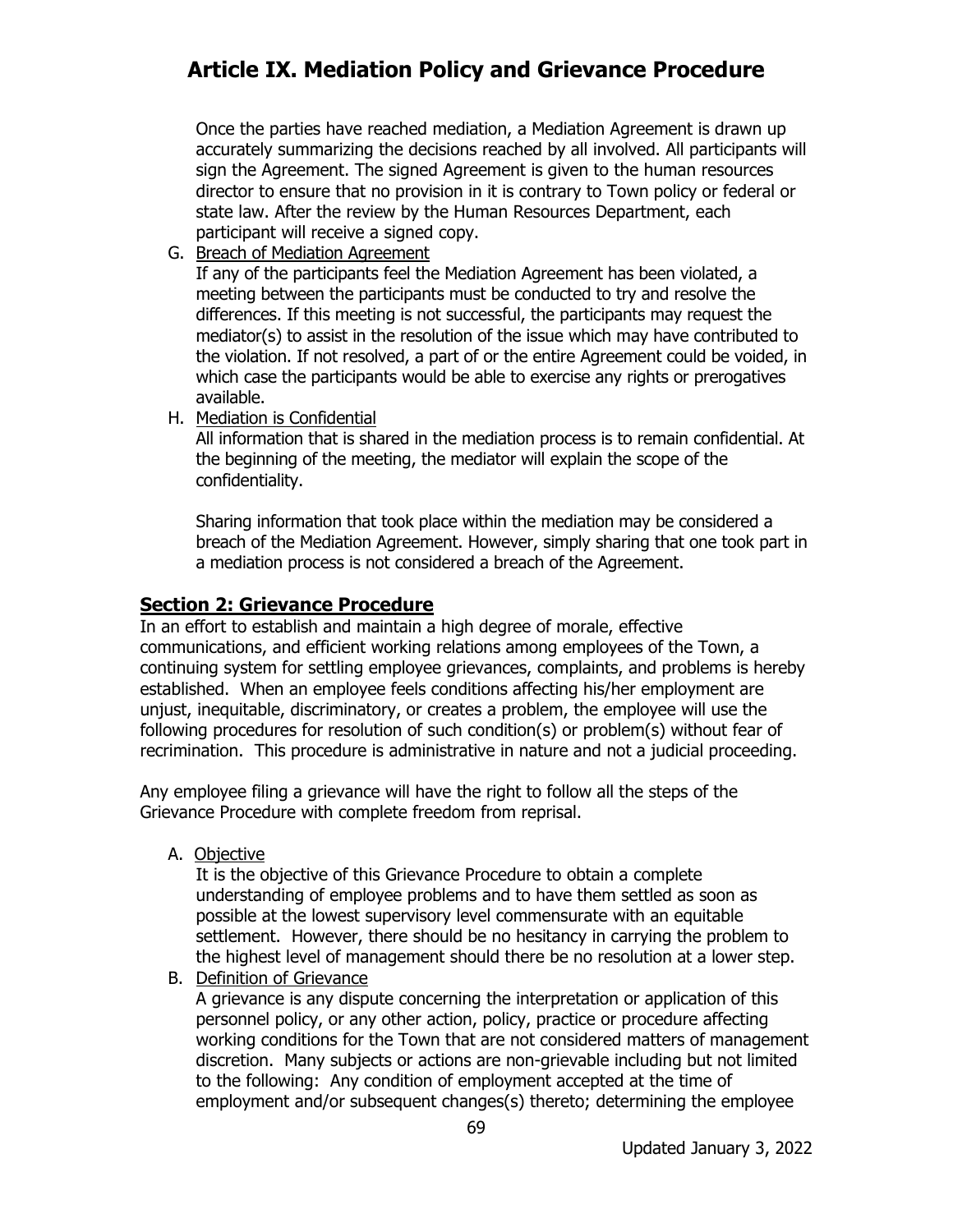benefit package; determining the proper classification and pay; determining types of training; scheduling and distribution of personnel; determining methods, means, and personnel to carry out operations; relieving employees from work because of lack of work, funds or other valid reasons; hiring, promotion, transfer, non-disciplinary demotion and assignment decisions; performance evaluations and maintaining the efficiency of governmental operations. A grievance might involve alleged safety or health hazards, unfair or discriminatory supervisory practices, misapplication of department work rules, unsatisfactory physical facilities or equipment or other complaints related to conditions of work or disciplinary action. Complaint processes involving issues covered by other parts of this policy are excluded from this procedure.

Nothing in this procedure shall change the status of any employee from that of an employee at will.

C. Eligibility

Unless otherwise provided by law, or Town policy, all non-probationary full-time Town employees are eligible to initiate a grievance under this policy. An employee or person who falls within one or more of the following groups is not eligible to initiate a grievance under this procedure:

- 1. Probationary employees all newly hired employees will be considered probationary for the first 12 months of employment, and during any period of extended initial probation.
- 2. Employees under disciplinary probation are not eligible to grieve actions taken against them with the exception of a termination action for an offense other than that which resulted in the disciplinary probation.
- 3. Promotional/transfer period Employee does not have access to the appeal/grievance procedure with respect to demotion to previously held position (or substantially similar position if original position is unavailable).
- 4. Officials appointed by the Board of Commissioners of the Town of Nags Head.
- 5. Department heads, and the equivalent, and deputy town manager.
- 6. Temporary, limited terms, and seasonal employees.

The human resources director shall determine the officers and employees excluded from the grievance procedure, and shall be responsible for maintaining an up-to-date list of the affected positions.

D. Procedure

At each step, the appropriate manager will meet face-to-face with the employee and render a decision and comments, in writing, on the form provided by the Town, with copies to the department head and the town manager and human resources director, within fifteen (15) calendar days after receiving the written grievance. The only persons who may be present at these meetings are the employee, the supervisor, and the appropriate witnesses for each side. The grievant has the right to call any witnesses they desire. Witnesses shall be prepared to testify and shall be present only while actually providing testimony.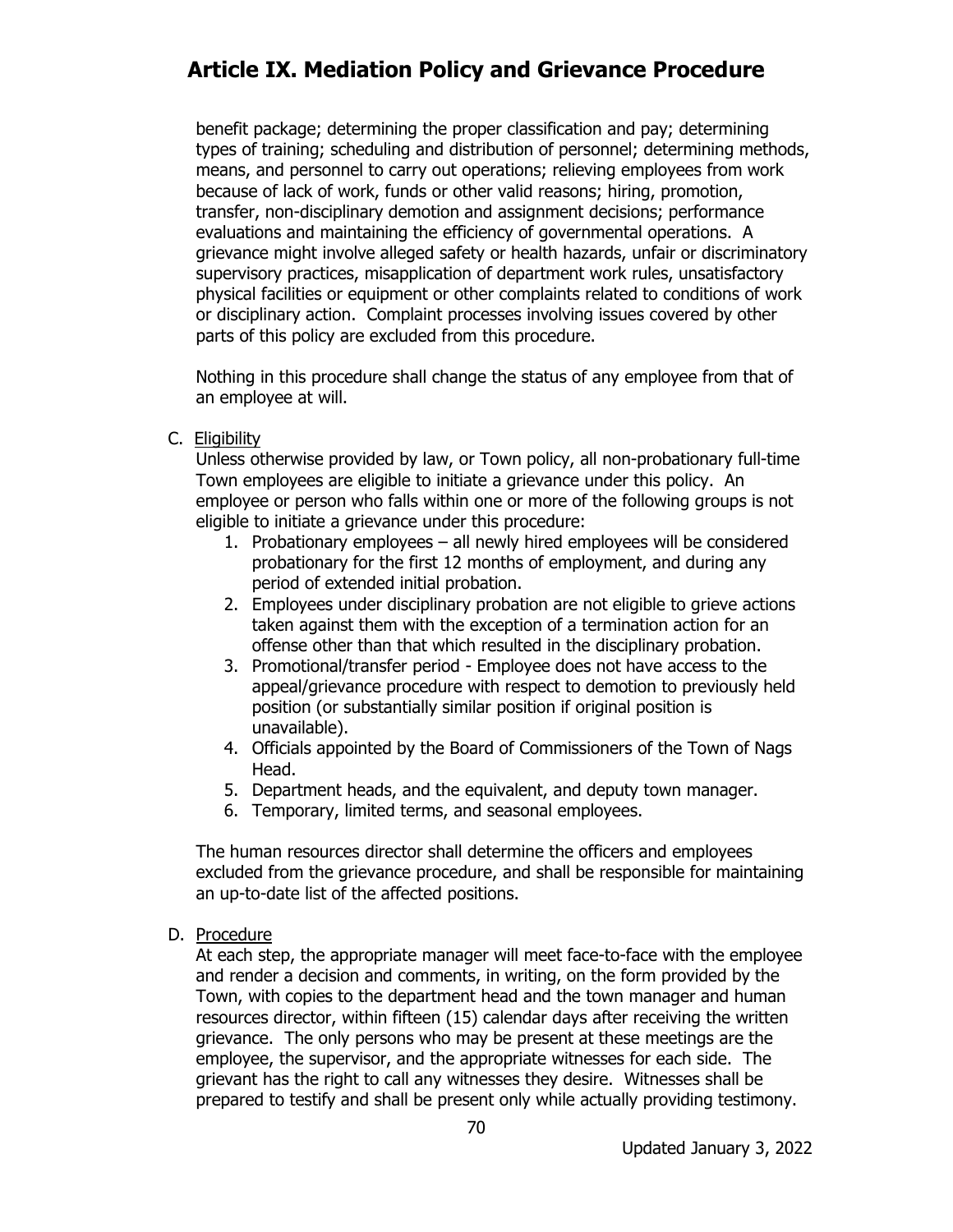If during the course of the hearing there is a request for supplementary testimony, additional witnesses may be called. The hearing may be adjourned and reconvened when the witnesses become available. A list of witnesses to be called to testify at the hearing shall be given to each party seven (7) days prior to the hearing.

#### First Step- Supervisory Level PART A. Verbal

The grievant must present the grievance verbally to the immediate supervisor within ten (10) calendar days of the date of its occurrence or knowledge of its occurrence. The supervisor will meet with the employee face-to-face and will give an answer, verbally in a discussion format, within seven (7) calendar days of the date of the oral presentation of the grievance. In the event that no settlement or verbal response is made by the supervisor within seven (7) calendar days of the oral presentation, the grievant may proceed to Part B immediately. Failure on the part of the employee to initiate the action required within the time stated herein shall terminate the employee's right to initiate a grievance on that issue.

#### PART B. Written

If there is no resolution or verbal response within the time limit provided in Part A, the grievant may file a written grievance on the appropriate form provided by the Town to the immediate supervisor, with copies to the department head and the human resources director, within seven (7) calendar days of the immediate supervisor's verbal response or within fourteen (14) days from when the grievance was submitted if the supervisor failed to respond.

This statement will be the employee's explanation of what occurred, and must state specifically what relief is requested as a remedy. Such relief must be tangible, rational, and within the power of the Town to grant. The employee's supervisor must meet face-to-face with the employee and render a decision and comments, in writing, on the form provided by the Town, with copies to the department head and the human resources director, within seven (7) calendar days after receiving the written grievance. The only persons who may be present at this meeting are the employee, the immediate supervisor, and the appropriate witnesses for each side.

The human resources director will review the grievance for compliance with the procedure and grievability. He/she will advise all interested and proper parties in a timely manner of any administrative, grievability, other actions or rulings affecting the grievance.

#### Second Step – Middle Management (when applicable)

If the grievance is not settled at the First Step, the employee may appeal the immediate supervisor's decision in writing on the grievance form, provided by the Town, to the next level of management, with a copy to the department head and the human resources director, within seven (7) calendar days of the immediate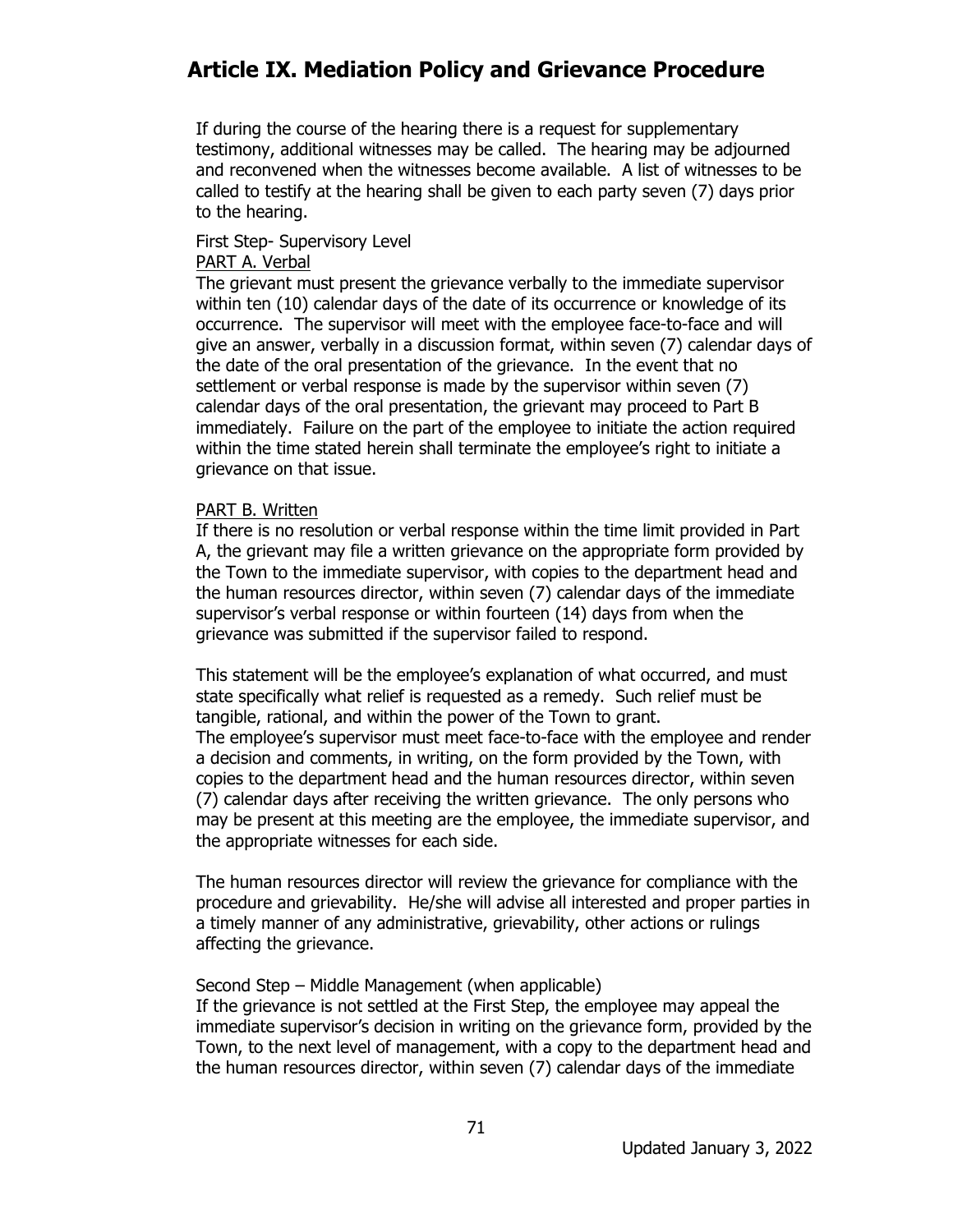supervisor's response.

The intermediate manager receiving the grievance will meet with the employee face-to-face. The only persons who may be present are the grievant, the intermediate manager, and the appropriate witnesses for each side. The intermediate manager will render a written decision and comments on the form provided by the Town and return it to the employee, with a copy to the department head and the human resources director, within ten (10) calendar days after receiving the appeal. If this level of management is the department head, Steps Two and Three are consolidated into a single step.

If the employee does not agree with the decision reached, or if the intermediate manager fails to provide resolution on the grievance as outlined above, the employee may present an appeal, in writing, on the form provided by the Town, to the department head, with a copy to the human resources director, within ten (10) calendar days of the intermediate manager's response; if there was no response, within 20 calendar days from when the grievance was submitted to this level of management.

#### Third Step – Department Head Level

The department head, upon receiving the grievance, will meet face-to-face with the employee and discuss the grievance. The department head will render a written decision and comments on the form provided by the Town and return it to the employee, with a copy to the human resources director, within ten (10) calendar days after receiving the appeal. If the department head is the immediate supervisor, Step One Part B, Step Two, and Step Three are consolidated into a single step.

If the grievance is not settled, the employee may present their grievance in writing on the appropriate form provided by the Town to the human resources director. This written request must state whether the employee requests their grievance be heard by the Grievance Panel or by the town manager. The notice by the employee of grievance to the town manager or the Grievance Panel must be received by the human resources director within ten (10) calendar days after receipt of the written decision of the department head.

#### Fourth Step – Town Manager Hearing Alternative

If the grievance is referred to the town manager, he/she shall arrange a time to hear the employee and their representative (if any) within 20 calendar days. At this meeting the employee is allowed to present their case, including any evidence, and to review the evidence in the Town's possession. Within 15 calendar days, the town manager shall provide his response in writing which shall be final. Once the grievance has been heard by the town manager, the grievance cannot be referred to the Panel.

The grievant and the department head or Town representative may be represented by legal counsel at this hearing. The grievant must notify the human resources director of the name of their attorney, if applicable, within five (5) calendar days of filing Step 4 of the grievance.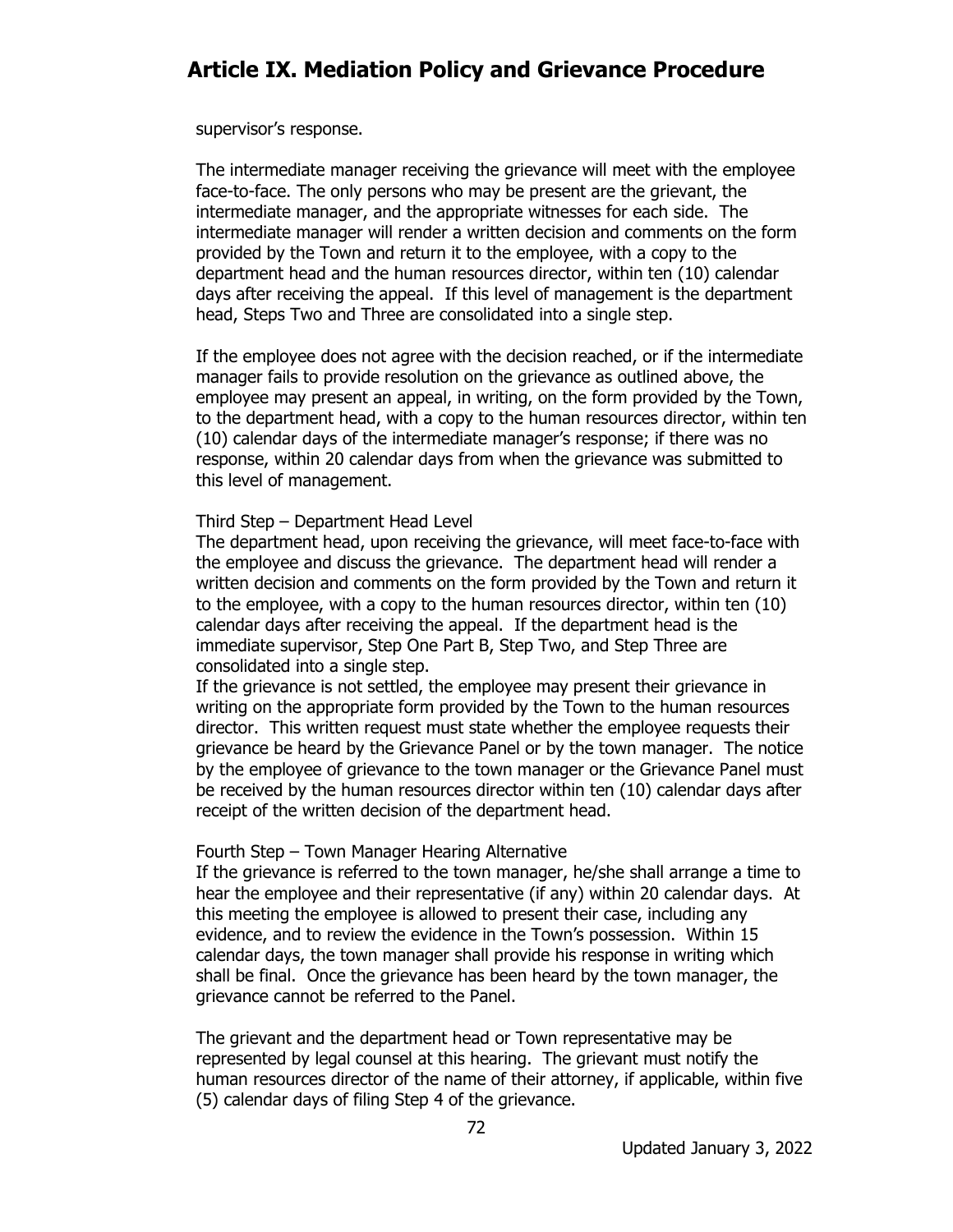#### Fourth Step – Panel Hearing Alternative

After receiving notification of the employee's intent to grieve to the Grievance Panel, the human resources director shall begin processing the grievance hearing.

The Grievance Panel provides an additional venue for the fair hearing and resolution of employee grievances and appeals in a procedure free of recrimination. The Grievance Panel reviews the record of the appeal or grievance and hears testimony from all parties involved in the grievance or appeal. The Grievance Panel then recommends a course of action to the town manager. By state statute, the authority over all Town employees is vested in the town manager, and the town manager determines the final action. The Grievance Panel may also suggest improvements in procedure or policy to the town manager.

The grievant must notify the human resources director of the name of their attorney, if applicable, within five (5) calendar days of filing Step 4 of the grievance.

1. Panel Rules

All Town employees, as a condition of Town employment, shall serve on the Grievance Panel when appointed. Members of the Town Manager's office and the human resources director are excluded from serving.

Registered voters of the Town shall be appointed to the Panel by the Board of Commissioners to three (3) year staggered terms.

The Panel shall not be composed of any Town employee having direct involvement with the grievance being heard by the Panel, or with the complaint or dispute giving rise to the grievance. The human resources director will determine whether a Town employee has a direct involvement with a grievance. Managers who are in a direct line of supervision of a grievant, persons residing in the same household as the grievant, and the following relatives of a participant in the grievance process, or a participant's spouse are prohibited from serving as panel members: spouse, parent, child, descendants of a child, sibling, niece, nephew, and first cousin.

2. Selection of Panel

The Panel shall be chosen for each grievance and shall consist of two (2) Town employees and three (3) registered voters of Nags Head.

Members of the Panel will be chosen for each grievance from a pool of six (6) registered voters. Two (2) Town employees and two (2) alternates will be selected for each grievance. The Chair of the Panel for each grievance hearing shall be chosen from the pool of registered voters.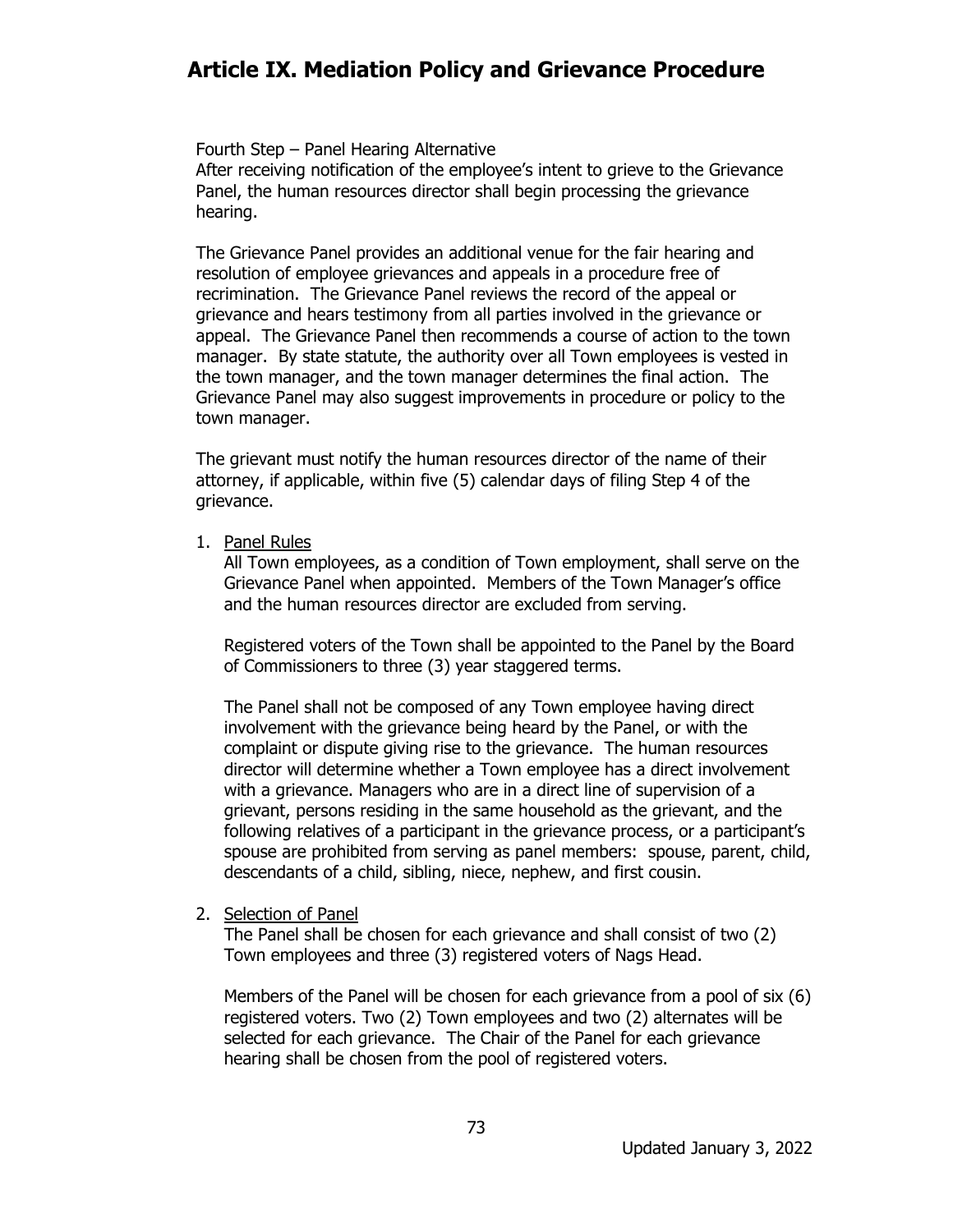The two (2) Town employees and two (2) alternates for each grievance shall be selected by Town division. There shall be no more than one (1) panel member or alternate from the same division and no more than one (1) member from the same department chosen for each panel. Each division will nominate a representative for a Panel lottery. Divisions with two (2) or fewer employees will be grouped with their parent division. Divisions with three (3) to ten (10) employees shall nominate one (1) representative and divisions with ten (10) or more employees shall nominate two representatives to be eligible for the Panel lottery. If there is no nomination in the division by the employees, the department head will choose a representative for that division.

Each nomination will be entered into a lottery from which they can be chosen to sit or act as an alternate on the panel.

The two (2) Town employees and two (2) alternates shall be regular nonprobationary employees, except for those on promotional probation.

The Panel will set the date, time, and place for the hearing, which shall be held within twenty (20) calendar days following receipt of the intent to grieve by the human resources director. Each member of the Panel shall review and sign a Confidentiality Agreement prior to each hearing.

3. Case Presentation

The grievant and the department head or Town representative shall be present at all panel hearings and may be represented by legal counsel. Should the Panel hear a grievance as a result of a termination, the Panel will have legal representation, at Town expense, to assist the Panel in legal matters concerning the grievance.

4. Panel Decision

The Panel shall render its decision on the appropriate Town form and distribute copies to the grievant, town manager, department head, and the human resources director within fifteen (15) calendar days of the conclusion of the hearing. The reason for the Panel decision will be noted on the form. The majority decision of the Panel, acting within the scope of its authority, shall be the final recommendation to the town manager and shall be consistent with the provisions of existing written policies, standard practices, procedures, and laws. The question of whether the relief recommended by the Panel is consistent with existing written policies, standard practices, procedures, and laws shall be determined by the town manager.

- 5. Rules
	- a. The Grievance Panel does not have the authority to formulate policies or procedures or to alter existing policies and procedures.
	- b. The Panel shall determine the propriety of attendance at the hearing of persons not having a direct interest in the hearing and the hearing shall be closed to the public.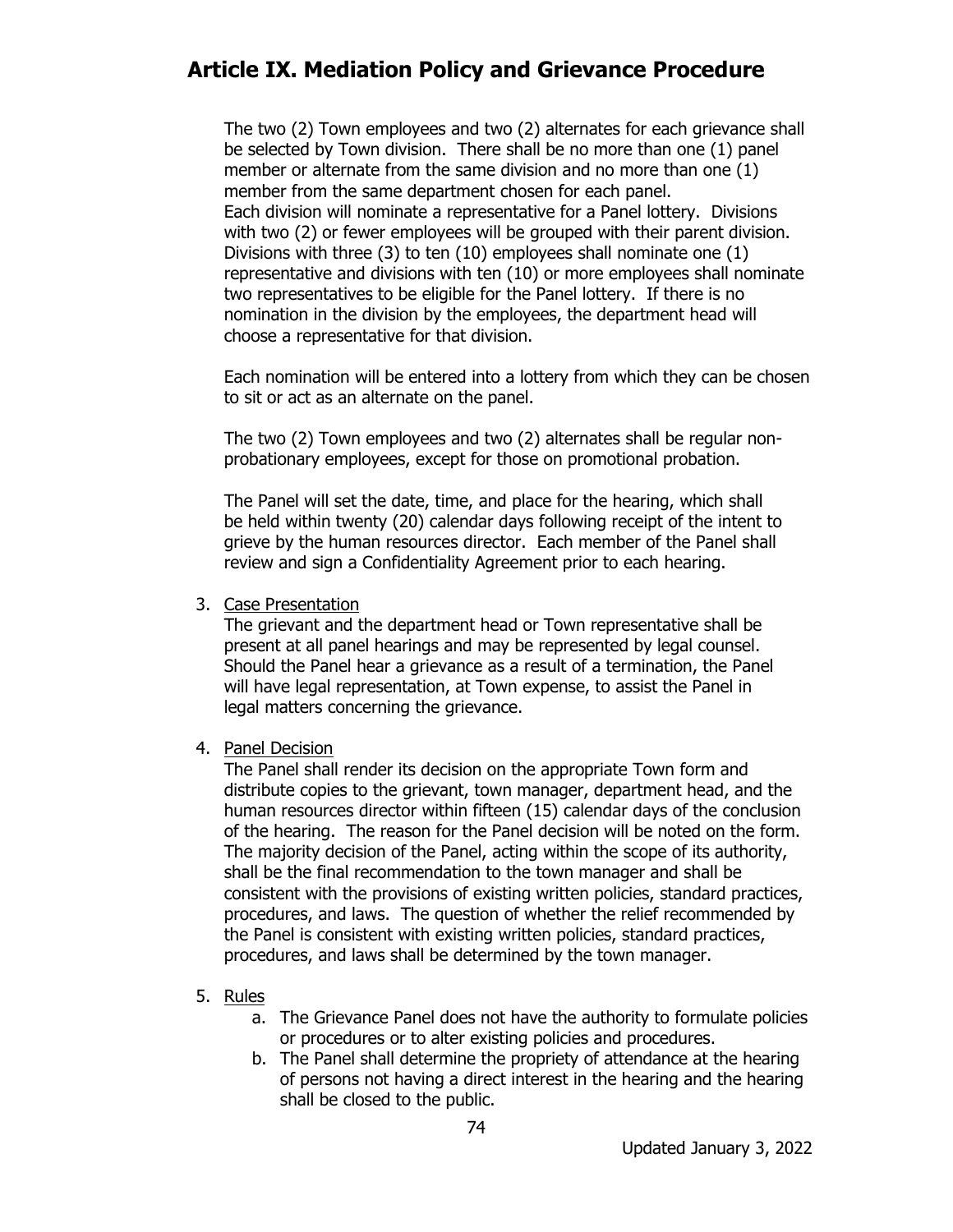- c. The town manager or designee shall provide the Panel with copies of the grievance record prior to the hearing, and provide the grievant with a list of the documents furnished to the Panel, and the grievant and his attorney, at least five (5) calendar days prior to the scheduled panel hearing. All parties shall have access to and copies of all relevant files intended to be used in the grievance proceeding.
- d. The Panel has the authority to determine the admissibility of evidence without regard to the burden of proof, or the order of presentation of evidence, so long as a full and equal opportunity is afforded to all parties for the presentation of their evidence.
- e. All evidence shall be presented in the presence of the Panel and the parties, except by mutual consent of the parties.
- f. Documents, exhibits, and lists of witnesses shall be exchanged between the parties seven (7) calendar days in advance of the hearing. The exchange will be made by 2:00 P.M. of the seventh day.
- g. At the option of each party, opening statements may be made at the beginning of the hearing, and the Panel may ask for such statements in order to clarify the issues involved in the grievance.
- h. The Town and thereafter the grievant, or their representatives, shall then present their claims, proofs, and witnesses who shall submit to questions or other examination. The Panel may, at its discretion, vary this procedure, but shall afford full and equal opportunity to all parties for presentation of any material or relevant evidence and shall afford the parties the right of cross-examination. It is recommended that in cases of alleged discrimination and sexual harassment, the grievant present the case first.
- i. The Panel by majority vote may decide procedural questions and rule upon objections raised during the course of the hearing. Witnesses other than the parties should remain in the hearing room only while giving their testimony.
- j. The Panel, by a majority vote, may recommend upholding or reversing the action of the Town, or in appropriate circumstances may recommend a modified remedy. Panel decision, however, must be consistent with the provisions of law and existing written policies and standard practices. In appropriate cases, a panel might determine that a grievant is entitled to reinstatement, from which full, partial or no back pay and/or full, partial, or no benefits might be awarded. In no case does the Panel have the authority to award damages or attorney's fees. No claims, including claims for back wages by the employee, shall be valid for a period of more than fifteen (15) calendar days prior to the date the grievance was filed. An exception to that time period shall be where the circumstances of the case were unknown to the grievant and they had grounds for such a claim. In such a case, the claim shall be limited retroactively to a period not to exceed thirty (30) calendar days prior to the date the employee first filed the grievance.
- k. After each side has had the opportunity to present its evidence, the Panel Chair shall specifically inquire of all parties whether they have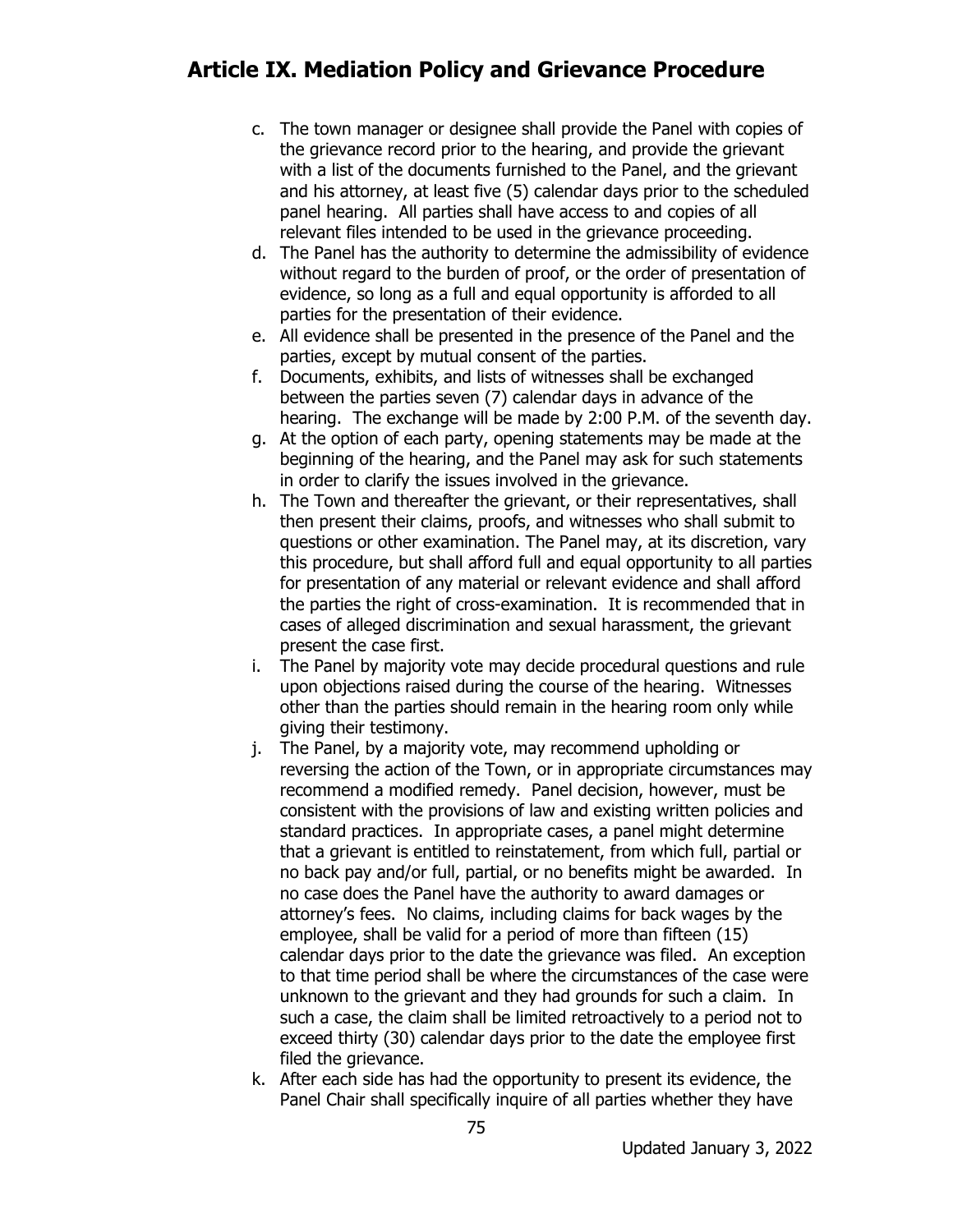any further proofs to offer or witnesses to be heard. Upon receiving negative replies, both parties shall be given the opportunity to make closing statements summarizing their positions, following which the hearing should be declared closed.

- l. The majority decision of the Panel, acting within the scope of its authority, shall be the final recommendation to the town manager, subject to existing written policies, standard practices, procedures, and laws.
- 6. The Town shall have the authority to adopt such other provisions as may facilitate fair and expeditious, informal hearings. Technical rules of evidence will not apply.

#### 7. Conduct and Responsibilities

The decision and recommendations of the Panel may not expand the issue or the relief requested in the original grievance. The Panel has the authority to recommend to uphold the action taken, or to reverse, reduce, or otherwise modify the actions of the Town. The Panel does not have the authority to exonerate an employee from all discipline when the guilt of the employee is admitted or guilt is determined by the Panel based on the evidence presented.

In discharging this responsibility, the following should be adhered to by the Panel during its deliberations:

- a. Accept the responsibility of being selected as a panel member. Take the job that you have been selected to do very seriously, and try to accomplish the goal by resolving the grievance to the best of your ability.
- b. Analyze the decision. The Panel members must ask themselves if it is fair; will it settle the underlying issue; does it conform to Town policies, rules, and regulations, local, state, and federal laws; is it consistent with past actions taken; what precedent does it establish, if any?
- c. Explain your decision. Write the decision so it is clear and straightforward. If an action is to be taken by the Town, explain what will be done and by what date.
- d. Prior to the convening of a panel hearing, carefully review the grievance and become acquainted with the issues to be heard. Panel hearings are not meant to be conducted as full court proceedings and are not bound to the technical rules of evidence. Panels, however, should take into account all reliable, relevant, and material evidence produced at the hearing.
- e. Maintain the confidentiality of all information received at the hearing and all proceedings associated with the grievance. Failure to observe and maintain this confidentiality may lead to disciplinary action.
- E. Time Periods

The human resources director, with the mutual agreement of the town manager and the grievant, may extend the time limits within the four steps. No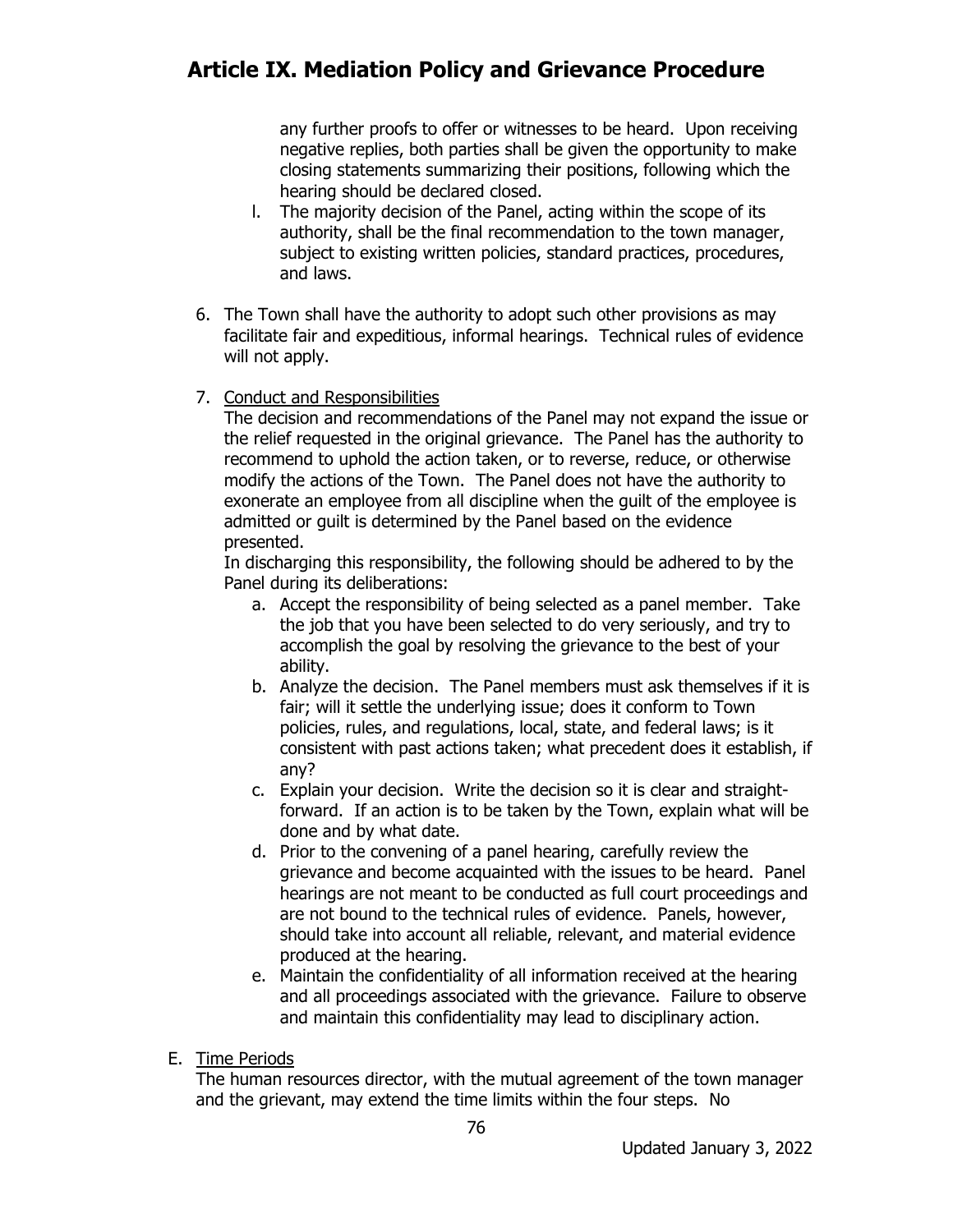permanent changes shall be made in this procedure without the approval of the Board of Commissioners.

- F. Compliance
	- 1. After the initial filing of a written grievance, failure of either party to comply with all substantial procedural requirements of the grievance procedure, including the Panel hearing, without just cause shall result in a decision in favor of the other party on any grievable issue, provided the party not in compliance fails to correct the noncompliance within three (3) work days of the receipt of written notification by the other party of the compliance violation. Such written notification by the grievant shall be made to the human resources director.
	- 2. Compliance and/or exception determinations shall be made by the town manager.
- G. Standards of Conduct Policy

The Town has a Board Policy concerning Disciplinary Actions which constitutes a written policy governing all matters of discipline, and same shall be the basis on which all employees are disciplined.

H. Confidentiality

All participants of the grievance procedure, including members of the Personnel Grievance Panel, are subject to North Carolina General Statutes dictating confidentiality and non-release of certain personnel-related information. All participants must sign a Confidentiality Agreement prior to participating in a grievance hearing.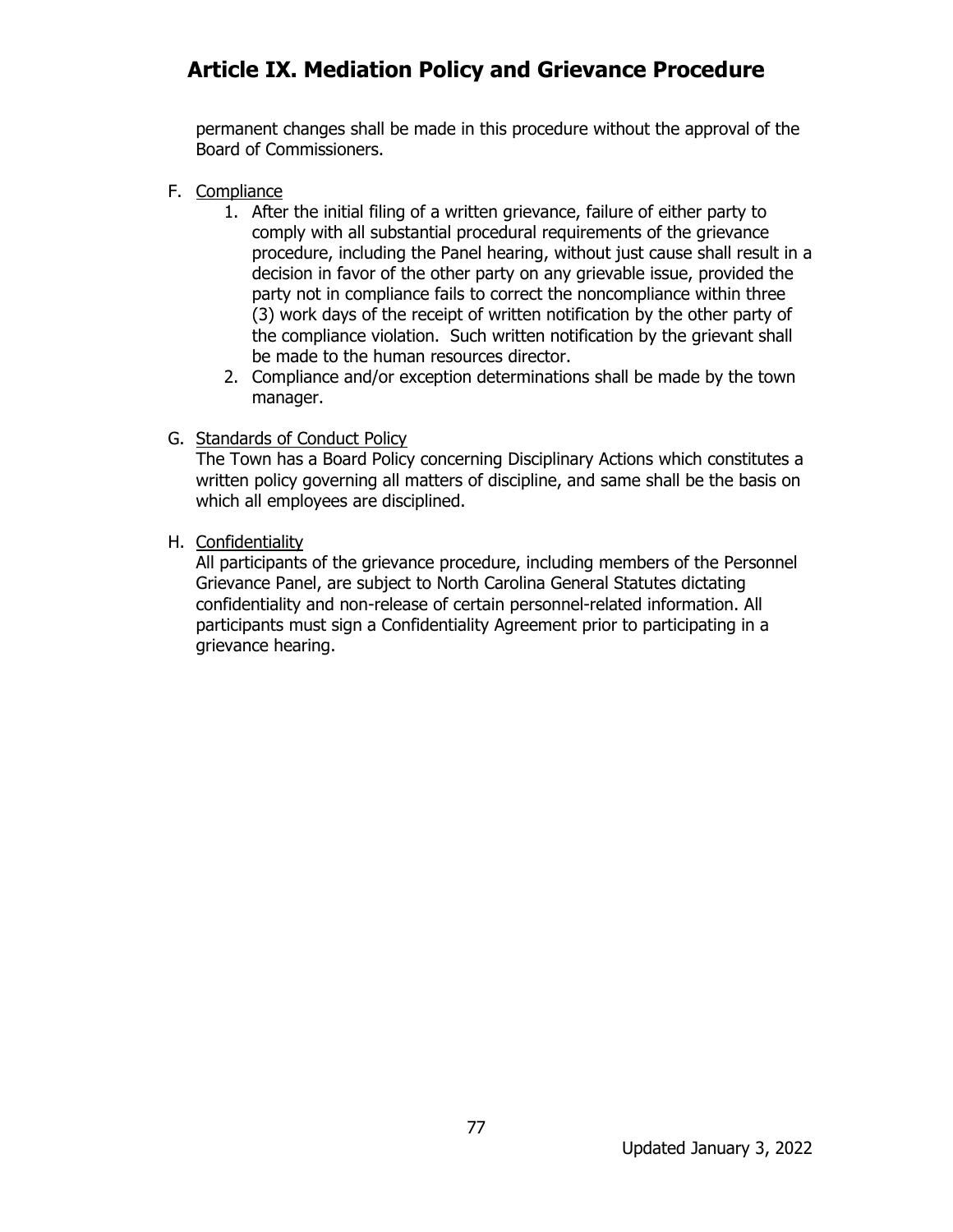#### **Section 1. Insurance Benefits**

The Board of Commissioners may change or offer insurance plans at will. Currently the Town offers group hospitalization, dental insurance, vision and life insurance. The Town may make other group insurance plans available for its employees upon authorization of the Board of Commissioners. Supplemental Insurance Benefits may be offered at the discretion of the Board of Commissioners.

There is a waiting period before coverage can become effective. Under the Health Insurance Portability and Accountability Act of 1996 (HIPPA) the length of the plans preexisting conditions limitation may be reduced or eliminated if a covered person has creditable coverage from another health plan.

#### **Section 2. Health Insurance for Retirees**

Employees who retire with the Town under the Local Government Employees' Retirement System on or after July 1, 2001 may continue health insurance for themselves under the Town's group policy. The Town's policy and the type of coverage or the level of benefits offered may change from time to time. There is no guarantee that the type or level of coverage will remain constant or the same throughout the retiree coverage period.

The Town will pay the retiree premium for the coverage up to the retired employee's Medicare eligibility date based on the years of Town service of the retired employee:

| Retiree with Town Service: |                | Retiree Health Insurance Premium: |                       |
|----------------------------|----------------|-----------------------------------|-----------------------|
| At Least                   | Not More than: | <u>Town Pays:</u>                 | <b>Employee Pays:</b> |
| 10 years                   | 15 years       | 25%                               | 75%                   |
| 15 years                   | 20 years       | 50%                               | 50%                   |
| 20 years                   | 25 years       | 75%                               | 25%                   |
| 25 years                   |                | 100%                              | $0\%$                 |

Such employees may elect to purchase health insurance coverage for their families, and will pay the full cost of this dependent coverage based on the current retiree rate. In the event of the death of a retired employee, covered dependents may continue coverage for 36 months as provided by COBRA.

#### **Eligibility**

- A. Employees must retire under the Local Governmental Employees' Retirement System, and draw benefits from the System in order to qualify for payment of all or part of the health insurance premium. Retirement System regulations on eligibility for retirement govern eligibility for the Town program. (Current regulations set age 50 with 20 years of service as the lower limit for retirement, unless employees are either 60 years of age with at least 5 years of service, or are a law enforcement officer at age 50 with 15 years of service, or 55 with at least 5 years of service, or meet Retirement System regulations covering disability retirement.)
- B. Once the employee meets the criteria for retirement described above, service with the Town, not total creditable service with the Retirement System will govern which level of payment the retired employee will be eligible for. For example, a full time employee retiring with 25 years of creditable service in the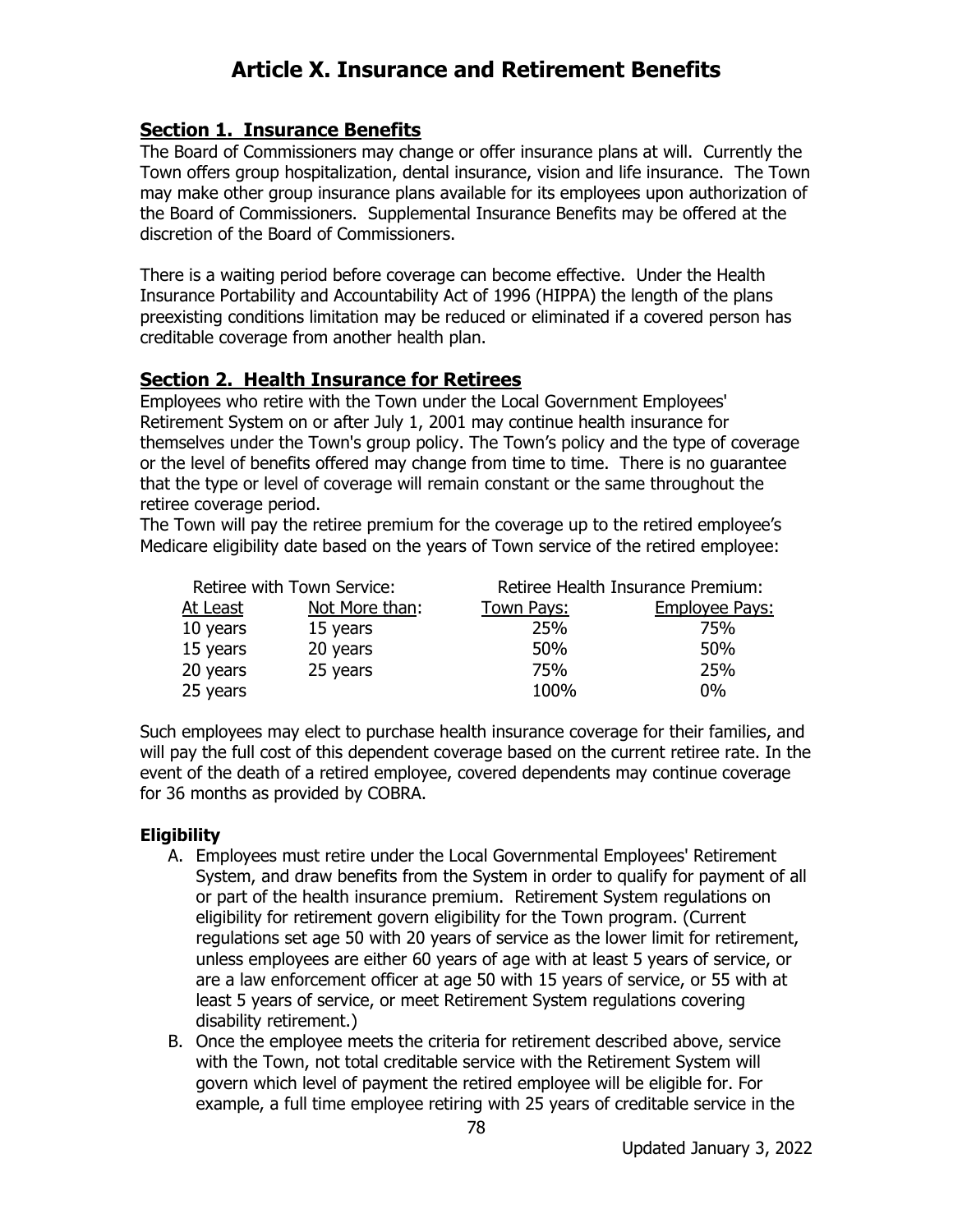Retirement System but only 11 years of Town service would have 25% of the individual health insurance premium paid based on 10-plus years of Town service. For the purpose of sick leave converted to creditable service by the Retirement System only the sick leave accrued while employed with the Town of Nags Head may be used to increase creditable Town service in the same manner used by the N.C. Retirement System.

- C. Early Retirement should an employee elect an early retirement or reduced benefit under the Local Government Employee's Retirement System, then the same reduction will apply to the retired employee's health insurance. For example: An employee is 58 years old with 24 years of service with the LGERS and the Town. The employee retires and receives retirement benefits at his credited service times 75% (or a reduction of 25%). This retired employee would then receive 56.25% of his/her health insurance premium paid by the Town (75% retirement payment times 75% health insurance coverage).
- D. Disability Retirements Should an employee retire under disability, they will receive unreduced credit for their actual years of service with the Town towards health insurance. If the disability retirement is the result of a work related condition occurring while employed with the Town of Nags Head, then the years of service credit will be doubled for purposes of the determination of their health insurance benefit.

#### **Election of Coverage**

- A. Retiring employees must decide within 30 days after their retirement if they wish to continue Town health insurance coverage. Before insurance can be reinstated the employee must complete the auto draft document electing benefits and confirming cost during the 30 day election period.
- B. After a decision has been made not to continue coverage, coverage will not be reinstated at any future date.

Payment of Premium

- A. Payment of the retiree premium for coverage on dependents and for the portion of the retired employee's coverage not paid by the Town will be auto drafted each month. That is, payments for July coverage will be drafted in the month of July.
- B. Failure to pay the required premium within 30 days will result in loss of coverage; once coverage has been discontinued, it cannot be reinstated.

#### **Section 3. Unemployment Insurance**

In accordance with Public Law 94-566 and Chapter 1124 of the Session Laws of 1977 of the North Carolina General Assembly, local governments are covered by unemployment insurance effective January 1, 1978. Town employees who are laid off or released from the Town service may apply for unemployment compensation through the local office of the Employment Security Commission who will determine the employee's eligibility for this benefit.

#### **Section 4. Old Age and Survivor's Insurance**

The Town, to the extent of its lawful authority and power, has extended social security benefits for its eligible employees and eligible groups and classes of such employees.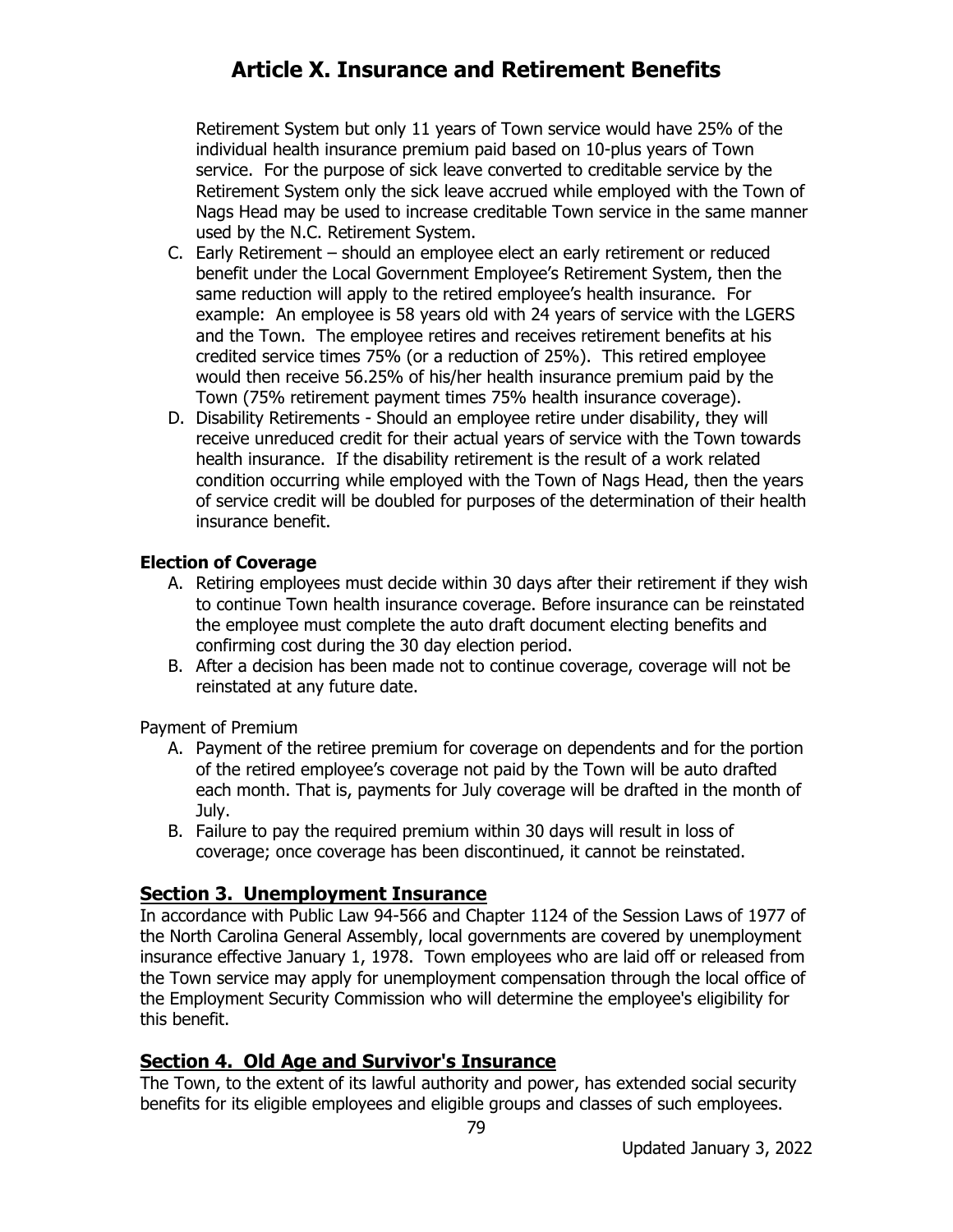Each Town employee shall be included in the Social Security program as a condition of employment.

#### **Section 5. Retirement Benefits**

The Town provides retirement benefits for its employees. Such benefits are provided through any one of the following:

- A. The North Carolina Local Governmental Employees' Retirement System;
- B. A plan contracted with a private insurance company;
- C. A local retirement system.

All regular employees shall be required to participate in the Town's retirement plan should they not be otherwise disqualified from participation.

The Town also contributes to the retirement pool on an actuarial basis as defined by the NC Retirement System each fiscal year.

#### **Section 6. Law Enforcement Deferred Income & Separation Allowance**

The Town provides contributions to a deferred income plan for active law enforcement personnel and provides a monthly separation allowance to retired law enforcement officers as required in Chapter 143 Article 12D and Article 12E of the General Statutes of North Carolina.

#### **Section 7. 457 Deferred Compensation**

Each regular employee shall have the opportunity to enroll in a 457 Deferred Compensation Plan. Participation is voluntary and is handled through payroll deduction. Employees are vested according to the rules and regulations of the plan.

### **Section 8. State 401k Deferred Compensation Plan**

401K Contribution for General Employees: All full-time employees may make voluntary contributions to the  $401(k)$  Plan up to the limits established by law and the  $401(k)$ provider. The Town may contribute a percentage of salary to the State 401 (k) Plan for each employee who is not a sworn law enforcement officer, subject to availability of funds and approval by the Town Board.

401k Contribution for Sworn Law Enforcement Officers: The Town contributes 5% for law enforcement officers as mandated by the General Assembly.

Such contribution is vested to the employee according to the rules and regulations of the plan document.

#### **Section 9. Worker's Compensation**

All employees are covered with worker's compensation insurance as required by the General Statutes of North Carolina. Information regarding worker's compensation is posted through-out town facilities and may be also obtained from the Human Resource Department.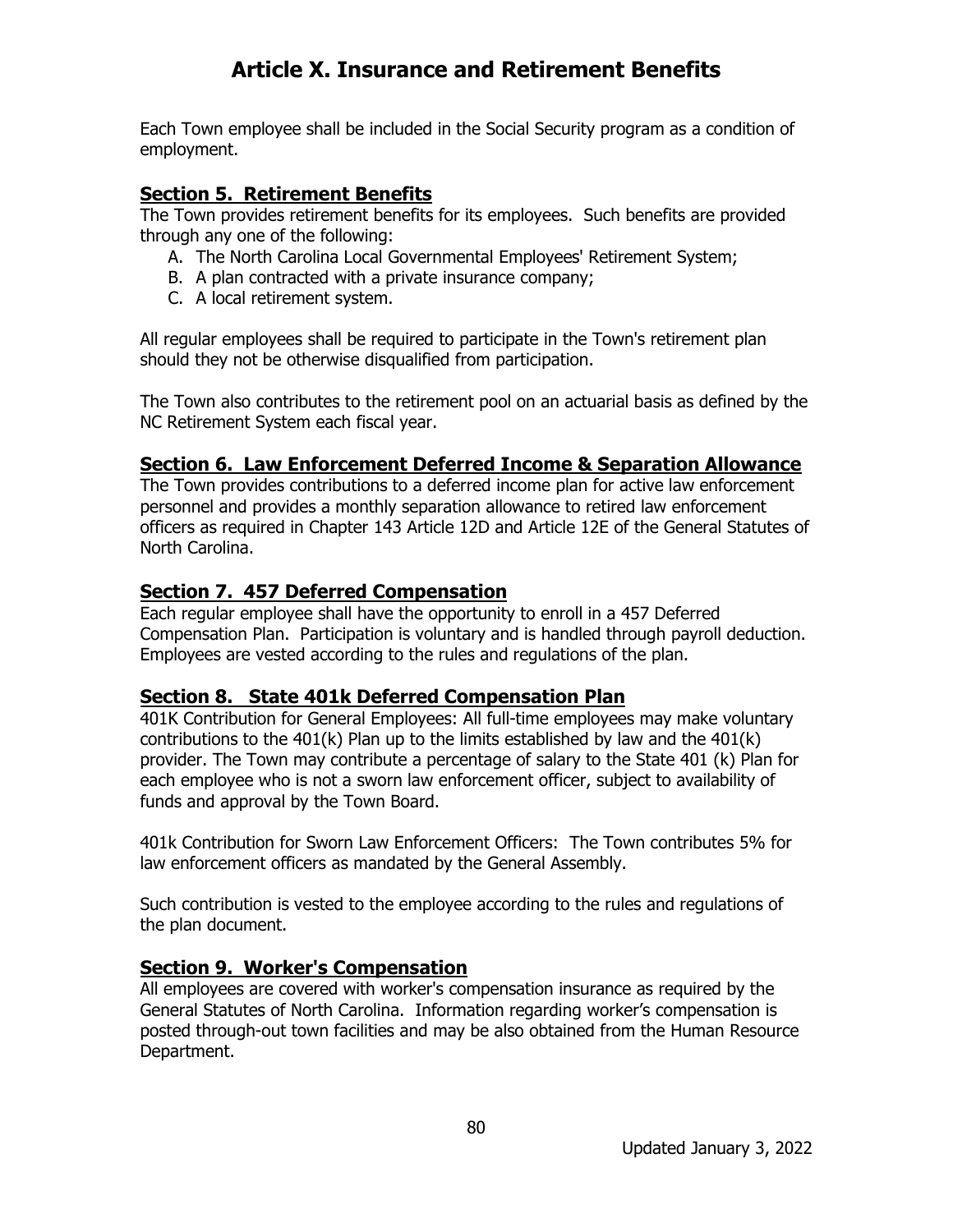#### **Section 10. Credit Union Membership**

Employees of the Town of Nags Head are eligible for membership in the N. C. Local Government Employees' Federal Credit Union. Administration of this credit union is being provided under contract with the N. C. State Employees' Credit Union

#### **Section 11. Legal defense of Employees**

N.C. General Statute 160A-167 provides that a municipality may provide for the defense of any civil action or proceeding brought against a municipal officer or employee either in the official or individual capacity, or both, of the municipal officer or employee on account of any act allegedly done or omission allegedly made in the scope and course of the employment or duty of the municipal officer or employee.

The defense may be provided by the Town through its own counsel, or by employing other counsel, or by purchasing insurance that requires that the insurer provide the counsel. Limits on the amount of defense expenditures may be set by the Board of Commissioners, in relation to prevailing local rates and in consideration of available budget funding.

Nothing, however, in this section shall be deemed to require the Town to provide for the defense of any action or proceeding of any nature when the Town is directly or indirectly an adverse party or where the Town's interest is adverse to that of such employee so as to create a conflict of interest between the Town and such employee.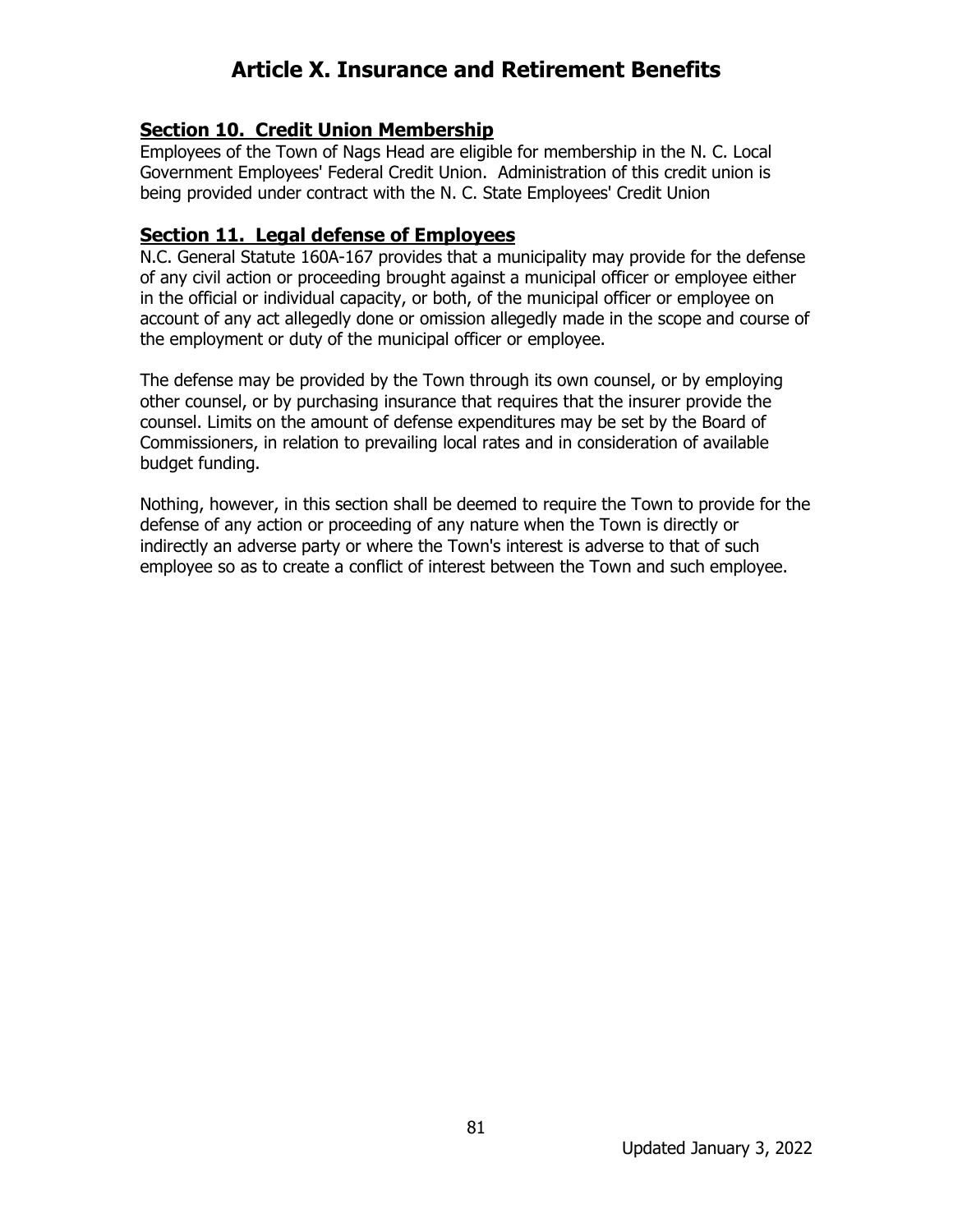# **Article XI. Personnel Records and Reports**

#### **Section 1. Personnel Records Maintenance**

Such personnel records as are necessary for the proper administration of the personnel system will be maintained by the human resource director in compliance with G.S. 160A-168A. The Town shall maintain, in personnel records, only information that is relevant to accomplishing personnel administration purposes.

#### **Section 2. Access to Personnel Records**

As required by G. S. 160A-168, any person may have access to the information listed in G.S. 160A-168(b) (except for the files of law enforcement employees) for the purpose of inspection, examination, and copying, during the regular business hours, subject only to such rules and regulations for the safekeeping of public records as the Board of Commissioners may adopt. Access to such information shall be governed by the following provisions:

- A. All disclosures of records shall be accounted for by keeping a written record (except for authorized persons processing personnel actions) of the following information: name of employee; information disclosed; date information was requested; name and address of the person to whom the disclosure is made; and purpose for which information is requested. This information must be retained for a period of two years.
- B. Upon request, records of disclosure shall be made available to the employee to whom it pertains.
- C. An individual examining a personnel record may copy the information. Any available photocopying facilities may be provided and the cost may be assessed to the individual.
- D. Any person denied access to any record shall have a right to compel compliance with these provisions by application to a court for a writ of mandamus or other appropriate relief.

### **Section 3. Confidential Information**

All information contained in a Town employee's personnel file, other than the information listed in G.S. 160A-168(b) for employees other than law enforcement will be maintained as confidential in accordance with the requirements of G. S. 160A-168(c) and shall be open to public inspection only in the following instances:

- A. The employee or his duly authorized agent may examine all portions of their personnel file, except, (1) letters of reference solicited prior to employment, and (2) information concerning a medical disability, mental or physical, that a prudent physician would not divulge to his patient.
- B. A licensed physician designated in writing by the employee may examine the employee's medical record.
- C. A Town employee having supervisory authority over the employee may examine all material in the employee's personnel file.
- D. By order of a court of competent jurisdiction, any person may examine all material in the employee's personnel file.
- E. An official of an agency of the State or Federal government, or any political subdivision of the State, may inspect any portion of a personnel file when such information is deemed by the department head to be necessary and essential to the pursuance of a proper function of the inspecting agency, but no information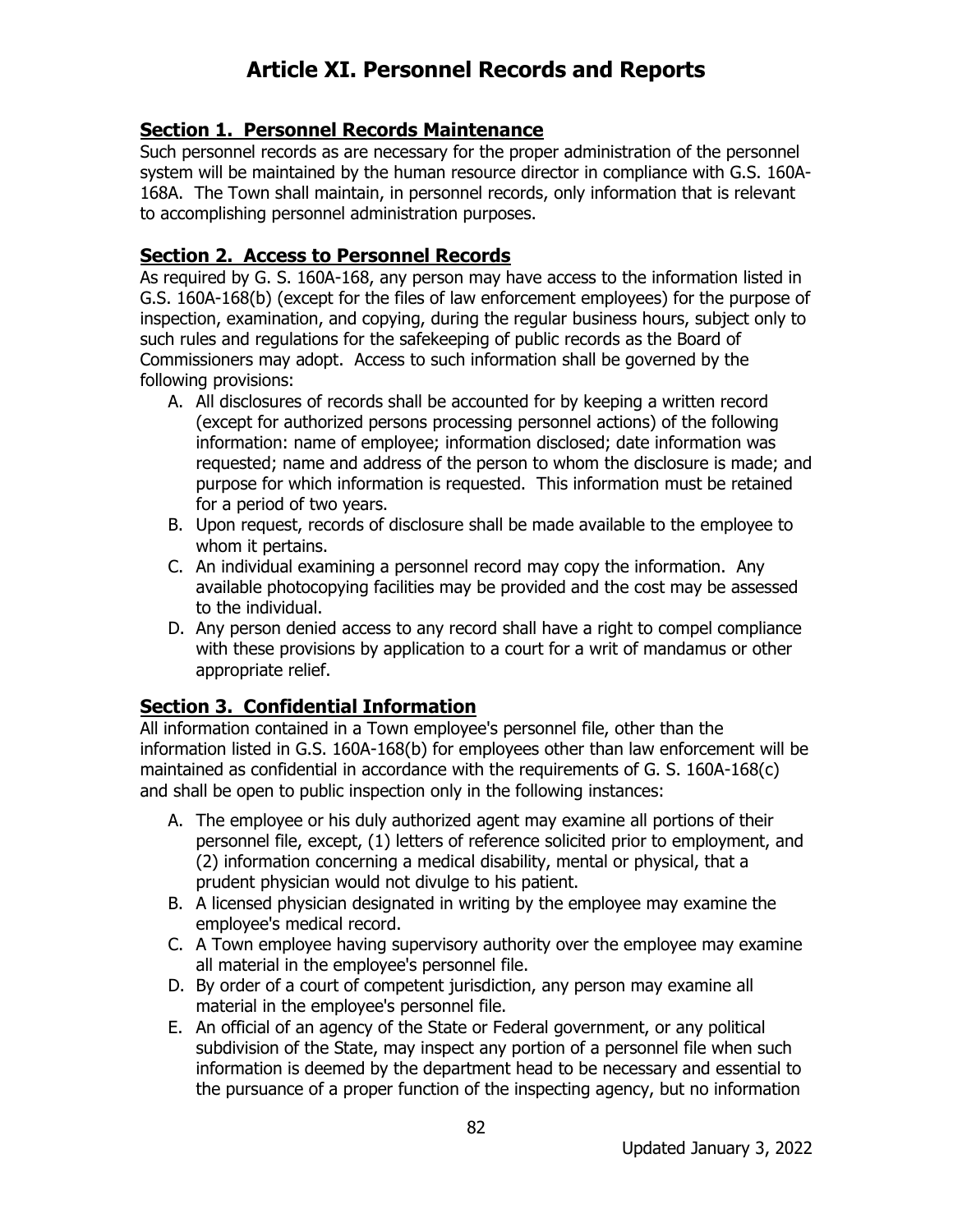# **Article XI. Personnel Records and Reports**

shall be divulged for the purpose of assisting in a criminal prosecution of the employee or for the purpose of assisting in an investigation of the employee's tax liability. However, the official having custody of such records may release the name, address, and telephone number from a personnel file for the purpose of assisting in a criminal investigation.

- F. An employee may sign a written release, to be placed with his personnel file, that permits the person with custody of the file to provide, either in person, by telephone, or by mail, information specified in the release to prospective employers, educational institutions, or other persons specified in the release.
- G. Each individual requesting access to confidential information will be required to submit satisfactory proof of identity.
- H. A record shall be made of each disclosure and placed in the employee's file (except of disclosures to the employee and the supervisor).

#### **Section 4. Records of Law Enforcement Employees**

The Town shall not disclose the following information with respect to a law enforcement officer: any information that might identify the residence of the officer; the officer's emergency contact information; and/or other identifying information as defined in G.S. 14-113.20, which prohibits disclosure of social security numbers, checking account numbers, drivers license's numbers and similar types of sensitive commercial and identifying information. The Town will also not provide to members of the public or others rosters, lists or other documents that are not part of an employee's personnel file but that may disclose the confidential information of a law enforcement officer.

### **Section 5. Records of Former Employees**

The provisions for access to records apply to former employees as they apply to present employees.

#### **Section 6 Remedies of Employees Objecting to Material in File**

An employee who objects to material in his file may place in the file a statement relating to the material they consider to be inaccurate or misleading. The employee may seek the removal of such material in accordance with established grievance procedures.

### **Section 7. Penalty for Permitting Access To Confidential File By Unauthorized Person**

G. S. 160A-168 provides that any public official or employee who knowingly and willfully permits any person to have access to any confidential information contained in an employee's personnel file, except as expressly authorized by the designated custodian, is guilty of a misdemeanor and upon conviction shall be fined in an amount not to exceed five hundred dollars.

### **Section 8. Penalty for Examining and/or Copying Confidential Material Without Authorization**

G. S. 160A-168 provides that any person, not specifically authorized to have access to a personnel file designated as confidential, who shall knowingly and willfully examine in its official filing place, remove or copy any portion of a confidential personnel file shall be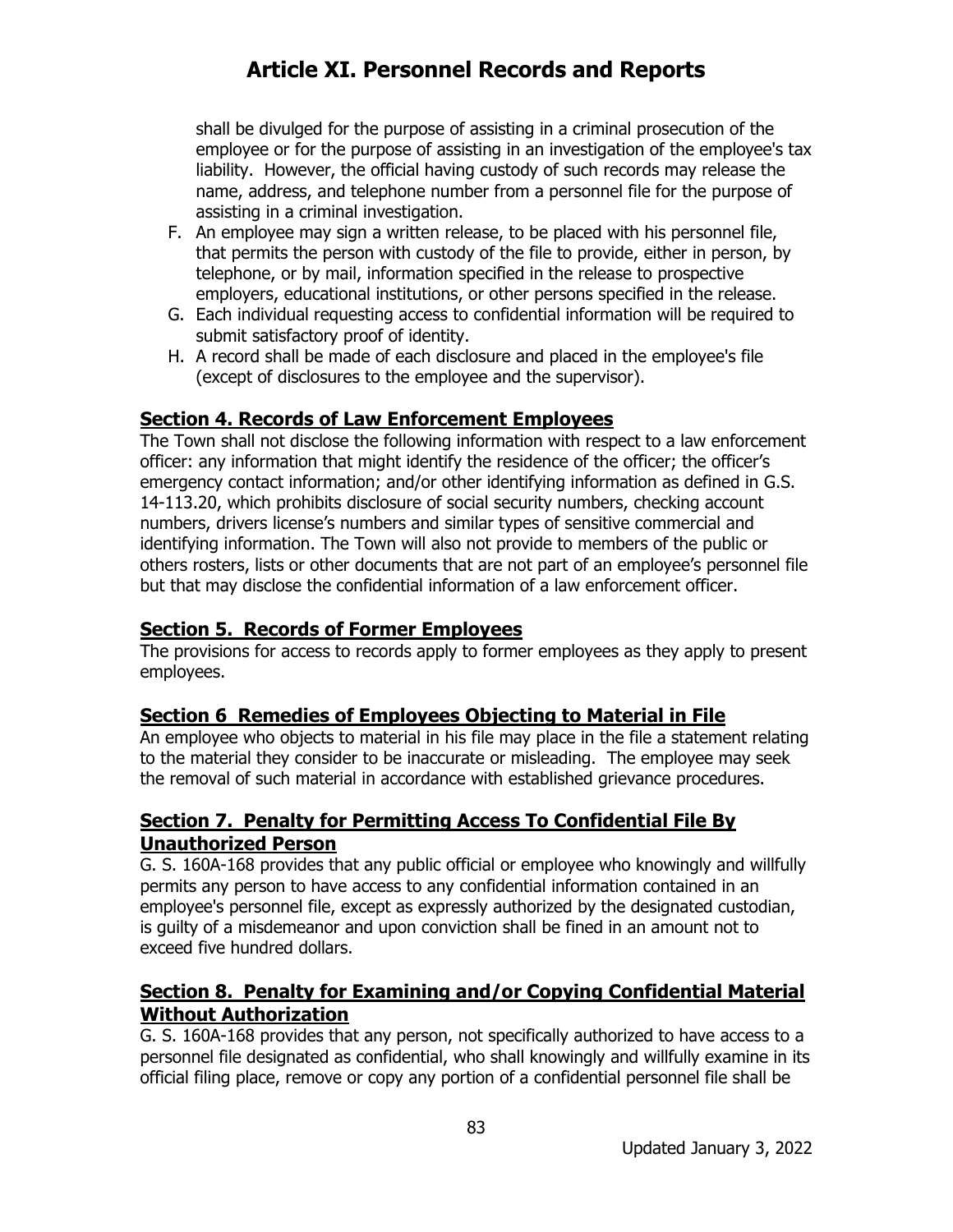# **Article XI. Personnel Records and Reports**

guilty of a misdemeanor and upon conviction shall be fined in the discretion of the court but not in excess of five hundred dollars.

#### **Section 9. Destruction of Records Regulated**

No public official may destroy, sell, loan, or otherwise dispose of any public record except in accordance with G. S. 121-5, without the consent of the State Department of Cultural Resources. Whoever unlawfully removes a public record from the offices where it is usually kept, or whoever alters, defaces, mutilates or destroys it will be guilty of a misdemeanor and upon conviction will be fined not less than ten dollars, not more than five hundred dollars as provided in G. S. 132-3.